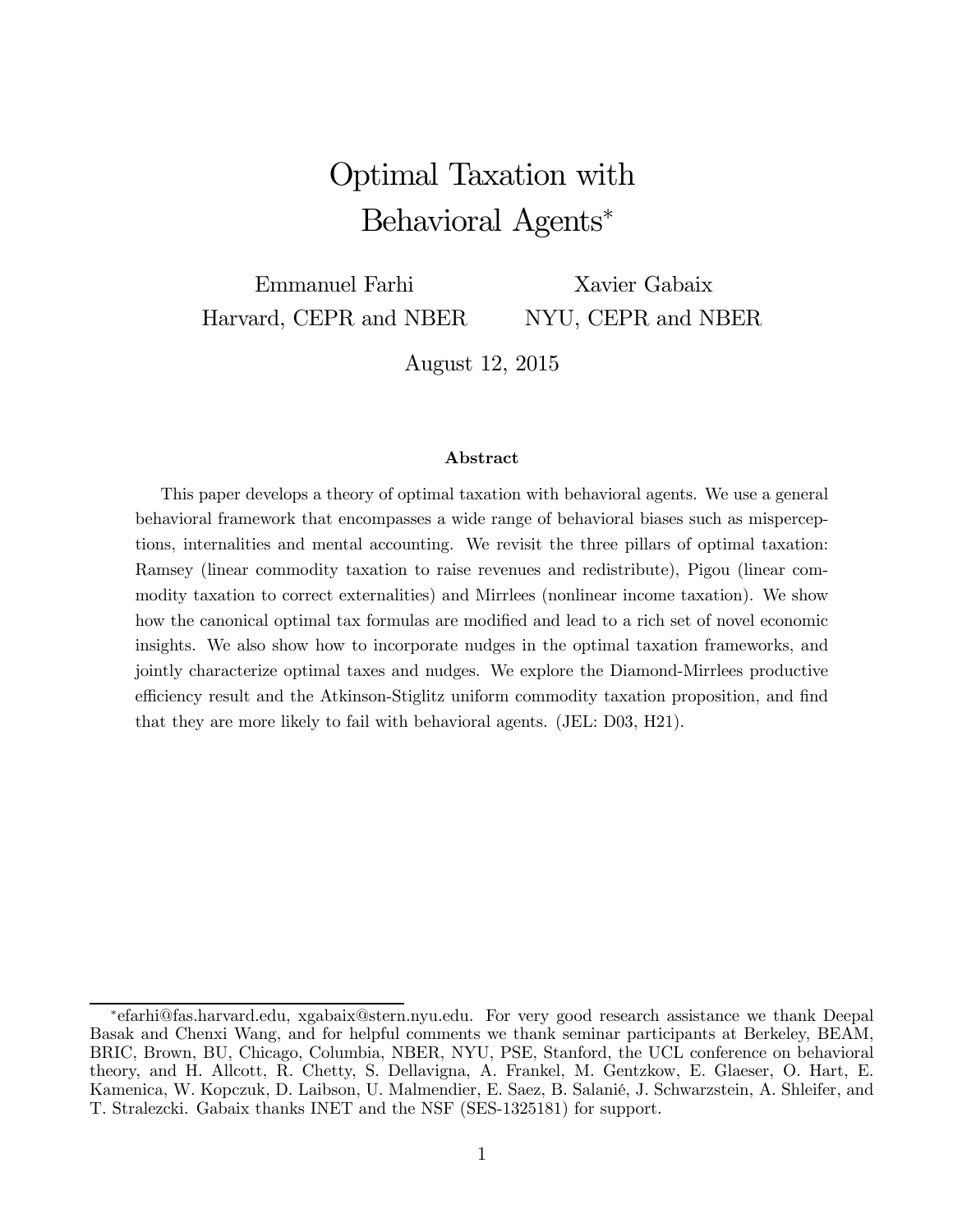## 1 Introduction

This paper develops a systematic theory of optimal taxation with behavioral agents. Our framework allows for a wide range of behavioral biases (for example, misperception of taxes, internalities, or mental accounting), structures of demand, externalities, and population heterogeneity, as well as tax instruments. We derive a behavioral version of the three pillars of optimal taxation: Ramsey (1927) (linear commodity taxation to raise revenues and redistribute), Pigou (1920) (linear commodity taxation to correct for externalities), and Mirrlees (1971) (nonlinear income taxation).

Our results take the form of optimal tax formulas that generalize the canonical formulas derived by Diamond (1975), Sandmo (1975), and Saez (2001). Our formulas are expressed in terms of similar sufficient statistics and share a common structure.

The sufficient statistics can be decomposed into two classes: traditional and behavioral. Traditional sufficient statistics, which arise in non-behavioral models, include: social marginal utilities of income and of public funds, compensated demand elasticities, marginal externalities, and equilibrium demands. Behavioral sufficient statistics are misoptimization wedges that arise only in behavioral models. The behavioral tax formulas differ from their traditional counterparts because of the behavioral sufficient statistics and because the presence of behavioral biases shapes the traditional sufficient statistics and, in particular, cross and own price elasticities as well as social marginal utilities of income.

The generality of our framework allows us to unify existing results in behavioral public finance as well as to derive new insights. A non-exhaustive list includes: a modified Ramsey inverse elasticity rule (for a given elasticity, inattention increases the optimal tax, quadratically); a modified optimal Pigouvian tax rule (for a given externality, inattention increases the optimal tax, linearly); a new role for quantity regulation (heterogeneity in attention favors quantity regulation over price regulation); the attractiveness of targeted nudges (which respects freedom of choice for rational agents and limit the tax burden of the poor); a modification of the principle of targeting (in the traditional model, it is optimal to tax the externality-generating good, but not to subsidize substitute goods; in the behavioral model, it is actually optimal to subsidize substitute goods); a uniform commodity taxation result within a "rigid" mental account (i.e. when the total budget on a category of goods is inelastic because of behavioral mental accounting); in the Mirrleesian optimal nonlinear income tax, marginal income tax rates can be negative even with only an intensive labor margin; if the top marginal tax rate is particularly salient and contaminates perceptions of other marginal tax rates, then it should be lower than prescribed in the traditional analysis, and, conversely, if the wealthy overperceive the productivity of effort, top marginal rates are higher than the traditional analysis.

We also revisit two classical results regarding supply elasticities and production efficiency. The first classical result states that optimal tax formulas do not depend directly on supply elasticities if there is a full set of commodity taxes. The second classical result, due to Diamond and Mirrlees (1971), states that under some technical conditions, production efficiency holds at the optimum (so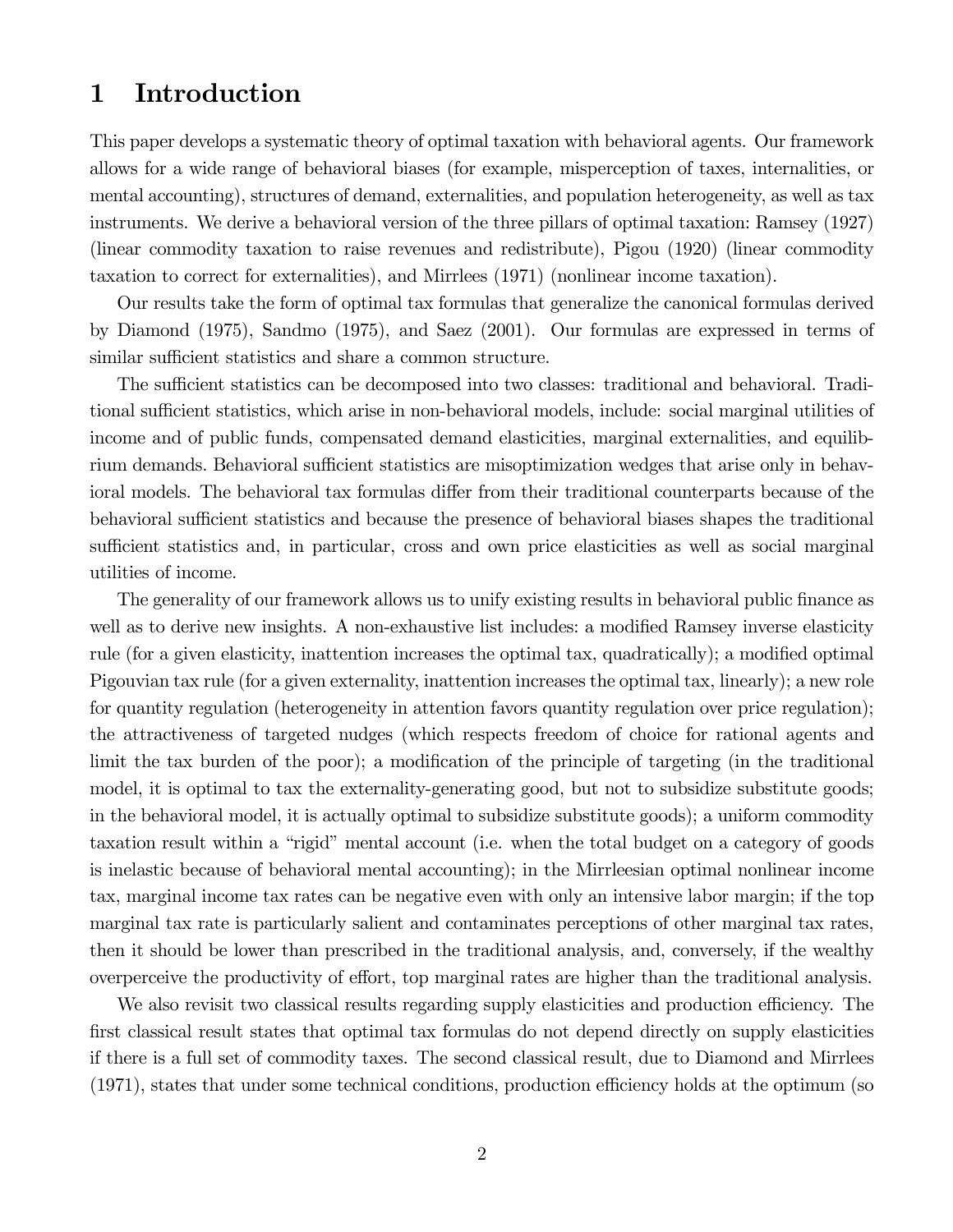that, for example, intermediate goods should not be taxed and inputs should be taxed at the same rate in all sectors) if there is a complete set of commodity taxes and if there are constant returns to scale or if profits are fully taxed. We show that both results can fail when agents are behavioral because agents might misperceive taxes. Roughly, a more stringent condition is required, namely, a full set of commodity taxes that agents perceive like prices (in addition perhaps to other commodity taxes which could be perceived differently from prices).

Finally, we show that the celebrated uniform commodity taxation result of Atkinson and Stiglitz (1972) requires more stringent conditions when agents are behavioral.

**Relation to the literature** We rely on recent progress in behavioral public finance and basic behavioral modelling. We build on earlier behavioral public finance theory.<sup>1</sup> Chetty (2009) and Chetty, Kroft and Looney (CKL, 2009) analyze tax incidence and welfare with misperceiving agents; however, they do not analyze optimal taxation in this context–our paper can thus be viewed as a next logical step after CKL. An emphasis of previous work is on the correction of "internalities," i.e. misoptimization because of self-control or limited foresight, which can lead to optimal "sin taxes" on cigarettes or fats (Gruber and K˝oszegi 2001, O'Donoghue and Rabin 2006).

Mullainathan, Schwarzstein and Congdon (2012) offer a rich overview of behavioral public finance. In particular, they derive optimality conditions for linear taxes, in a framework with a binary action and a single good. Baicker, Mullainathan, and Schwartzstein (2015) further develop those ideas in the context of health care. Allcott, Mullainathan and Taubinsky (2014) analyze optimal energy policy when consumers underestimate the cost of gas with two goods (e.g. cars and gas) and two linear tax instruments. The Ramsey and Pigou models in our paper generalize those two analyses by allowing for multiple goods with arbitrary patterns of own and cross elasticities and for multiple tax instruments. We derive a behavioral version of the Ramsey inverse elasticity rule.

Liebman and Zeckhauser (2004) study a Mirrlees framework when agent misperceive the marginal tax rate for the average tax rate. Two recent, independent papers by Gerritsen (2014) and Lockwood (2015) study a Mirrlees problem in a decision vs. experienced model, including a calibration and evidence. Our behavioral Mirrlees framework is general enough to encompass, at a formal level, these models as well as many other relying on alternative behavioral biases.

We also take advantage of recent advances in behavioral modeling of inattention. We use a general framework that reflects previous analyses, including misperceptions and internalities. We rely on the sparse agent of Gabaix (2014) for many illustrations, which builds on the burgeoning literature on inattention (Bordalo, Genaiolli and Shleifer (2013), Caplin and Dean (2015), Chetty, Kroft and Looney (2009), Gabaix and Laibson (2006), Kőszegi and Szeidl (2013), Schwartzstein (2014), Sims (2003), Woodford (2012)). This agent misperceives prices in a way that can be

<sup>&</sup>lt;sup>1</sup>Numerous studies now document inattention to prices or more broadly consequences of purchases, e.g. Abaluck and Gruber (2011), Allcott and Taubinsky (forthcoming), Allcott and Wozny (2014) (see also Busse, Knittel and Zettelmeyer 2012), Anagol and Kim (2012), Brown, Hossain and Morgan (2010), Chetty (2015), DellaVigna (2009), and Ellison and Ellison (2009).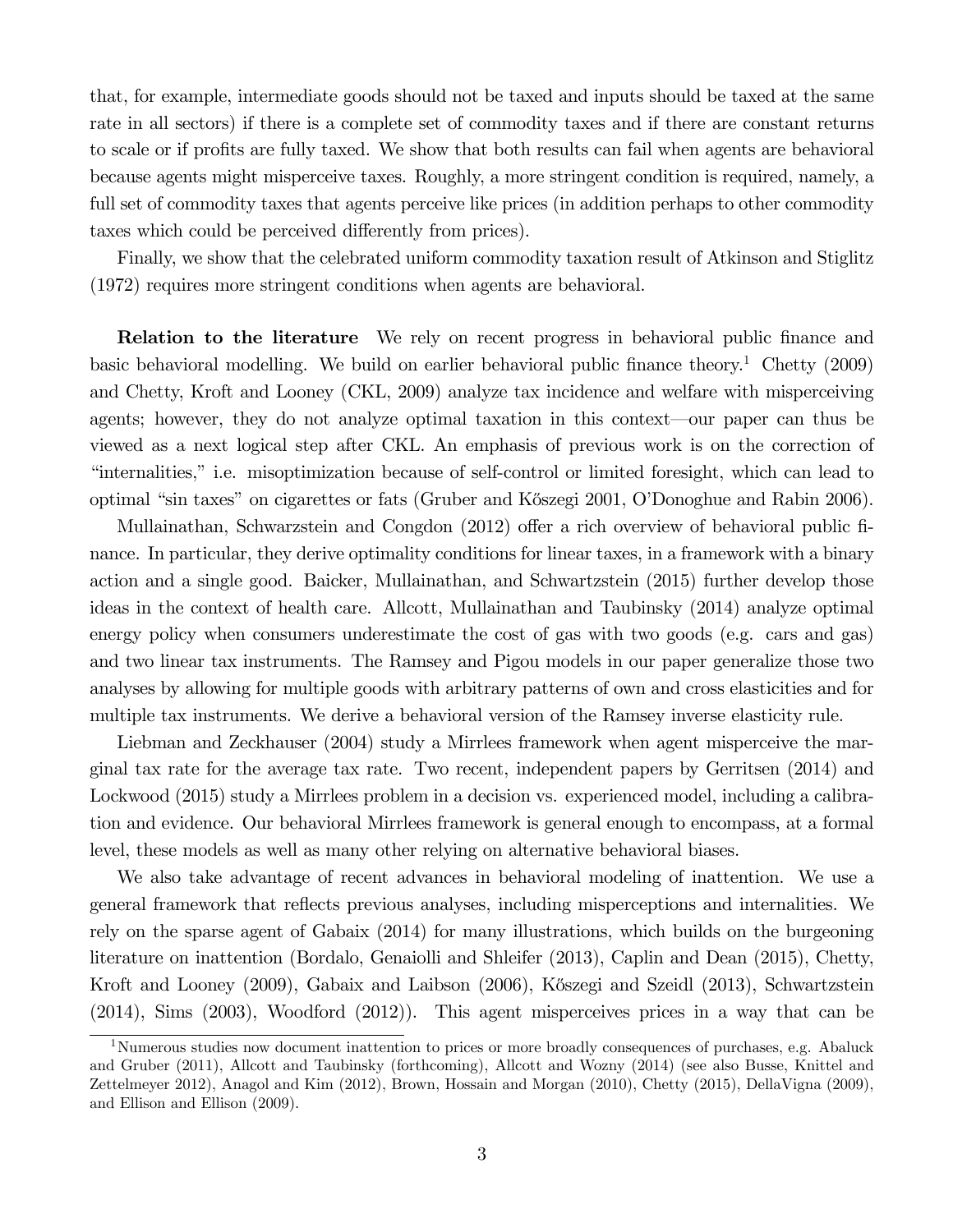endogenized to economize on attention (hence the name "sparse"), respects the budget constraint in a way that gives a tractable behavioral version of basic objects of consumer theory, e.g. the Slutsky matrix and Roy's identity. Second, we also use the "decision utility" paradigm, in which the agent maximizes the wrong utility function. We unify those two strands in a general, agnostic framework that can be particularized to various situations.

The rest of the paper is organized as follows. Section 2 gives introduction to the topic, using a minimum of mathematical apparatus to uncover some of the intuitions and economic forces. Section 3 then develops the general theory, with heterogeneous agents, arbitrary utility and decision functions. Section 4 shows a number of examples applying this general theory. Section 5 studies the optimal nonlinear income tax problem. Section 6 studies the impact of endogenous attention and salience as a policy choice. Section 7 revisits Diamond and Mirrlees (1971) and Atkinson and Stiglitz (1972). Section 8 outlines the new empirical measures demanded by the behavioral tax formulas, discusses some of the limitations of our approach, and identifies directions for future work. The online appendix contains more proofs and extensions.

## 2 The Basic Behavioral Ramsey and Pigou Problems

This section is meant as a simple introduction to the topic of this paper, using a lighter formal apparatus than the rest of the paper. It is in particular designed for the reader who is interested in behavioral insights, but does not wish to pay the fixed cost of acquiring the general notions of traditional canonical taxation theory, as in Section 3. We start with an elementary treatment of the basic Ramsey problem with behavioral agents. We then move to Pigouvian taxation.

The simplicity of the analysis in this section arises from a set of assumptions that we relax later: we mostly abstract from heterogeneity and confine ourselves to the case of a representative agent; we ignore redistributive concerns and focus only on taxes to raise revenues and to correct externalities and internalities; we consider quasi-linear and separable preferences; we study the limit of small taxes; and we restrict ourselves to a simple parametrized set of behavioral biases with misperceptions of taxes (Ramsey) and temptation (Pigou).

Section 3 relaxes all these assumptions and extends the results in this section in the context of our general model, which allows for arbitrary heterogeneity, redistributive motives for taxation, general preferences, large taxes, and general behavioral biases.

### 2.1 Basic Ramsey Problem: Raising Revenues with Behavioral Agents

#### 2.1.1 The Consumer

We consider a representative agent with utility function  $u(c)$  and budget constraint  $q \cdot c \leq w$ . Here  $c=(c_0, ..., c_n)$  is the consumption vector,  $p=(p_0, ..., p_n)$  is the before-tax price vector,  $\tau=(\tau_0, ..., \tau_n)$ is a vector of linear commodity taxes,  $q = p+\tau$  is the after-tax price vector, and w is wealth. If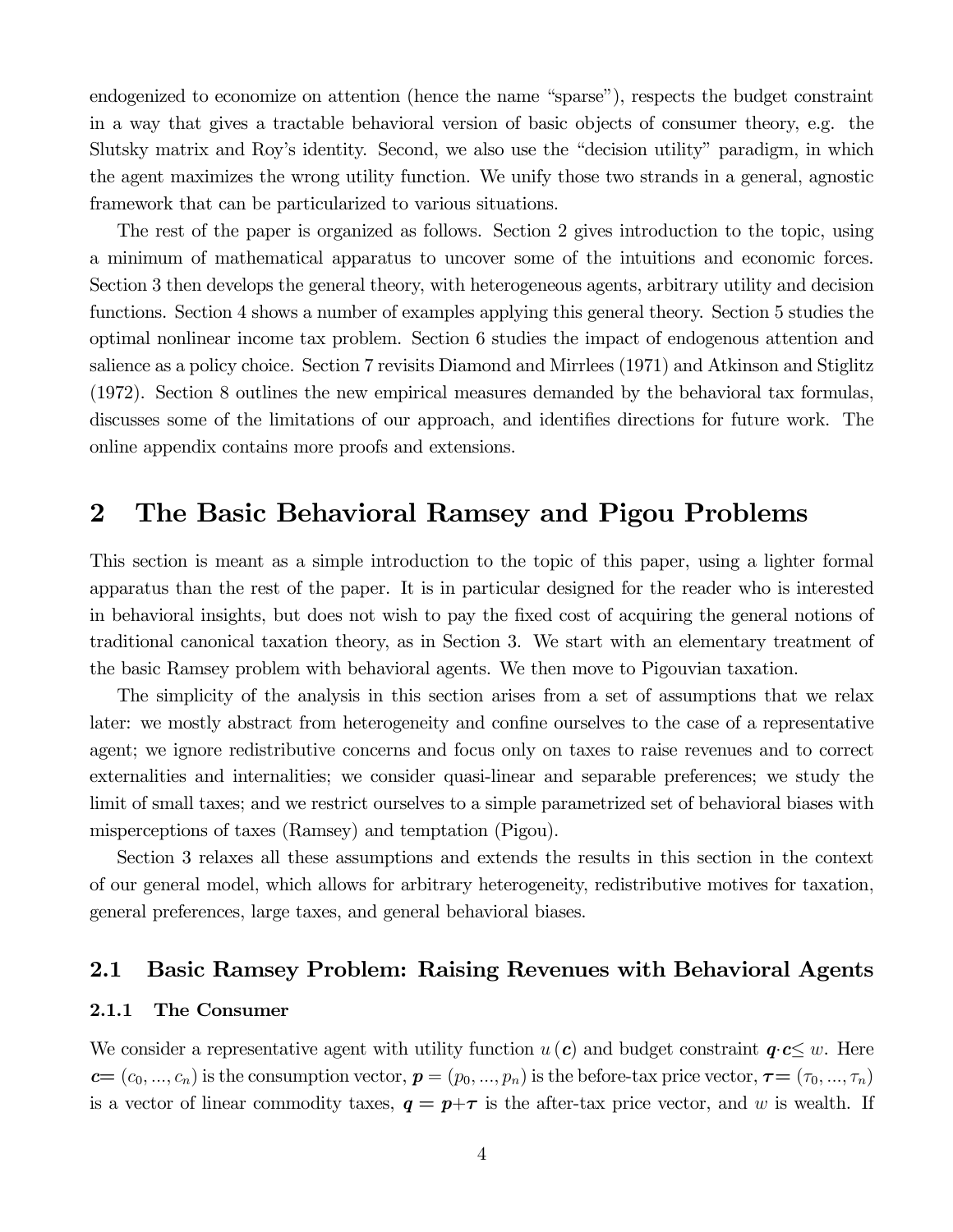the representative agent were fully rational, he would solve:

$$
\max_{\mathbf{c}} u(\mathbf{c}) \text{ s.t. } \mathbf{q} \cdot \mathbf{c} \leq w,
$$

with resulting demand  $c^{r}$  (q, w) (the superscript r standing for the traditional rational demand).

But the representative agent may not be rational. In the general model in Section 3, we specify a general demand function  $c(q, w)$  which reflects arbitrary behavioral biases, but still exhausts the budget  $q \cdot c(q, w) = w$ . This flexible and general modelling strategy allows us to capture a range of behavioral traits, ranging from temptation to misperception of prices and taxes. In this introductory section, we use a simple specialization of the general model. We assume that behavioral biases take the form of misperception of prices and taxes as captured by the sparse max model developed in Gabaix (2014). Demand depends on both true prices q, perceived prices  $q^s$  (the superscript s stands for "subjectively perceived prices" here) and wealth  $w$ . It can be represented as

$$
\max_{\mathbf{c}|\mathbf{q}^s} u(\mathbf{c}) \text{ s.t. } \mathbf{q} \cdot \mathbf{c} \leq w.
$$

The resulting demand  $c^{s}(q, q^{s}, w)$  has the following characterization

$$
\boldsymbol{c}^{s}\left(\boldsymbol{q},\boldsymbol{q}^{s},w\right)=\boldsymbol{c}^{r}\left(\boldsymbol{q}^{s},w'\right),
$$

where w' solves  $\mathbf{q} \cdot \mathbf{c}^r (\mathbf{q}^s, w') = w$ . In other words, the demand of a behavioral agent perceiving prices  $q^s$  and with budget w is the demand  $c^r(q^s, w')$  of a rational agent facing prices  $q^s$  and a different budget w'. The value of w' is chosen to satisfy the true budget constraint,  $q \cdot c^r (q^s, w') = w^2$ .

With this formulation, the usual "trade-off" intuition applies in the space of perceived prices: marginal rates of substitution are equal to relative perceived prices  $\frac{u'_{c_1}}{u'}$  $\frac{u'_{c_1}}{u'_{c_2}} = \frac{q_1^s}{q_2^s}$ . For example, with quasilinear utility  $u(c) = c_0 + U(c_1, ..., c_n)$  and  $q_0 = q_0^s = 1$ , all wealth effects are absorbed in the demand for good 0, and we can write  $c_i^s(q, q^s, w) = c_i^r(q^s)$  for  $i \in \{1, ..., n\}$ . The demand of the behavioral agent is then simply the demand of a rational agent with perceived prices  $q^s$ .

Perceived prices  $q^s$  are a function of true prices q and wealth w. In the general model in Section 3, we allow for arbitrary perception functions  $q^{s}(q, w)$ . The resulting demand function is

$$
\boldsymbol{c}\left(\boldsymbol{q},w\right)=\boldsymbol{c}^{s}\left(\boldsymbol{q},\boldsymbol{q}^{s}\left(\boldsymbol{q},w\right),w\right),
$$

so that demand depends on both perceived prices and true prices, and perceived prices depend on true prices. In this section, we use a simple parametrization and assume that the agent correctly

<sup>&</sup>lt;sup>2</sup>This adjustment rule is discussed in Chetty, Looney and Kroft (2009), building on Liebman and Zeckhauser (2004) and Gabaix and Laibson (2006); its statement for general constrained maximization problems is systematized in the sparse max.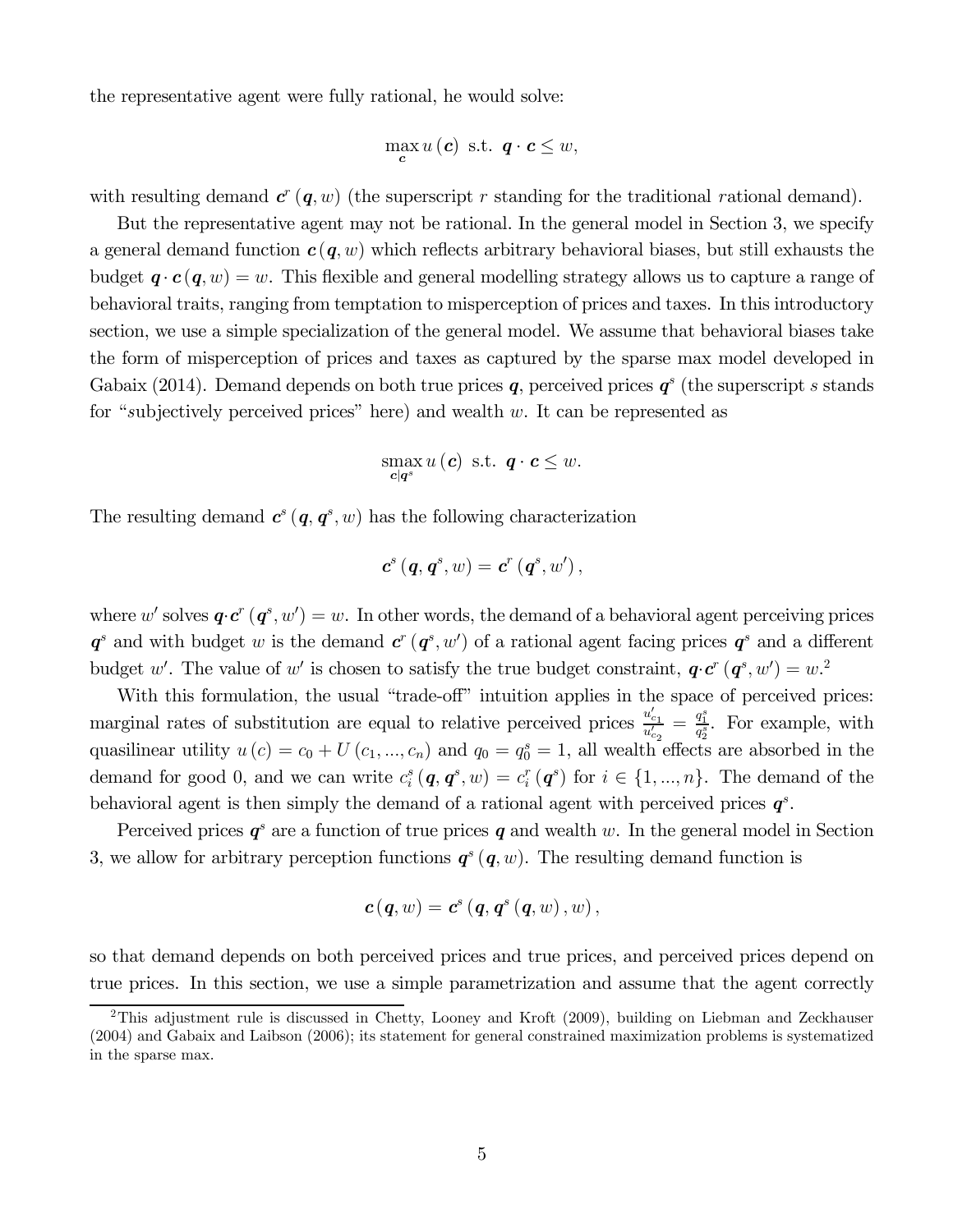perceives prices  $p$  but perceives taxes to be

$$
\tau_i^s(\boldsymbol{\tau}) = m_i \tau_i,\tag{1}
$$

where  $m_i \in [0, 1]$  is an attention parameter. Full attention/rationality corresponds to  $m_i = 1$ , and full inattention to  $m_i = 0$ . In the general model we also allow attention m to be endogenous, but we take it to be exogenous in this section. Perceived prices are then given by

$$
q_i^s(\boldsymbol{q},w) = p_i + m_i \tau_i \text{ with } \boldsymbol{q} = \boldsymbol{p} + \boldsymbol{\tau}. \tag{2}
$$

#### 2.1.2 Planning Problem

The government must raise revenues using linear commodity taxes  $\tau$ . We assume that good 0 (e.g. leisure) is untaxed with  $\tau_0 = 0$  throughout the paper.<sup>3</sup> In the general model in Section 3, we allow for a general production function. In this section, we assume a simple linear production function. Normalizing  $p_0 = 1$ , prices are set by the technological resource constraint:  $\mathbf{p} \cdot \mathbf{y} \leq w$ , where  $w = \mathbf{p} \cdot \mathbf{e}$ is the value of the initial endowment. The government planning problem is

$$
\max_{\boldsymbol{\tau}} \mathcal{L}(\boldsymbol{\tau}),
$$

where

$$
\mathcal{L}(\boldsymbol{\tau}) = u(\boldsymbol{c}) + \lambda \boldsymbol{\tau} \cdot \boldsymbol{c} (\boldsymbol{p} + \boldsymbol{\tau}, w)
$$

and  $\lambda > 0$  is the marginal utility of public funds.<sup>4</sup>

From now on in this section, we consider a quasi-linear and separable utility

$$
u\left(\boldsymbol{c}\right)=c_0+\sum_{i=1}^n U^i\left(c_i\right).
$$

As is common in many introductory expositions of the Ramsey problem, we work in the limit of small taxes (i.e. in the limit of  $\Lambda = \lambda - 1$  close to zero). Without loss of generality, we normalize production prices to  $p_i = 1$ , so that  $\tau_i$  is both the specific and ad valorem tax on commodity i.

Lemma 2.1 (Approximation of the government objective function). The government objective function admits the following approximation

$$
\mathcal{L}(\boldsymbol{\tau}) - \mathcal{L}(0) = L(\boldsymbol{\tau}) + o\left(\|\boldsymbol{\tau}\|^2\right) + O\left(\Lambda\|\boldsymbol{\tau}\|^2\right),
$$

<sup>3</sup>Otherwise, the taxation problem with a representative agent is trivial. The government can replicate lump-sum taxes with a uniform tax on all commodities.

<sup>&</sup>lt;sup>4</sup>If the government needs to raise revenues G from taxes, the problem is max<sub>r</sub>  $u(c)$  s.t.  $\tau \cdot c \geq G$  and  $c =$  $c(p+\tau, w)$ . Then,  $\lambda$  is endogenous and equal to the Lagrange muliplier on the government budget constraint.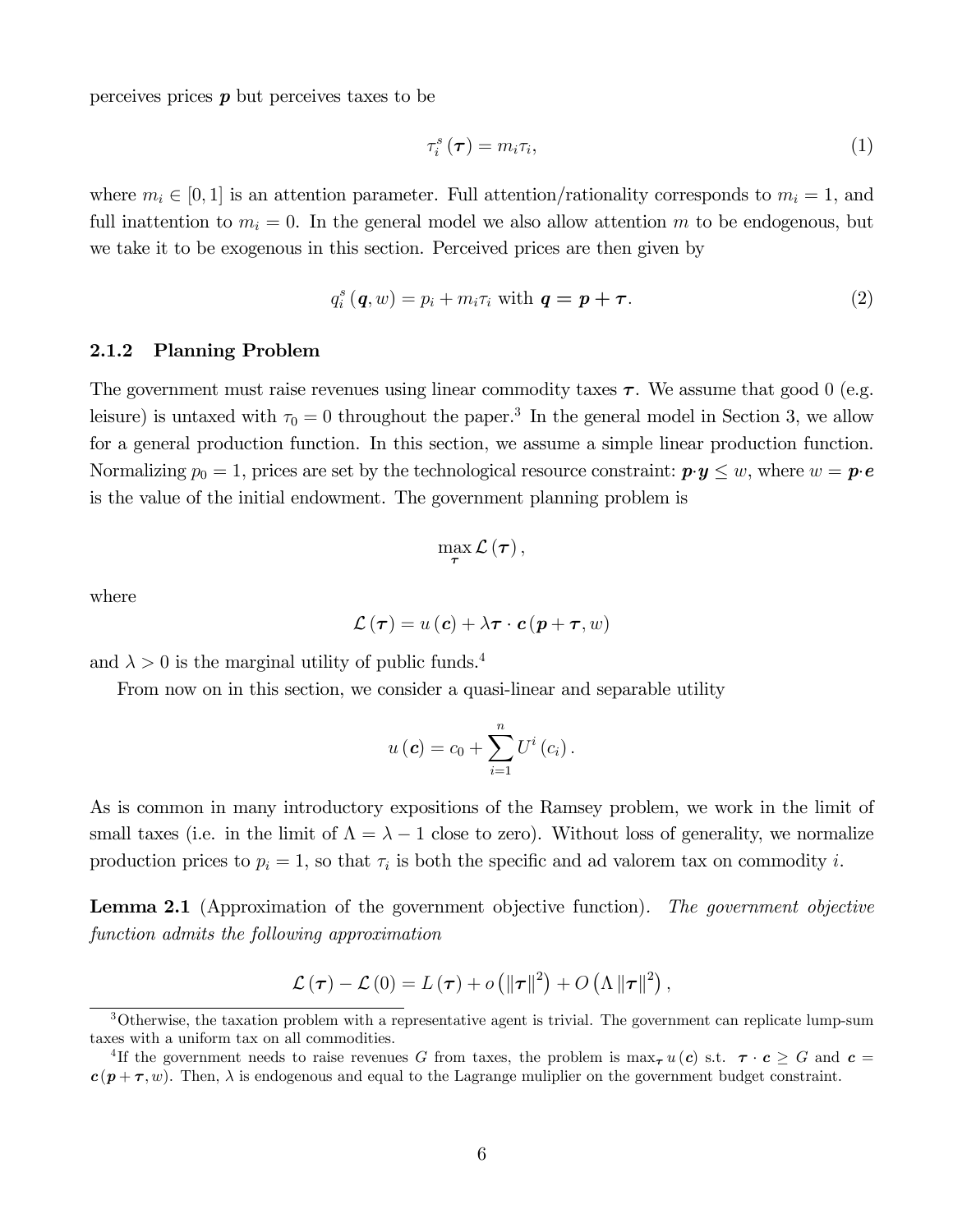where

$$
L(\boldsymbol{\tau}) = \frac{-1}{2} \sum_{i=1}^{n} (\tau_i^s)^2 \psi_i y_i + \Lambda \sum_{i=1}^{n} \tau_i y_i.
$$
 (3)

Here  $\tau_i^s$  is the perceived tax,  $y_i$  expenditure on good i at zero taxes, and  $\psi_i = -\frac{U^{i'}(y_i)}{y_i U^{i'}(y_i)}$  is the inverse of the curvature of the utility function  $U^i$  for good *i* at zero taxes or equivalently the demand  $elasticity for good i of a rational agent.$ 

From now on in this section, we use (3) as the government's objective function in this section. As we shall see, optimal taxes  $\tau$  are of order  $O(\Lambda)$  so that  $L(\tau)$  is of order  $O(\Lambda^2)$  and captures the leading approximation term in  $\Lambda$  of the government objective function  $\mathcal{L}(\tau)$ . This approximation generalizes the traditional approximation by replacing true taxes  $\tau_i$  with perceived taxes  $\tau_i^s$ . The first term  $\frac{-1}{2}\sum_{i=1}^{n}(\tau_i^s)^2 \psi_i y_i$  in (3) captures the welfare distortions arising from taxation. Crucially, it is the perceived tax  $\tau_i^s$ , not the actual tax  $\tau_i$ , that matters for welfare distortions.<sup>5</sup> The second term,  $\Lambda \sum_{i=1}^{n} \tau_i y_i$ , captures the net benefit from raising revenues (benefit to the government, minus cost to the agents). There it is the real tax  $\tau_i$ , not the perceived tax, that matters.

#### 2.1.3 Optimal Taxes

The perceived tax is  $\tau_i^s = m_i \tau_i$  with  $m_i > 0$ . The objective function (3) becomes

$$
L(\tau) = \frac{-1}{2} \sum_{i} m_i^2 \tau_i^2 \psi_i y_i + \Lambda \sum_{i} \tau_i y_i.
$$

Maximization over  $\tau_i$  yields the following result.

**Proposition 2.1** (Modified Ramsey inverse elasticity rule) In the basic Ramsey problem with misperceptions, optimal taxes follow an inverse-elasticity rule modified by inattention

$$
\tau_i = \frac{\Lambda}{m_i^2 \psi_i}, \qquad \tau_i^s = \frac{\Lambda}{m_i \psi_i}.
$$
\n<sup>(4)</sup>

This Proposition generalizes the traditional Ramsey inverse elasticity rule, which prescribes that the optimal tax should be  $\tau_i^R = \frac{\Lambda}{\psi_i}$  (this traditional rule is recovered when consumers are fully attentive so that  $m_i = 1$  for all i). Optimal taxes are higher at  $\tau_i = \frac{\Lambda}{m_i^2 \psi_i}$  than they would be in the traditional Ramsey solution. Loosely speaking, this is because inattention makes agents less elastic. Given partial attention  $m_i \leq 1$ , the effective elasticity of the demand for good *i* is  $m_i \psi_i$ , rather than the parametric elasticity  $\psi_i$ . In the spirit of the traditional Ramsey formula, lower elasticity leads to higher optimal taxes.<sup>6</sup>

<sup>5</sup>This effect is anticipated in Chetty, Looney and Kroft (2009).

<sup>&</sup>lt;sup>6</sup>Finkelstein (2009) finds evidence for this effect. When highway tolls are paid automatically thus are less salient, people are less elastic to them, and government react by increase the toll (i.e., the tax rate).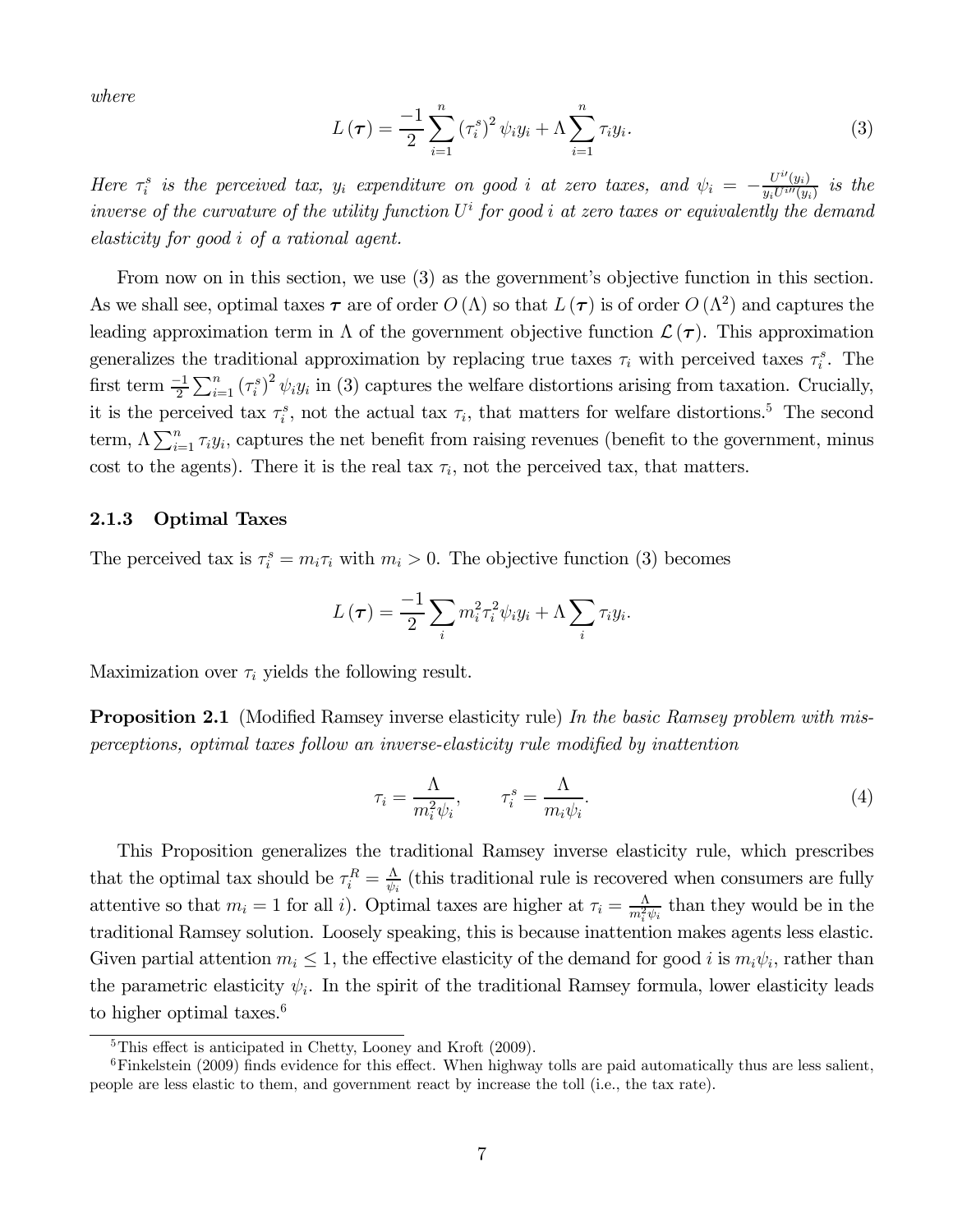However, a naive application of the Ramsey rule would lead to the erroneous conclusion that  $\tau_i = \frac{\Lambda}{m_i \psi_i}$  rather than  $\tau_i = \frac{\Lambda}{m_i^2 \psi_i}$ . To gain intuition for this discrepancy, consider the effect of a marginal increase in  $\tau_i$ . The marginal benefit in terms of increased tax revenues is  $\Lambda y_i$ . The marginal cost in terms of increased distortions is  $\tau_i^s m_i \psi_i y_i$ . At the optimum, the marginal cost and the marginal benefit are equalized. The result is that  $\tau_i^s = \frac{\Lambda}{m_i \psi_i}$ , i.e. it is the perceived tax  $\tau_i^s$  that is inversely related to the effective elasticity  $m_i \psi_i$ . This in turns implies  $\tau_i = \frac{\tau_i^s}{m_i} = \frac{\Lambda}{m_i^2 \psi_i}$ . <sup>7</sup>

The upshot of this analysis is that optimal taxes  $\tau_i$  increase relatively fast with inattention  $m_i$ <sup>8</sup> Formally, taxes increase quadratically with inattention, so that partial attention  $m_i$  leads to a multiplication of the traditional tax by  $\frac{1}{m_i^2}$ .

### 2.2 Basic Pigou Problem: Externalities, Internalities and Inattention

#### 2.2.1 Optimal Corrective Taxes

We continue to assume a quasilinear utility function. We assume that there is only one taxed good  $n = 1$ . The representative agent maximizes  $u(c_0, c) = c_0 + U(c)$  subject to  $c_0 + pc \leq w$ . Here c stands for the consumption the good 1 (we could call it  $c_1$ , but expressions are cleaner by calling it ). If the representative agent were rational, he would solve

$$
\max_{c} U\left(c\right) - pc.
$$

However, there is a negative externality that depends on the aggregate consumption of good 1 (think for example of second-hand smoke), so that total utility is  $c_0 + U(c) - \xi_*c$ . Alternatively,  $\xi_*$  could be an internality: a divergence between decision utility  $c_0 + U(c)$  and experienced utility  $c_0 + U(c) - \xi_*c$ . This would capture the idea that good 1 is tempting and has extra unperceived negative effects  $\xi_* c$  (e.g. a heart attack). The analysis is identical in both cases.<sup>9</sup>

To focus on the corrective role of taxes, we assume that  $\Lambda = 0$  and that the government can rebate tax revenues lump-sum to consumers. The objective function of the government is therefore

$$
U(c) - (p + \xi_*)c . \tag{5}
$$

<sup>7</sup>In the more general case with perceptions  $\tau_i^s = m_i \tau_i + (1 - m_i) \tau_i^d$ , for some "default tax" function  $\tau^d(\tau)$  (which could be the average tax, for instance), we can write  $L(\tau, \tau^d) = \frac{-1}{2} \sum_i (m_i \tau_i + (1 - m_i) \tau^d)^2 \psi_i y_i + \Lambda \sum_i \tau_i y_i$ . We have  $\frac{dL(\tau)}{d\tau_i} = -\tau_i^s m_i \psi_i y_i + \Lambda y_i + \frac{\partial L(\tau, \tau^d)}{\partial \tau^d}$  $\partial\tau^d$  $\frac{\partial \tau^d(\tau)}{\partial \tau_i}$  with  $\frac{\partial L(\tau, \tau^d)}{\partial \tau^d} = -\sum_j \tau_j^s (1 - m_j) \psi_j y_j$ . The optimal tax is then given by

$$
\tau_i = \frac{\Lambda}{m_i^2 \psi_i} + \frac{\frac{\partial L}{\partial \tau^d} \frac{\partial \tau^d}{\partial \tau_i}}{m_i^2 \psi_i y_i} - \frac{1 - m_i}{m_i} \tau^d.
$$

Since  $\frac{\partial L}{\partial \tau^d} \leq 0$ , the optimal tax on a good *i* is lower when the tax on this good raises the default tax (the term  $\frac{\partial \tau^d}{\partial \tau_i}$ ).

8This result relies on the adjustment for error being absorbed by the linear good, good 0. See Proposition 4.8 for an example where the error is absorbed by the good itself.

 $9\text{In this simple example, the internally is analyzed in a similar way to an externality. As we shall see, it is not$ true in general that the behavioral biases that concern us can be modelled as externalities.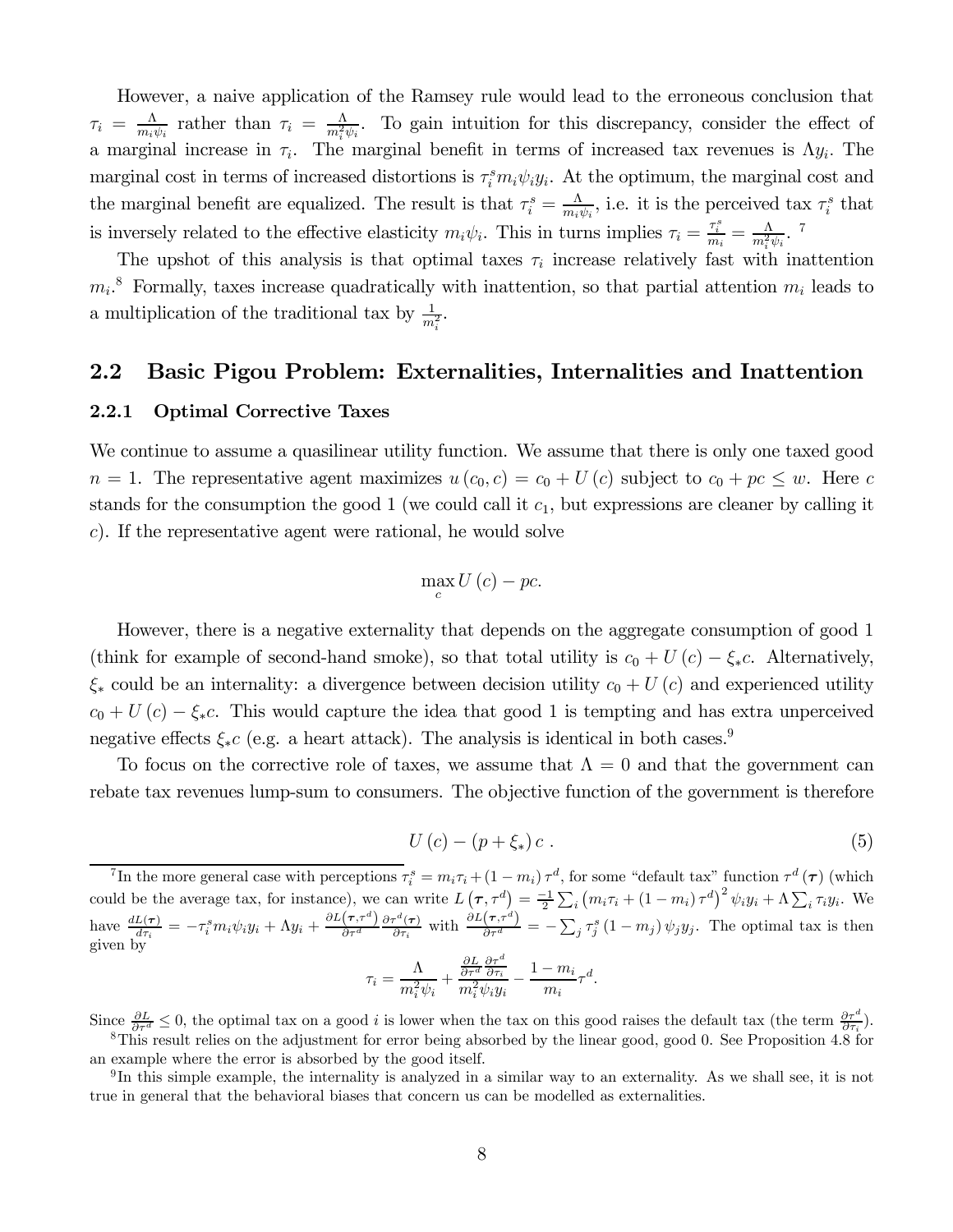To attempt to correct the externality/internality, the government can set a tax  $\tau$ . If the agent correctly perceived taxes, he would solve

$$
\max_{c} U(c) - (p + \tau) c.
$$

The optimal tax is  $\tau = \xi_*$ . It ensures that the agent maximizes the same objective function as that of the government. This is the classic Pigouvian prescription: the optimal tax makes the agent exactly internalize the externality/internality. Now consider an agent who only perceives a fraction  $m$  of the tax. Then he solves

$$
\max_{c} U(c) - (p + m\tau)c. \tag{6}
$$

The optimal Pigouvian corrective tax required to ensure that agents correctly internalize the externality/internality is now  $\tau = \frac{\xi_*}{m}$ . We record this simple result.

**Proposition 2.2** (Modified Pigou formula) In the basic Pigou problem with misperceptions, the optimal Pigouvian corrective tax is modified by inattention according to  $\tau = \frac{\xi_*}{m}$ .

Suppose for concreteness that a good has a negative externality of \$1. With rational agents, it should be taxed by exactly \$1. This is the "dollar-for-dollar" principle of traditional Pigouvian taxation. Accounting for misperception leads to a relaxation of this principle. Indeed, suppose that agents perceive only half of the tax. Then, the good should be taxed by \$2, so that agents perceive a tax of \$1.

It may be contrasted to the modified optimal Ramsey tax (Proposition 2.1), which had  $\tau_i = \frac{\Lambda}{\psi_i}$  $\frac{1}{m_i^2}$ . Partial attention  $m_i$  leads to a multiplication of the traditional tax by  $\frac{1}{m_i}$  in the Pigou case and by  $\frac{1}{m_i^2}$  in the Ramsey case. <sup>10</sup>

If different consumers have heterogenous perceptions, then Proposition 2.2 suggests that no uniform tax can perfectly correct all of them. Hence, heterogeneity in attention prevents the implementation of the first best. We now explore this issue more thoroughly.

#### 2.2.2 Inattention and a Rationale for Quantity Regulation

We now assume that there are several consumers, indexed by  $h = 1...H$ . Agent h maximizes  $u^h(c_0^h, c^h) = c_0^h + U^h(c^h)$ . The associated externality/internality is  $\xi^h c^h$ . He pays an attention  $m<sup>h</sup>$  to the tax so that perceived taxes are  $\tau_h^s = m^h \tau$ . The government is utilitarian, so that the government planning problem is

$$
\sum_{h} U^{h} \left( c^{h} \right) - \left( p + \xi^{h} \right) c^{h}.
$$
\n
$$
(7)
$$

We call  $c^{*h} = \arg \max_{c^h} U^h(c^h) - (p + \xi^h) c^h$  the quantity consumed by the agent at the first best.

 $10$ The fact that the tax should be higher when it is underperceived is qualitatively anticipated in Mullainathan, Schwartzstein and Cogdon (2012), but without the specific  $\frac{1}{m}$  factor.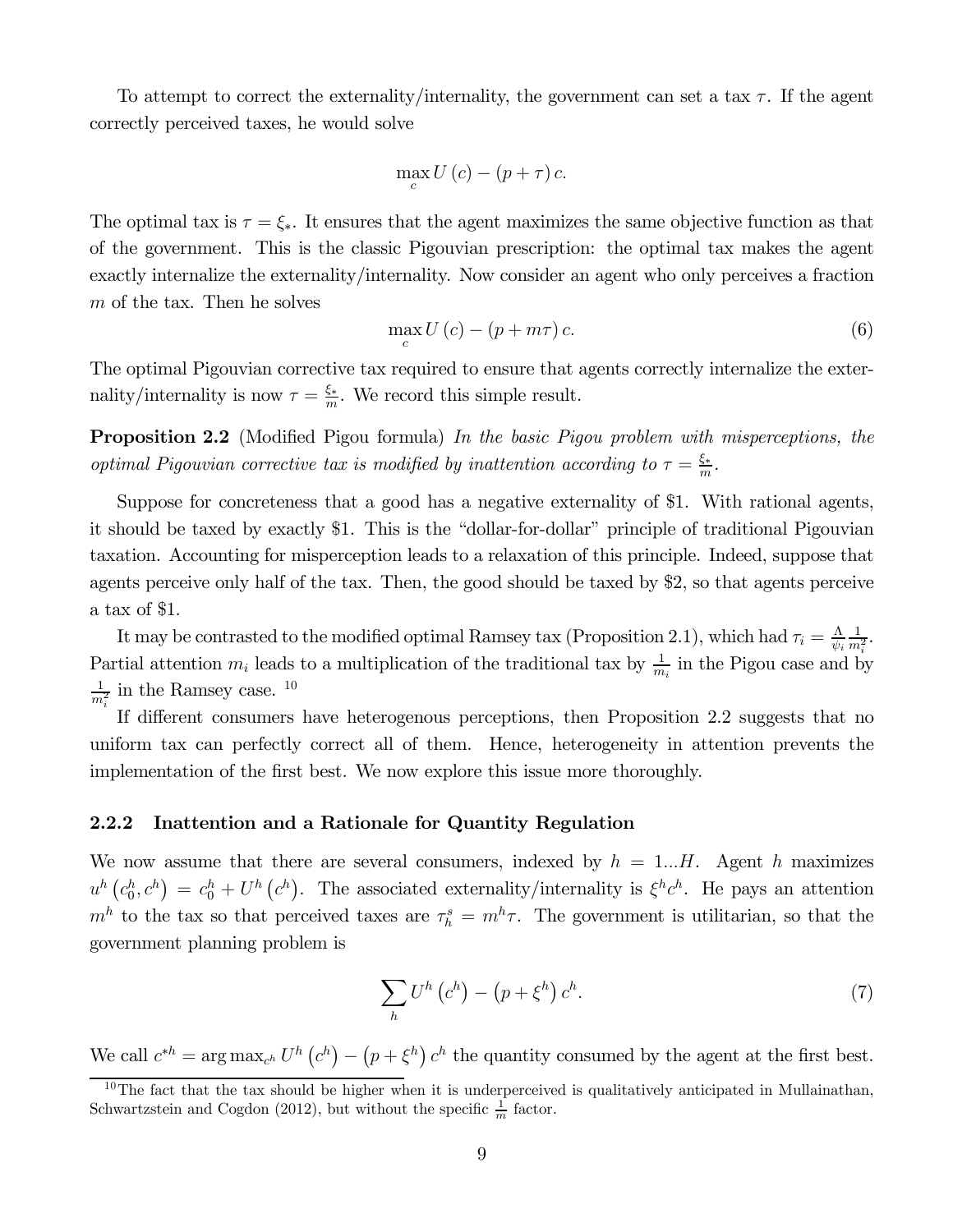To make things transparent, we specify

$$
U^h(c) = \frac{a^h c - \frac{1}{2}c^2}{\Psi},
$$

which using  $U_c^h = \frac{a^h - c}{\Psi} = q^s$ , implies a demand function  $c^h(q^s) = a^h - \Psi q^{s.11}$ 

After some algebraic manipulations, social welfare compared to the first best can be written as

$$
L(\tau) = -\frac{\Psi}{2} \sum_{h} \left( m^h \tau - \xi^h \right)^2.
$$
 (8)

The first best cannot be implemented unless all agents have the same ideal Pigouvian tax,  $\xi^h/m^h$ . Heterogeneity in attention creates welfare losses.

This opens up a potential role for quantity regulations. Suppose the government imposes a uniform quantity restriction, mandating  $c^h = c^*$ . For instance, banning the good corresponds to setting  $c^* = 0$ . The following proposition compares optimal Pigouvian regulation and optimal quantity regulation. We consider a situation where the planner implements either an optimal Pigouvian tax, or an optimal quantity regulation, but not both policies.

**Proposition 2.3** (Pigouvian tax vs Quantity regulation) Consider a Pigouvian tax or a quantity restriction in the basic Pigou problem with misperceptions and heterogeneity. The optimal Pigouvian  $\text{tan is } \tau^* = \frac{\mathbb{E}[\xi^h m^h]}{\mathbb{E}[m^h]^2}$ . The optimal quantity restriction  $c^* = \mathbb{E}[c^h]^2$ . Quantity restrictions are superior to corrective taxes if and only if

$$
\frac{1}{2\Psi}var\left(c^{h^*}\right) < \Psi \frac{\mathbb{E}\left[\xi^{h^2}\right] \mathbb{E}\left[m^{h^2}\right] - \left(\mathbb{E}\left[\xi^h m^h\right]\right)^2}{2E\left[m^{h^2}\right]}.\tag{9}
$$

where the left-hand side is the welfare loss under optimal quantity regulation, and the right-hand side the welfare loss under optimal Pigouvian taxation.

Several insights can be gleaned from (9). First, quantity restrictions tend to dominate if attention  $m<sup>h</sup>$  is very heterogeneous. Taxes are better if preferences are very heterogeneous (the optimal quantities  $c^{h^*}$  are very heterogenous). Second, when the demand elasticity is low (low  $\Psi$ ), quantity restrictions are worse. This is because agents suffer more from a given deviation from their optimal quantity, an effect reminiscent of Weitzman (1974). Third, for small enough externalities/internalities, taxes are better than quantity restrictions. Indeed, there are only second order losses from the externalities/internalities  $(\mathbb{E}\left[\xi^{h^2}\right])$ , while the quantity restriction discretely lowers

 $11$ The expressions in the rest of this section are exact with this quadratic utility specification. For general utility functions, they hold provided that they are understood as the leading order terms in a Taylor expansion around an economy with no heterogeneity.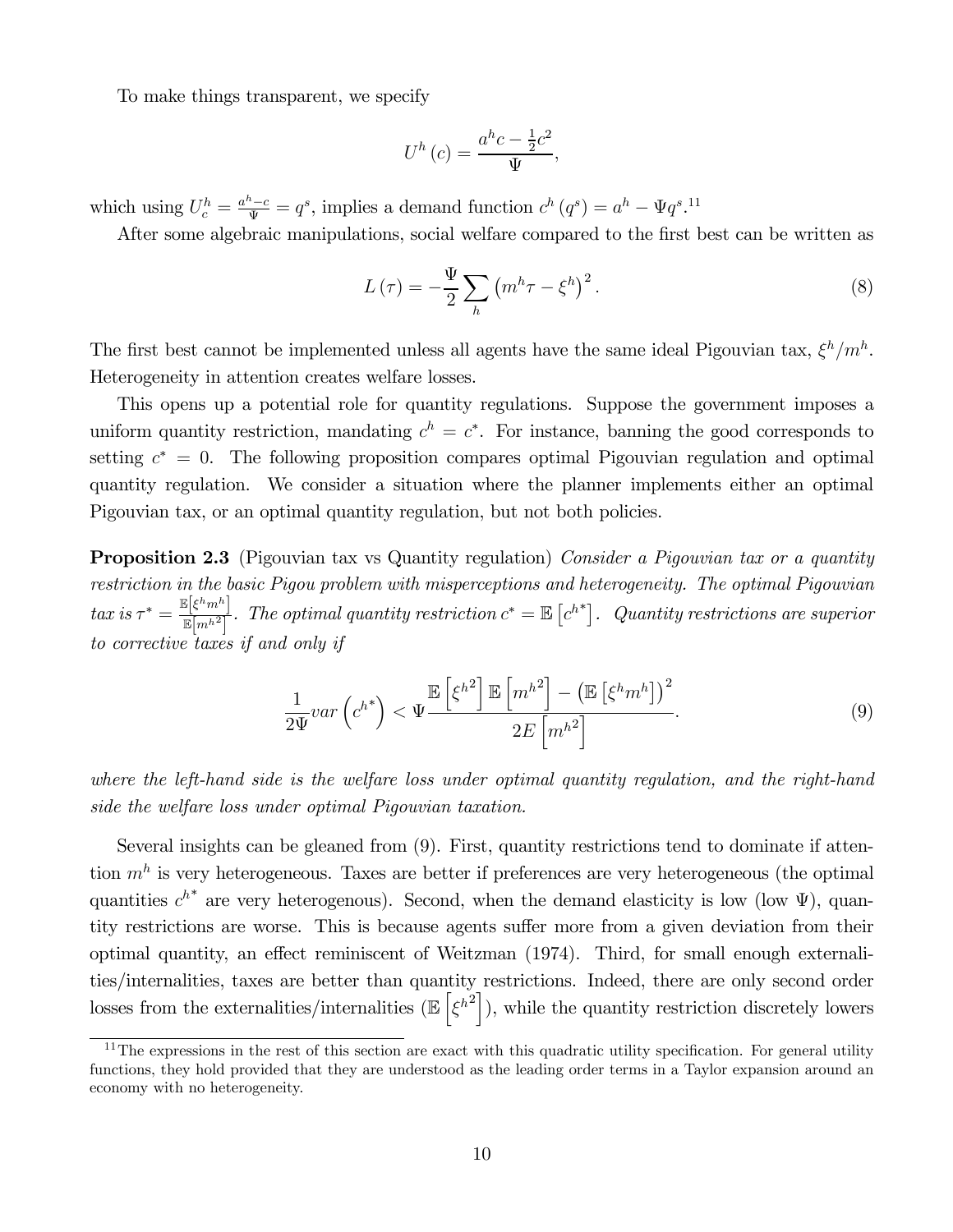welfare (to the zeroth order).<sup>12</sup> A natural instrument in this context is a nudge, which we develop in detail below in the context of the general model in Section 3.

We have concluded our introductory tour of the most elementary impacts of bounded rationality on taxation. We now move on to a more general analysis.

## 3 Optimal Linear Commodity Taxation

In this section, we introduce our general model of behavioral biases. We then describe how the basic results of price theory are modified in the presence of behavioral biases. Armed with these results, we then analyze the problem of optimal linear commodity taxation without externalities (Ramsey) where the objective of the government is to raise revenues and redistribute, and with externalities (Pigou) where an additional objective is to correct externalities. We also propose a model of nudges. We show how to incorporate nudges in the optimal taxation framework and characterize the joint optimal use of taxes and nudges. This analysis is performed at a general and rather abstract level. In the next section, we will derive a number of concrete results in a series of simple examples. These examples are simple particularizations of the general model and results.

### 3.1 Price Theory with Behavioral Agents

Consider a consumer. Our primitive is a demand function  $c(q, w)$  where q is the price vector and w is the budget. The demand function incorporates all the behavioral biases that the agent might be subject to (internalities, misperceptions, etc.). The only restriction that we impose on this demand function is that it exhausts the agent's budget so that  $q \cdot c(q, w) = w$ . We evaluate the welfare of this agent according to a utility function  $u(c)$ . This utility function represents the agent's true or "experienced" utility, with a resulting indirect utility function given by  $v(\mathbf{q}, w) = u(\mathbf{c}(\mathbf{q}, w))$ . Crucially, the demand function  $c(q, w)$  is not assumed to result from the maximization of the utility function  $u(c)$  subject to the budget constraint  $q \cdot c = w$ .

This formulation imposes another implicit restriction, namely that producer prices  $p$  and taxes  $\tau$  matter to the consumer only through  $q = p + \tau$ . We relax this assumption in Sections 6.2 and 7.1 where we consider a demand function of the form  $c(p, \tau, w)$ . Note however that this distinction is immaterial if producer prices  $p$  are exogenously fixed, an assumption which we maintain throughout this section, but which we relax in Section 7.1.

We now introduce the basic objects of price theory and explain how their relations are modified in the presence of behavioral biases. We only highlight the main results. We refer the reader to Appendix 11 for the detailed derivations.

 $12$ This third point is specific to a quantity mandate (which has no free disposal). It would not hold with a quantity ceiling (which has free disposal).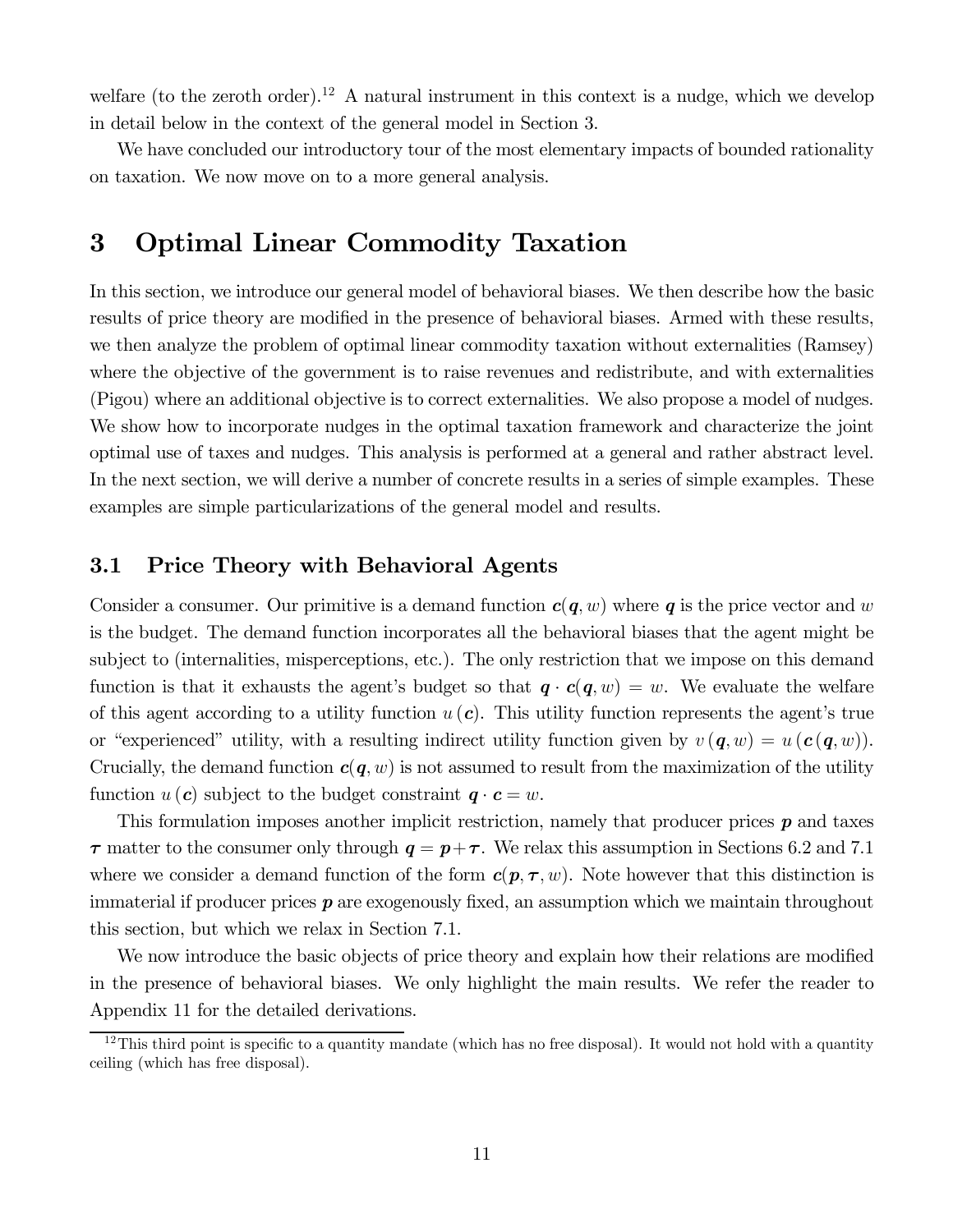We define two different Slustky matrices. First, there is the "income-compensated" Slutsky matrix

$$
\boldsymbol{S}_j^C(\boldsymbol{q},w)=\boldsymbol{c}_{q_j}(\boldsymbol{q},w)+\boldsymbol{c}_{w}(\boldsymbol{q},w)c_j(\boldsymbol{q},w).
$$

Second, there is the "utility-compensated" Slutsky matrix

$$
\boldsymbol{S}_{j}^{H}\left(\boldsymbol{q},w\right)=\boldsymbol{c}_{q_{j}}\left(\boldsymbol{q},w\right)-\boldsymbol{c}_{w}\left(\boldsymbol{q},w\right)\frac{v_{q_{j}}\left(\boldsymbol{q},w\right)}{v_{w}\left(\boldsymbol{q},w\right)}.
$$

The utility-compensated Slutsky matrix  $S_j^H(q, w)$  can also be computed using the expenditure function  $e(q, \hat{u}) = \min_{w} w$  s.t.  $v(q, w) \geq \hat{u}$  and the corresponding Hicksian demand function  $h(q, \hat{u}) = c(q, e(q, \hat{u}))$ . Indeed, we have

$$
\boldsymbol{S}_{j}^{H}\left(\boldsymbol{q},v\left(\boldsymbol{q},w\right)\right)=\boldsymbol{h}_{q_{j}}\left(\boldsymbol{q},v\left(\boldsymbol{q},w\right)\right).
$$

The two Slustky matrices  $S_j^C(q, w)$  and  $S_j^H(q, w)$  correspond to two different ways of decomposing the marginal consumption change  $c_{q_i}(\mathbf{q}, w) dq_j$  resulting from a marginal price change  $dq_j$  into an income effect and a substitution effect depending on whether the substitution effect is assumed to be computed at constant income or at constant utility. In the first case, the income effect is  $-c_w(q, w)c_j(q, w) dq_j$  and the substitution effect is  $S_j^C(q, w) dq_j$ . In the second case, the income effect is  $c_w(q, w) \frac{v_{q_j}(q, w)}{v_w(q, w)} dq_j$  and the substitution effect is  $S_j^H(q, w) dq_j$ .

In the traditional model with no behavioral biases, income-compensated marginal prices changes preserve utility since by Roy's identity  $v_{q_j}(q, w) dq_j + v_w(q, w) c_j(q, w) dq_j = 0$ . As a result,  ${\bf S}_j^C({\bf q},w)={\bf S}_j^H\left({\bf q},w\right)$  and the two decompositions coincide. But with behavioral biases, incomecompensated marginal prices changes do not preserve utility since, as we shall see below, Roy's identity fails. As a result,  $S_j^C(q, w) \neq S_j^H(q, w)$  and the two decompositions differ.

With behavioral biases, two other properties of Slutsky matrices are modified. First, in general, the Slutsky matrices  $S^{C}(q, w)$  and  $S^{H}(q, w)$  are not symmetric. Second, in general, the vectors  $\boldsymbol{S}^C\left(\boldsymbol{q},w\right)\cdot\boldsymbol{q},\,\boldsymbol{S}^H\left(\boldsymbol{q},w\right)\cdot\boldsymbol{q} \text{ and } \boldsymbol{q}\cdot\boldsymbol{S}^H\left(\boldsymbol{q},w\right) \text{ are not necessarily equal to } 0.^{13}$ 

To see how Roy's identity is modified in the presence of behavioral biases, it is useful to first define the misoptimization wedge

$$
\boldsymbol{\tau}^{b}(\boldsymbol{q},w) = \boldsymbol{q} - \frac{u_{c}(\boldsymbol{c}(\boldsymbol{q},w))}{v_{w}(\boldsymbol{q},w)}.
$$
\n(10)

<sup>&</sup>lt;sup>13</sup>We treat the case of  $S_j^H(q, w)$ . In the traditional model with no behavioral biases, we can rewrite the planning problem defining the expenditure function as  $e(q, \hat{u}) = \min_{\mathbf{c}} q \cdot \mathbf{c}$  s.t.  $u(\mathbf{c}) \geq \hat{u}$  and apply the envelope theorem to get  $h(q, \hat{u}) = e_q(q, \hat{u})$ . This in turn implies that  $S_{ij}^H(q, v(q, w)) = e_{q_i q_j}(q, \hat{u})$  is necessarily symmetric. And together with the homogeneity of degree 0 of the Hicksian demand function  $h(q, \hat{u})$ , this implies that  $S<sup>H</sup>(q, w)$ .  $q = q \cdot S^H(q, w) = 0$ . With behavioral biases, this rewriting of the planning problem defining the expenditure function is invalid. As a result, in general  $S_{ij}^H(q, v(q, w)) \neq e_{q_i q_j}(q, \hat{u})$  so that we cannot conclude that  $S^H(q, w)$ is symmetric. See below for an explicit example using the misperception model.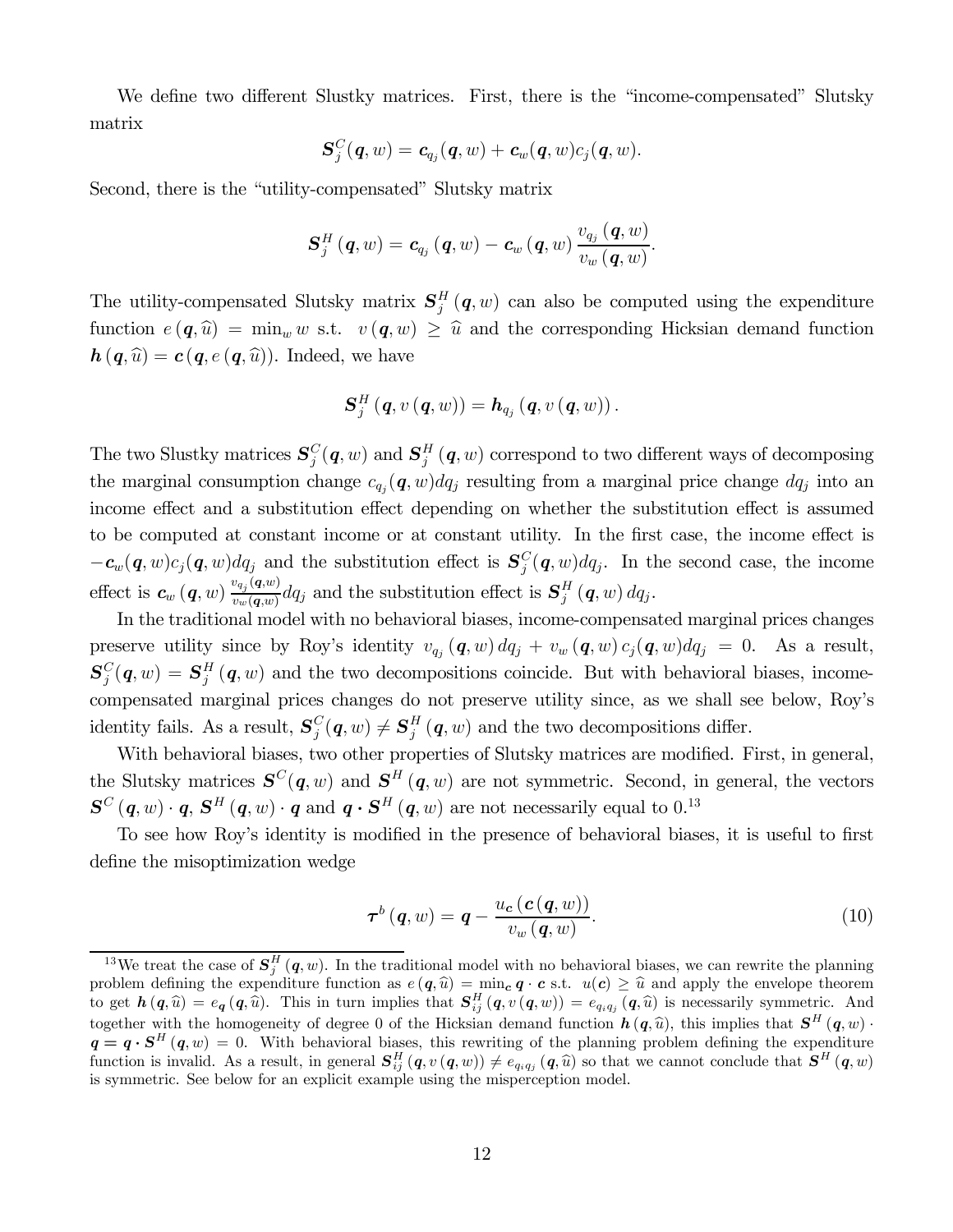where  $b$  refers to a wedge to due behavioral biases. In the traditional model without behavioral biases,  $\tau^b(q, w) = 0$ . The wedge  $\tau^b(q, w)$  is an important sufficient statistic for behavioral biases.

Armed with the definition of  $\tau^b(q, w)$ , we can now state the behavioral version of Roy's identity

$$
\frac{v_{q_j} (q, w)}{v_w (q, w)} = -c_j (q, w) - \tau^b (q, w) \cdot S_j^C (q, w), \qquad (11)
$$

where the term  $\tau^{b} (q, w) \cdot S_j^C (q, w)$  is a discrepancy term that arises from a failure of the envelope theorem because agents do not fully optimize. The intuition for equation (11) is the following: the impact on welfare  $v_{q_j}$   $(q, w) dq_j = u'(c)c_{q_j}(q, w) dq_j$  of a change  $dq_j$  in the price of commodity j can be decomposed into an income effect  $-u'(\mathbf{c})\mathbf{c}_w(\mathbf{q}, w)c_j(\mathbf{q}, w)dq_j = -v_w(\mathbf{q}, w)c_j(\mathbf{q}, w)dq_j$  and a substitution effect  $u'(c) \cdot S_j^C(q, w) dq_j$ . In the traditional model with no behavioral biases, the income-compensated price change that underlies the substitution effect does not lead to any change in welfare–an application of the envelope theorem. The traditional version of Roy's identity follows. As we have already argued above, with behavioral biases, income-compensated price changes lead to changes in welfare–a failure of the envelope theorem. The behavioral version of Roy's identity accounts for the associated welfare effects.

We now present two useful concrete particularizations of the general model: the decision vs. experienced utility model and the misperception model.

Decision vs. experienced utility model We start with the decision vs. experienced utility model, in which the demand function could arise from a "decision utility"  $u^s(c)$  (the subjectively perceived utility), so that

$$
\boldsymbol{c}(\boldsymbol{q},w) = \arg\max_{\boldsymbol{c}} u^s(\boldsymbol{c}) \text{ s.t. } \boldsymbol{q} \cdot \boldsymbol{c} \leq w.
$$

However, the true "experienced" utility remains  $u(c)$  which can be different from  $u<sup>s</sup>(c)$ . In this case, the misoptimization wedge is simply given by the wedge between the decision and experienced marginal utilities

$$
\boldsymbol{\tau}^{b}\left(\boldsymbol{q},w\right)=\frac{u_{c}^{s}\left(\boldsymbol{q},w\right)}{v_{w}^{s}\left(\boldsymbol{q},w\right)}-\frac{u_{c}\left(\boldsymbol{q},w\right)}{v_{w}\left(\boldsymbol{q},w\right)}.
$$

The income-compensated Slutsky matrix  $S_j^C(q, w)$  is the Slutsky matrix of an agent with utility  $u^s(c)$ . It is different from the utility-compensated Slutsky matrix  $S_j^H(q, w)$  since the underlying compensation is for experienced utility  $u(c)$  rather than decision utility  $u<sup>s</sup>(c)$ .

As an example, consider the case of two goods  $\boldsymbol{c} = (c_0, c_1)$ , quasilinear utilities  $u^s(\boldsymbol{c}) = c_0 + c_1$  $U^{s}(c_1)$  and  $u(c) = c_0 + U(c_1)$  with  $U(c_1) = U^{s}(c_1) - \xi c_1$  and  $\xi > 0$ . The consumption  $c_1$  of good 1 entails a negative internality  $-\xi c_1$ . For instance, good 1 could be ice creams,  $U^s(c_1)$  would then represent the immediate pleasure from eating the ice cream, while  $U(c_1)$  represent those immediate pleasures minus the future pain  $\xi c_1$  from the extra weight gained (see e.g. O'Donoghue and Rabin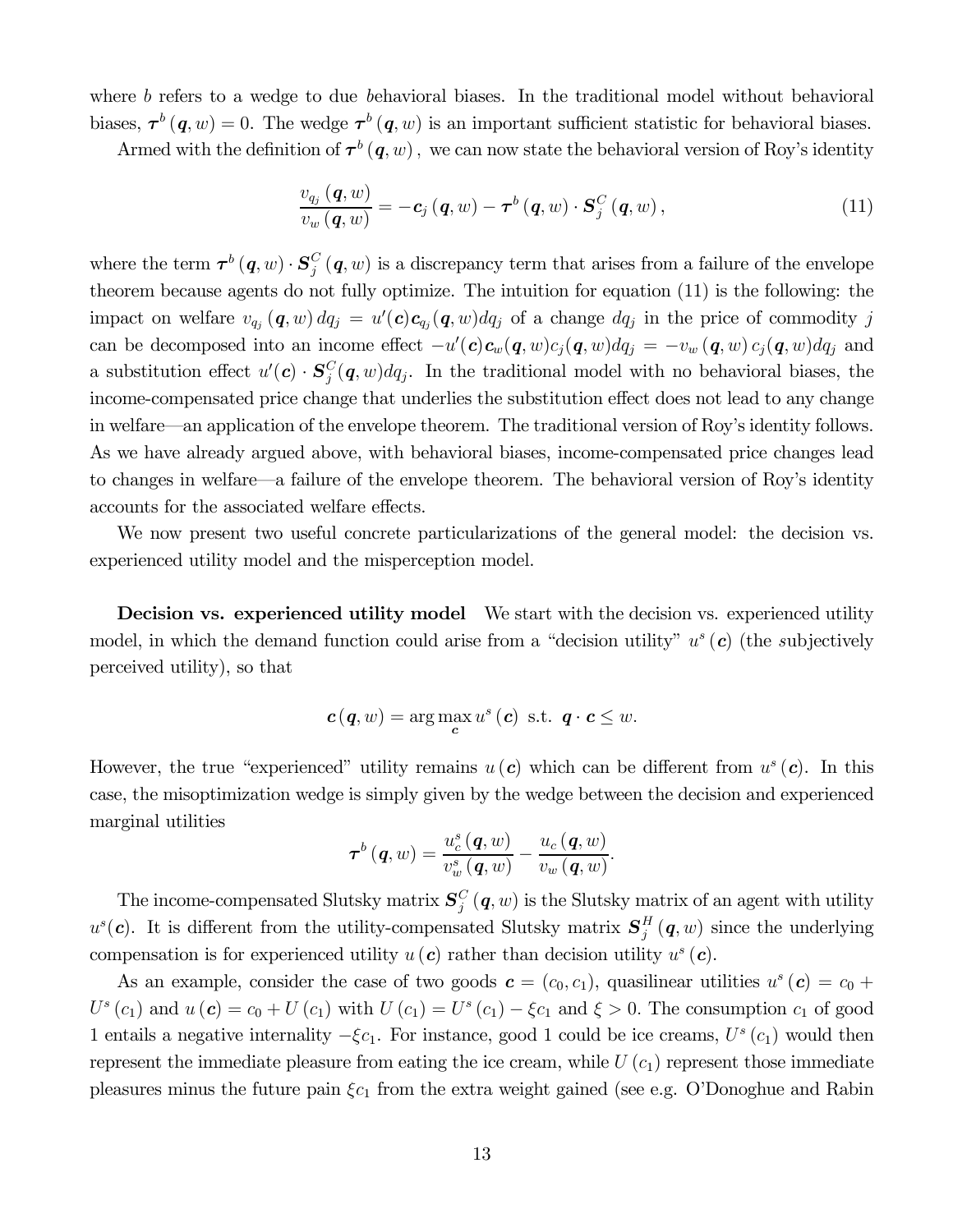2006). Then,  $\tau^b(q, w) = (\tau_0^b, \tau_1^b)$  where  $\tau_0^b = 0$  and  $\tau_1^b = \xi > 0$ , so that the misoptimization wedge  $\tau_1^b$  on good 1 is exactly equal to the associated internality  $\xi$ .

**Misperception model** We turn to the misperception model, which was already outlined in Section 2. There are two primitives: a utility function  $u(c)$  and a perception function  $q^{s}(q, w)$ . Given true prices  $q$ , perceived prices  $q^s$ , and budget w, the demand

$$
c^{s}(\boldsymbol{q},\boldsymbol{q}^{s},w)=\arg\max_{\boldsymbol{c}|\boldsymbol{q}^{s}}u(\boldsymbol{c})\ \ \text{s.t.}\ \ \boldsymbol{q}\cdot\boldsymbol{c}\leq w
$$

is the consumption vector c satisfying  $u_c(c) = \lambda^s q^s$  for some  $\lambda^s > 0$  and  $q \cdot c = w$ .<sup>14</sup> Then the primitive demand function  $c(q, w)$  of the general model is given by

$$
\boldsymbol{c}\left(\boldsymbol{q},w\right)=\boldsymbol{c}^{s}\left(\boldsymbol{q},\boldsymbol{q}^{s}\left(\boldsymbol{q},w\right),w\right).
$$

The misoptimization wedge is formally given by  $\tau^b(q, w) = q - \frac{q^s(q, w)}{q^s \cdot c_w(q, w)}$ . However, because in the misperception model, we have  $q^{s}(q, w) \cdot S^{H}(q, w) = 0$ , and because  $\tau^{b}(q, w)$  enters all our formulas through  $\boldsymbol{\tau}^b(\boldsymbol{q},w) \cdot \mathbf{S}^H(\boldsymbol{q},w)$ , we can take

$$
\boldsymbol{\tau}^{b}(\boldsymbol{q},w)=\boldsymbol{q}-\boldsymbol{q}^{s}(\boldsymbol{q},w) \tag{12}
$$

in all of our formulas involving  $\tau^b \cdot S^H$ . This fleshes out the idea that  $\tau^b(q, w)$  represents the impact of the discrepancy between true prices and perceived prices.

Given this demand function  $c(q, w)$ , the notions of the general model apply and receive a concrete interpretation. First, we define the matrix of marginal perceptions

$$
M_{ij}(\boldsymbol{q},w)=\frac{\partial q_i^s(\boldsymbol{q},w)}{\partial q_j},
$$

where the j-th column  $\mathbf{M}_j(q,w) = \frac{\partial q^s(q,w)}{\partial q_j}$  encodes the marginal impact of a change in true price  $q_j$  on the perceived price  $\boldsymbol{q}^{s}$ .<sup>15</sup> It is convenient to define the Hicksian demand of a fictitious rational agent facing prices  $q^s$ 

$$
h^{r}\left(q^{s},\widehat{u}\right)=\arg\min_{\mathbf{c}} q^{s}\cdot\mathbf{c} \text{ s.t. } u\left(\mathbf{c}\right)\geq\widehat{u},
$$

and the associated Slutsky matrix

$$
\boldsymbol{S}_{j}^{r}\left(\boldsymbol{q}^{s},\widehat{u}\right)=\boldsymbol{h}_{q_{j}^{s}}^{r}\left(\boldsymbol{q}^{s},\widehat{u}\right).
$$

We also define  $S^{r}(q, w) = S^{r}(q^{s}(q, w), v(q, w))$ . Then, the utility-compensated Slutsky matrix

<sup>&</sup>lt;sup>14</sup>If there are several such  $\lambda$ , we take the lowest one, which is also the utility-maximizing one.

<sup>&</sup>lt;sup>15</sup>For instance, in specification (2),  $M_{ij} = m_j 1_{\{i=j\}}$ .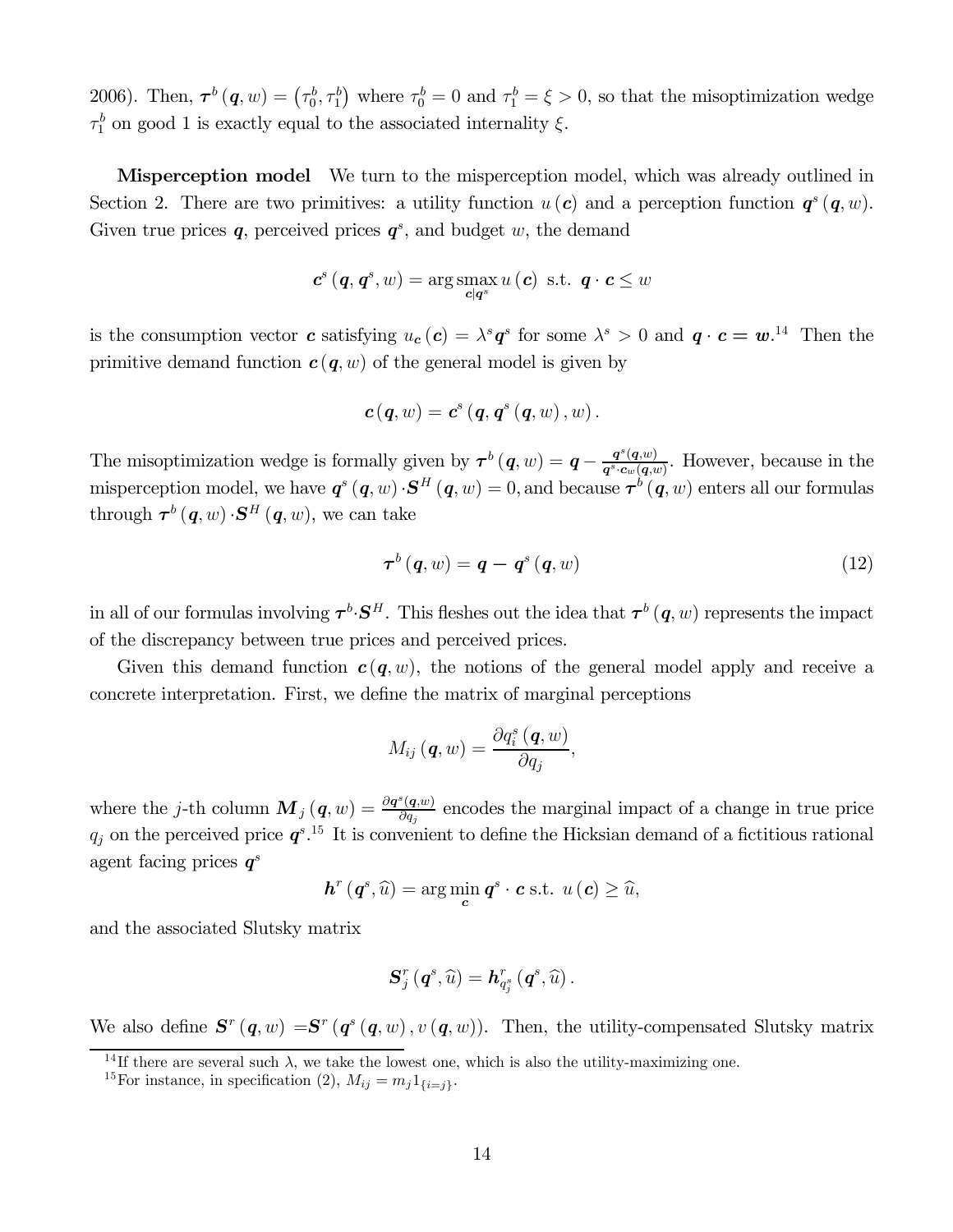$S<sup>H</sup>(q, w)$  of the general model is given by

$$
\mathbf{S}^{H}\left(\mathbf{q},w\right)=\mathbf{S}^{r}\left(\mathbf{q},w\right)\cdot\mathbf{M}\left(\mathbf{q},w\right). \tag{13}
$$

i.e.  $S_{ij}^H(\boldsymbol{q},w) = \sum_k S_{ik}^r(\boldsymbol{q},w) M_{kj}(\boldsymbol{q},w)$ . That is, when the price of good j changes, it creates a change  $M_{kj}(q, w) = \frac{\partial q_k^s(q, w)}{\partial q_j}$  in the perceived prices  $q_k^s$  of a generic good k, which in turn changes (via the rational Slutstky matrix  $S^{r} (q, w)$ ) the demand for good i.<sup>16</sup>

### 3.2 Optimal Taxation to Raise Revenues and Redistribute: Ramsey

There are  $H$  agents indexed by  $h$ . Each agent is competitive (price taker) as described in Section 3.1. All the functions describing the behavior and welfare of agents are allowed to depend on  $h$ .<sup>17</sup> We omit the dependence of all functions on  $(q, w)$ , unless an ambiguity arises.

We introduce a social welfare function  $W(v^1, ..., v^H)$  and a marginal value of public funds  $\lambda$ . The planning problem is

$$
\max _{\boldsymbol{\tau}}L\left( \boldsymbol{\tau}\right) ,
$$

 $where<sup>18</sup>$ 

$$
L(\boldsymbol{\tau}) = W((v^h(\boldsymbol{p}+\boldsymbol{\tau},w))_{h=1...H}) + \lambda \sum_h [\boldsymbol{\tau} \cdot \boldsymbol{c}^h(\boldsymbol{p}+\boldsymbol{\tau},w) - w].
$$

Good 0 is constrained to be untaxed:  $\tau_0 = 0$ . We assume perfectly elastic supply with fixed producer prices  $p$ . We relax this assumption in Section 7.1 where we consider the case of imperfectly elastic supply with endogenous producer prices p.

Following Diamond (1975), we define  $\gamma^h$  to be the social marginal utility of income for agent h

$$
\gamma^h = \beta^h + \lambda \boldsymbol{\tau} \cdot \boldsymbol{c}_w^h,\tag{14}
$$

where

$$
\beta^h = W_{v^h} v^h_w \tag{15}
$$

is the social marginal welfare weight. The difference  $\lambda \tau \cdot c_w^h$  between  $\gamma^h$  and  $\beta^h$  captures the marginal impact on tax revenues of a marginal increase in the income of agent  $h$ .

$$
L(\boldsymbol{\tau}) = W\left(\left(v^h\left(\boldsymbol{p}+\boldsymbol{\tau},w+\boldsymbol{p}\cdot\boldsymbol{e}^h\right)\right)_{h=1...H}\right) + \lambda \sum_h \left[\boldsymbol{\tau}\cdot\boldsymbol{c}^h\left(\boldsymbol{p}+\boldsymbol{\tau},w+\boldsymbol{p}\cdot\boldsymbol{e}^h\right)-w\right].
$$

 $16$ There always exists a representation of the general model as a misperception model, but not as a decision vs. experienced utility model (see Lemma 12.1 in the online appendix).

<sup>&</sup>lt;sup>17</sup>This formalism allows the interpretation that each agent has a type  $t(h)$ , that all agents of the same type are identical with the number of agents of type *h* given by  $H_h$ .<br><sup>18</sup>The analysis is identical if we allow for endowments  $e^h$ , using the objective function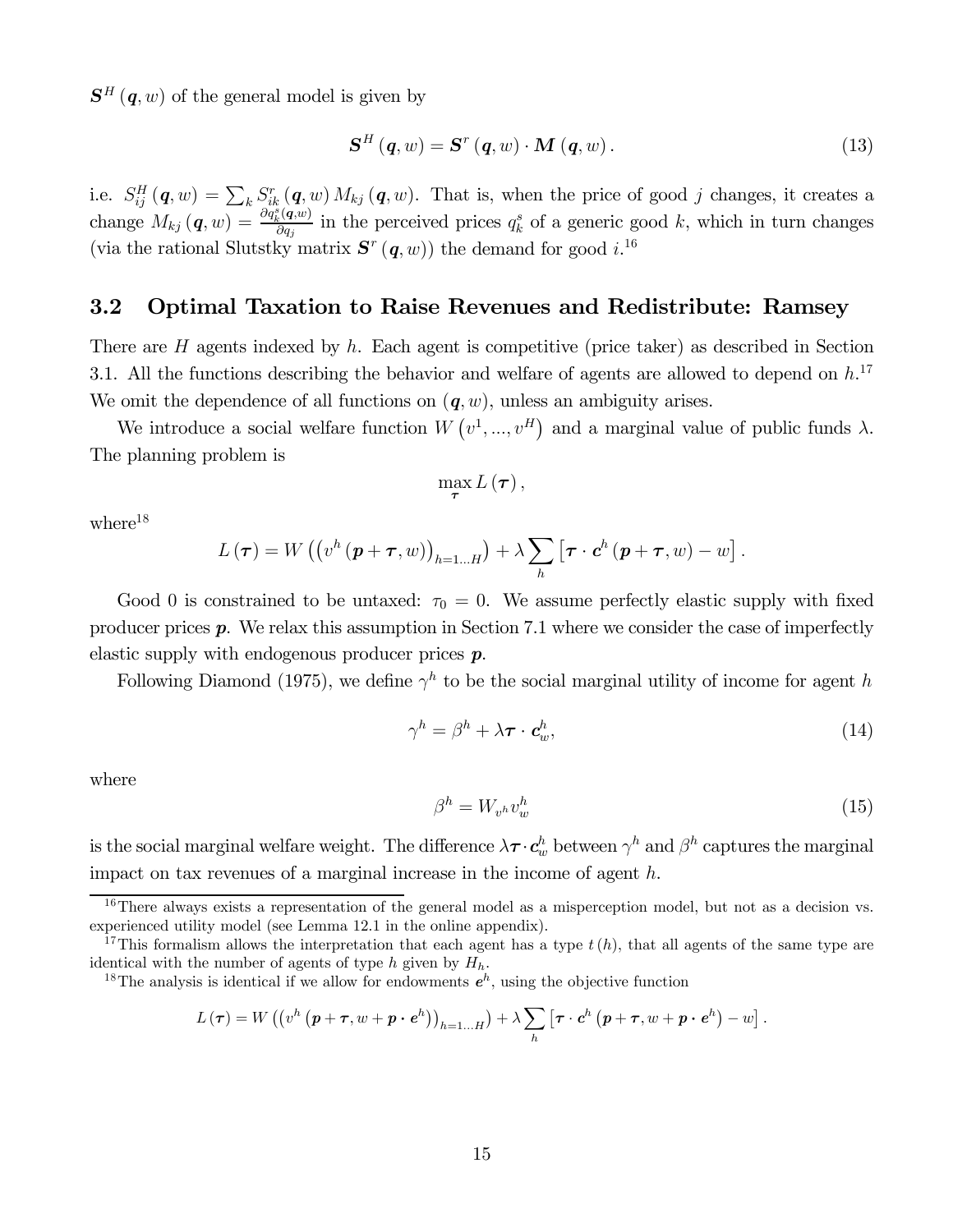We also renormalize the misoptimization wedge

$$
\widetilde{\boldsymbol{\tau}}^{b,h} = \frac{\beta^h}{\lambda} \boldsymbol{\tau}^{b,h}.\tag{16}
$$

We now characterize the optimal tax system.<sup>19</sup>

**Proposition 3.1** (Behavioral many-person Ramsey formula) If commodity i can be taxed, then at the optimum

$$
\frac{\partial L(\boldsymbol{\tau})}{\partial \tau_i} = 0 \quad \text{with} \quad \frac{\partial L(\boldsymbol{\tau})}{\partial \tau_i} = \sum_h [(\lambda - \gamma^h) c_i^h + \lambda (\boldsymbol{\tau} - \widetilde{\boldsymbol{\tau}}^{b,h}) \cdot \mathbf{S}_i^{C,h}]. \tag{17}
$$

Proof We have

$$
\frac{\partial L}{\partial \tau_i} = \sum_h [W_{v^h} v^h_w \frac{v^h_{q_i}}{v^h_w} + \lambda c^h_i + \lambda \boldsymbol{\tau} \cdot \boldsymbol{c}^h_{q_i}].
$$

Using the definition of  $\beta^h = W_{v^h} v_w^h$ , the behavioral versions of Roy's identity (11), and the Slustky relation, we can rewrite this as

$$
\frac{\partial L}{\partial \tau_i} = \sum_h [\beta^h \left( -c_i^h - \boldsymbol{\tau}^{b,h} \cdot \boldsymbol{S}_i^{C,h} \right) + \lambda c_i^h + \lambda \boldsymbol{\tau} \cdot (-\boldsymbol{c}_w^h c_i^h + \boldsymbol{S}_i^{C,h})].
$$

We then use the definition of the social marginal utility of income  $\gamma^h = \beta^h + \lambda \tau \cdot c_w^h$  to get

$$
\frac{\partial L}{\partial \tau_i} = \sum_h [(\lambda - \gamma^h) c_i^h + [\lambda \boldsymbol{\tau} - \beta^h \boldsymbol{\tau}^{b,h}] \cdot \mathbf{S}_i^{C,h}].
$$

The result follows using the renormalization (16) of the misoptimization wedge.

¤

An intuition for this formula can be given along the following lines. The impact of a marginal increase in  $d\tau_i$  on social welfare is the sum of three effects: a mechanical effect, a substitution effect, and a misoptimization effect.20

Let us start with the mechanical effect  $\sum_{h} (\lambda - \gamma^h) c_i^h d\tau_i$ . If there were no changes in behavior, then the government would collect additional revenues  $c_i^h d\tau_i$  from agent h, which are valued by the

$$
0 = \frac{\partial L(\boldsymbol{\tau})}{\partial \tau_i} = \sum_h [(\lambda - \gamma^h) c_i^h + \lambda (\boldsymbol{\tau} - \tilde{\boldsymbol{\tau}}^{b,h}) \cdot \mathbf{S}_i^{H,h}]. \tag{18}
$$

 $19$ Suppose that there is uncertainty, possibly heterogeneous beliefs, several dates for consumption, and complete markets. Then, our formula (17) applies without modifications, interpreting goods as a state-and-date contingent goods. See Spinnewijn (2014) for an analysis of unemployment insurance when agents misperceive the probability of finding a job, and Davila (2014) for an analysis of a Tobin tax in financial markets with heterogeneous beliefs.

<sup>&</sup>lt;sup>20</sup>We can also write the optimal tax formula using the utility-compensated Slutsky matrices  $S^{\tilde{H},h}$ . For this purpose, it is convenient to introduce a different renormalization of the misoptimization wedge  $\tilde{\tilde{\tau}}^{b,h} = \frac{\gamma^h}{\lambda} \tau^{b,h}$ . We then get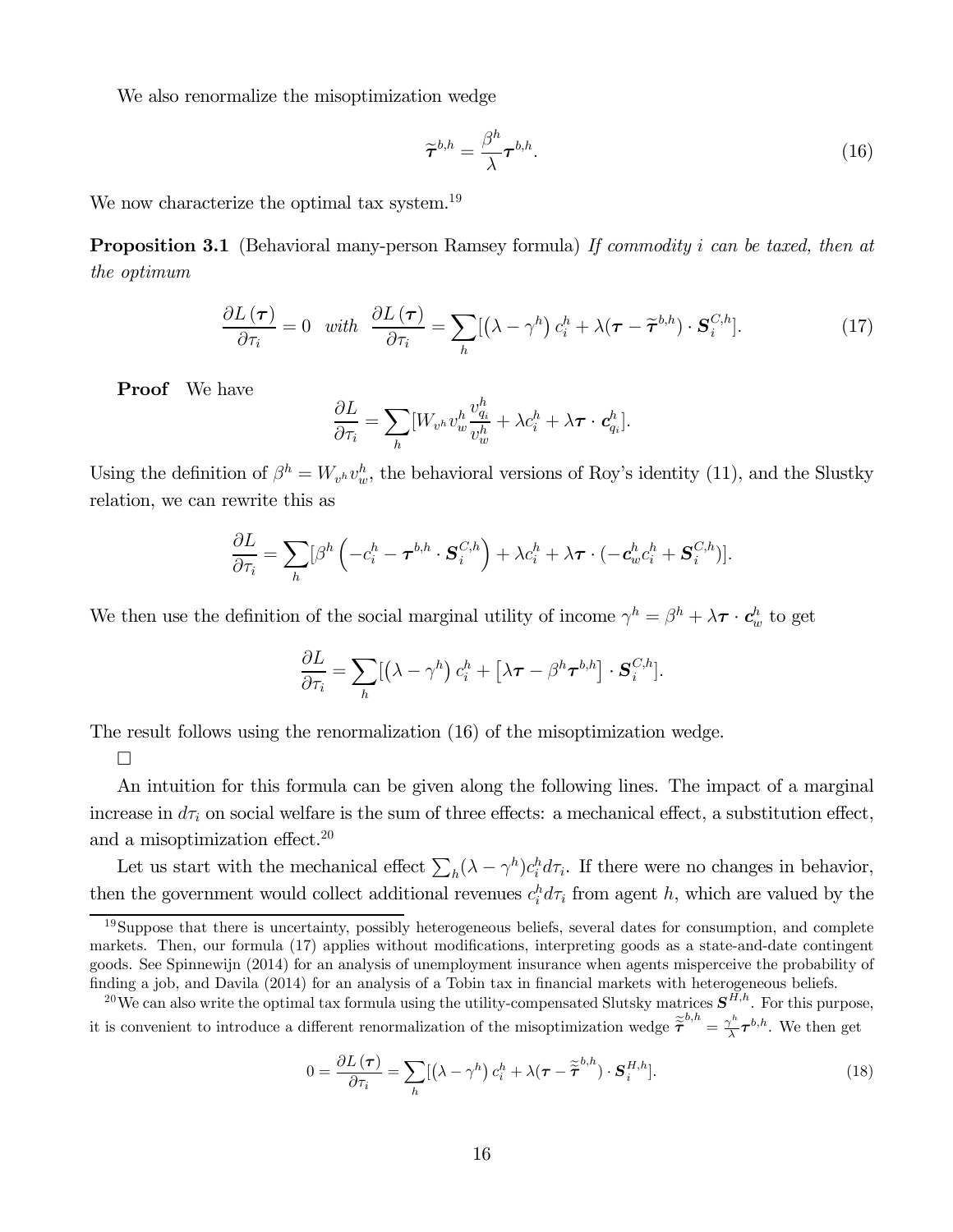government as  $(\lambda - \gamma^h)c_i^h d\tau_i$ . Indeed, taxing one dollar from agent h to the government creates a net welfare change of  $\lambda - \gamma^h$ , where  $\lambda$  is the value of public funds and  $\gamma^h$  is the social marginal utility of income for agent  $h$  (which includes the associated income effect on tax revenues).

Let us turn to the substitution effect  $\sum_h \lambda \tau \cdot \mathbf{S}_i^{C,h} d\tau_i$ . The change in consumer prices resulting from the tax change  $d\tau_i$  induces a change in behavior  $S_i^{C,h} d\tau_i$  of agent h over and above the income effect accounted for in the mechanical effect. The resulting change  $\tau \cdot S_i^{C,h} d\tau_i$  in tax revenues is valued by the government as  $\lambda \tau \cdot S_i^{C,h} d\tau_i$ .

Finally, let us analyze the misoptimization effect  $-\sum_h \lambda \tilde{\tau}^{b,h} \cdot S_i^{C,h} d\tau_i$ . This effect is linked to the substitution effect. If agent  $h$  were rational, then the change in behavior captured by the substitution effect would have no first-order effects on his utility. This is a consequence of the envelope theorem. When agent  $h$  is behavioral, this logic fails, and the change in behavior associated with the substitution effect has first-order effects  $-\beta^h \tau^{b,h} \cdot S_i^{C,h} d\tau_i = -\lambda \tilde{\tau}^{b,h} \cdot S_i^{C,h} d\tau_i$  on his utility.

One way to think about the optimal tax formulas (17) is as a linear system of equations indexed by *i* in the optimal taxes  $\tau_j$  for the different commodities

$$
\frac{-\sum_{h} \mathbf{S}_{ji}^{C,h} \tau_j}{c_i} = 1 - \frac{\bar{\gamma}}{\lambda} - cov(\frac{\gamma^h}{\lambda}, \frac{Hc_i^h}{c_i}) + \frac{-\sum_{j} \widetilde{\tau}_j^{b,h} \mathbf{S}_{ji}^{C,h}}{c_i},
$$

where  $c_i = \sum_h c_i^h$  is total consumption of good *i* and  $\bar{\gamma} = \frac{1}{H} \sum_h \gamma^h$  is the average social marginal utility of income. Of course the coefficients in this linear system of equations and the forcing terms (on the right-hand side) are endogenous and depend on taxes  $\tau_j$ . Nevertheless, at the optimum, one can in principle solve out the linear system to express the taxes  $\tau_j$  as a function of these coefficients and forcing terms (valued at optimal taxes). The first forcing term  $1 - \frac{\tilde{\gamma}}{\lambda} - cov(\frac{\gamma^h}{\lambda}, \frac{Hc_i^h}{c_i})$ captures the revenue raising and redistributive objectives of taxation. The second forcing term  $-\frac{\sum_j \tilde{\tau}_j^{b,h} S_{ji}^{C,h}}{c_i}$  captures the corrective objective of taxation to address the effects of misoptimization. Note that the formulas feature  $\tilde{\tau}^{b,h} = \frac{\beta^h}{\lambda} \tau^{b,h}$  so that the misoptimization wedges are weighted by the social marginal welfare weights  $\beta^h$ . Intuitively, optimal taxes put more weight on addressing misoptimization by agents on which the social welfare function puts more weight.

Comparison with the traditional model with no behavioral biases In the traditional model of Diamond (1975) where all agents are rational, only the mechanical and substitution effects are present, yielding

$$
0 = \frac{\partial L(\boldsymbol{\tau})}{\partial \tau_i} = \sum_h [(\lambda - \gamma^h) c_i^h + \lambda \boldsymbol{\tau} \cdot \boldsymbol{S}_i^{r,h}].
$$

Adding behavioral agents introduces the following differences. First, the changes in behavior (income and substitution effects) and the social marginal welfare weights are modified, leading to different values for  $\beta^h$ ,  $\gamma^h$ , and a different Slutsky matrix  $S_i^{C,h}$ . Second, there is a new effect (the misoptimization effect) leading to a new term  $-\lambda \widetilde{\tau}^{b,h} \cdot \mathbf{S}_i^{C,h}$ .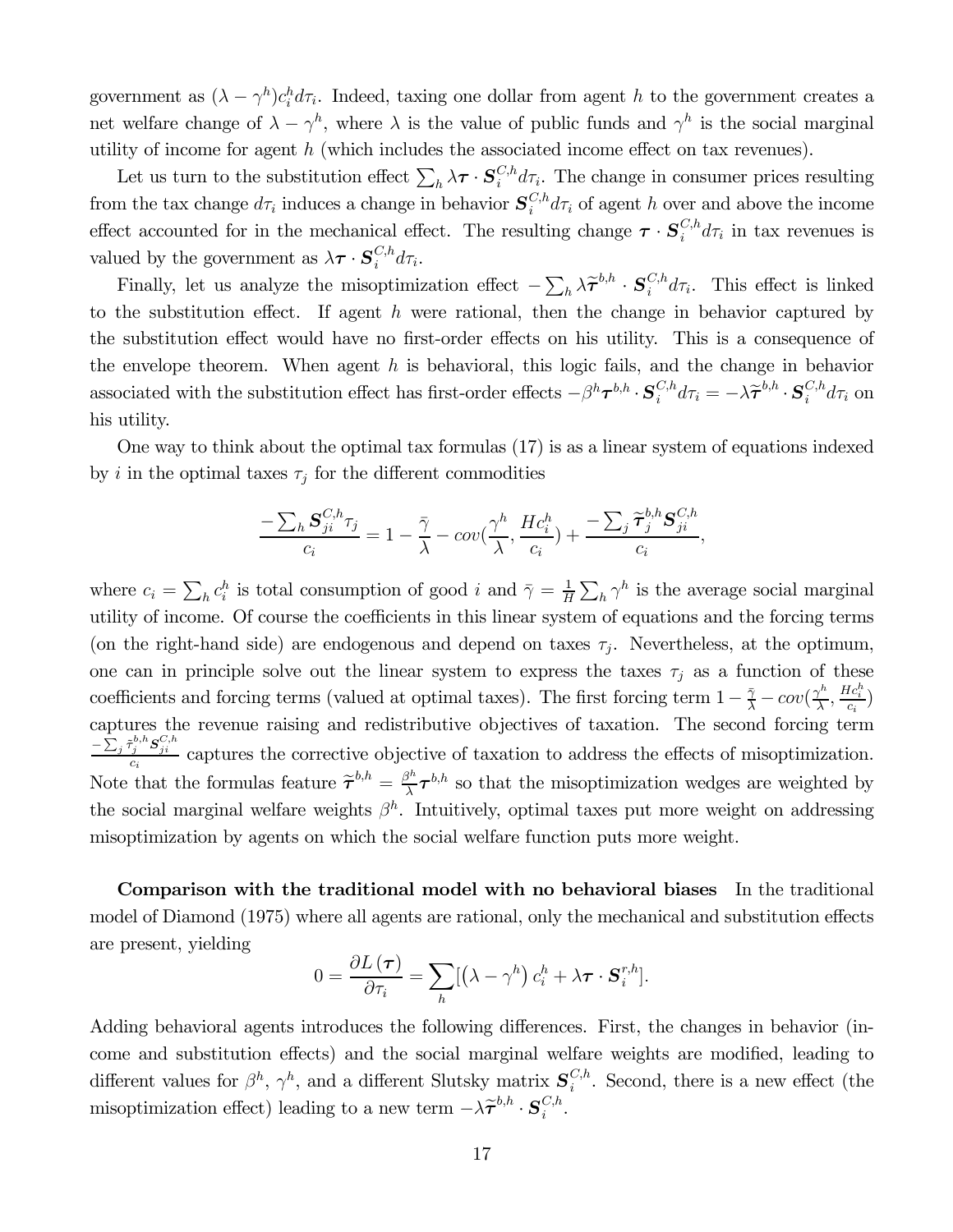Moreover, in the traditional model without behavioral biases we can use the symmetry of the Slutsky matrix  $S^{r,h}$  to write  $\boldsymbol{\tau} \cdot S_i^{r,h} = \sum_j \tau_j S_{ji}^{r,h}$  as  $\boldsymbol{\tau} \cdot S_i^{r,h} = \sum_j \tau_j S_{ij}^{r,h}$ . We can then rewrite the optimal tax formula in "discouragement" form as

$$
\frac{-\sum_{j} \tau_{j} \mathbf{S}_{ij}^{r,h}}{c_{i}} = 1 - \frac{\bar{\gamma}}{\lambda} - cov(\frac{\gamma^{h}}{\lambda}, \frac{Hc_{i}^{h}}{c_{i}}),
$$

The left-hand side is the discouragement index of good  $i$ , which loosely captures how much the consumption of good *i* is discouraged by the taxes  $\tau_i$  on all the different commodities *j*. The right-hand side indicates that in the absence of distributive concerns (homogenous  $\gamma^h = \gamma$ ), all goods should be uniformly discouraged in proportion to the relative intensity  $1 - \frac{\bar{\gamma}}{\lambda}$  of the raising revenue objective. With redistributive concerns (heterogenous  $\gamma^h$ ), goods that are disproportionately consumed by agents that society tries to redistribute towards (agents with a high  $\gamma^h$ ) should be discouraged less.

With behavioral biases, the optimal tax formula cannot in general be simply written in discouragement form. This is because the Slutsky matrix  $S^{C,h}$  is not symmetric in general. But when the the Slutsky matrix  $S^{C,h}$  is symmetric, we can go through the same steps as above and rewrite the optimal tax formula (17) as follows

$$
\frac{-\sum_{j} \tau_{j} \mathbf{S}_{ij}^{C,h}}{c_{i}} = 1 - \frac{\bar{\gamma}}{\lambda} - cov\left(\frac{\gamma^{h}}{\lambda}, \frac{Hc_{i}^{h}}{c_{i}}\right) - \frac{\sum_{j} \tilde{\tau}_{j}^{b,h} \mathbf{S}_{ij}^{C,h}}{c_{i}},
$$

with a similar interpretation. The difference is once again that the values for  $\beta^h$ ,  $\gamma^h$ , and for the Slutsky matrix  $S_{ji}^{\mathcal{C},h}$  are different than in the traditional model with no behavioral biases, and that there are new terms  $\tilde{\tau}_j^{b,h}$  reflecting misoptimization.

Lump-sum taxes and the negative income tax Suppose that in addition to linear commodity taxes, the government can use a lump-sum tax or rebate, identical for all agents (a negative income tax). This amounts to assuming that the government can adjust  $w$ . Then optimal commodity taxes are characterized by the exact same conditions. But there is now an additional optimality condition corresponding to the optimal choice of the lump-sum rebate  $w$  yielding

$$
\bar{\gamma} = \frac{1}{H} \sum_{h=1}^{H} \gamma^h = \lambda.
$$
\n(19)

Suppose that agents are homogeneous, and that lump-sum taxes are available, so that  $\lambda = \gamma^h$ . Proposition 3.1 implies that the optimal tax satisfies  $\tau = \tilde{\tau}^{b,h}$ . The optimal tax corrects the agent's internality. If in additional all agents are rational, then we get  $\tau = \tilde{\tau}^{b,h} = 0$ .

When agents are heterogenous, formula  $(16)$  implies that optimal taxes are not zero anymore  $\tau \neq 0$ . The optimal tax formula then captures a version of the celebrated negative income tax famously proposed by Milton Friedman.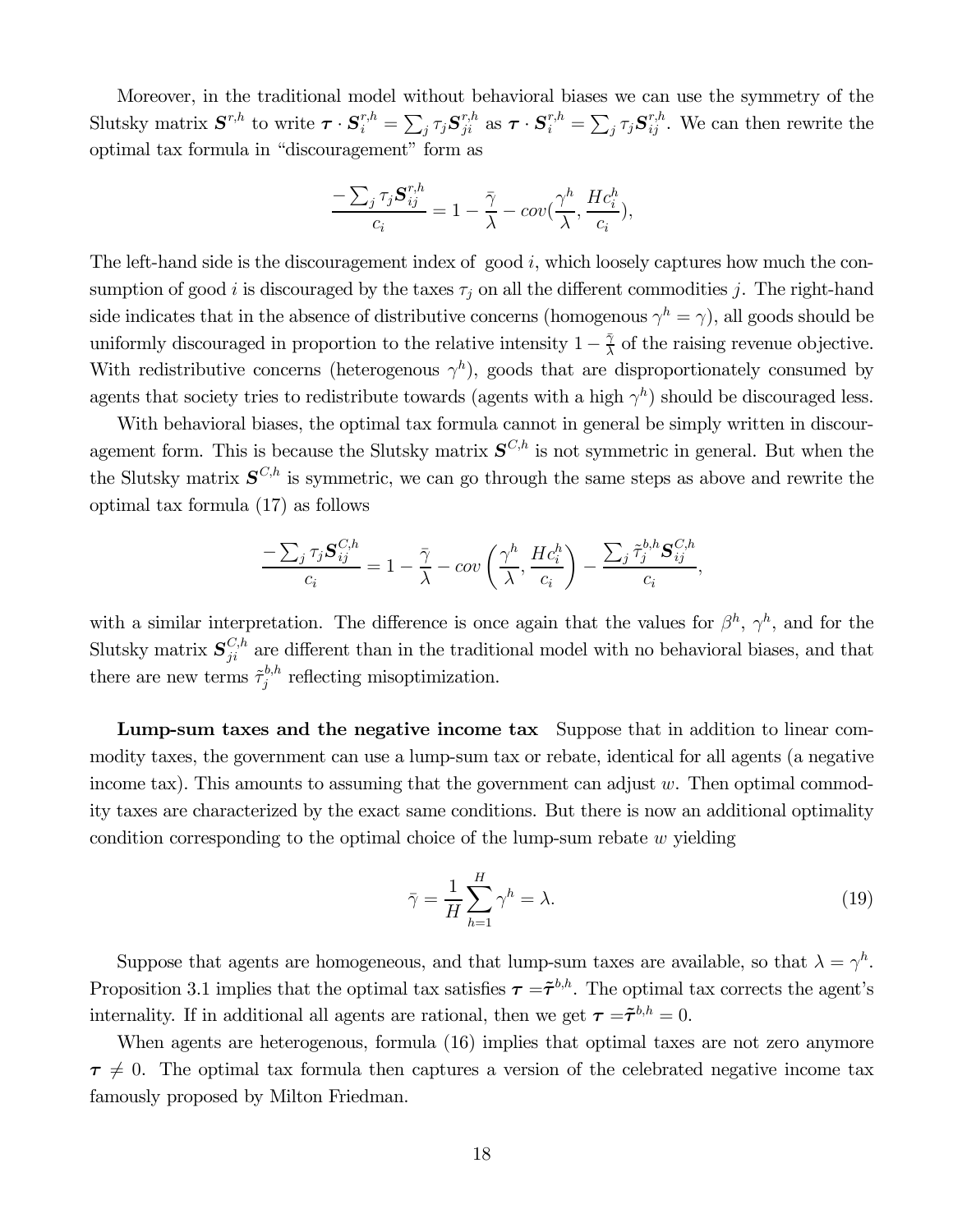### 3.3 Optimal Taxation with Externalities: Pigou

We now introduce externalities and study the consequences for the optimal design of commodity taxes. The utility of agent h is now  $u^h(c^h, \xi)$ , where  $\xi = \xi(c^h)_{h=1...H}$  is a one-dimensional externality (for simplicity) that depends on the consumption vectors of all agents and is therefore endogenous to the tax system.<sup>21</sup> All individual functions encoding the behavior and welfare of agents now depend on the externality  $\xi$ .

The planning problem becomes

$$
\max_{\boldsymbol{\tau}}L(\boldsymbol{\tau}),
$$

where

$$
L(\boldsymbol{\tau}) = W((v^h(\boldsymbol{p} + \boldsymbol{\tau}, w, \xi))_{h=1...H}) + \lambda \sum_h [\boldsymbol{\tau} \cdot \boldsymbol{c}^h(\boldsymbol{p} + \boldsymbol{\tau}, w, \xi) - w],
$$
  

$$
\xi = \xi ((\boldsymbol{c}^h(\boldsymbol{p} + \boldsymbol{\tau}, w, \xi))_{h=1...H}).
$$

We define the social marginal value of the externality

$$
\Xi = \frac{\sum_{h} \left[ \beta^h \frac{v_{\xi}^h}{v_w^h} + \lambda \boldsymbol{\tau} \cdot \boldsymbol{c}_{\xi}^h \right]}{1 - \sum_{h} \xi_{\boldsymbol{c}^h} \boldsymbol{c}_{\xi}^h}.
$$

This definition includes all the indirect effects of the externality on consumption and the associated effects on tax revenues (the term  $\lambda \tau \cdot c_{\xi}^{h}$  in the numerator) as the associated multiple round effects on the externality (the "multiplier" term encapsulated in the denominator). With this convention, Ξ is negative for a bad externality, like pollution. We also define the (agent-specific) Pigouvian wedge

$$
\pmb{\tau}^{\xi,h}=-\frac{\Xi\xi_{\pmb{c}^h}}{\lambda}.
$$

It represents the dollar value of the externality created by one more unit of consumption by agent . We finally define the externality-augmented social marginal utility of income

$$
\gamma^{\xi,h} = \gamma^h + \Xi \xi_{\boldsymbol{c}^h} \boldsymbol{c}^h_w = \beta^h + \lambda \left( \boldsymbol{\tau} - \boldsymbol{\tau}^{\xi,h} \right) \cdot \boldsymbol{c}^h_w.
$$

This definition captures the fact that, as one dollar is given to the agent, his direct social utility increases by  $\gamma^h$ , but the extra dollar changes consumption by  $c_w^h$ , and, hence, the total externality by  $\xi_{c^h} c^h_w$ , with a welfare impact  $\Xi \xi_{c^h} c^h_w$ . The next proposition generalizes Proposition 3.1.<sup>22</sup>

 $21$ For example, to capture an externality (e.g. second hand smoke) from the consumption of good 1, we could specify  $\xi = \frac{\xi_*}{H} \sum_h c_1^h$  and  $u^h \left( c^h, \xi \right) = u^h \left( c^h \right)$ 

<sup>&</sup>lt;sup>22</sup>Formally, misoptimization and externality wedges  $(\tilde{\tau}^{b,h}, \tau^{\xi,h})$  enter symmetrically in the optimal tax formula. In some particular cases, behavioral biases can be alternatively modelled as externalities (for example, this is the case for a decision vs. experienced utility model with a representative agent). But this is not true in general. For example, misperceptions naturally give rise to non-symmetric Slutsky matrices  $S_i^{C,h}$  which cannot be captured with a traditional externality model. Moreover, even with a quasilinear utility function and separable utility (so that the Slutisky matrix is diagonal and hence symmetric), the misperception model would require externalities that directly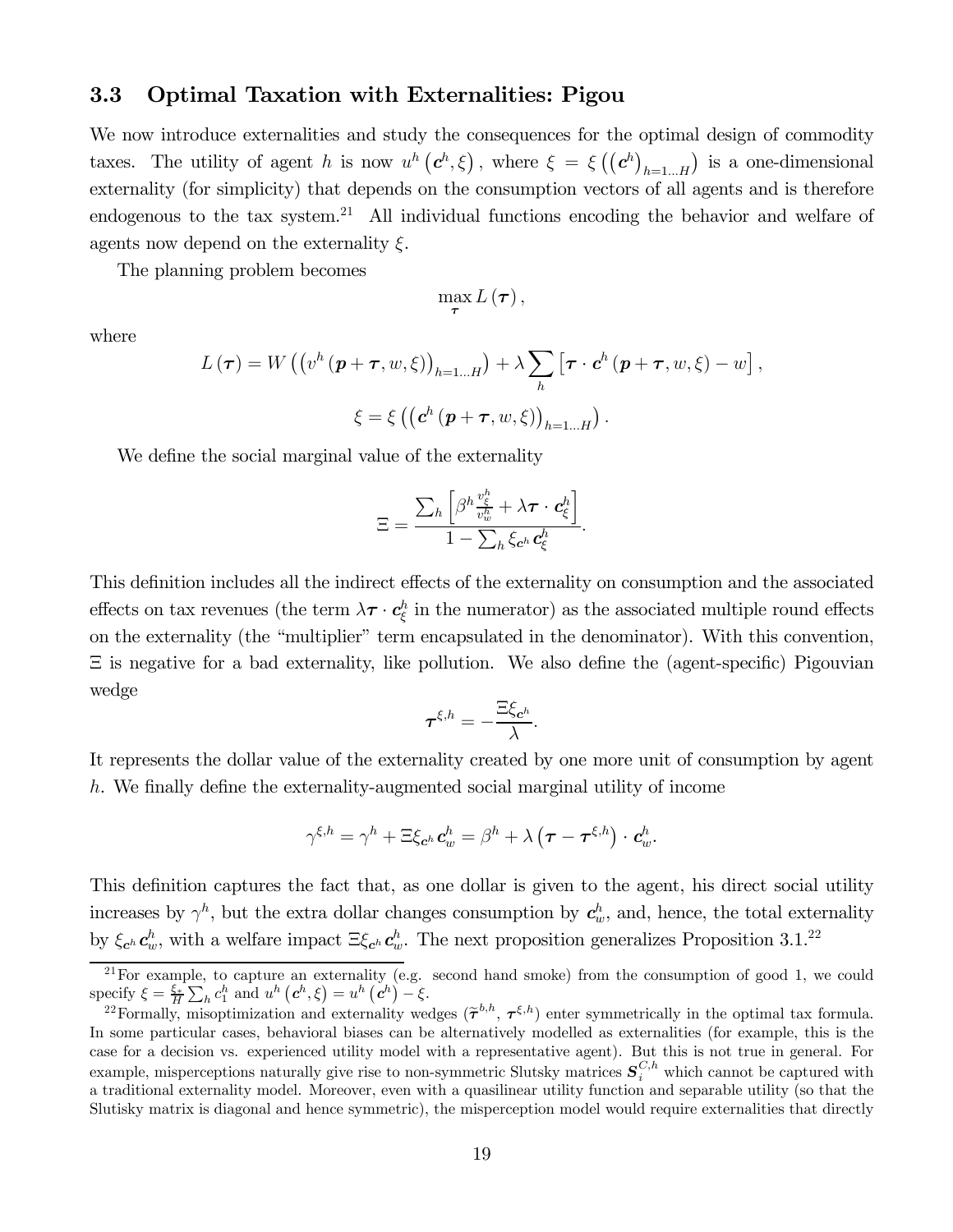**Proposition 3.2** (Behavioral many-person Pigou formula) If commodity i can be taxed, then at the optimum

$$
\frac{\partial L(\boldsymbol{\tau})}{\partial \tau_i} = 0, \quad \text{with} \quad \frac{\partial L(\boldsymbol{\tau})}{\partial \tau_i} = \sum_h [(\lambda - \gamma^{\xi, h}) c_i^h + \lambda (\boldsymbol{\tau} - \widetilde{\boldsymbol{\tau}}^{b, h} - \boldsymbol{\tau}^{\xi, h}) \cdot \mathbf{S}_i^{C, h}]. \tag{20}
$$

### 3.4 Optimal Nudges

In this section, we develop a model of nudges (Thaler and Sunstein 2008) and we derive a formula characterizing optimal nudges. At an abstract level, we assume that a nudge influences consumption but does not enter the budget constraint. This is the key difference between a nudge and a tax. The demand function  $c^h(q, w, \chi)$  satisfies the budget constraint  $q \cdot c^h(q, w, \chi) = w$ , where  $\chi$  is the nudge vector.

Specializing the general model a bit more, we propose the following concrete model of nudges. In the absence of a nudge, the agent has decision utility  $u^{s,h}$  and perceived price  $q^{s,h,*}$ , which is the perceived price before the nudge. With the nudge,

$$
\mathbf{c}^h(\mathbf{q},w,\chi)=\arg\max_{\mathbf{c}|B^{s,h}}u^{s,h}(\mathbf{c})\ \ \text{s.t.}\ \ \mathbf{q}\cdot\mathbf{c}\leq w.
$$

That is, his demand  $c$  satisfies  $u_c^{s,h}(c) = \Lambda^h B_c^{s,h}(q, c, \chi)$  for a constant  $\Lambda^h > 0$  pinned down by the budget constraint  $\boldsymbol{q} \cdot \boldsymbol{c} = w$ . The perceived (potentially nonlinear) budget constraint  $B^{s,h}(\boldsymbol{q}, \boldsymbol{c}, \chi) \leq$  $w$  is modified by the nudge. But the true budget constraint is unchanged.

A useful specification is that of a nudge as a (psychological) tax on consumption good  $i$ , in which case

$$
B^{s,h}(\boldsymbol{q},\boldsymbol{c},\chi)=\boldsymbol{q}^{s,h,*}\cdot\boldsymbol{c}+\chi\eta^hc_i,
$$
\n(21)

where  $\eta^h \geq 0$  captures the nudgeability of the agent  $(\eta^h = 0$  corresponding to a non-nudgeable agent).<sup>23</sup> An example of such nudge is a public campaign against cigarettes  $(\chi > 0)$  or for recycling  $(x < 0)$ . Another useful specification is that of a nudge as a (psychological) anchor on a given consumption of good  $i$ , in which case

$$
B^{s,h}(\boldsymbol{q},\boldsymbol{c},\chi)=\boldsymbol{q}^{s,h,*}\cdot\boldsymbol{c}+\eta^h\left|c_i-\chi\right|,\tag{22}
$$

so that an extra psychological penalty if the agent deviates from the quantity  $\chi$  recommended by the nudge. For instance, the nudge could be a default allocation in a retirement plan (see e.g. Carroll et al. 2009). With the second specification, a number of agents will choose the default.<sup>24</sup>

<sup>24</sup>The technical condition for the default to be chosen is  $\left|u_{c_i}^h(\chi_i)/\Lambda^h-q_i^{s,h,*}\right| < \eta^h$ .

depend on price wedge  $q - q^s$ , which is not covered in the traditional externalities literature.

<sup>&</sup>lt;sup>23</sup>We could generalize to an costly attention away from the nudge along the lines of Section 6, e.g. with  $\eta^h$   $(m_\chi)$ weakly decreasing in  $m_{\chi}$ , with  $m_{\chi} = 1$  being an non-nudgeable agent.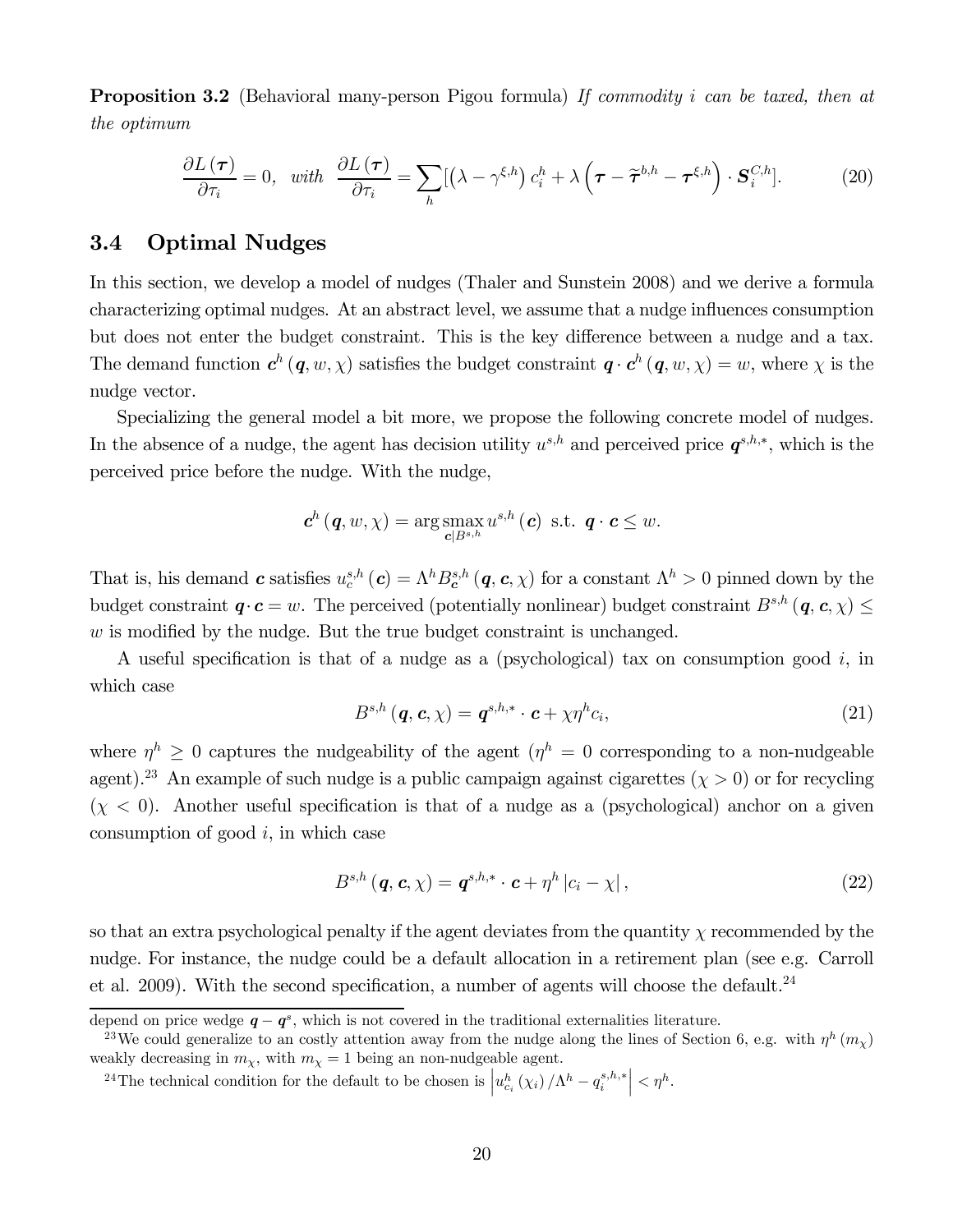A nudge may also directly affect agents' utility  $u^h(c, \chi)$ . This could be captured by specifying  $u^h(c, \chi) = u(c) - \iota^h \chi c_i$  or perhaps  $u^h(c, \chi) = u(c) - \iota^h |c_i - \chi|$ , depending on the context. For example, a display of cancerous lungs on a pack of cigarettes not only nudges people away from consuming a cigarette (as captured by  $\eta^h$ ), but may also directly lower their utility, as measured by  $\iota^h.^{25}$ 

We now characterize optimal nudges.

**Proposition 3.3** (Optimal nudge formula) *Optimal nudges satisfy* 

$$
\frac{\partial L(\boldsymbol{\tau}, \chi)}{\partial \chi} = 0, \quad \text{with} \quad \frac{\partial L}{\partial \chi}(\boldsymbol{\tau}, \chi) = \sum_{h} [\lambda(\boldsymbol{\tau} - \boldsymbol{\tau}^{\xi, h} - \widetilde{\boldsymbol{\tau}}^{b, h}) \cdot \boldsymbol{c}_{\chi}^{h} + \beta^{h} \frac{u_{\chi}^{h}}{v_{w}^{h}}]. \tag{23}
$$

The optimality conditions for taxes  $\frac{\partial L(\tau, \chi)}{\partial \tau_i} = 0$  are unchanged.

**Proof** We use the fact that  $q \cdot c(q, w, \chi) = w$  implies  $q \cdot c_{\chi} = 0$ :

$$
\frac{\partial L}{\partial \chi} = \sum_{h} [W_{v^h} \left( v^h_{w} \frac{u^h_{c}}{v^h_{w}} + v^h_{w} \frac{u^h_{\chi}}{v^h_{w}} \right) + \lambda (\tau - \tau^{\xi h})] c_{\chi}^h = \sum_{h} [\beta^h \left( \frac{u^h_{c}}{v^h_{w}} - q + q + \frac{u^h_{\chi}}{v^h_{w}} \right) + \lambda (\tau - \tau^{\xi h})] c_{\chi}^h
$$
  

$$
= \sum_{h} \left[ [\beta^h \left( \frac{u^h_{c}}{v^h_{w}} - q \right) + \lambda \tau] c_{\chi}^h + \beta^h \frac{u^h_{\chi}}{v^h_{w}} \right] = \sum_{h} \left[ [-\lambda \left( \tau^{\xi, h} + \widetilde{\tau}^{b, h} \right) + \lambda \tau] c_{\chi}^h + \beta^h \frac{u^h_{\chi}}{v^h_{w}} \right].
$$

¤

This formula clarifies how to best use nudges. It has four terms corresponding to three potentially conflicting goals of nudges. The first term,  $\lambda \tau \cdot c_{\chi}^h$ , captures the fact that the changes in behavior induced by nudges directly change tax revenues. The second term,  $-\lambda\tau^{\xi,h} \cdot c_{\chi}^{h}$ , captures the fact that the changes in behavior induced by nudges affect welfare and tax revenues through their effect on externalities. The third term,  $-\lambda \tilde{\tau}^{b,h} \cdot c_{\chi}^h$ , captures the fact that the changes in behavior induced by nudges affect welfare because agents misoptimize. The fourth term,  $\beta^h \frac{u^h_\chi}{v^h_w}$ , captures the potential direct effects of nudges on utility.<sup>26</sup>

 $^{25}$ Glaeser (2006) and Loewenstein and O'Donoghue (2006) discuss the notion that nudges have a psychic cost.

 $26$ At this level of generality, quantity restrictions (e.g. mandates or caps) could be modeled in as nudges, with the vector  $\chi$  representing a vector of quantity restrictions influencing the demand functions  $c^h(q, w, \chi)$ . Of course the particular way in which quantity restrictions influence demand differs from nudges, and as a result the implications of these first order conditions are very different for nudges and quantity restrictions. For example, imagine that  $\chi$ indexes a quantity restriction stipulating that the consumption of a certain commodity  $i$  must be equal to  $\chi$ . In the context of the specialized model outlined above, this would lead to  $c^h(q, w, \chi) = \arg \max_{c|q^{s,h,*}} u^{s,h}(c)$  s.t.  $q \cdot c \leq w$ and  $c_i = \chi$ . That is, his demand c satisfies  $c_i = u_{c_j}^{s,h}(c)$  and  $c_j = \Lambda_j^h q^{s,h,*}$  for all  $j \neq i$ , for a constant  $\Lambda^h > 0$  pinned down by the budget constraint  $q \cdot c = w$ .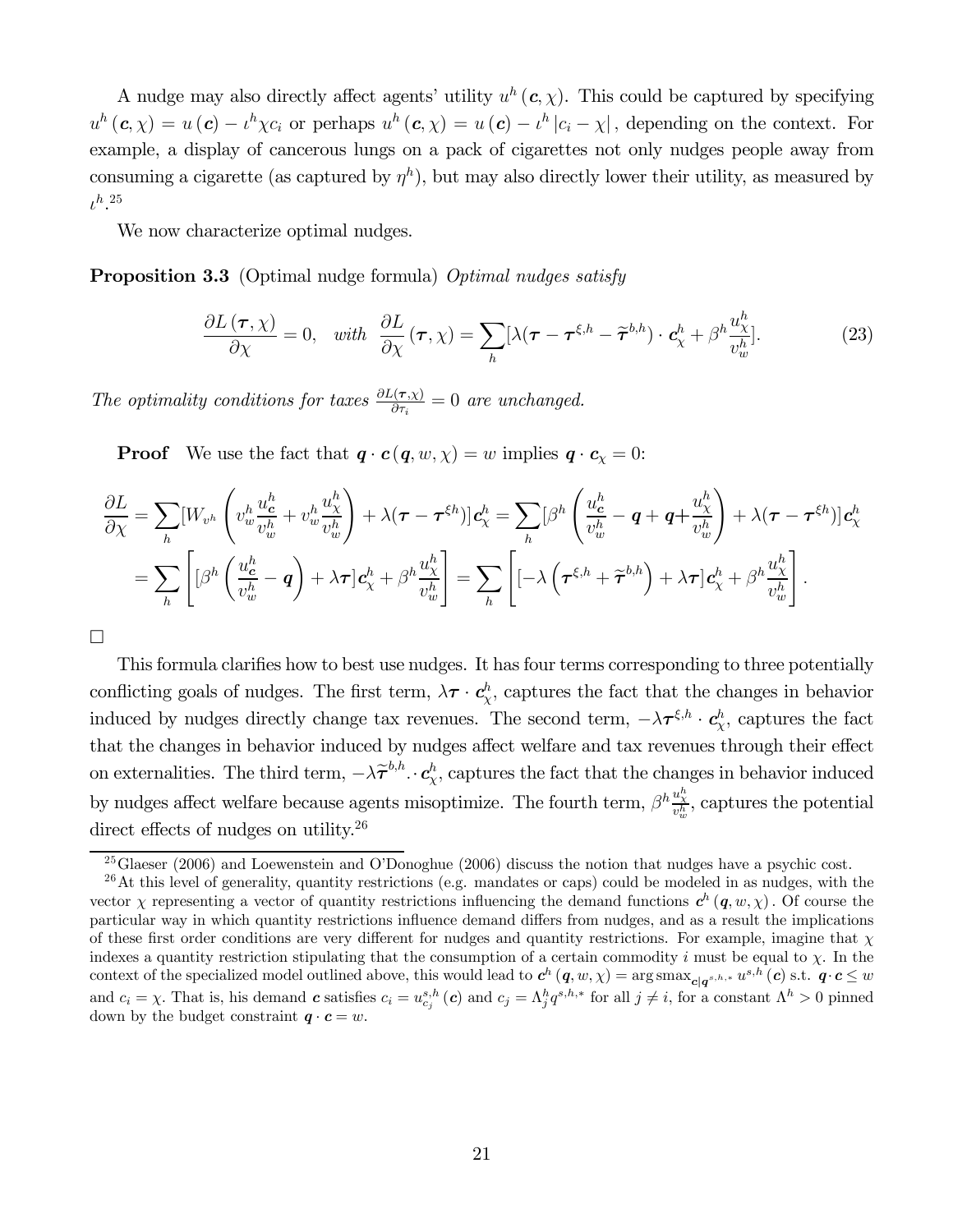### 3.5 A Useful Simple Case

In this section, we work out a useful particularization of the general model which yields simple optimal tax formulas. This simple case will prove useful to construct many of our examples in Section 4. It also allows to explicitly link Sections 2 and 3 by showing how to obtain the tax formulas of Section 2 as special cases of the general tax formulas derived in Section 3 in the limit of small taxes.

We use a hybrid model with both decision vs. experienced utility and misperceptions. We make two simplifying assumptions. First, we assume that decision vs. experienced utility are quasilinear so that the marginal utility of wealth is constant. Second, we assume that misperceptions are constant. Finally, we allow for externalities  $\xi$  but assume that they are separable from consumption.

Formally, we decompose consumption  $c=(c_0, \mathbf{C})$  where C is of dimension n, and we normalize  $p_0 = q_0 = 1$ . The experienced utility of agent h is quasilinear

$$
u^{h}(\boldsymbol{c}_{0},\boldsymbol{C},\xi)=c_{0}+U^{h}(\boldsymbol{C})-\xi,
$$

where  $\xi = \xi(\left(\mathbf{C}^h\right)_{h=1...H})$ . Agent h is subject to two sets of biases. First, he maximizes a decision utility

$$
u^{s,h}\left(\boldsymbol{c}_{0},\boldsymbol{C},\boldsymbol{\xi}\right)=c_{0}+U^{s,h}\left(\boldsymbol{C}\right)-\xi
$$

which differs from his experienced utility, but remains quasilinear.<sup>27</sup> Second, he perceives prices to be  $q^{s,h} = p + \tau^{s,h}$  with  $\tau^{s,h} = M^h \tau$ , so that the misperception of taxes is given by a constant matrix of marginal perceptions  $M<sup>h</sup>$ . The corresponding perception function is<sup>28</sup>

$$
q^{s,h}(q) = p + \mathbf{M}^h(q-p).
$$

The demand  $c^h(q, w, \xi) = (c_0^h(q, w), \mathbf{C}^h(q))$  of agent h is such that  $\mathbf{C}^h(q) = \mathbf{C}^{s,h}(q^{s,h}(q))$ and  $c_0^h(q, w) = w - q \cdot \mathbf{C}^h(q)$ , where  $\mathbf{C}^{s,h}(q^{s,h}) = \arg \max_{\mathbf{C}} U^{s,h}(\mathbf{C}) - q^{s,h} \cdot \mathbf{C}$ .

We define the rational Slutsky matrix

$$
\boldsymbol{S}^{r,h}\left(\boldsymbol{q}^{s,h}\right)=\frac{\partial\boldsymbol{C}^{s,h}\left(\boldsymbol{q}^{s,h}\right)}{\partial\boldsymbol{q}^{s,h}}.
$$

This corresponds to the Slutsky matrix of an agent with decision utility  $U^{s,h}$ , but who perceives taxes correctly. Because decision utility is quasilinear, there are no income effects and we have

$$
\boldsymbol{S}^{H,h}\left(\boldsymbol{q},w\right)=\boldsymbol{S}^{C,h}\left(\boldsymbol{q},w\right)=\boldsymbol{S}^{r,h}\left(\boldsymbol{q}^{s,h}(\boldsymbol{q})\right)\cdot\boldsymbol{M}^{h}.
$$

<sup>&</sup>lt;sup>27</sup>When choosing his consumption, the agent does not internalize the effect of his decisions on the value of  $\xi$ .

<sup>&</sup>lt;sup>28</sup>In all those definitions, we omit the row and columns corresponding to good 0, which has no taxes and no misperceptions.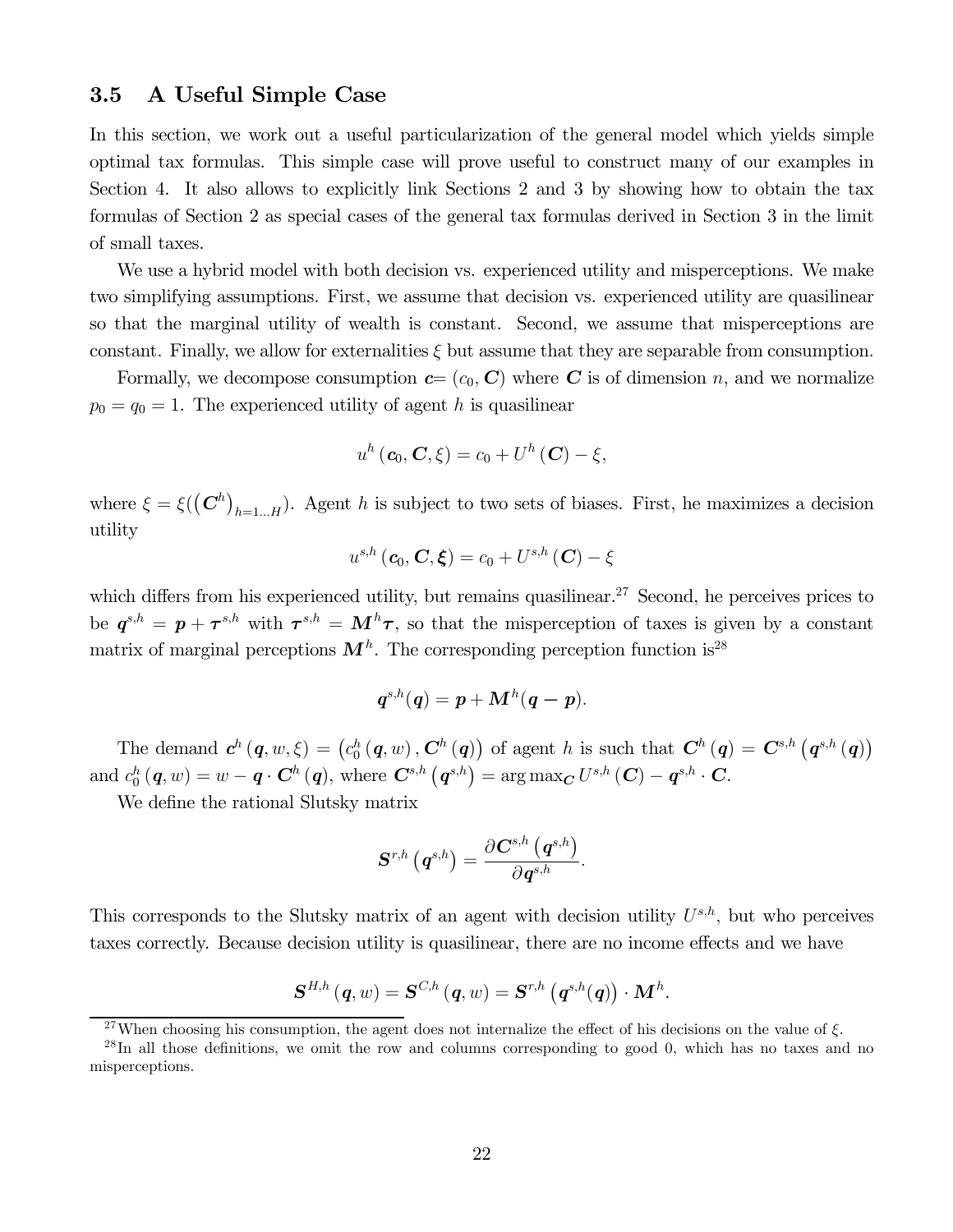We also define the internality wedge  $\tau^{I,h}$  and the internality/externality wedge  $\tau^{X,h}$  as follows:

$$
\boldsymbol{\tau}^{I,h}=U_{\boldsymbol{C}}^{s,h}\left(\boldsymbol{C}\right)-U_{\boldsymbol{C}}^{h}\left(\boldsymbol{C}\right) \text{ and } \boldsymbol{\tau}^{X,h}=\frac{\beta^{h}}{\lambda}\boldsymbol{\tau}^{I,h}+\boldsymbol{\tau}^{\xi,h}.
$$

The wedge  $\tau^{I,h}$  is closely related to the misoptimization wedge  $\tau^{b,h}$  according to

$$
\boldsymbol{\tau}^{b,h}=\boldsymbol{\tau}^{I,h}+\boldsymbol{\tau}-\boldsymbol{\tau}^{s,h}.
$$

Basically,  $\tau^{b,h}$  captures two forms of misoptimization: those arising from the difference between decision and experienced utility  $(\tau^{I,h})$  and those arising from the misperception of taxes  $(\tau - \tau^{s,h})$ . In this example, we find it useful to separate them.

We now characterize optimal taxes. Because there are no wealth effects in consumption, we have  $\gamma^{\xi,h} = \gamma^h = \beta^h$ .

Proposition 3.4 (Optimal tax formula with constant marginal utility of wealth and constant misperceptions) In the constant marginal utility of wealth and constant misperceptions specification of the general model, optimal taxes satisfy

$$
\boldsymbol{\tau} = -\left(\sum_{h} \mathbf{M}^{h\prime} \mathbf{S}^{r,h} (I - (I - \mathbf{M}^h) \frac{\gamma^h}{\lambda}))^{-1} \sum_{h} [(1 - \frac{\gamma^h}{\lambda}) \mathbf{C}^h + \mathbf{M}^{h\prime} \mathbf{S}^{r,h} \boldsymbol{\tau}^{X,h}]
$$
(24)

This formula is a direct application of the tax formulas in Propositions 3.1 and 3.2, obtained by particularizing the general model, and by solving the system of linear equations in taxes  $\tau$  formed by these tax formulas.

In the context of this simple case, we find it convenient to treat differently the different sources of misoptimization wedges  $\tau^{b,h}$ . The internality wedges  $\tau^{l,h}$  are incorporated into the internality/externality wedges  $\tau^{X,h}$ , while the misperception wedges  $\tau - \tau^{s,h}$  are accounted for by the misperception matrices  $M^h$ .

The tax formula (24) simplifies in the limit of small taxes, with small redistributive, revenue raising, and internality/externality correction motives. We have

$$
\boldsymbol{\tau} = -\left(\sum_{h} \mathbf{S}^{\mathbf{M},r,h}\right)^{-1} \sum_{h} \left[(1 - \frac{\gamma^h}{\lambda})\mathbf{C}^h + \mathbf{S}^{\mathbf{M},r,h} \boldsymbol{\tau}^{X,\mathbf{M},h}\right] + O\left(\varepsilon^2\right),\tag{25}
$$

where  $S^{M,r,h} = M^{h} S^{r,h} M^h$  and  $\tau^{X,M,h} = (M^h)^{-1} \tau^{X,h}$  are the misperception-adjusted Slutsky matrix and internality/externality wedge, and  $\varepsilon = \max\{\max_h\}$  $\left\lceil \frac{\gamma^h}{\lambda} - 1 \right\rceil$ ,  $\max_h \left\lVert \boldsymbol{\tau}^{X, \boldsymbol{M}, h} \right\rVert$  captures the strength of the redistribution, revenue raising, and internalities/externalities correction motives for taxation.<sup>29</sup>

<sup>&</sup>lt;sup>29</sup>This formula coincides with the standard tax formula in the absence of behavioral biases for some fictitious rational agents with Slutsky matrices  $S^{M,r,h}$  and ideal externality wedges  $\tau^{X,M,h}$ . However, the analogy with fictitious agents is misleading. Indeed, and importantly, the sensitivities of consumption to tax changes are given by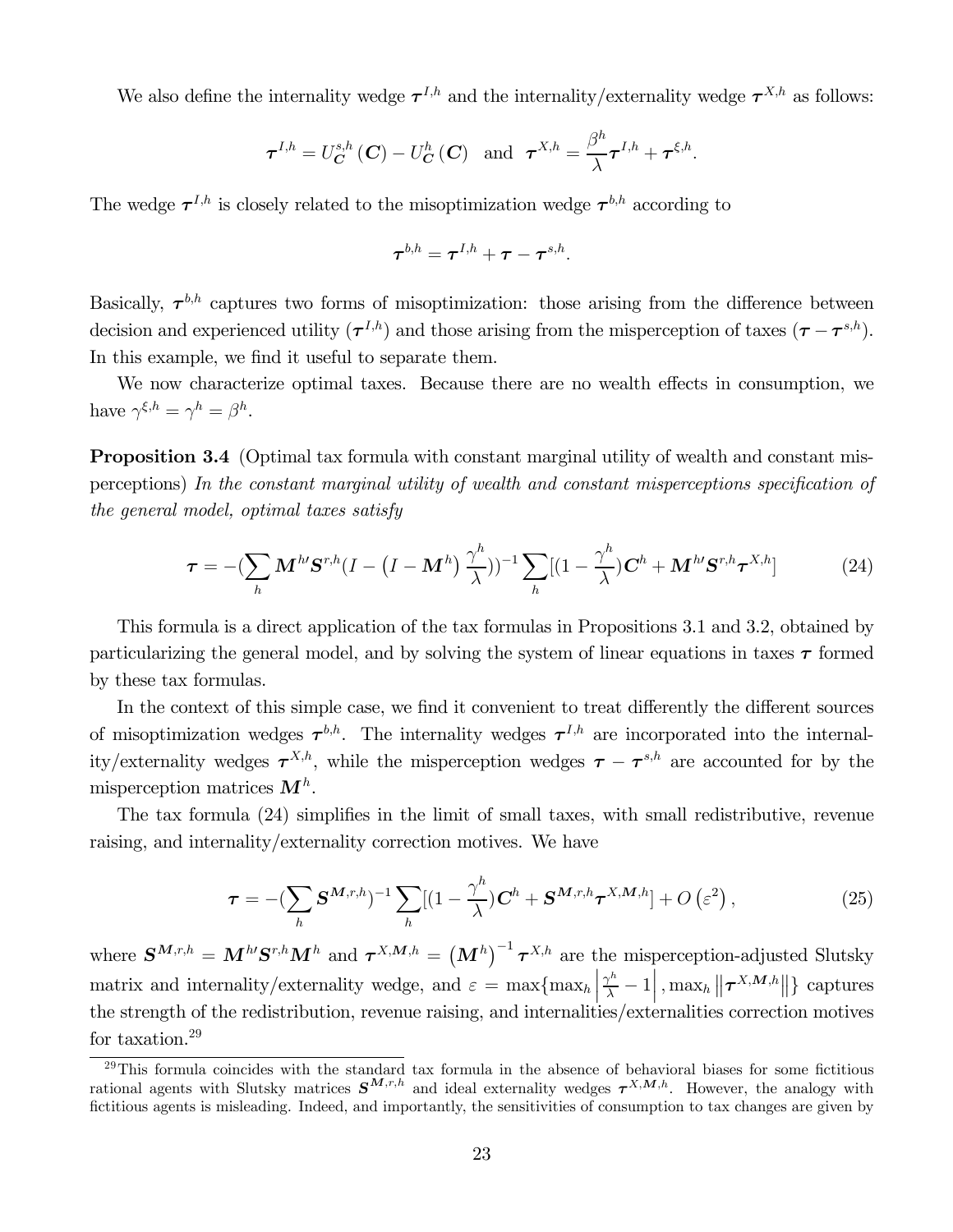We call this the limit of small taxes for short. The tax formulas of Section 2 are special cases of equation (25). For example, the basic Ramsey tax formula in Proposition 2.1 obtains when there is no heterogeneity (all agents are identical), the Slutsky matrices are diagonal  $S^{r,h}$  =  $diag(y_1 \psi_1, y_2 \psi_2, ..., y_n \psi_n)$  where  $y_i = C_i^{s,h}(p)$ , the misperception matrices are diagonal  $\mathbf{M}^h$  =  $diag(m_1, m_2, ..., m_n)$ , there are no internalities/externalities  $\tau^{X,h} = 0$ , and with  $\Lambda = \frac{\lambda - \gamma^h}{\gamma^h}$ . Similarly, the basic Pigou formula in Proposition 2.2 obtains when in addition there is only one taxed good  $n = 1$ , there is no revenue raising motive for taxation  $\lambda = \gamma^h$ , and there is a constant internality/externality wedge  $\tau^{X,h} = \xi$ . Finally, the basic Pigou formula allowing for heterogeneity in attention or externality/internality in Proposition 2.3 obtains when there is heterogeneity across agents in  $\mathbf{M}^h = m_1^h$  and in  $\tau^{X,h} = \xi^h$ .

## 4 Examples

In this section, we analyze different specializiations of the general model in order to extract concrete insights from the optimal tax formulations of the previous section.

## 4.1 Correcting Internalities/Externalities: Relaxation of the Principle of Targeting

The classical "principle of targeting" can be stated as follows. If the consumption of a good entails an externality, the optimal policy is to tax it, and not to subsidize substitute goods or tax complement goods. For example, if fuel pollutes, then optimal policy requires taxing fuel but not taxing fuel inefficient cars or subsidizing solar panels (see Salanié (2011) for such an example). Likewise, if fatty foods are bad for consumers, and they suffer from an internality, then fatty foods should be taxed, but lean foods should not be subsidized. As we shall see, misperceptions of taxes lead to a reconsideration of this principle of targeting.

We use the specialization of the general model developed in Section 3.5. We assume that  $\gamma^h = \lambda$ , so there is no revenue-raising motive and no redistribution motive. We also assume that the internality/externality wedge is constant across agents  $\tau^{X,h} = \tau^X$ . Equation (24) then yields the optimal tax:

$$
\boldsymbol{\tau} = \left( \mathbb{E}\left[ \boldsymbol{M}^{h\prime}\boldsymbol{S}^{r}\boldsymbol{M}^{h}\right]\right)^{-1}\mathbb{E}\left[ \boldsymbol{M}^{h\prime}\right]\boldsymbol{S}^{r}\boldsymbol{\tau}^{X}.
$$

We consider the case with  $n = 2$  taxed goods (in addition to the untaxed good 0), where the consumption of good 1 features an internality/externality so that  $\tau^X = (\xi_*, 0)$  with  $\xi_* > 0$ . This can be generated as follows in the model in in Section 3.5. In the externality case, we simply assume that  $\xi(\left(\mathbf{C}^{h}\right)_{h=1...H})=\xi_{*}\frac{1}{H}\sum_{h}C_{1}^{h}$ . In the internality case, we assume that  $U^{h}\left(\mathbf{C}\right)=U^{s,h}\left(\mathbf{C}\right)-\xi_{*}C_{1}^{h}$ . For example, in the externality case, good 1 could be fuel and good 2 a solar panel. In the internality  $\mathbf{S}^{C,h} = \mathbf{S}^{H,h} = \mathbf{S}^{r,h} \mathbf{M}^h$  and not by  $\mathbf{M}^{h} \mathbf{S}^{r,h} \mathbf{M}^h$ .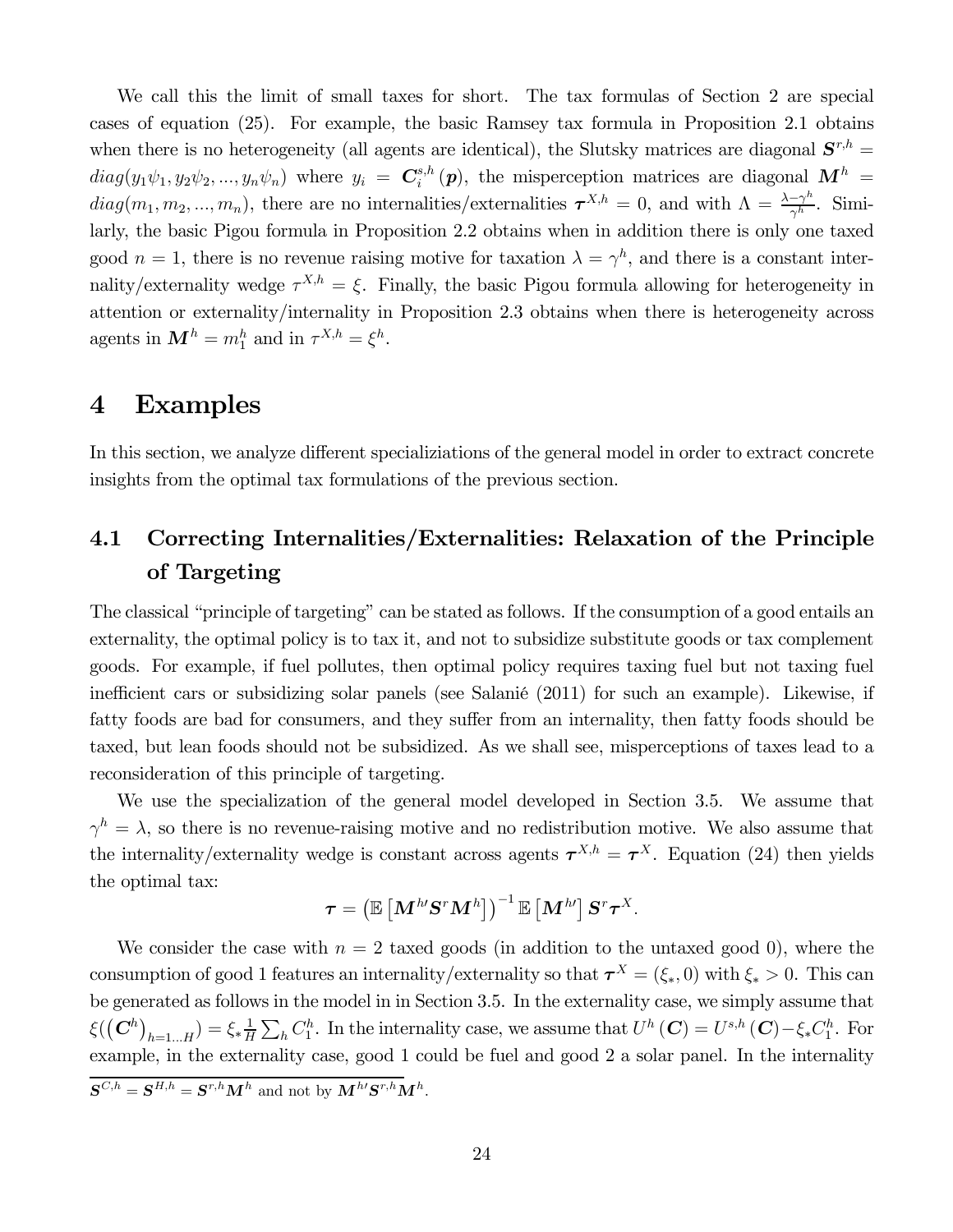example, good 1 could be fatty beef and good 2 lean turkey. In addition, we assume that the attention matrices are diagonal so that  $\mathbf{M}^h = diag(m_1^h, m_2^h)$ .

When agents have uniform misperceptions  $(M^h = M)$ , the optimal tax is  $\tau = M^{-1} \tau^X$ . This implies  $\tau_1 = \frac{\xi_*}{m_1} > 0$  and  $\tau_2 = 0$ . The principle of targeting applies. This is no longer true when misperceptions are not uniform.

**Proposition 4.1** (Modified principle of targeting) Suppose that the consumption of good 1 (but not good 2) entails a negative internality/externality. If agents perceive taxes correctly, then good 1 should be taxed, but good 2 should be left untaxed–the classical principle of targeting holds. If agents' misperceptions of the tax on good 1 are heterogeneous (var  $(m_1^h) > 0$ ), and if the misperceptions  $m_1^h$  and  $m_2^h$  of the two goods are not too correlated, then, good 2 should be subsidized (respectively taxed) if and only if goods 1 and 2 are substitutes (respectively complements).<sup>30</sup>

Proposition 4.1 shows that if people have heterogeneous attention to a fuel tax, then solar panels should be subsidize (this result is also reminiscent of Allcott, Mullainathan and Taubinsky  $(2014)$ .<sup>31</sup> The reason is that the tax on good 1 is an imperfect instrument in the presence of attention heterogeneity. It should therefore be supplemented with a subsidy on substitute goods and a tax on complement goods. A fuel tax should therefore be supplemented with a subsidy on solar panels and tax on fuel inefficient cars. Similarly, a fat tax should be supplemented withy a subsidy on lean foods.

A similar logic applies in the traditional model with no behavioral biases, if there is an externality, and this externality is heterogenous across agents. Our result should therefore be interpreted as an additional and potentially important reason why the principle of targeting might fail in the presence of behavioral biases: heterogenous perceptions of corrective taxes.

### 4.2 Internalities and Redistribution

Suppose that the poor consume "too many" sugary sodas. This brings up a difficult trade-off. On the one hand, taxing sugary sodas corrects the poor's internality. On the other hand, taxing sugary sodas redistributes away from the poor.<sup>32</sup>

To gain insights on how to balance these two conflicting objectives, we use the specialization of the general model developed in Section 3.5. For simplicity, we assume that good 1 is solely consumed by a class of agents,  $h^*$  but not by other agents  $h \neq h^*$ . We also assume that good 1 is separable,  $U^{s,h^*}(\mathbf{C}) = U_1^{s,h^*}(c_1) + U_2^{s,h^*}(\mathbf{C}_2)$ , where  $\mathbf{C}_2 = (c_i)_{i \geq 2}$  and  $U^{s,h}(\mathbf{C}) = U_2^{s,h}(\mathbf{C}_2)$ for  $h \neq h^*$ . We assume that good 1 features a harmful internality  $\tau_1^{X,h^*} = \frac{\beta^{h^*}}{\lambda} \tau_1^{I,h^*} > 0$  and

<sup>&</sup>lt;sup>30</sup>The required formal condition on the correlations of the misperceptions  $m_1^h$  and  $m_2^h$  of the two goods is E  $\bigg[ m_2^h - \frac{\mathbb{E}[m_1^h m_2^h]}{\mathbb{E}[ (m_2^h)^2]} \bigg]$  $\frac{\mathbb{E}[m_1 m_2]}{\mathbb{E}\left[\left(m_1^h\right)^2\right]} m_1^h$ ¸  $>0$ .

<sup>&</sup>lt;sup>31</sup>Recall that goods 1 and 2 are substitutes (respectively complements) if and only if  $S_{12}^r > 0$  (respectively  $S_{12}^r < 0$ ).  $32$ This was actually the debate about a recent proposal in New York City.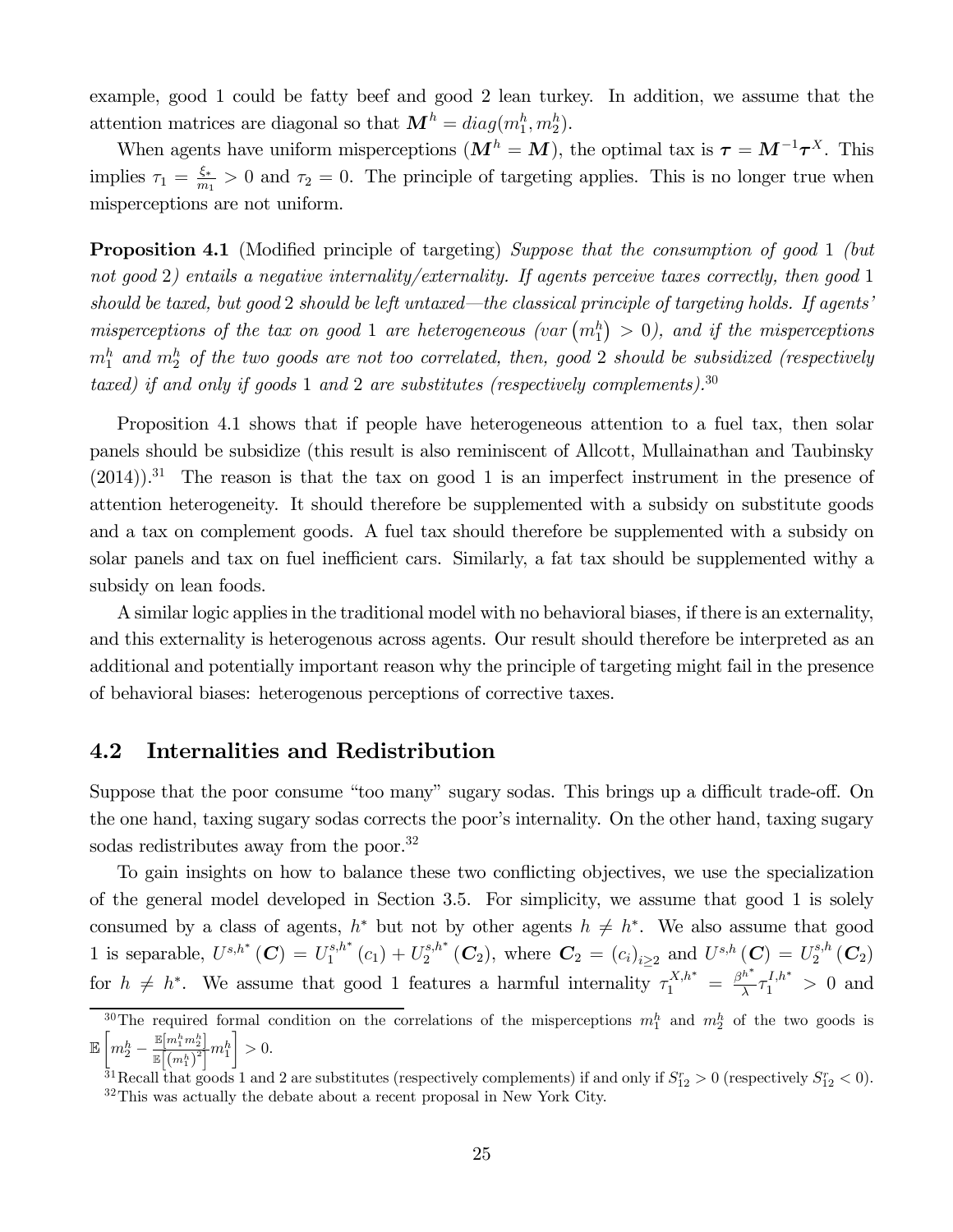that all taxes are correctly perceived. Formally, we take  $U^h(\mathbf{C}) = U^{s,h}(\mathbf{C})$  for  $h \neq h^*$  and  $U^{h^*}(\mathbf{C}) = U^{s,h^*}(\mathbf{C}) - \tau_1^{I,h^*}c_1$ . We denote by  $\psi_1^{h^*} = -\frac{q_1}{c_1}S_{11}^{C,h^*}$  the elasticity of the demand for good 1 by agent  $h^*$ . As a concrete example,  $h^*$  could stand for "poor" and good 1 for "sugary sodas". Proposition 3.4 yields the following.

**Proposition 4.2** (Taxation with both redistributive and corrective motives) Suppose that good 1 is consumed only by agent  $h^*$ , and entails an internality (captured by the internality wedge  $\tau_1^{I,h^*}$ ). Then the optimal tax on good 1 is

$$
\frac{\tau_1}{q_1} = \left(1 - \frac{\gamma^{h^*}}{\lambda}\right) \frac{1}{\psi_1^{h^*}} + \frac{\gamma^{h^*}}{\lambda} \frac{\tau_1^{I,h^*}}{q_1}.
$$
\n(26)

The sign of the tax  $\tau_1$  is ambiguous because there are two forces at work, corresponding to the two terms on the right-hand side.<sup>33</sup> The first term  $(1 - \frac{\gamma^{h^*}}{\lambda}) \frac{1}{\psi_1^{h^*}}$  corresponds to the redistributive objective of taxes. It is decreasing in the marginal social welfare weight  $\gamma^{h^*}$  on agent  $h^*$  and negative if  $\gamma^{h^*} > \lambda$ . This is because good 1 is consumed only by agent  $h^*$  and therefore taxing good 1 redistributes away from agent  $h^*$ . In absolute value, it is decreasing in the elasticity  $\psi_1^{h^*}$  of the demand of good 1 by agent  $h^*$  because taxing or subsidizing the consumption of good 1 entails larger distortions when his consumption is more elastic.

The second term  $\frac{\gamma^{h^*}}{\lambda}$  $\frac{\tau_1^{I,h^*}}{q_1}$  corresponds to the internality-corrective motive of taxes. It is positive and increasing in  $\gamma^{h^*}$ . This is because good 1 is harmful as it entails a negative internality.

As we increase the weight  $\gamma^{h^*}$  on agent  $h^*$ , the tax  $\tau_1$  on good 1 increases if and only if  $\frac{\tau_1^{I,h^*}}{q_1} > \frac{1}{\psi_1^{h^*}}$ , i.e. if and only if the internality wedges is large enough and the demand elasticity is large enough.

This situation highlights one of the advantages of nudges over corrective taxes: they allow the correction of internalities while avoiding the associated mechanical redistributive effects of correctives taxes. To formalize this idea, imagine that the internality can be completely eliminated by an informational nudge (e.g. explaining the bad consequences of sugar), resulting in  $\tau_1^{I,h^*} = 0$ . Optimal taxes are then only used for redistribution,  $\tau_1 = \frac{\lambda - \gamma^{h^*}}{\lambda \psi_1^{h^*}}$ . In some cases, quantity restrictions can be used to the same effect, and these considerations may also help rationalize why governments choose to ban high-interest rate loans, rather than tax them, since taxes create an additional burden for the poor.

### 4.3 Nudges and Taxes

In this section, we propose an example illustrating the optimal determination of nudges and their interaction with taxes. We investigate how much optimal policy relies on taxes versus nudges. We examine whether nudges are complements or substitutes. And we illustrate some of the determinants of the choice between nudges and taxes.

 $33$ In independent work, Lockwood and Taubinsky (2015b) examine a related problem, in the context of a Mirrleesian income tax.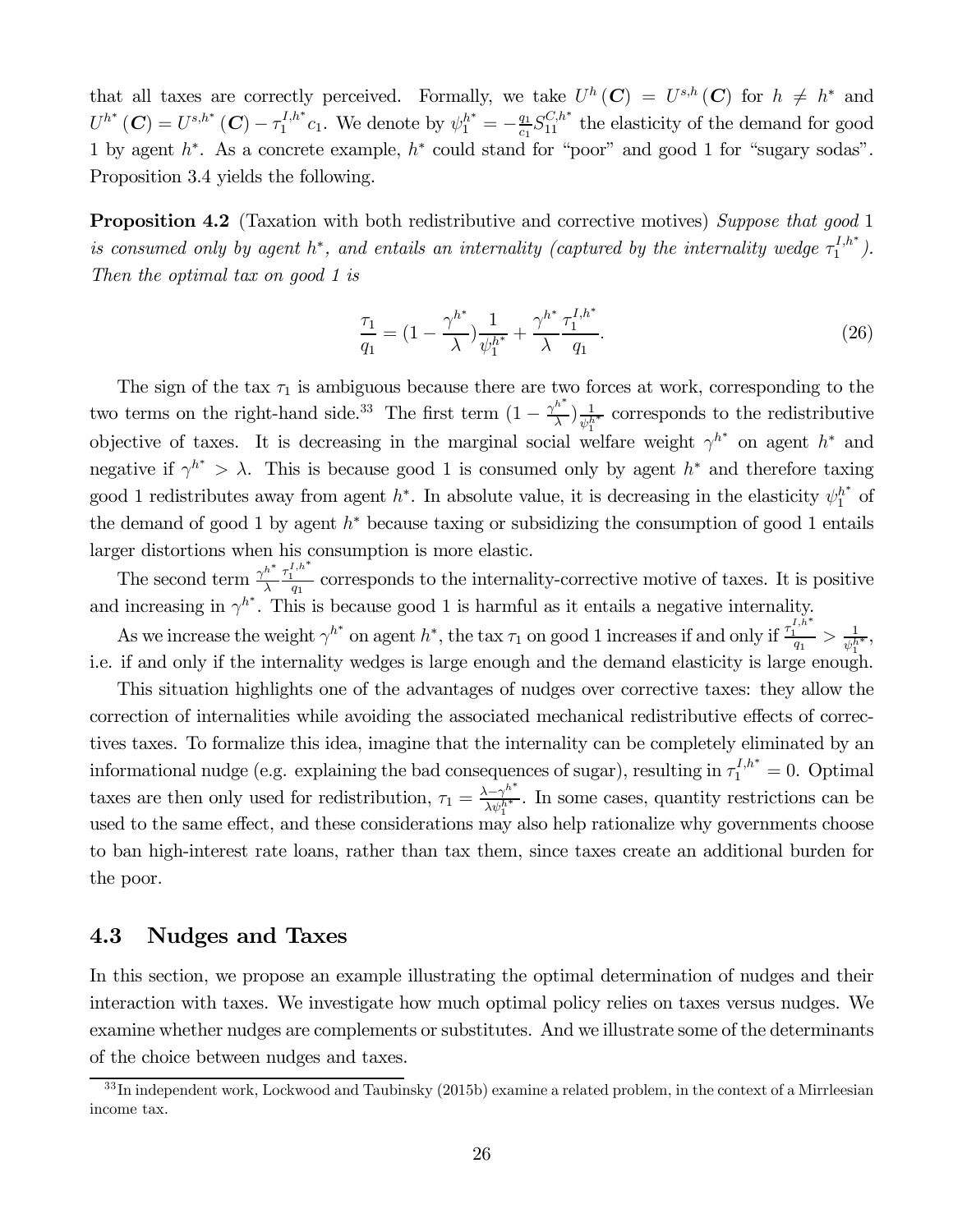Optimal nudges We use the specialization of the general model developed in Section 3.5. There is only one taxed good  $n = 1$ .

We use quadratic utilities. Specifically, in the internality case, we assume that  $U^{s,h}(c) = \frac{a^h c - \frac{1}{2}c^2}{\Psi}$ Ψ and  $U^h(c) = \frac{a^h c - \frac{1}{2}c^2}{\Psi} - \tau^{I,h}c$ . In the externality case, we assume that  $U^h(c) = U^{s,h}(c) = \frac{a^h c - \frac{1}{2}c^2}{\Psi} - \xi$ , where  $\xi = \frac{\lambda}{\sum_{k}}$  $\frac{\lambda}{h \beta^h} \sum_h \tau^{\xi, h} c^h$ . Recall that we define  $\tau^{X, h} = \frac{\beta^h}{\lambda} \tau^{I, h} + \tau^{\xi, h}$ .

We model the nudge as a psychological tax, as in (21). The demand of a consumer can then be expressed as

$$
c^h(\tau,\chi) = c_0^h - \Psi(\eta^h\chi + m^h\tau),
$$

where  $\eta^h$  is the sensitivity of agent h and  $m^h$  is the attention to the tax.

We start with the case where the nudge is the only instrument. We apply the optimal nudge formula (23).

**Proposition 4.3** When the nudge is the only instrument, the optimal nudge is given  $by<sup>34</sup>$ 

$$
\chi = \frac{\mathbb{E}\left[\tau^{X,h}\eta^h\right]}{\mathbb{E}\left[\eta^{h^2}\right]}.\tag{27}
$$

where  $E$  denotes the average over agents h.

If all agents have the same sensitivity  $\eta_h = \eta$ , the nudge is  $\chi = \frac{\mathbb{E}[\tau^{X,h}]}{\eta}$ , so the nudge is greater when the average internality/externality wedge is greater, and when agents are less nudgeable. Heterogeneities in nudgeability determine how well targeted the nudge is to the internality/externality. Controlling for  $\mathbb{E}[\tau^{X,h}\eta^h]$ , the nudge is weaker when there is more heterogeneity in nudgeability (higher  $\mathbb{E}\left[\eta^{h^2}\right]$ ), and, controlling for heterogeneity in nudgeability, the nudge is stronger when nudgeability is correlated with the internality/externality  $(\mathbb{E}\left[\tau^{X,h}\eta^h\right]$  is higher).

Jointly optimal nudges and taxes We next consider the optimal joint policy using both nudges and taxes. We only highlight a few results; more results can be found in the online appendix (Section 12.4). One can show that

$$
\frac{\partial^2 L}{\partial \tau \partial \chi} = -\frac{1}{\Psi} \mathbb{E} \left[ \left( \lambda - \gamma^h \left( 1 - m^h \right) \right) \eta^h \right].
$$

As a result, if  $\gamma^h = \lambda$  so that there are no revenue raising or redistributive motives, then taxes and nudges are substitutes. Taxes and nudges are complements if and only if  $\mathbb{E}\left[\left(\lambda-\gamma^h\left(1-m^h\right)\right)\eta^h\right]\leq$ 0. Nudges and taxes can be complement if social marginal utility of income  $\gamma^h$  and nudgeability  $\eta^h$  are positively correlated. Loosely speaking, if poor agents (with a high  $\gamma^h$ ) are highly nudgeable, then taxes and nudges can become complements, because in that case, nudges reduces the

<sup>&</sup>lt;sup>34</sup>The intermediate steps are as follows. Using  $c_{\chi}^{h} = -\Psi \eta^{h}$ ,  $\tau = 0, \tau^{b,h} = \tau^{X,h} - \chi \eta^{h}$ , we get  $\frac{\partial L}{\partial \chi}(\tau, \chi) =$  $\sum_h \left[ \lambda \boldsymbol{\tau} - \lambda \boldsymbol{\tau}^{\xi,h} - \beta^h \boldsymbol{\tau}^{b,h} \right] \cdot \boldsymbol{c}_{\chi}^h = \lambda \sum_h \left[ 0 - \tau^{X,h} + \chi \eta^h \right] \Psi \eta^h.$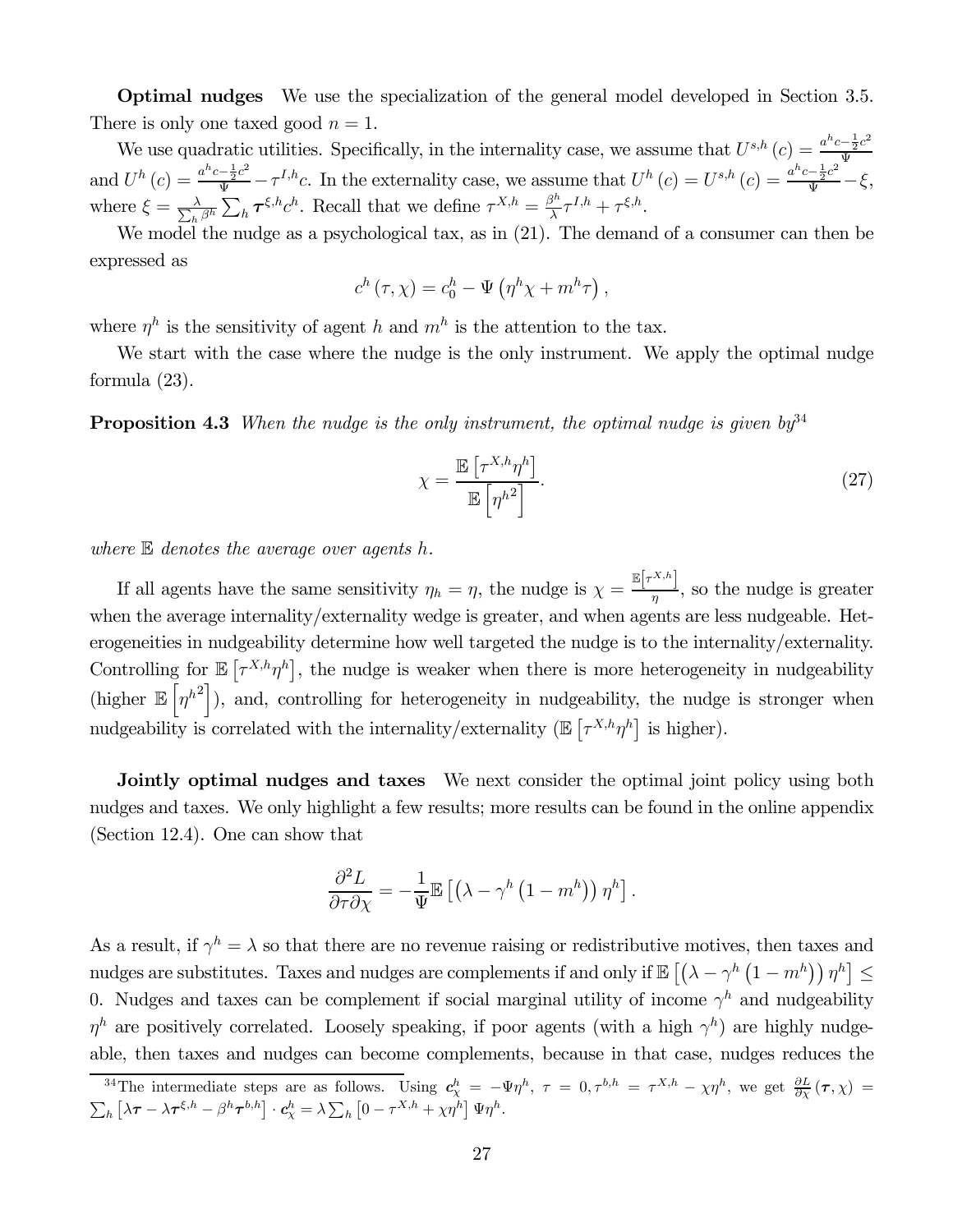consumption of poor nudged agents, thereby improving the redistributive incidence of the tax. We next state the exact values of taxes and nudges, in the case  $\gamma^h = \lambda^{.35}$ 

**Proposition 4.4** Assume  $\gamma^h = \lambda$ . Then jointly optimal nudges and taxes are given by the following formulas

$$
\tau = \frac{\mathbb{E}\left[ (\eta^h)^2 \right] \mathbb{E}\left[ \tau^{X,h} m^h \right] - \mathbb{E}\left[ \eta^h m^h \right] \mathbb{E}\left[ \tau^{X,h} \eta^h \right]}{\mathbb{E}\left[ (\eta^h)^2 \right] \mathbb{E}\left[ (m^h)^2 \right] - \left( \mathbb{E}\left[ \eta^h m^h \right] \right)^2},
$$

$$
\chi = \frac{\mathbb{E}\left[ \tau^{X,h} \eta^h \right] \mathbb{E}\left[ (m^h)^2 \right] - \mathbb{E}\left[ \tau^{X,h} m^h \right] \mathbb{E}\left[ \eta^h m^h \right]}{\mathbb{E}\left[ (\eta^h)^2 \right] \mathbb{E}\left[ (m^h)^2 \right] - \left( \mathbb{E}\left[ \eta^h m^h \right] \right)^2}.
$$

The more powerful the nudge is for high-internality agents (the higher is  $\mathbb{E}[\tau^{X,h}\eta^h]$ , keeping all other moments constant), the more optimal policy relies on the nudge and the less it relies on the tax (the higher is  $\chi$ , the lower is  $\tau$ ). Symmetrically, if the better perceived is the tax by high-internality people (the higher is  $\mathbb{E}[\tau^{X,h}m^h]$ ), the more optimal policy relies on the tax and the less it relies on the nudge.

The more heterogeneity there is in the perception of taxes (the higher is  $\mathbb{E}[(m^h)^2]$ , holding all other moments constant), the less targeted the tax is to the internality/externality, and, as a result, the lower is the optimal tax  $\tau$ , and under certain conditions, the higher the optimal nudge  $\chi$ <sup>36</sup> Similarly, the more heterogeneity there is in nudgeability (the higher is  $\mathbb{E}[(\eta^h)^2]$ , holding all other moments constant), then lower is the optimal nudge  $\chi$ , and, under similar conditions, the higher is the optimal tax  $\tau$ .

Nudges vs. taxes We now ask how to choose, if one must, between nudges and taxes. We could analyze this question using the model outlined just above, comparing the relative merits of nudges and taxes in terms of internality targeting and redistributive incidence. Instead, we choose to investigate this question in the context of a model with no heterogeneity, but where the nudges are potentially aversive.

We augment the example of Section 4.2 with aversive nudges. We use the same quadratic utility functions as in Section 4.3. We use the nudge as a tax model developed in Section 3.4. For concreteness, we interpret the harmful good (good 1) as cigarettes. We extend the model to account

<sup>35</sup>In the general case, with the notation  $\sigma_{Y,Z} := cov(Y_h, Z_h)$ :

$$
\tau = \frac{\mathbb{E}\left[\gamma^h \eta^{h^2}\right] \mathbb{E}\left[\lambda \tau^{X,h} m^h - \sigma_{\gamma,c/\Psi}\right] - \mathbb{E}\left[\gamma^h \eta_h m^h\right] \mathbb{E}\left[\lambda \tau^{X,h} \eta^h\right]}{\mathbb{E}\left[\gamma^h \eta^{h^2}\right] \mathbb{E}\left[\gamma^h m^{h^2} - \sigma_{\gamma m}\right] - \mathbb{E}\left[\gamma^h \eta^h m^h\right] \mathbb{E}\left[\gamma^h \eta^h m^h - \sigma_{\gamma,\eta}\right]},
$$
\n
$$
\chi = \frac{\mathbb{E}\left[\lambda \tau^{X,h} \eta^h\right] \mathbb{E}\left[\gamma_h m^{h^2} - \sigma_{\gamma m}\right] - \mathbb{E}\left[\lambda \tau^{X,h} m^h - \sigma_{\gamma,c/\Psi}\right] \mathbb{E}\left[\gamma^h \eta^h m^h - \sigma_{\gamma,\eta}\right]}{\mathbb{E}\left[\gamma^h \eta^{h^2}\right] \mathbb{E}\left[\gamma^h m^{h^2} - \sigma_{\gamma m}\right] - \mathbb{E}\left[\gamma_h \eta^h m^h\right] \mathbb{E}\left[\gamma^h \eta^h m^h - \sigma_{\gamma,\eta}\right]}.
$$

<sup>36</sup>The condition is  $\mathbb{E}\left[\tau^{X,h}m^h\right]\mathbb{E}\left[\eta^{h^2}\right] \geq \mathbb{E}\left[\tau^{X,h}\eta^h\right]\mathbb{E}\left[\eta^h m^h\right]$ . It is verified if  $\eta^h, m^h, \tau^{X,h}$  are independent.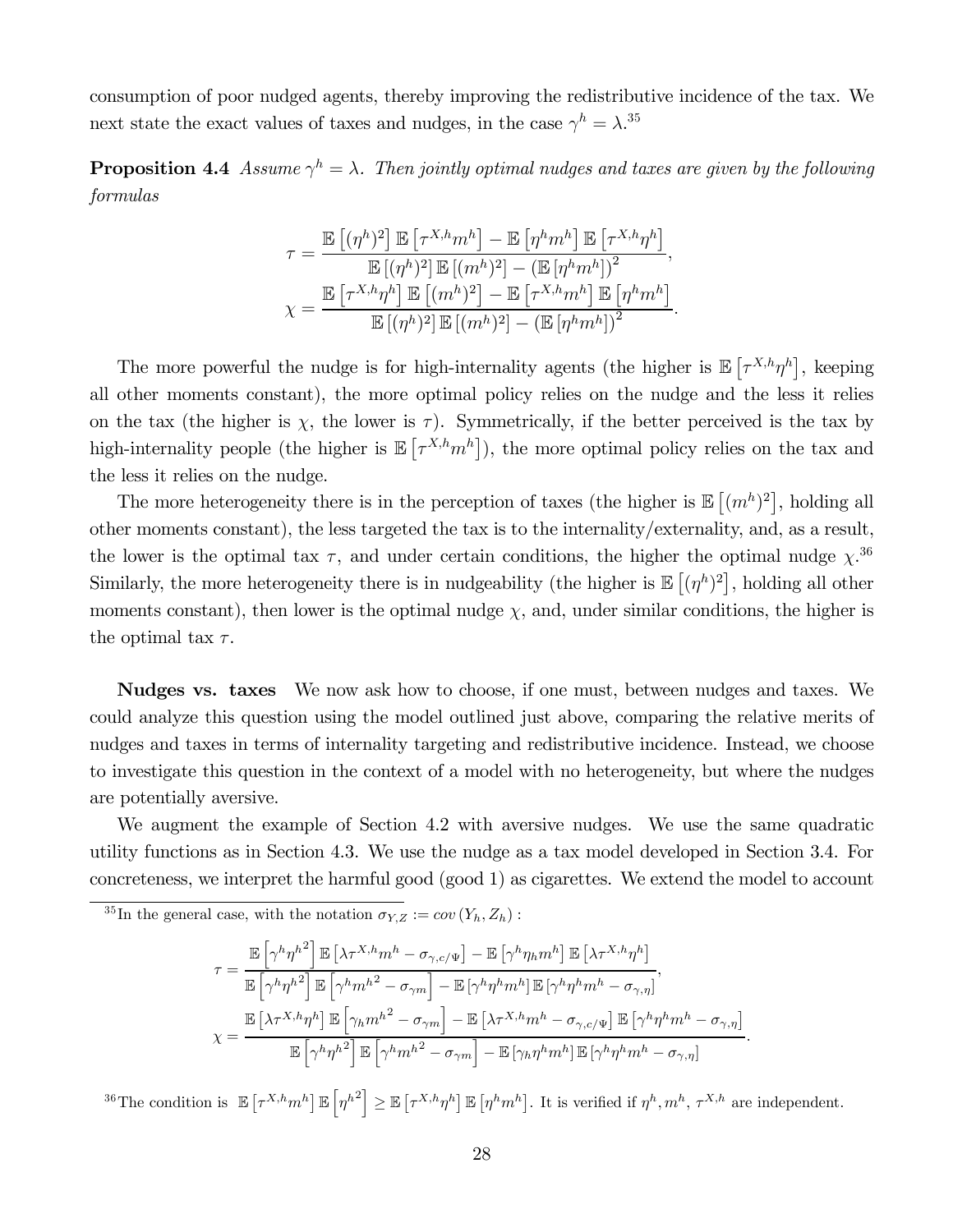for the possibility that the nudge may directly create an aversive reaction (perhaps via a disgusting image of a cancerous lung), which we capture as a separable utility cost  $\iota^h \chi c_i$  so that experienced utility is now

$$
u^{h}(\mathbf{c},\chi)=u^{h}(\mathbf{c})-u^{h}\chi c_{i},
$$

where  $\iota^h\chi c_i$  is the nudge aversion term. And we assume that there is no heterogeneity across agents.

The next proposition formalizes how nudge aversion changes the relative attractiveness of nudges vs. taxes. The planner must choose between two instruments to discourage cigarette consumption: a weakly positive tax ( $\tau \geq 0$ ) or an aversive nudge ( $\chi \geq 0$ ).

**Proposition 4.5** ("Nudge the poor, tax the rich") Consider a good with a "bad" internality (e.g. cigarettes). Suppose that at most one of two instruments (nudges and nonnegative taxes) can be used to correct this internality. An suppose that there is no heterogeneity across agents. Then an optimal tax is superior to an optimal nudge if and only if

$$
\frac{\lambda - \gamma^h}{m^h} > \frac{-\iota^h \gamma^h}{\eta^h}.\tag{28}
$$

This proposition captures a new interesting trade-off between taxes and nudges. Both taxes and nudges correct internalities. But taxes also raise revenues on the agents consuming the good under consideration, which is desirable if  $\lambda > \gamma^h$  but undesirable if  $\lambda < \gamma^h$ . Nudges do not raise revenues, and instead directly reduce utility.

When  $\lambda > \gamma^h$ , taxes dominate nudges as taxes have desirable side effects by raising revenues while nudges have adverse side effects by reducing utility. But when  $\lambda < \gamma^h$  taxes and nudges both have undesirable side effects. Taxes dominate nudges when the desire to redistribute income towards agents consuming the good associated with the internality is weak  $(\gamma^h - \lambda \text{ is low})$ , and when these agents are attentive to the tax  $(m<sup>h</sup>$  is high). Nudges dominate taxes when nudge aversion is low  $(\iota^h$  is low) and when agents are easily nudged  $(\eta^h$  is high).

### 4.4 Do More Mistakes by the Poor Lead to More Redistribution?

In this example, we consider the consequences for income taxation of the hypothesis that richer agents make fewer mistakes (e.g., Mani, Mullainathan, Shafir and Zhao 2013). We deviate from the above setup with quasilinear utility. There are two goods with prices normalized to one. The decision and experienced utility of agent  $h$  are given respectively by

$$
u^{s,h}(c_1, c_2) = \frac{c_1^{\alpha_1^{s,h}} c_2^{\alpha_2^{s,h}}}{\alpha_1^{\alpha_1} \alpha_2^{\alpha_2}}, \qquad u^h(c_1, c_2) = \frac{c_1^{\alpha_1} c_2^{\alpha_2}}{\alpha_1^{\alpha_1} \alpha_2^{\alpha_2}},
$$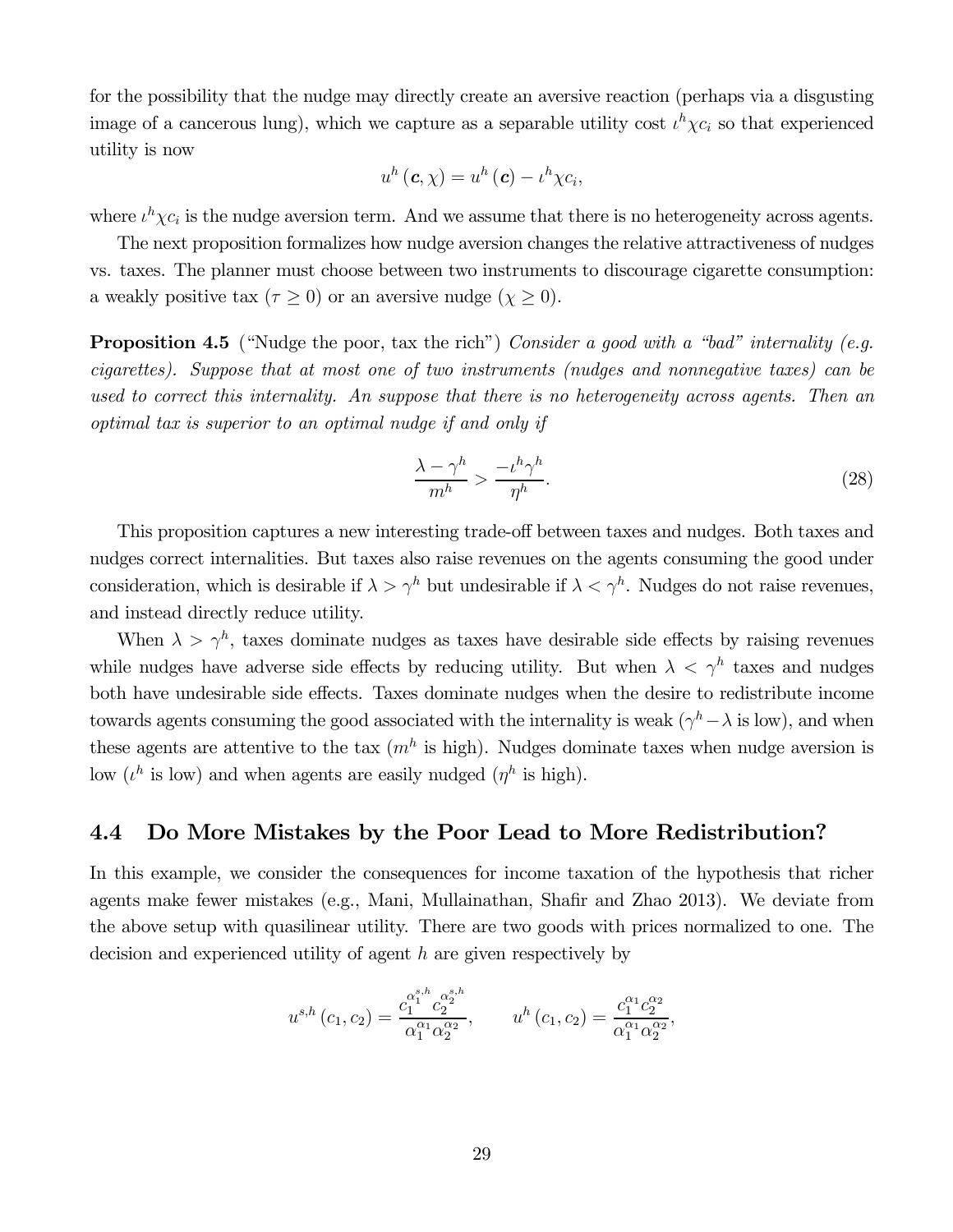with  $\alpha_1^{s,h} + \alpha_2^{s,h} = \alpha_1 + \alpha_2 = 1$ . The indirect utility of agent h with (post-tax) income z is then given by

$$
v^{h}(z) = A^{h}z, \qquad A^{h} = \left(\frac{\alpha_{1}^{s,h}}{\alpha_{1}}\right)^{\alpha_{1}} \left(\frac{\alpha_{2}^{s,h}}{\alpha_{2}}\right)^{\alpha_{2}} \leq 1.
$$

The stronger the behavioral bias of agent h, the lower his marginal utility of income  $A<sup>h</sup>$ . This is because a marginal unit of income is spent inefficiently.

We focus on a negative income tax: a linear income tax  $\tau_z$  and a lump sum rebate. The unique purpose of the tax is to redistribute. The pre-tax and post-tax income of agent  $h$  are denoted by  $z^h$  and  $z^h + \tau_z(\bar{z} - z^h)$ , where  $\bar{z}$  is average income defined by  $\sum_h(z^h - \bar{z}) = 0$ . We assume that the social welfare function is given by  $\sum_h$  $(v^h)^{1-\sigma}$  $\frac{1}{1-\sigma}$  with  $\sigma > 0$ .

The planning problem is then

$$
\max_{\tau_Z} L(\tau_z; \{A^h\}),
$$

with

$$
L(\tau_z, \{A^h\}) = \sum_h \frac{(A^h)^{1-\sigma}}{1-\sigma} (z^h + \tau_z (\bar{z} - z^h))^{1-\sigma}.
$$

**Proposition 4.6** (Mistakes and redistribution) If the preference for redistribution is strong ( $\sigma$ ) 1), larger behavioral biases (reductions in  $A<sup>h</sup>$ ) for the poor (agents with  $z<sup>h</sup> < \overline{z}$ ) lead to more redistribution (higher taxes  $\tau_z$ ). Conversely, if the preference for redistribution is weak ( $\sigma$  < 1), larger behavioral biases for the poor lead to less redistribution.

The intuition for these results is the following. The key question is the impact of behavioral biases on the social marginal utility of income  $\gamma^h = (A^h z)^{-\sigma} A^h$ . Indeed, the marginal benefit  $\frac{\partial L}{\partial \tau_z}$ of increased redistribution (a higher tax  $\tau_z$ ) is inversely related to the covariance between the social marginal utility of income and income  $\frac{\partial L}{\partial \tau_z} = \sum_h \gamma^h (\bar{z} - z^h) = -\text{cov}(\gamma^h, z^h).$ 

Larger behavioral biases for agent h increase its weight  $(A<sup>h</sup>z)^{-\sigma}$  in social welfare, but reduce his marginal utility of income  $A^h$ . The resulting effect on the social marginal utility of income  $\gamma^h$ depends on the relative strength of these two effects. When  $\sigma > 1$ , the former effect dominates and larger behavioral biases lead to higher  $\gamma^h$ . The opposite occurs when  $\sigma < 1$ . When  $\sigma = 1$ , the two effects exactly cancel out so that  $\gamma^h$  is independent of  $A^h$ .

### 4.5 Mental Accounts

In this section, we show how our general model can accommodate some simple behavioral biases associated with mental accounting (Thaler 1985, Hastings and Shapiro 2013). We then show how these biases modify some basic results in optimal taxation.

An elementary model of mental accounts The primitives are an experienced utility function u, a partition of the set of commodities into K subsets or accounts indexed by  $k = 1, ..., K$ ,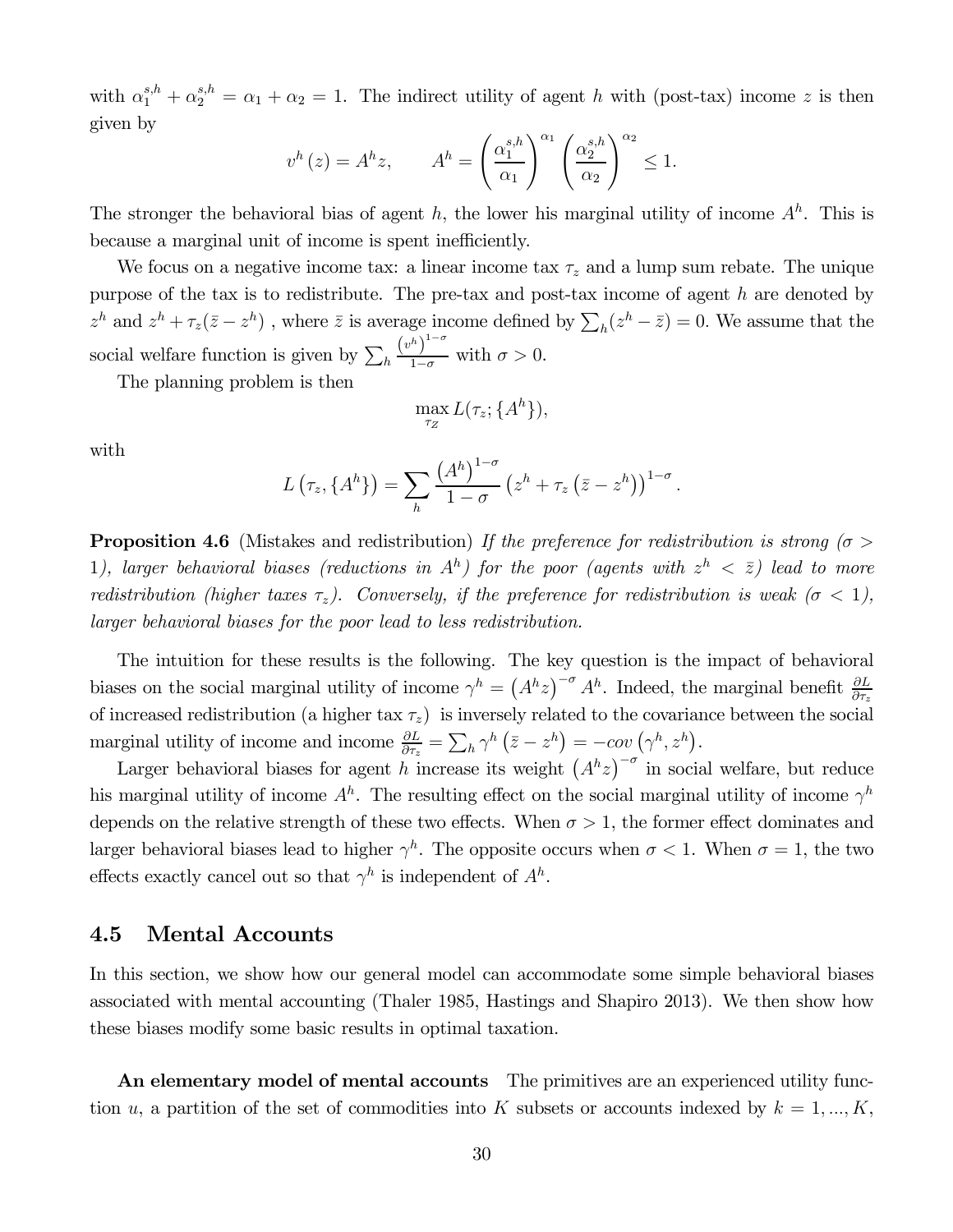mental accounting functions  $\omega^k(q, w)$ , and an extended demand function  $c(q, \omega)$ , where  $\omega =$  $(\omega^1, ..., \omega^K)$ . We denote by  $\mathbf{C}^k$  the vector of commodities associated with account k and we write  $c = (C^1, ..., C^K)$ . The mental accounting functions  $\omega^k(q, w)$  indicates how much money is devoted to account k, and must satisfy  $\sum_{k} \omega^{k} (q, w) = w$ . The extended demand function must satisfy

$$
\boldsymbol{q}^{k}\cdot\boldsymbol{C}^{k}\left(\boldsymbol{q},\boldsymbol{\omega}\right)=\omega^{k}\left(\boldsymbol{q},w\right).
$$

The demand function  $c(q, w)$  is simply defined by  $c(q, w) = c(q, \omega(q, w))$ . We denote the extended indirect utility function by  $v(q, \omega) = u(c(q, \omega))$ .

Rational demand subject to mental accounts corresponds to

$$
\mathbf{c}^r(\mathbf{q},\omega) = \arg\max_{\mathbf{c}} u(\mathbf{c}) \text{ s.t. } \mathbf{q}^k \cdot \mathbf{C}^k = \omega^k \text{ for } k = 1,...,K. \tag{29}
$$

The traditional model with frictionless mental accounts corresponds to  $\omega^{k,r}$   $(q, w) = q^k \cdot \mathbf{C}^{k,r}$   $(q, w)$ , where  $\mathbf{c}^r(\mathbf{q},w) = (\mathbf{C}^{1,r}(\mathbf{q},w), \ldots, \mathbf{C}^{K,r}(\mathbf{q},w))$  is the demand function of a rational agent.

Given these mental accounting functions, spending on the different goods within each categories could be subject to additional behavioral biases. For example, a concrete model of the mental accounting functions  $\omega^k$  (q, w) is the following

$$
(\boldsymbol{c}(\boldsymbol{q}, w), \boldsymbol{\omega}(\boldsymbol{q}, w)) = \arg \max_{\boldsymbol{c} = (\boldsymbol{C}^1, \dots, \boldsymbol{C}^K), \boldsymbol{\omega}} u(\boldsymbol{c}) - \sum_{k} g^k (\boldsymbol{\omega}^k - \boldsymbol{\omega}_k^d(\boldsymbol{q}, w))
$$
(30)  
s.t.  $\boldsymbol{q}^k \cdot \boldsymbol{C}^k = \boldsymbol{\omega}^k$  for  $k = 1, \dots, K$  and  $\sum_{k} \boldsymbol{\omega}^k = w$ ,

where  $\omega_k^d(\mathbf{q}, w)$  is an exogenous default mental accounting function. The idea is that there are frictions on mental accounting so that the consumer faces some mental adjustment costs given by  $g^k(\omega^k - \omega^{k,d}(\boldsymbol{q}, w))$  when the expenditure  $\omega^k(\boldsymbol{q}, w)$  on account k is different from the default expenditure  $\omega^{k,d}(\boldsymbol{q},w)$ . Implicit in the formulation of this concrete model is the assumption that these mental adjustment costs are not taken into account in the evaluation of welfare. This approach is justifiable, but so is its polar alternative which fully takes these costs into account in welfare. Similar issues arise in the treatment of attention in Section 6.1. Note that the more abstract model presented above does not rely on this assumption.

The optimal tax formulas in Propositions 3.1 and 3.2 corresponding to the many-person Ramsey problem without and with externalities can then be applied without modifications to this simple model of mental accounting.

Rigid mental accounts We next explore concrete applications of this framework. In the interest of space, we focus in the main text on the case of rigid mental accounts, by which we mean the following: a mental account k is rigid when the amount  $\omega^k(q, w)$  allocated to account  $k$  is independent of  $q$  and  $w$  (it must be the case that at least one account is not rigid, so that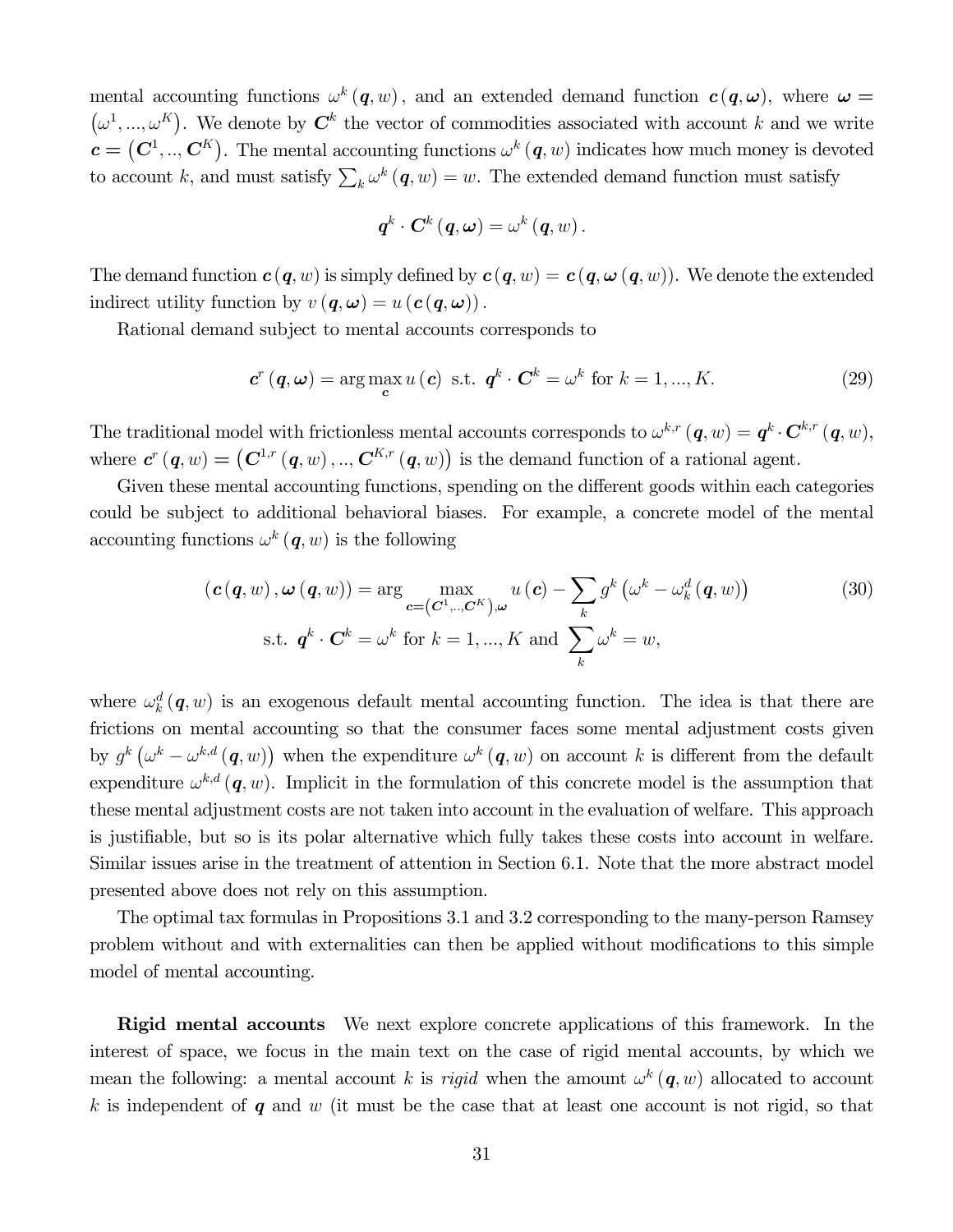$\sum_{k'} \omega^{k'} = w$ ). We assume that the only bias is one of mental accounting, so that spending within each account is chosen to maximize utility. This means that the extended demand function is given by  $c(q, \omega) = c^r(q, \omega)$ . The online appendix (Section 12.3) develops other concrete applications in the more general case with flexible accounts where  $\omega^k(q, w)$  depends on q and w.

Uniform commodity taxation with rigid mental accounts We first derive a uniform commodity taxation within rigid mental accounts.

**Proposition 4.7** (Uniform commodity taxation within a rigid mental account) Suppose that there is just one type of agent and that a mental account  $k$  is rigid. Then, all commodities associated with mental account  $k$  should be taxed at the same rate.

It is efficient to tax all commodities associated in a rigid mental account at the same rate in order to avoid distorting the relative consumption of two commodities within the account.<sup>37</sup>

Rigid mental accounts therefore give a new, behavioral, rationale for uniform commodity taxes. It is distinct from the traditional argument for uniform commodity taxation with rational agents proposed by Atkinson and Stiglitz (1972), which obtains under some separability and homogeneity assumptions regarding preferences and which we review in Section 7.

Modified basic Ramsey and Pigou rules with rigid mental accounts We consider the basic setup in Section 2 with no misperceptions  $(m_i = 1$  for all i) but with rigid mental accounts instead. We make the further simplification that there is one commodity per mental account. Consumption is therefore given by  $c_i = \frac{\omega^i}{q_i} = \frac{\omega^i}{1+\tau_i}$ . We assume that before taxes, the optimal amount  $\omega^i$  is allocated to good i, so that  $U^{i'}(\omega^i) = p_i = 1$ , and that the rigid mental account  $\omega^i$ does not adjust after the introduction of taxes.

We first derive the optimal Ramsey and Pigou tax rules with this rigid mental account with one good per account. Recall that we denote by  $\psi_i = -\frac{U^{i\prime}(c_i)}{c_i U^{i\prime\prime}(c_i)}$  the inverse of the curvature of the utility function  $U^i$  for good i, which coincides with the demand elasticity of a rational agent.

**Proposition 4.8** (Ramsey and Pigou formulas with rigid mental accounts) Suppose that agents use a rigid mental account for good  $i$ , and the limit of small taxes. In the basic Ramsey problem, the optimal tax is

$$
\tau_i = \Lambda \psi_i \tag{31}
$$

while in the basic Pigou problem, it is

$$
\tau_i = \xi_i \psi_i. \tag{32}
$$

The formula for the Ramsey problem is in stark contrast with the traditional Ramsey case where  $\tau_i = \frac{\Lambda}{\psi_i}$ , and the misperception case where  $\tau_i = \frac{\Lambda}{m_i^2 \psi_i}$ . With rigid mental accounts, a low (rational)

 $37$ The Proposition implicitly assumes that all commodities in account  $k$  can be taxed.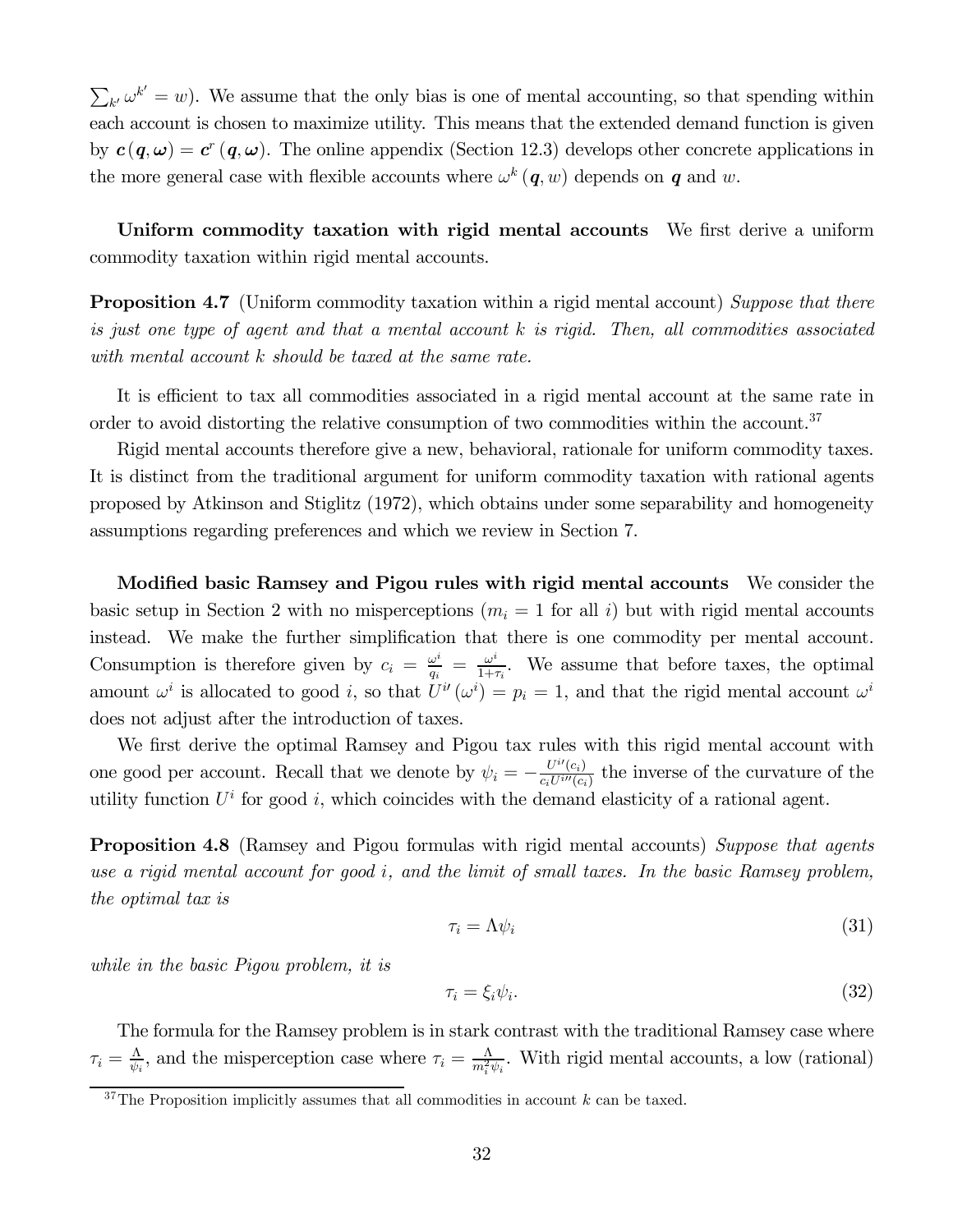elasticity  $\psi_i$  leads to low taxes, not to high taxes, as in the basic Ramsey. The intuition is as follows: if a good is very "necessary", rational demand is very inelastic:  $\psi_i$  is low. But with a rigid mental accounts, a tax  $\tau_i$  leads to a consumption  $c_i = \frac{\omega^i}{1+\tau_i}$ . So, a high tax leads to a high distortion. Hence, when (rational) demand is very inelastic, the tax should be low.

Likewise, the modified Pigou formula  $\tau_i = \xi_i \psi_i$  now features the rational elasticity of demand  $\psi_i$ . This is in contrast to the traditional case, where  $\tau_i = \xi_i$ , and to the case with misperception  $m_i$ where  $\tau_i = \frac{\xi_i}{m_i}$  (Proposition 2.2).

To derive this result and understand it fully, it is useful to generalize it. We denote by  $\alpha_i$  the elasticity of the demand for good  $i$ . In the traditional model without behavioral biases, we have  $\alpha_i = \psi_i$ . But in the model with attention  $m_i$  to the tax, we had  $\alpha_i = m_i \psi_i$ . With a rigid mental account for commodity *i*, given demand is  $c_i = \frac{\omega^i}{1+\tau_i}$ , the elasticity of the demand for good *i* is  $\alpha_i = 1.$ <sup>38</sup>

**Proposition 4.9** (Ramsey and Pigou formulas with arbitrary behavioral elasticity) Suppose that the rational demand elasticity for good is  $\psi_i$ , and that the behavioral demand elasticity is  $\alpha_i$ . Consider the limit of small taxes. Then, in the basic Ramsey problem, the optimal tax is

$$
\tau_i = \Lambda \frac{\psi_i}{\alpha_i^2} \tag{33}
$$

while in the basic Pigou problem, it is

$$
\tau_i = \frac{\xi_i}{\alpha_i} \psi_i. \tag{34}
$$

**Proof.** We could use the general formulas, but to gain intuition we proceed as follows, in the limit of small taxes. In the Ramsey problem, welfare can then be expressed as

$$
L = -\frac{1}{2} \sum_{i} \frac{\alpha_i^2}{\psi_i} y_i \tau_i^2 + \Lambda \sum_{i} \tau_i y_i,
$$
\n(35)

Indeed, a small tax  $\tau_i$  changes consumption by  $\delta c_i = -\alpha_i c_i \tau_i$ . The associated distortion is  $\frac{1}{2} (\delta c_i)^2 U^{i''}(c_i) =$  $\frac{1}{2} \left( -\alpha_i c_i \tau_i \right)^2 \frac{-U^{i'}(c_i)}{c_i \psi_i} = \frac{-1}{2}$  $\frac{\alpha_i^2}{\psi_i} y_i \tau_i^2$  (recall that  $\psi_i = -\frac{U^{i\prime}(c_i)}{c_i U^{i\prime\prime}(c_i)}$ , and  $U^{i\prime} = p_i = 1$  at the optimum, with  $y_i = c_i$ ). Hence, the optimal tax is given by  $L_{\tau_i} = 0$ , i.e.  $\tau_i = \Lambda \frac{\psi_i}{\alpha_i^2}$ .

In the Pigou problem, at the first best, the planner would like  $U^{i'}(c_i) = 1 + \xi_i$ , as in the traditional tax. This means that consumption should change by  $\delta c_i = -\psi_i \xi_i$  after the tax. But as the actual elasticity of demand is  $\alpha_i$ , the tax should satisfy:  $\delta c_i = -\alpha_i \tau_i = -\psi_i \xi_i$ , and  $\tau_i = \frac{\xi_i}{\alpha_i} \psi_i$ .

In the Ramsey problem, for a given demand elasticity  $\alpha_i$ , a higher value of  $\psi_i$  pushes for higher tax, while for a given  $\psi_i$ , a higher value of  $\alpha_i$  pushes for a lower tax. In the traditional model without behavioral biases,  $\alpha_i = \psi_i$  and the resulting effect of a higher  $\psi_i$  is a lower tax. By contrast, in the

<sup>&</sup>lt;sup>38</sup> Proposition 4.8 is a consequence of Proposition 4.9 when  $\alpha_i = 1$  of the following result. Propositions 2.1 and 2.2 are also an application, when  $\alpha_i = m_i \psi_i$ .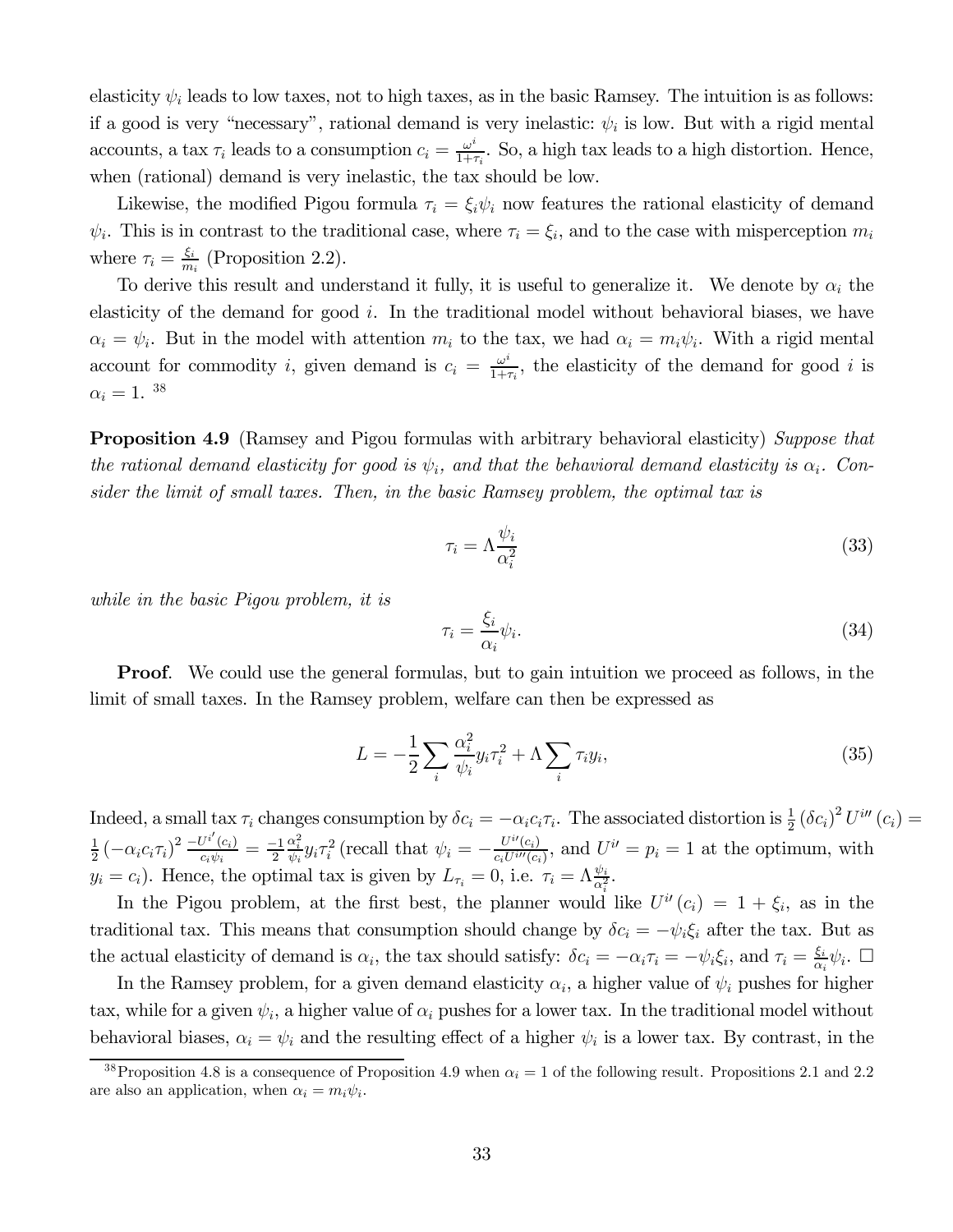behavioral model with a rigid mental account,  $\alpha_i = 1$  so that a higher  $\psi_i$  results in a higher tax.

## 5 Nonlinear Income Taxation: Mirrlees Problem

### 5.1 Setup

**Agent's behavior** There is a continuum of agents indexed by skill n with density  $f(n)$  (we use *n* rather than  $h$ , the conventional index in that literature). Agent  $n$  has a utility function  $u^{n}(c, z)$ , where c is his one-dimensional consumption, z is his pre-tax income, and  $u_{z} \leq 0.39$ 

The total income tax for income z is  $T(z)$ , so that disposable income is  $R(z) = z - T(z)$ . We call  $q(z) = R'(z) = 1 - T'(z)$  the local marginal "retention rate",  $\mathbf{Q} = (q(z))_{z\geq 0}$  the ambient vector of all marginal retention rates, and  $r_0 = R(0)$  the transfer given by the government to an agent earning zero income. We define the "virtual income" to be  $r(z) = R(z) - zq(z)$ . Equivalently  $R(z) = q(z) z + r(z)$ , so that  $q(z)$  is the local slope of the budget constraint, and  $r(z)$  its intercept.

We use a general behavioral model in a similar spirit to Section 3. The primitives is the income function  $z^n$   $(q, \mathbf{Q}, r_0, r)$ , which depends on the local marginal retention rate q, the ambient vector of all marginal retention rates  $Q$ , and the virtual income  $r$ . In the traditional model without behavioral biases we have  $z^n(q, \mathbf{Q}, r_0, r) = \arg \max_z u^n(qz+r, z)$ , so that  $z^n$  does not depend on **Q** and  $r_0$ . With behavioral biases, this is no longer true in general. The income function is associated with the indirect utility function  $v^n(q, \mathbf{Q}, r_0, r) = u^n(qz+r, z)_{|z=z^n(q, \mathbf{Q}, r_0, r)}$ . The earnings  $z(n)$  of agent n facing retention schedule  $R(z)$  is then the solution of the fixed point problem  $z = z^n (q(z), \mathbf{Q}, r(z))$ . His consumption is  $c(n) = R(z(n))$  and his utility is  $v(n) = u^n (c(n), z(n)).$ 

**Planning problem** The objective of the planner is to design the tax schedule  $T(z)$  in order to maximize the following objective function

$$
\int_0^\infty W(v(n)) f(n) dn + \lambda \int_0^\infty (z(n) - c(n)) f(n) dn.
$$

Like Saez (2001), we normalize  $\lambda = 1$ . We call  $g(n) = W'(v(n)) v_r^n (q(z(n)), \mathbf{Q}, r(z(n)))$  the marginal utility of income. This is the analogue of  $\beta^h$  in the Ramsey problem of Section 3, and we identify agents with their income level  $z(n)$  instead of their skill n. Most of the time, we leave implicit the dependence of  $n(z)$  on z to avoid cluttering the notations. We now derive a behavioral version of the optimal tax formula in Saez (2001).

<sup>&</sup>lt;sup>39</sup>If the agent's pre-tax wage is n, L is his labor supply, and utility is  $U^n(c, L)$ , then  $u^n(c, z) = U(c, \frac{z}{n})$ . Note that this assumes that the wage is constant (normalized to one). We discuss the impact of relaxing this assumption in Sections 7.1.2 and 12.7.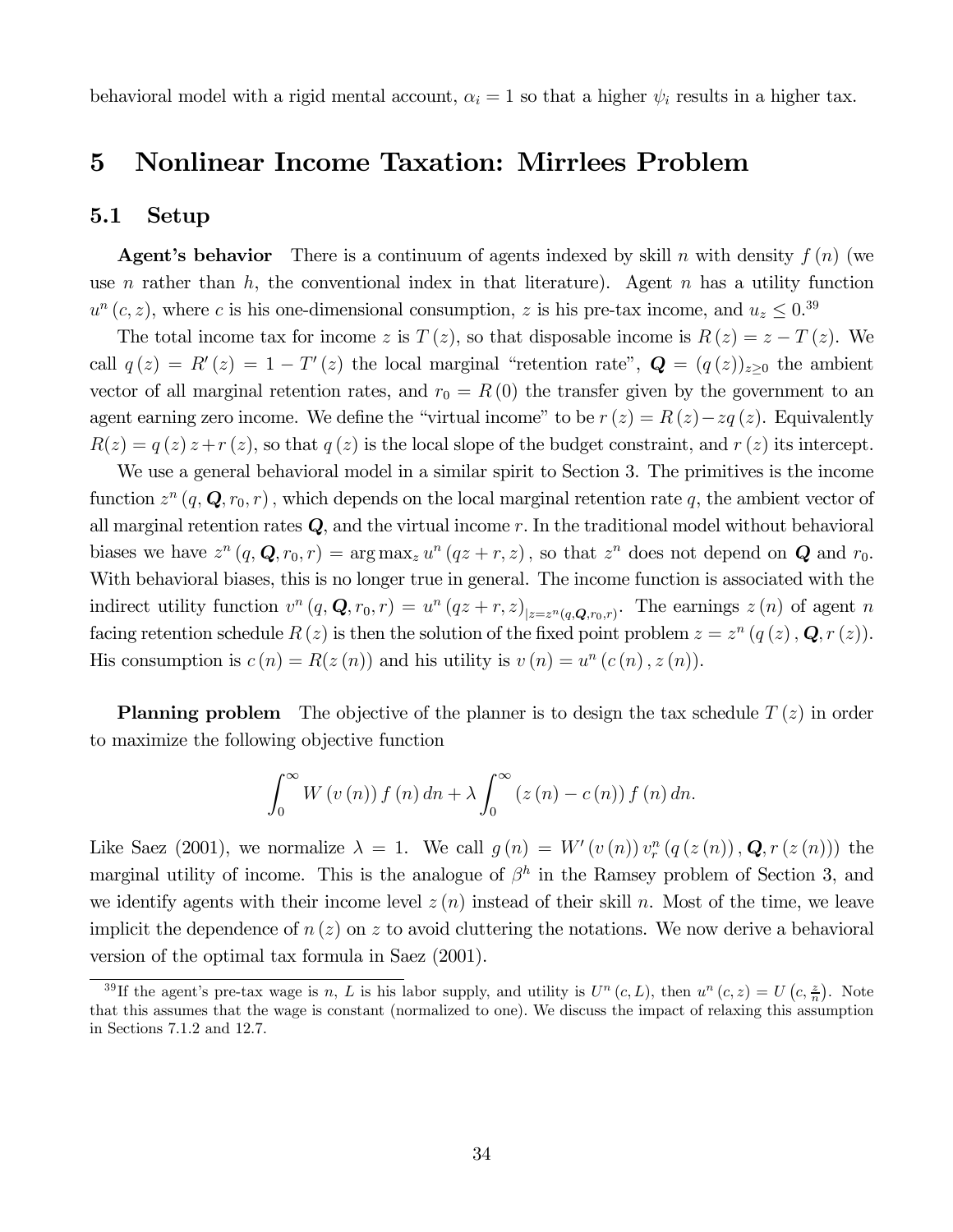### 5.2 Saez Income Tax Formula with Behavioral Agents

#### 5.2.1 Elasticity Concepts

Recall that the marginal retention rate is  $q(z)=1-T'(z)$ . Given an income function  $z(q, \mathbf{Q}, r_0, r)$ , we introduce the following definitions. We define the income elasticity of earnings

$$
\eta = q z_r (q, \mathbf{Q}, r_0, r).
$$

We also define the uncompensated elasticity of labor (or earnings) supply with respect to the actual marginal retention rate

$$
\zeta^u = \frac{q}{z} z_q(q, \mathbf{Q}, r_0, r).
$$

Finally, we define the compensated elasticity of labor supply with respect to the actual marginal retention rate

$$
\zeta^c = \zeta^u - \eta.
$$

We also introduce two other elasticities, which are zero in the traditional model without behavioral biases. We define the compensated elasticity of labor supply at  $z$  with respect to the marginal retention rate  $q(z^*)$  at a point  $z^*$  different from z:

$$
\zeta_{Q_{z^*}}^c = \frac{q}{z} z_{Q_{z^*}}(q, \mathbf{Q}, r_0, r).
$$

We also define the earnings sensitivity to the lump-sum rebate at zero income<sup>40</sup>

$$
\zeta_{r_0}^c = \frac{q}{z} z_{r_0} (q, \mathbf{Q}, r_0, r).
$$

We shall call  $\zeta_{Q_{z^*}}^c$  a "behavioral cross-influence" of the marginal tax rate at  $z^*$  on the decision of an agent earning z. In the traditional model with no behavioral biases,  $\zeta_{Q_{z^*}}^c = \zeta_{r_0}^c = 0$ . But this is no longer true with behavioral agents. $41'42$ 

All these elasticities a priori depend on the agent earnings  $z$ . As mentioned above, we leave this dependence implicit most of the time.

Just like in the Ramsey model, we define the "misoptimization wedge"

$$
\tau^{b}(q, \mathbf{Q}, r_{0}, r) = -\frac{qu_{c}(c, z) + u_{z}(c, z)}{v_{r}(q, \mathbf{Q}, r_{0}, r)}_{|z=z(q, \mathbf{Q}, r_{0}, r), c=qz+r}.
$$

<sup>&</sup>lt;sup>40</sup>Formulas would be cleaner without the multiplication by  $q$  in those elasticities, but here we follow the public economics tradition.

<sup>&</sup>lt;sup>41</sup>For instance, in the misperception model, in general, the marginal tax rate at  $z^*$  affects the default tax rate and therefore the perceived tax rate at earnings  $z$ .

<sup>&</sup>lt;sup>42</sup>In the language of Section 3.1, we use income-compensation based notion of elasticity,  $S^C$ , rather than the utility–compensation based notion  $S<sup>H</sup>$ .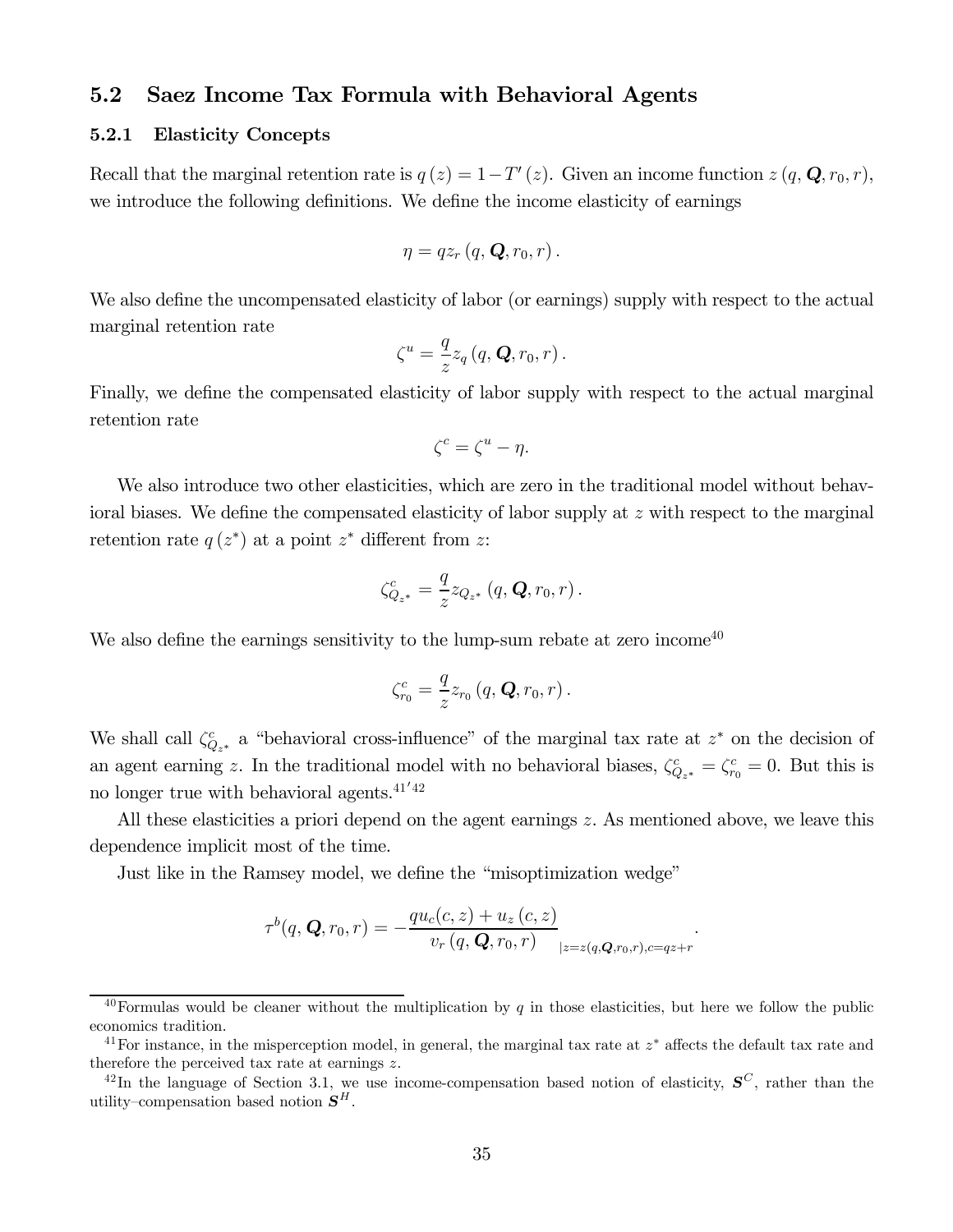We also define the renormalized misoptimization wedge

$$
\widetilde{\tau}^{b}\left(z\right) = g\left(z\right)\tau^{b}\left(z\right).
$$

In the traditional model with no behavioral biases, we have  $\tau^b(q, \mathbf{Q}, r_0, r) = \tilde{\tau}^b(z) = 0$ . But this is no longer true with behavioral agents.

We have the following behavioral version of Roy's identity (proven in the online appendix, Section 13.3):

$$
\frac{v_q}{v_w} = z - \frac{\tau^b z}{q} \zeta^c, \qquad \frac{v_{Q_{z^*}}}{v_w} = -\frac{\tau^b z}{q} \zeta^c_{Q_{z^*}}.
$$
\n(36)

As in Section 3, the general model can be particularized to a decision vs. experienced utility model, or to a misperception model.

**Misperception model** The agent may misperceive the tax schedule, including her marginal tax rate. We call  $T^{s,n}(q, \mathbf{Q}, r_0)(z)$  the perceived tax schedule,  $R^{s,n}(z) = z - T^{s,n}(q, \mathbf{Q}, r_0)(z)$  the perceived retention schedule, and  $q^{s,n}(q, \mathbf{Q}, r_0)(z) = \frac{dR^{s,n}(q, \mathbf{Q}, r_0)(z)}{dz}$  the perceived marginal retention rate. Faced with this tax schedule, the behavior of the agent can be represented by the following problem

$$
\max_{c,z|R^{s,n}(\cdot)} u^n(c,z) \text{ s.t. } c = R(z).
$$

This formulation implies that the agent's choice  $(c, z)$  satisfies  $c = R(z)$  and

$$
q^{s,n}(z) u_c^n(c, z) + u_z^n(c, z) = 0,
$$

instead of the traditional condition  $q(z) u_c^n(c, z) + u_z^n(c, z) = 0$ . This means that the agent correctly perceives consumption and income  $(c, z)$  but misperceives his marginal retention rate  $q^{s,n}(z)$ . Together with  $c = R(z)$ , this characterizes the behavior of the agent.<sup>43</sup>

Accordingly, we define  $z^n(q, q^s, r)$  to be the solution of  $q^{s,n}u_c^n(c, z) + u_z^n(c, z) = 0$  with  $c =$  $qz + r^{44}$  The income  $z(n)$  of agent n is then the solution of the fixed point equation

$$
z = z^{n} (q(z), q^{n,s}(q, \mathbf{Q}, r_{0}) (z), r (z)),
$$

his consumption is  $c(n) = R(z(n))$  and his utility is  $v(n) = u<sup>n</sup>(c(n), z(n))$ .

Summing up, in the misperception model, the primitives are a utility function  $u$  and a perception function  $q^{s}(q, \mathbf{Q}, r_{0})(z)$ . This yields an income function  $z(q, q^{s}, r)$ . The general function  $z(q, \mathbf{Q}, r_0, r)$  is then  $z(q(z'), \mathbf{Q}, r_0, r) = z(q(z'), q^s(q, \mathbf{Q}, r_0)(z'), r)$  for any earnings  $z'.$ 

<sup>&</sup>lt;sup>43</sup>This is a sparse max problem with a non-linear budget constraint, which generalizes the sparse max with a linear budget constraint we analyzed in section 2.1. The true constraint is  $c = R(z)$ , but the perceived constraint is  $c = R^{s,n} (q, \mathbf{Q}, r_0) (z).$ <br><sup>44</sup>If there are several solutions, we choose the one yield the greatest utility.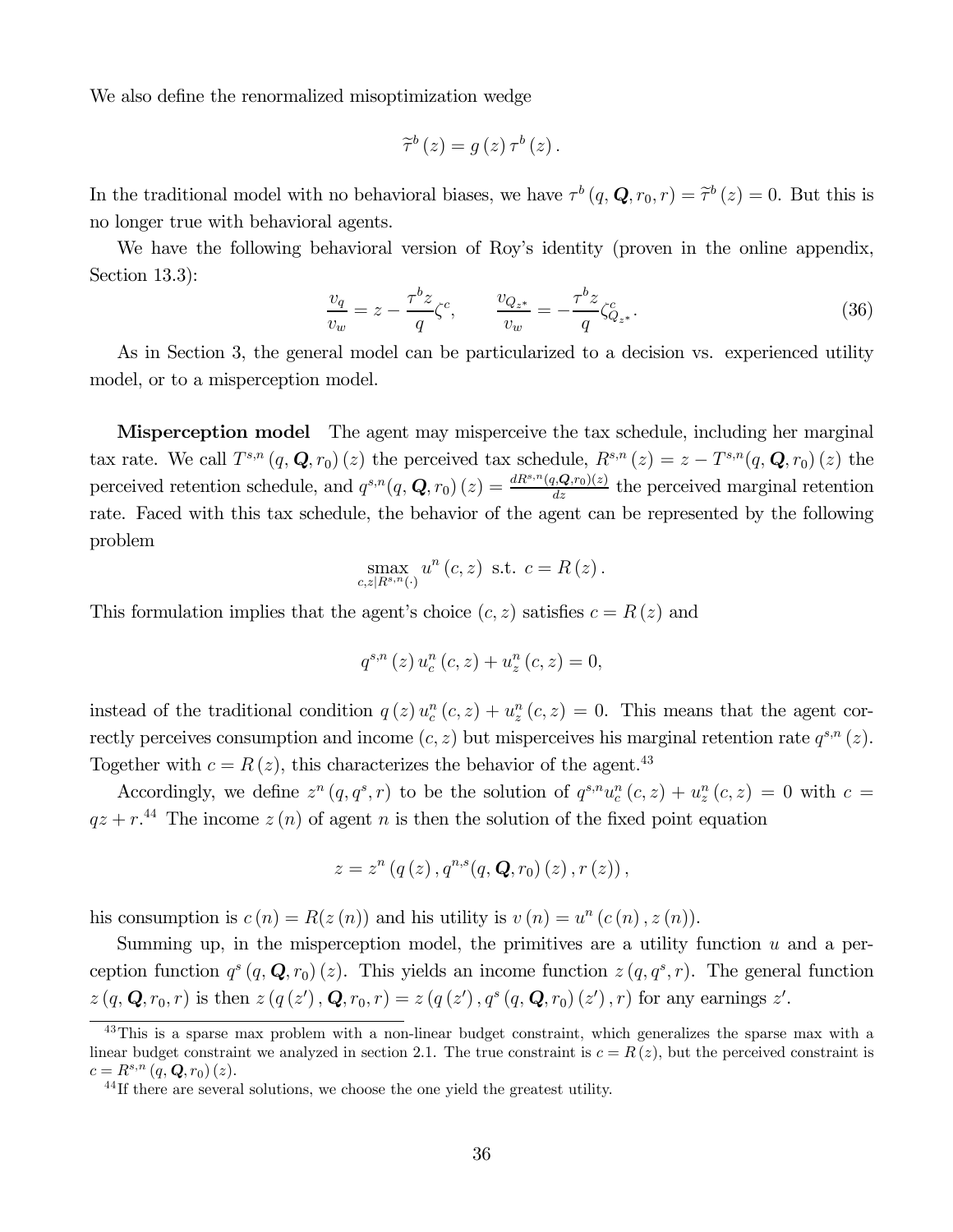One concrete example of misperception is  $q^{s,n}(q, \mathbf{Q}, r_0) = q^s(q, \mathbf{Q}, r_0)$  with

$$
q^{s}(q, \mathbf{Q}, r_{0})(z) = mq(z) + (1 - m) \left[ \alpha q^{d}(\mathbf{Q}) + (1 - \alpha) \frac{r_{0} + \int_{0}^{z} q(z') dz'}{z} \right],
$$

where  $m \in [0, 1]$  is the attention to the true tax (hence retention) rate,  $\frac{r_0 + \int_0^z q(z')dz'}{z}$  is the average retention rate (as in Liebman and Zeckhauser (2004)), and  $\alpha \in [0,1]$ . The default perceived retention rate might be a weighted average of marginal rates, e.g.  $q^d$  (**Q**) =  $\int q(z) \omega(z) dz$  for some weights  $\omega(z)$ .

As in the Ramsey case, it is useful to express behavioral elasticities as a function of an agent without behavioral biases. Call  $z^r(q^s, r') = \arg \max_z u(q^s z + r', z)$  the earnings of a rational agent facing marginal tax rate  $q^s$  and extra non-labor income r'. Then,  $z(q, q^s, r) = z^r (q^s, r')$  where r' solves  $r' + q^s z^r (q^s, r') = r + q z^r (q^s, r')$ . We call  $S^r (q^s, r') = \frac{\partial z^r}{\partial q^s} (q^s, r') - \frac{\partial z^r}{\partial r'} (q^s, r') z^r (q^s, r')$  the rational compensated sensitivity of labor supply (it is just a scalar). We also define  $\zeta^{cr} = \frac{qS^r}{z}$  as the compensated elasticity of labor supply of the agent if he were rational.

We define  $m_{zz} = q_q^s (q, \mathbf{Q}, r_0) (z)$  as the attention to the own marginal retention rate and  $m_{zz^*} =$  $q_{Q_{z^*}}^s(q, \mathbf{Q}, r_0)(z)$  as the marginal impact on the perceived marginal retention rate at z of an increase in the marginal retention rate at  $z^*$ . Then, we have the following concrete values for the elasticities of the general model (the derivation is in Section 13.3 of the appendix):

$$
\zeta^c = \left(1 - \eta \frac{\tau - \tau^s}{q}\right) \zeta^{cr} m_{zz}, \qquad \zeta^c_{Q_{z^*}} = \left(1 - \eta \frac{\tau - \tau^s}{q}\right) \zeta^{cr} m_{zz^*}, \tag{37}
$$

$$
\tau^b = \frac{\tau - \tau^s}{1 - \eta \frac{\tau - \tau^s}{q}}.\tag{38}
$$

If the behavioral agent overestimates the tax rate  $(\tau - \tau^s < 0)$ , the term  $\tau^b$  is negative. Loosely, we can think of  $\tau^b$  as indexing an "underperception" of the marginal tax rate. In the traditional model without behavioral biases,  $m_{zz^*} = 1_{z=z^*}, \tau^s = \tau$  and  $\tau^b = 0$ .

Decision vs. experienced utility model In the decision vs. experienced utility model, behavior is represented by the maximization of a subjective decision utility  $u^s(c, z)$  subject to the budget constraint  $c = R(z)$ . We then have  $\zeta_{Q_{z^*}}^c = 0$ , and  $\zeta_c^c$  and  $\eta$  are the elasticities associated with decision utility  $u^s$ . The misoptimization wedge is

$$
\tau^b = \frac{\frac{u_c}{u_c^s} u_z^s - u_z}{v_r}.\tag{39}
$$

Other useful concepts and notations We next study the impact of the above changes on welfare. Following Saez (2001), we call  $h(z)$  the density of agents with earnings z at the optimum and  $H(z) = \int_0^z h(z') dz'$ . We also introduce the virtual density  $h^*(z) = \frac{q(z)}{q(z) - \zeta^c z R''(z)} h(z)$ .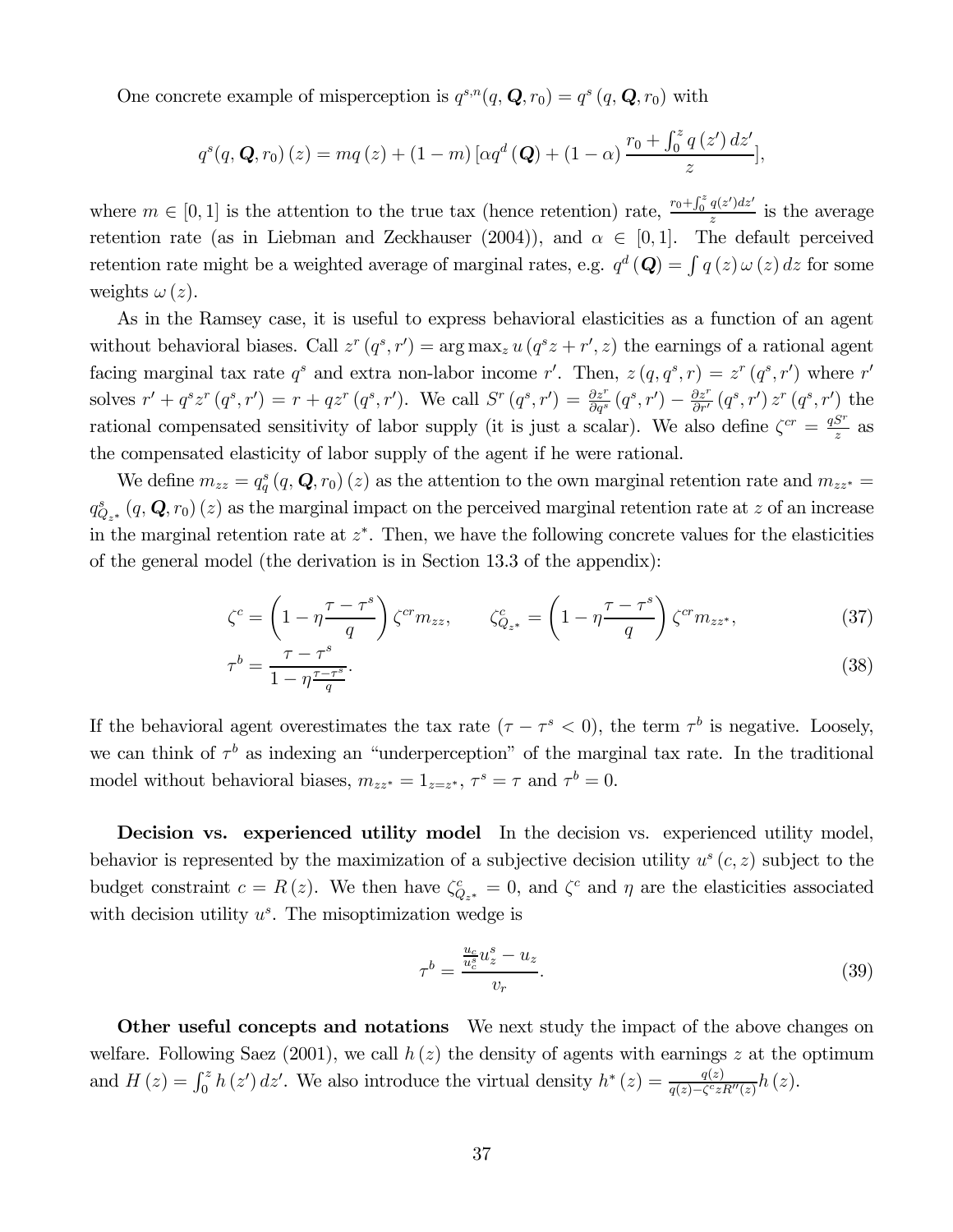We define the social marginal utility of income

$$
\gamma(z) = g(z) + \frac{\eta(z)}{1 - T'(z)} \left[ \tilde{\tau}^b(z) + \left( T'(z) - \tilde{\tau}^b(z) \right) \frac{h^*(z)}{h(z)} \right]. \tag{40}
$$

This definition is the analogue of the corresponding definition (14) in the Ramsey model. It is motivated by Lemma 13.2 in the online appendix, which shows that, if the government transfers a lump-sum  $\delta K$  to an agent previously earning z, the objective function of the government increases by  $\delta L(z) = (\gamma(z) - 1) \delta K$ . The social marginal utility of income  $\gamma(z)$  reflects a direct effect  $g(z)$  of that transfer to the agent's welfare, and an indirect effect on labor supply captured–to the leading order as the agent receives  $\delta K$ , his labor supply changes by  $\frac{\eta(z)}{1-T'(z)}\delta K$ , which impacts tax revenues by  $\frac{\eta(z)}{1-T'(z)}T'(z)\delta K$  and welfare by  $\frac{\eta(z)}{1-T'(z)}\tilde{\tau}^b(z)\delta K$ ; the terms featuring  $\frac{h^*(z)}{h(z)}$  (in practice often close to 1) capture the fact that the agent's marginal tax rate changes as the agent adjusts his labor supply, which impacts tax revenues and welfare because misoptimization.

#### 5.2.2 Optimal Income Tax Formula

We next present the optimal income tax formula. The online appendix (section 13.2) presents the intermediary steps used in the derivation of this formula.

**Proposition 5.1** Optimal taxes satisfy the following formulas (for all  $z^*$ )

$$
\frac{T'(z^*) - \tilde{\tau}^b(z^*)}{1 - T'(z^*)} = \frac{1}{\zeta^c(z^*)} \frac{1 - H(z^*)}{z^* h^*(z^*)} \int_{z^*}^{\infty} (1 - \gamma(z)) \frac{h(z)}{1 - H(z^*)} dz
$$
\n
$$
- \int_0^{\infty} \frac{\zeta_{Q_{z^*}}^c(z)}{\zeta^c(z^*)} \frac{T'(z) - \tilde{\tau}^b(z)}{1 - T'(z)} \frac{zh^*(z)}{z^* h^*(z^*)} dz.
$$
\n(41)

This formula can also be expressed as a modification of the Saez (2001) formula

$$
\frac{T'(z^{*}) - \tilde{\tau}^{b}(z^{*})}{1 - T'(z^{*})} + \int_{0}^{\infty} \omega(z^{*}, z) \frac{T'(z) - \tilde{\tau}^{b}(z)}{1 - T'(z)} dz
$$
\n
$$
= \frac{1}{\zeta^{c}(z^{*})} \frac{1 - H(z^{*})}{z^{*}h^{*}(z^{*})} \int_{z^{*}}^{\infty} e^{-\int_{z^{*}}^{z} \rho(s)ds} \left(1 - g(z) - \eta \frac{\tilde{\tau}^{b}(z)}{1 - T'(z)}\right) \frac{h(z)}{1 - H(z^{*})} dz,
$$
\n(42)

where  $\rho(z) = \frac{\eta(z)}{\zeta^c(z)}$  $rac{1}{z}$  and

$$
\omega(z^*, z) = \left( \frac{\zeta_{Q_{z^*}}^c(z)}{\zeta^c(z^*)} - \int_{z'=z^*}^{\infty} e^{-\int_{z^*}^{z'} \rho(s) ds} \rho(z') \frac{\zeta_{Q_{z'}}^c(z)}{\zeta^c(z^*)} dz' \right) \frac{z h^*(z)}{z^* h^*(z^*)}.
$$

The first term  $\frac{1}{\zeta^c(z^*)}\frac{1-H(z^*)}{z^*h^*(z^*)}\int_{z^*}^{\infty} (1-\gamma(z))\frac{h(z)}{1-H(z^*)}dz$  on the right-hand side of the optimal tax formula (41) is a simple reformulation of Saez's formula, using the concept of social marginal utility of income  $\gamma(z)$  rather than the marginal social welfare weight  $q(z)$ . The link between the two is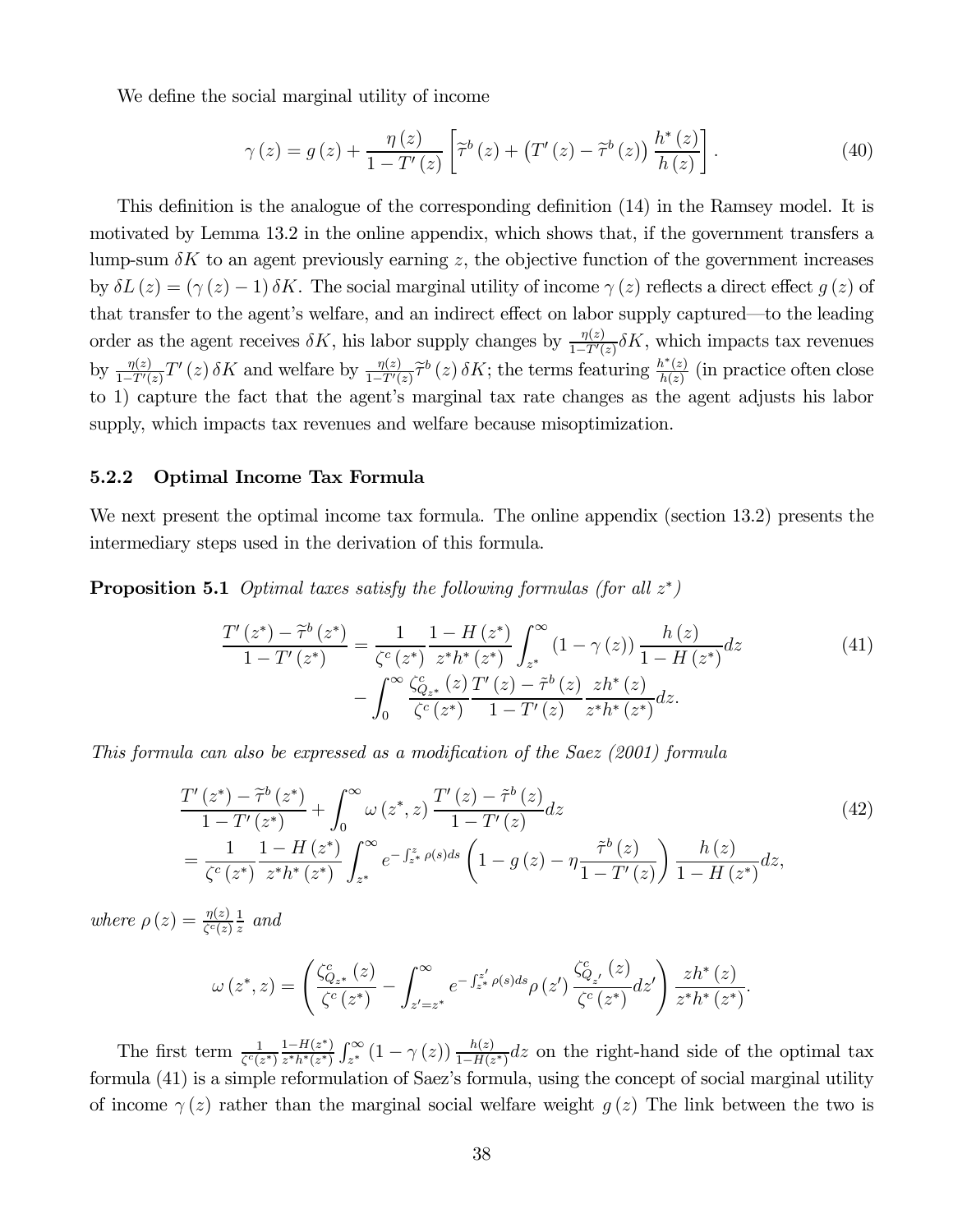in equation (40)). The second term  $-\frac{1}{z^*} \int_0^\infty$  $\frac{\zeta_{Q_{z^*}}^c(z)}{\zeta^c(z^*)}$  $\frac{T'(z)-\tilde{\tau}^b(z)}{1-T'(z)}z\frac{h^*(z)}{h^*(z^*)}dz$  on the right-hand side is new and captures a misoptimization effect together with the term  $\frac{-\tilde{\tau}^b(z^*)}{1-T'(z^*)}$  on the left-hand side.

The intuition is as follows. First, suppose for concreteness that  $\zeta_{Q_{z^*}}^c(z) > 0$ , then increasing the marginal tax rate at  $z^*$  leads the agents at another income  $z$  to perceive higher taxes on average, which leads them to decrease their labor supply and reduces tax revenues. Ceteris paribus, this consideration pushes towards a lower tax rate, compared to the Saez optimal tax formula. Second, suppose for concreteness that  $\tilde{\tau}^b(z) < 0$ , then increasing the marginal tax rate at  $z^*$  further reduces welfare. This, again, pushes towards a lower tax rate.

The modified Saez formula (42) uses the concept of the social marginal welfare weight  $g(z)$ rather than the social marginal utility of income  $\gamma(z)$ . It is easily obtained from formula (41) using equation (40). When there are no income effects so that  $\eta = \rho(z) = 0$ , the optimal tax formula (41) and the modified Saez formula (42) are identical. They coincide with the traditional Saez formula when there are no behavioral biases so that  $\zeta_{Q_{z^*}}^c(z) = \omega(z^*, z) = \tilde{\tau}^b(z) = 0$ . In this case, the left-hand side of (42) is simply  $\frac{T'(z^*)}{1-T'(z^*)}$  so that the formula solves for the optimal marginal tax rate  $T'(z^*)$  at  $z^*$ .

The formula is expressed in terms of endogenous objects or "sufficient statistics": social marginal welfare weights  $q(z)$ , elasticities of substitution  $\zeta^{c}(z)$ , income elasticities  $\eta(z)$ , and income distribution  $h(z)$  and  $h^*(z)$ . With behavioral agents, there are two differences. First, there are two additional sufficient statistic, namely the misoptimization wedge  $\tilde{\tau}^b(z)$  and the behavioral crosselasticities  $\zeta_{Q_{z^*}}^c(z)$ . Second, it is not possible to solve out the optimal marginal tax rate in closed form. Instead, the modified Saez formula (42) at different values of  $z^*$  form a system of linear equations in the optimal marginal tax rates  $T'(z)$  for all z. The formula simplifies greatly in the case where behavioral biases can be represented by a decision vs. experienced utility model. Indeed, we then have  $\omega(z^*, z) = 0$  and  $\tilde{\tau}^b(z) = g(z) \frac{u_c \frac{u_c^s}{u_c^s} - u_z}{v_r}$ , so that there is no linear system of equations to solve out to recover  $T'(z)$ .

#### 5.2.3 Marginal Tax Rate for Top Incomes

We start by revisiting the classic result that if the income distribution is bounded at  $z_{\text{max}}$ , then the top marginal income tax rate should be zero. In our model, this need not be the case. One simple way to see that is to consider the case of decision vs. experienced utility. Tax formula  $(41)$  then prescribes  $T'(z_{\text{max}})=\tilde{\tau}^b(z_{\text{max}})$  which is positive or negative depending on whether top earners over or under perceive the benefits of work (under or over perceive the costs of work).

We now derive a formula for the marginal rate at very high incomes when the income distribution is unbounded at the top. It proves convenient to consider a (high)  $z_0$  above which we consider that incomes are "top incomes", and the marginal rate is constant. We consider tax systems with constant marginal tax rates for  $z \ge z_0$ . We assume that  $g(z) = \overline{g}$  for  $z > z_0$ . We call  $\zeta_{\overline{q}}^c(z) = \int_{z_0}^{\infty} \zeta_{Q_{z^*}}^c(z) dz_*$  the sensitivity to the asymptotic tax rate. This is the elasticity of earnings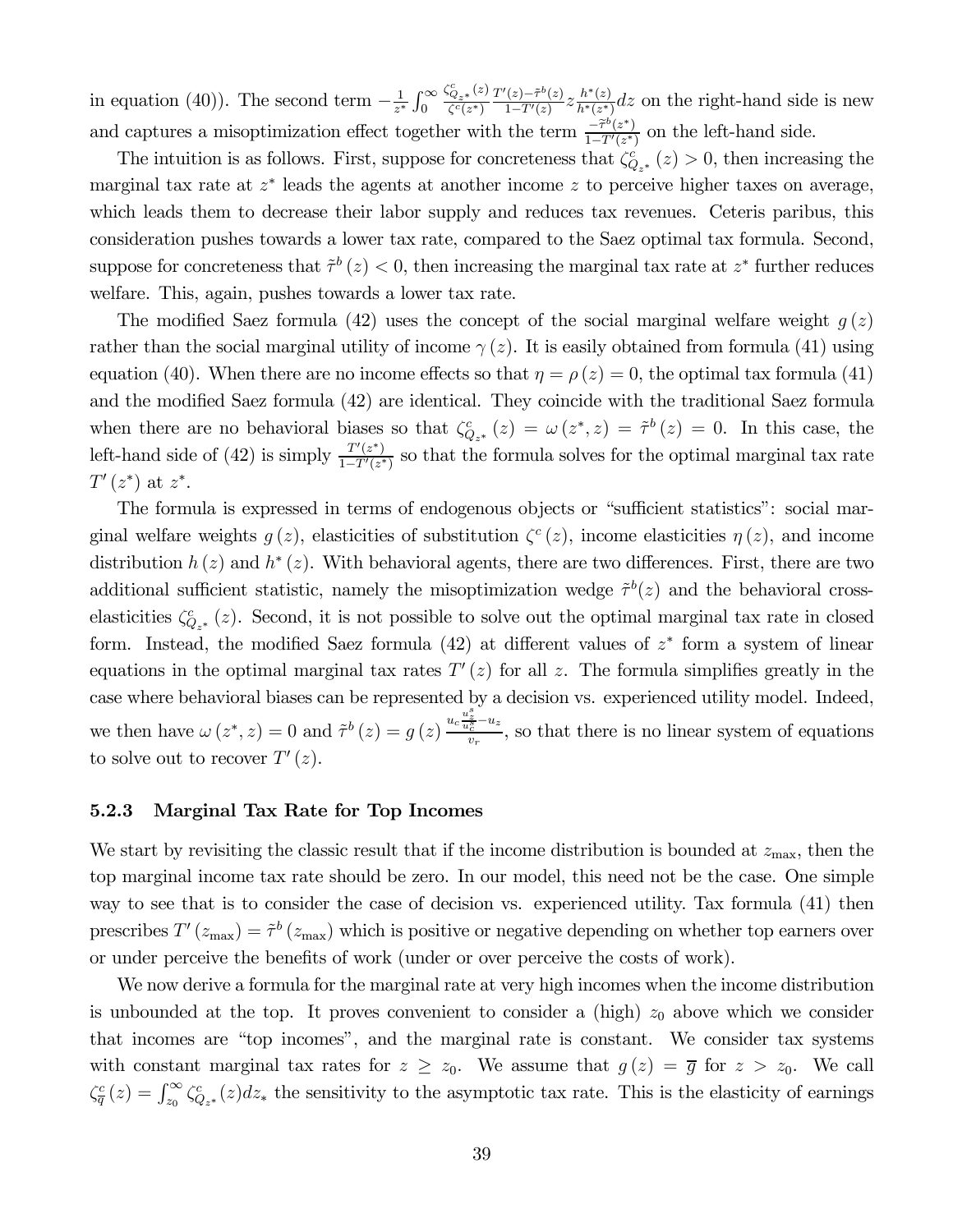of an individual at earnings  $z \, \langle \, z_0 \rangle$  to an increase to the top rate, arising perhaps because of a misperception of the tax environment. Concretely, think of the recent case of France where increasing the top rate to 75% might have created an adverse general climate with the perception that even earners the top income would pay higher taxes.

We call  $\overline{\eta}$ ,  $\overline{g}$ ,  $\overline{\zeta}^c$  the asymptotic values for large incomes and  $\pi$  the Pareto exponent of the earnings distribution (when z is large,  $1-H(z) \propto z^{-\pi}$ ). We define the weighted means:  $\mathbb{E}^{z} [\phi(z)] =$  $\frac{\int \phi(z)h(z)z dz}{\int \phi(z)z dz}$  and  $\mathbb{E}^*\left[\zeta_{\overline{q}}^c\right] = \frac{\int \zeta_{\overline{q}}^c(z) \frac{T'(z)-\tilde{\tau}^b(z)}{1-T'(z)} h^*(z) dz}{\int \frac{T'(z)-\tilde{\tau}^b(z)}{1-\tilde{\tau}^b(z)} h^*(z) dz}$  $\int \frac{T'(z) - \tilde{\tau}^b(z)}{1 - T'(z)} h^*(z) dz$ 

**Proposition 5.2** (Optimal tax rate for top incomes) The optimal marginal rate  $\bar{\tau}$  for top incomes is

$$
\overline{\tau} = \frac{1 - \overline{g} - \beta + \overline{\zeta}^c \pi \overline{g} \tau^b}{1 - \overline{g} - \beta + \overline{\zeta}^c \pi + \overline{\eta}}
$$
(43)

where

$$
\beta = \mathbb{E}^{z} \left[ \frac{T'(z) - \tilde{\tau}^{b}(z)}{1 - T'(z)} \right] \pi \frac{\mathbb{E}[z]}{\mathbb{E}[z \mathbb{1}_{z \ge z_{0}}]} \mathbb{E}^{*} \left[ \zeta_{\overline{q}}^{c} \right].
$$

This generalizes the Saez (2001) formula which can be recovered in the particular case where  $\beta = \tau^b = 0$ . The intuition is as follows—the  $\beta$  terms reflects not only the fact that the top marginal tax rate affects not only top earners, but also the tax perceived by agents at all points of the income distribution with associated effects on tax revenues. The more increasing the top tax rate lowers all incomes (the higher  $\zeta_{\overline{q}}^c(z)$ ), the higher  $\beta$ , and the lower the top optimal tax rate.

The  $\tau^b$  terms are positive (resp. negative) when top earners overperceive (resp. underperceive) the marginal benefits of effort or underperceive (resp. overperceive) taxes. These terms lead to higher (resp. lower) top optimal rates compared to the Saez formula.

Consider the typical Saez calibration with  $\zeta^c(\infty)=0.2$ ,  $\eta=0$  and  $\pi=2$ . If the typical tax is  $T'(z) \simeq \frac{1}{3}$  so that  $\mathbb{E}^z \left[ \frac{T'(z)}{1-T'(z)} \right]$  $1-T'(z)$  $\Big] \simeq \frac{1}{2}$ , we take  $z_0$  to be at the top 1% quantile of the income distribution. Piketty and Saez (2003, updated 2015) report that in the income share of the top 1% is 20%, so that  $\frac{\mathbb{E}[z]}{\mathbb{E}[z]_{z\geq z_0}]} = \frac{1}{0.2}$ . This implies that  $\beta = \mathbb{E}^z \left[ \frac{T'(z) - \tilde{\tau}^b(z)}{1 - T'(z)} \right]$  $1-T'(z)$  $\pi \frac{\mathbb{E}[z]}{\mathbb{E}[z]}$  $\frac{\mathbb{E}[z]}{\mathbb{E}\big[z1_{z\geq z_{0}}\big]}\mathbb{E}^{*}\left[\zeta_{\overline{q}}^{c}\right]=\frac{1}{2}2\frac{1}{0.2}\mathbb{E}^{*}\left[\zeta_{\overline{q}}^{c}\right]=$  $5E^* \left[ \zeta_{\overline{q}}^c \right]$ . Also, we take top earnings to be well calibrated, i.e.  $\tau^b = 0$ .

The average cross-influence  $\mathbb{E}^*$   $\left[\zeta_{\overline{q}}^c\right]$  does not appear to have ever been measured. It is assumed to be 0 in the traditional model. We propose the following thought experiment to gauge its potential magnitude. Suppose that increasing the top rate by 10% will decrease earnings outside the top bracket by  $x = 1\%$ . Then,  $\mathbb{E}^* \left[ \zeta_{\overline{q}}^c \right] = (1 - T'(z)) \frac{z_{\overline{q}}}{z} = (1 - \frac{1}{3}) \frac{x}{0.1} = 6.7x$ , which gives an interpretable benchmark that we now use.

Take first the case where  $\bar{g} = 0$  the top optimal tax rate maximizes revenues raised on top earners. With rational agents  $(x = 0)$ , the top marginal tax rate is  $\overline{\tau} = 71\%$ . If  $x = 1\%$ , then  $\bar{\tau} = 62\%$ , and if  $x = 2\%$ , then  $\bar{\tau} = 45\%$ . If  $x = -1\%$ , then  $\bar{\tau} = 77\%$ .<sup>45</sup> When the weight on top

<sup>&</sup>lt;sup>45</sup>We thank Thomas Piketty for suggesting to us that if workers are happier, and strike less, because the taxes on the wealth has high, then  $x < 0$ .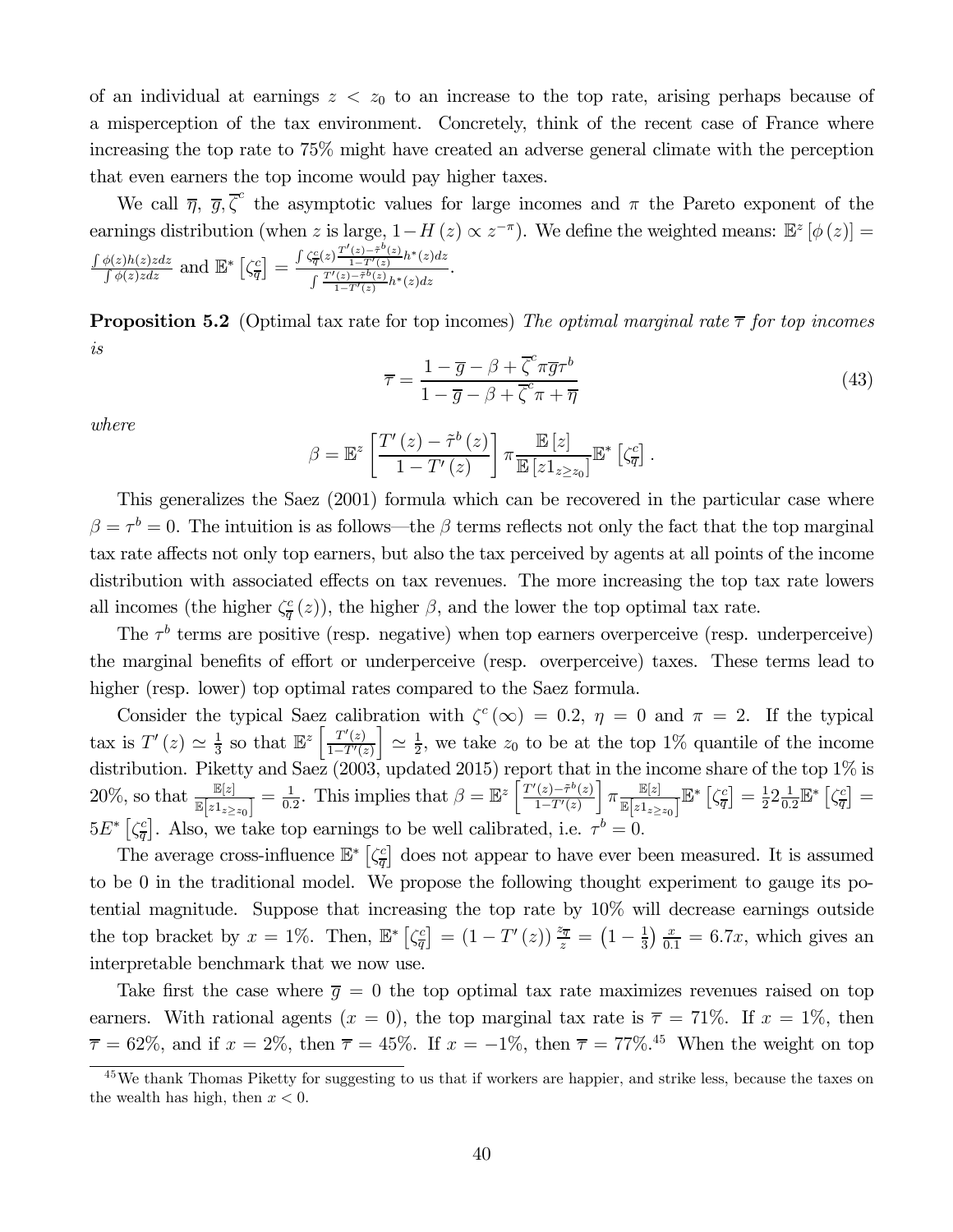earnings is higher, say  $\bar{g} = 0.2$ , the corresponding numbers for the top rate are: 67%, 53% and 25%, and 74%. This illustrates the potentially large importance of the behavioral cross-impact of the top tax rate, a sufficient statistic that is assumed to be zero in traditional analyses.

The misoptimization wedge  $\tau^b$  does not affect the optimal tax rate when  $\bar{g} = 0$ . When  $\bar{g} = 0.5$ , it increases the optimal top rate from 56% to 67% when the internality goes from no misperception of taxes by top earners  $\tau^b = 0$  to underperception of taxes by top earners  $\tau^b = 0.5$ .

#### 5.2.4 Possibility of Negative Marginal Income Tax Rates

In the traditional model with no behavioral biases, negative marginal income tax rates can never arise at the optimum. With behavioral biases negative marginal income tax rates are possible at the optimum. To see this, consider for example the decision vs. experienced utility model with decision utility  $u^s$  and assume that  $u^s$  is quasilinear so that there are no income effects  $u^s(c, z) = c - \phi \varkappa(z)$ . We take experienced utility to be  $u(c, z) = \theta c - \phi(z)$ . Then the modified Saez formula (42) becomes

$$
\frac{T'(z^*) - \tilde{\tau}^b(z^*)}{1 - T'(z^*)} = \frac{1}{\zeta^c(z^*)} \frac{1 - H(z^*)}{z^* h^*(z^*)} \int_{z^*}^{\infty} (1 - g(z)) \frac{h(z)}{1 - H(z^*)} dz,
$$

where  $\tilde{\tau}^b(z) = -g(z) \phi'(z) \frac{\theta-1}{\theta}$  by (39). When  $\theta > 1$ , we have  $\tilde{\tau}^b(z^*) < 0$ , and it is possible for this formula to yield  $T'(z^*)$  < 0. This occurs if agents undervalue the benefits or overvalue the costs from higher labor supply. For example, it could be the case that working more leads to higher human capital accumulation and higher future wages, but that these benefits are underperceived by agents, which could be captured in reduced form by  $\theta > 1$ . Such biases could be particularly relevant at the bottom of the income distribution (see Chetty and Saez (2013) for a review of the evidence). If these biases are strong enough, the modified Saez formula could predict negative marginal income tax rates at the bottom of the income distribution. This could provide a behavioral rationale for the EITC program.<sup>46</sup> In parallel and independent work, Gerritsen  $(2014)$  and Lockwood  $(2015)$ derive a modified Saez formula in the context of decision vs. experienced utility model. Lockwood (2015) zooms in on the EITC program and provides an empirical analysis documenting significant present-bias among EITC recipients and shows that a calibrated version of the model goes a long way towards rationalizing the negative marginal tax rates associated with the EITC program.

This differs from alternative rationales for negative marginal income tax rates that have been put forth in the traditional literature. For example, Saez (2002) shows that if the Mirrlees model is extended to allow for an extensive margin of labor supply, then negative marginal income tax rates can arise at the optimum. We refer the reader to the online appendix (section 12.6) for a behavioral treatment of the Saez (2002) extensive margin of labor supply model.

<sup>46</sup>The EITC program itself could be misperceived, see Chetty, Friedman and Saez (2013).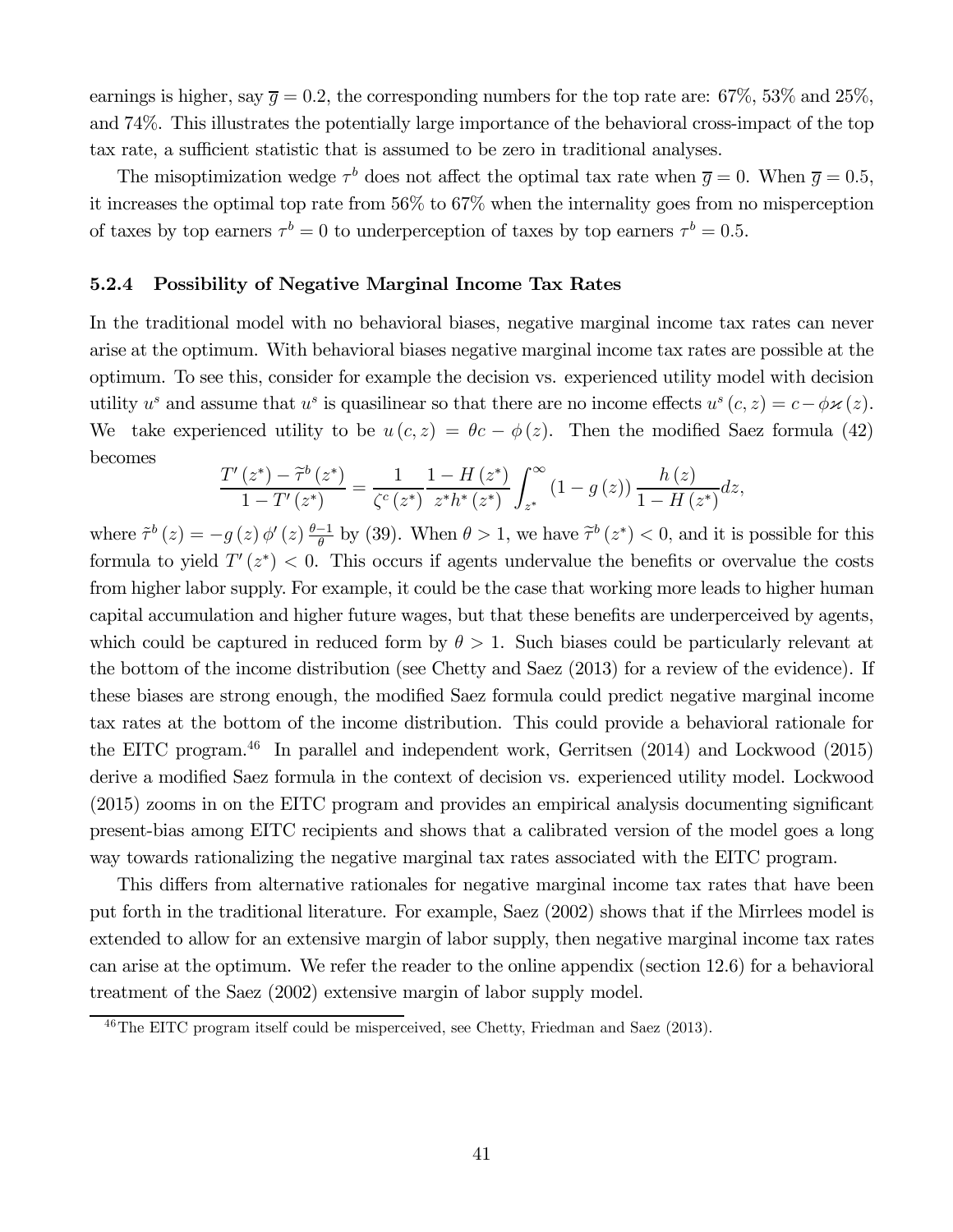## 6 Endogenous Attention and Salience

We now allow for endogenous attention to taxes and analyze its impact on optimal taxes. We also discuss tax salience as a policy choice in the design of the optimal tax system. We illustrate the discussion in the context of the general analysis of Section 3.

### 6.1 Attention and Welfare

Attention as a good To capture attention and its costs, we propose the following reinterpretation of the general framework. We imagine that we have the decomposition  $c = (\mathbf{C}, \mathbf{m})$ , where C is the vector of traditional goods (champagne, leisure), and  $m$  is the vector of attention (e.g.  $m_i$ is attention to good i). We call  $I^{\mathbb{C}}$  (respectively  $I^m$ ) the set of indices corresponding to traditional goods (respectively attention). Then, all the analysis and propositions apply without modification. We here summarize the essentials, while Section 12.2 in the appendix gives more details.

This flexible modeling strategy allows to capture many potential interesting features of attention. The framework allows (but does not require) attention to be chosen and to react endogenously to incentives in a general way (optimally or not). It also allows (but does not require) attention to be produced, purchased and taxed.

We find it most natural to consider the case where attention is not produced, cannot be purchased, and cannot be taxed. This case can be captured in the model by imposing that  $(p_i = \tau_i = 0)$ for  $i \in I^m$ ).

It is useful to consider two benchmarks. The first benchmark is "optimally allocated attention", which we capture as follows: we suppose that there is a primitive choice function  $C(q, w, m)$  for traditional goods that depends on attention  $\bm{m}{=}\ (m_1,...,m_A)$  so that  $\bm{c}\,(\bm{q},w,\bm{m})=(\bm{C}(\bm{q},w,\bm{m})\,,\bm{m})$ .<sup>47</sup> Attention  $m = m(q, w)$  is then chosen to maximize  $u(C(q, w, m), m)$ . This generates a function  $c(q, w) = (C(q, w, m(q, w)), m(q, w))$ . In that benchmark, attention costs are incorporated in welfare.<sup>48</sup> For instance we might consider a separable utility function  $u(\mathbf{C},\mathbf{m}) = U(\mathbf{C}) - q(\mathbf{m})$ for some cost function  $g(m)$ . A non-separable u might capture that attention is affected by consumption (e.g., of coffee) and attention affects consumption (by needing aspirin).

The second benchmark is "no attention cost in welfare," where attention is endogenous (given by a function  $m(q, w)$  but its cost is assumed not to directly affect welfare so that  $u(\mathbf{C}, \mathbf{m}) = U(\mathbf{C})$ . For instance, as a decision vs. experienced utility generalization of the example of the previous paragraph, we could have  $m(q, w) = \arg \max_{m} u^s(C(q, w, m), m)$ , where  $u^s(C, m) = U(C)$  $g(m)$ , but still  $u(\mathbf{C}, m) = U(\mathbf{C})$ . In that view, people use decisions heuristics that can respond

<sup>&</sup>lt;sup>47</sup>For instance, in a misperception model, attention operates by changing the perceived price  $q^s(q, w, m)$  which in turn changes consumption as  $C(q, w, m) = C<sup>s</sup>(q, q<sup>s</sup>(q, w, m), w)$ .

<sup>&</sup>lt;sup>48</sup>The first order condition characterizing the optimal allocation of attention can be written as  $\tau^b \cdot c_{m_i}$  (q, w, m) = 0 for all  $j \in \{1, ..., A\}$ . This condition can be re-expressed more conveniently by introducing the following notation: we call  $k(i)$  the index  $k \in I^m$  corresponding to dimension  $i \in \{1, ..., A\}$  of attention. We then get  $\sum_{i \in I^C} \tau_i^b C_{m_j} (q, w, m) + \tau_{k(j)}^b = 0$  for all  $j \in \{1, ..., A\}.$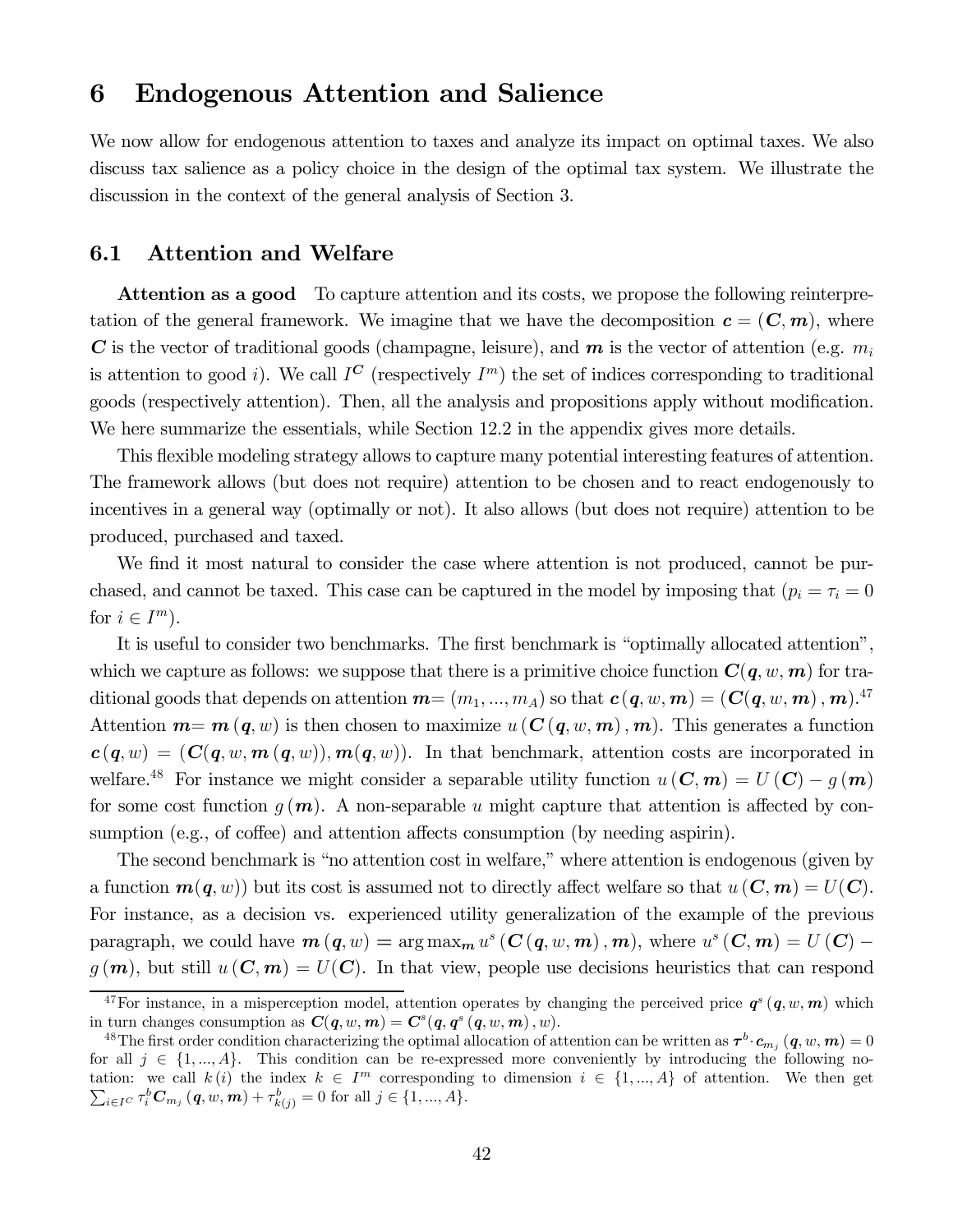to incentives, but the cost of those decision heuristics is not counted in the utility function. In this benchmark, we have  $\tau_i^b = 0$  for  $i \in I^m$ .

**Optimal taxation with endogenous attention** The tax formula (17) has a term  $(\tau-\tilde{\tau}^{b,h})$ ·  $\mathbf{S}_{i}^{C,h} = \sum_{k \in I^{m} \cup I^{c}} (\tau_{k} - \tilde{\tau}_{k}^{b,h}) \mathbf{S}_{ki}^{C,h}$ , a sum that includes the "attention" goods  $k \in I^{m}$ . As attention is assumed to have zero tax, we have  $\tau_k = 0$  for  $k \in I^m$ . The term  $\tilde{\tau}_k^{b,h}$ , which accounts for potential misoptimization in the allocation of attention, requires no special treatment. However, two polar special cases are worth considering that simplify the calculations.

First, consider the "no attention cost in welfare" case. In this case we saw that  $\tilde{\tau}_k^{b,h} = 0$  for  $k \in I^m$ . Together with  $\tau_k = 0$  for  $k \in I^m$ , this implies that  $(\tau - \tilde{\tau}^{b,h}) \cdot S_i^{C,h} = \sum_{k \in I^C} (\tau_k - \tilde{\tau}_k^{b,h}) S_{ki}^{C,h}$ is the sum restricted to commodities.

Second, consider the "optimally allocated attention" case. Then (see Proposition 12.3 in the online appendix)

$$
(\boldsymbol{\tau} - \widetilde{\boldsymbol{\tau}}^{b,h}) \cdot \boldsymbol{S}_i^{C,h} = \sum_{k \in I^C} (\tau_k S_{ki}^{C,h} - \widetilde{\tau}_k^{b,h} S_{ki|m}^{C,h})
$$
(44)

where  $S_{i|m}^{C,h}$  is a Slutksy matrix holding attention constant, which is in general different from  $S_i^{C,h}$ . For tax revenues, the full Slutsky matrix, including changes in attention, matters (the term  $\tau_k S_{ki}^{C,h}$ ). However, for welfare, when attention is assumed to be optimally allocated, it is the Slutsky matrix holding attention constant that matters (the term  $\tilde{\tau}_k^{b,h} S_{ki|m}^{C,h}$ ). This is a version of the envelope theorem.

Illustration in the basic Ramsey case We illustrate these notions in the basic Ramsey case of section 2 with just one taxed good (good 1, whose index we drop, and whose pre-tax price is 1), in the limit of small taxes. We go back to a very elementary presentation, as this provides a clear intuition for the economic forces at work. Given attention  $m(\tau)$ , the perceived tax is  $\tau^{s}(\tau) = \tau m(\tau)$ , and demand is  $c(\tau) = y(1 - \psi m(\tau) \tau)$ . We assume that attention comes from an optimal cost-benefit analysis:

$$
m(\tau) = \arg \max_{m} \frac{1}{2} \psi y \tau^2 (1 - m)^2 - g(m)
$$

The first term represents the private costs of misunderstanding taxes,  $-\frac{1}{2}\psi y (\tau - \tau^s)^2$ , while the term  $-g(m)$  is the psychic cost of attention,  $g(m)$  (see Gabaix (2014)). The planner's problem is  $\max_{\tau} L(\tau)$  with

$$
L(\tau) = -\frac{1}{2}\psi y m^{2}(\tau)\tau^{2} - Ag(m(\tau)) + \Lambda \tau y
$$

where  $A = 1$  in the "optimally allocated attention" case and  $A = 0$  in the "no attention cost in welfare" case. In the "fixed attention" case,  $m(\tau)$  is fixed with  $m'(\tau)=0$ , and  $q(m)=0$ . The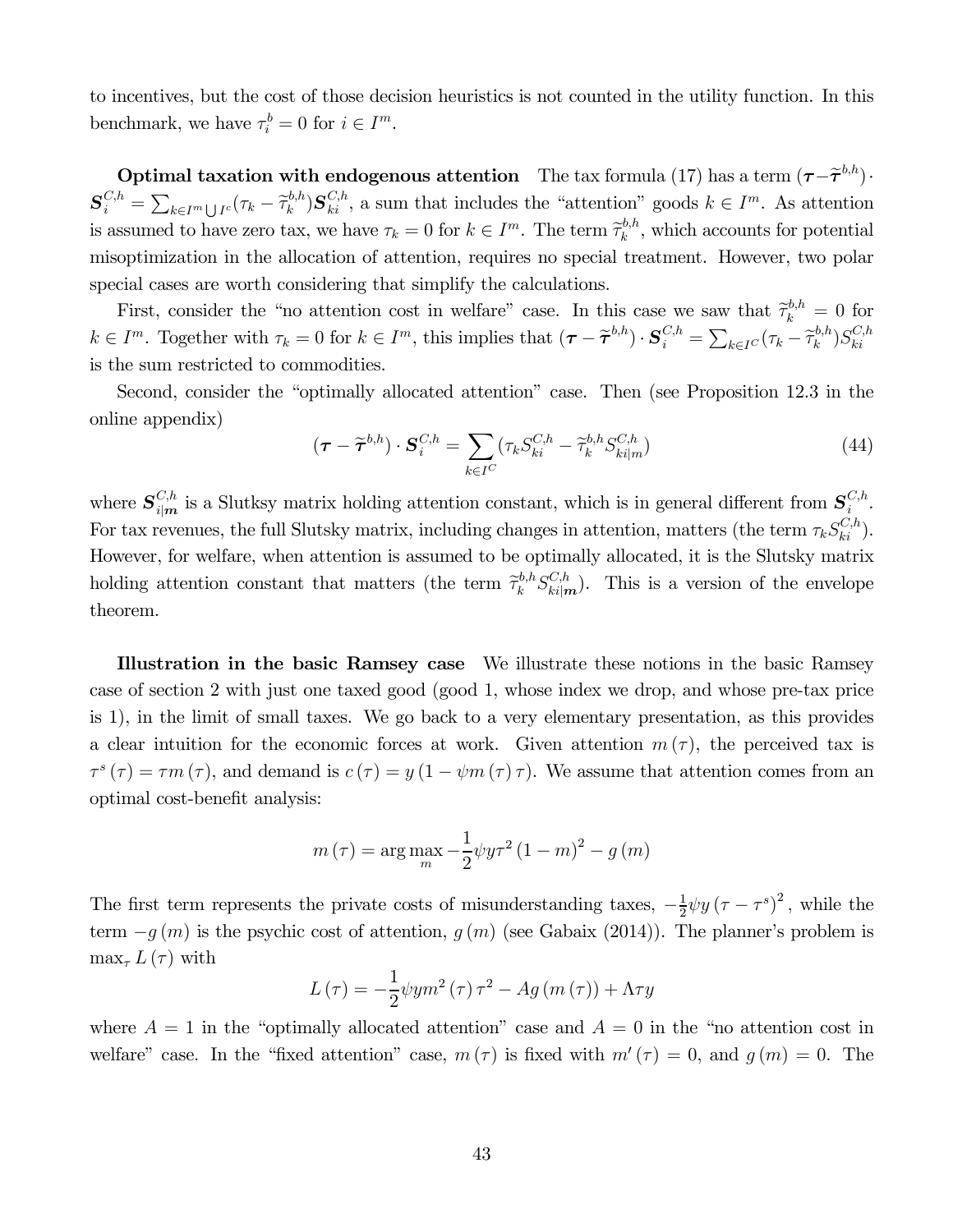optimal tax satisfies

$$
L'(\tau) = -\psi y m(\tau) \tau (m(\tau) + \tau m'(\tau)) - Ag' (m(\tau)) m'(\tau) + \Lambda y = 0.
$$

In the "optimally allocated attention" case, we use the agent's first order condition  $g'(m(\tau)) =$  $\psi y \tau^2 (1 - m(\tau))$  and  $A = 1$ , and the optimal tax is

$$
\tau^{m,*} = \frac{\Lambda/\psi}{m\left(\tau\right)^2 + \tau m'\left(\tau\right)}\tag{45}
$$

In the "no attention cost in welfare case,"  $A = 0$ , the optimal tax is

$$
\tau^{m,0} = \frac{\Lambda/\psi}{m\left(\tau\right)^2 + \tau m\left(\tau\right)m'\left(\tau\right)}
$$
\n(46)

When attention is fixed, the optimal tax is

$$
\tau^{m,F} = \frac{\Lambda/\psi}{m\left(\tau\right)^2}.\tag{47}
$$

**Proposition 6.1** In the interior region where attention has an increasing cost  $(\tau m (\tau) m'(\tau) > 0)$ , the optimal tax is lowest when attention is chosen optimally and its cost is taken into account in welfare; intermediate in the "no attention cost in welfare" case; and largest with fixed attention—  $\tau^{m,*} < \tau^{m,0} < \tau^{m,F}.$ 

When attention's cost is taken into account, the planner chooses lower taxes  $\tau^{m,*} < \tau^{m,0}$  to minimize both consumption distortions and attention costs.  $49$  Plainly, the tax is higher when attention is variable than when attention is fixed–this is basically because demand is more elastic then  $\left(-\frac{p}{c}\right)$  $\frac{\partial c}{\partial \tau} = -\psi \left( m\left( \tau \right) + \tau m'\left( \tau \right) \right).$ 

#### 6.2 Salience as a Policy Choice

Governments have a variety of ways of making a particular tax more or less salient. For example, Chetty, Kroft and Looney (2009) present evidence that sales taxes that are included in the posted prices that consumers see when shopping have larger effects on demand. It is therefore not unreasonable to think of salience as a characteristic of the tax system that can be chosen or at least influenced by the government. This begs the natural question of the optimal salience of the tax system.<sup>50</sup>

<sup>&</sup>lt;sup>49</sup>The example allows to appreciate the Slutsky matrix with or without constant attention. The Slutsky matrix with constant *m* has  $S_{11|m}^C = \frac{\partial c(1+\tau,m)}{\partial \tau} = -\psi cm$ , while the Slutksy matrix with variable *m* has  $S_{11}^C = \frac{dc(1+\tau,m(\tau))}{d\tau} =$  $-\psi c (m + \tau m'(\tau_1))$ . The online appendix (section 12.2.2) provides other illustrations.

<sup>&</sup>lt;sup>50</sup>Note that we are excluding taxes from directly affecting experienced utility: taxes affect utility only through their impact on the chosen consumption bundle. In the terminology of Bernheim and Rangel (2009), we treat tax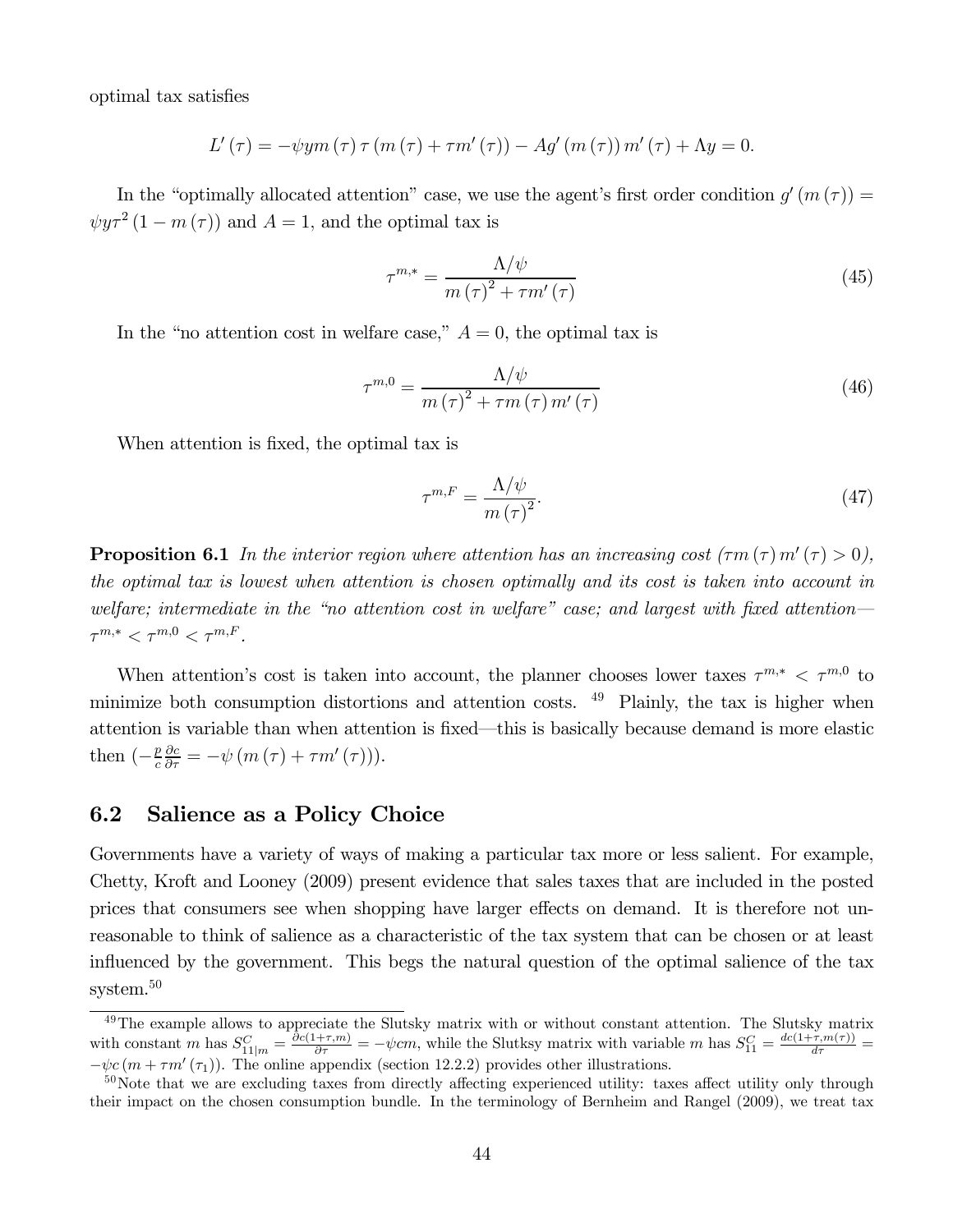We investigate this question in the context of two simple examples. We start with the basic Ramsey model developed in Section 2. Imagine that the government can choose between two tax systems with different degrees of salience m and  $m'$  with  $m'_i > m_i$  for all i. Then it is optimal for the government to choose the lowest degree of salience. We denote by  $L$  (respectively  $L'$ ) the value of the objective of the government with optimal taxes conditional on salience  $m$  (respectively  $m'$ ). The gain from decreased salience can be written as  $L - L' = \Delta L$  with  $\Delta L = \frac{1}{2} \sum_{i=1}^{n} \left( \frac{1}{m_i^2} - \frac{1}{m_i'^2} \right)$  $\frac{\Lambda^2}{}$  $\frac{\Lambda^2}{\psi_i} y_i > 0.$ In this basic Ramsey model where taxes are used only to raise tax revenues, less salient taxes are preferable. The reason is that less salient taxes are less distortionary.

The result that less salience is desirable is not general. We choose to make this point in the context of the basic Pigou model developed in Proposition 2.3. We suppose that all agents have the same utility  $U^h = U$  and the same associated externality/internality  $\xi^h = \xi$ , but that their perceptions are different  $m^h \neq m^{h'}$ . Now imagine that the government can choose between two tax systems with different degrees of salience  $m<sup>h</sup>$  and  $m<sup>h</sup>$  for every agent h. We want to capture the idea that more salience not only increases average attention for all agents, but also decreases the heterogeneity in perceptions . We formalize this comparative static with the following two requirements  $\mathbb{E}[m''] < \mathbb{E}[m^h]$  and  $\frac{Var[m^h]}{\mathbb{E}[m^h]^2}] < \frac{Var[m^h']}{\mathbb{E}[m^h]^2}$ . The gain from the decreased salience is given by  $L - L' = \Delta L$  with  $\Delta L = -\frac{1}{2} \Psi H \xi^2 \left( \frac{Var[m^h]}{\mathbb{E}[m^h]^2} - \frac{Var[m^h']}{\mathbb{E}[m^h]^2} \right)$  $\mathbb{E}[m^{h^{\prime 2}}]$  $\Big)$  < 0. In this basic Pigou model, where taxes are used only to correct a homogenous externality/internality, more salient taxes are preferable. This is because more salient taxes are perceived more homogeneously and can therefore better correct for the underlying externality/internality.

In general the key observation is that the relevant Slutsky matrix  $S_i^{C,h}$  that appears in the optimal tax formula depends on the salience of the tax system. It could also be interesting to allow the government to combine different tax instruments with the same tax base but different degrees of salience. Our general model could be extended to allow for this possibility. We would start with a function  $c(w, p, \tau^1, \tau^2, ..., \tau^K)$ , where  $\tau^{\kappa}$  are tax vectors with different degrees of salience. Each tax instrument  $\kappa$  corresponds to a Slutsky matrix  $S_{ij}^{C,\kappa}$  which depends on the tax instrument indexed by  $\kappa$ . The optimal tax formula can then be written as  $\frac{\partial L(\tau)}{\partial \tau_i^{\kappa}} = 0$  where

$$
\frac{\partial L(\boldsymbol{\tau})}{\partial \tau_i^{\kappa}} = \sum_h [(\lambda - \gamma^h) c_i^h + \lambda (\boldsymbol{\bar{\tau}} - \widetilde{\boldsymbol{\tau}}^{b,h}) \cdot \boldsymbol{S}_i^{C,\kappa,h}],
$$

with  $\bar{\tau} = \sum_{\kappa=1}^K \tau^{\kappa}$ . The intuition for this formula is that the different tax instruments lead to different substitution effects captured by different Slutsly matrices  $S_{ij}^{C,\kappa}$ . Note that the substitution effect associated with one tax instrument  $\kappa$  affects the common tax base of the other tax instruments  $\kappa'$ , which explains why the formula features the total  $\bar{\tau}$  rather than the individual tax  $\tau^{\kappa}$ .<sup>51</sup>

salience as an anciliary condition.

<sup>&</sup>lt;sup>51</sup>As an extreme example, consider again the basic Ramsey example outlined above, and assume that the two tax systems with salience  $m$  and  $m'$  can be used jointly. Consider the case where there is only one agent and only one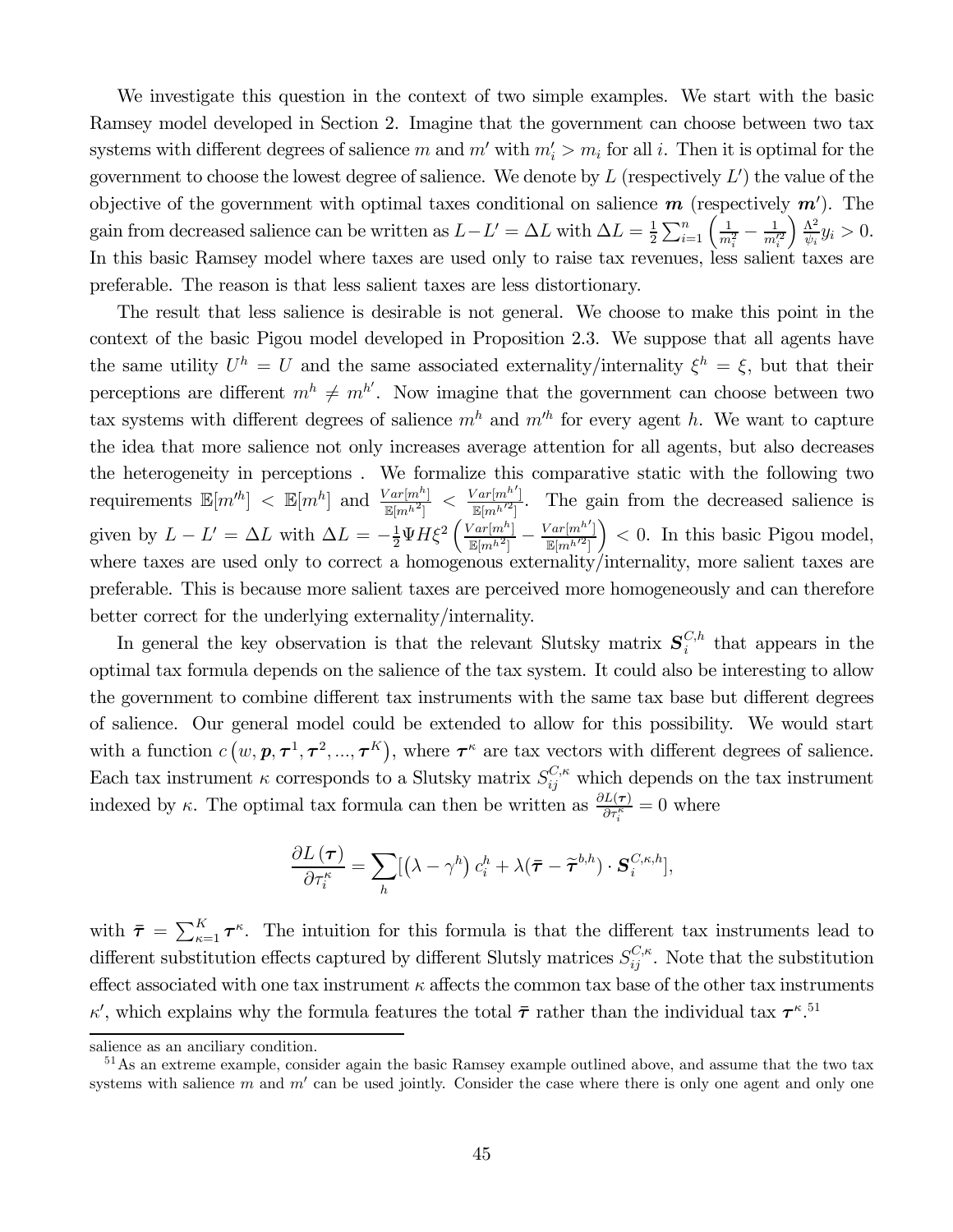## 7 Revisiting Diamond-Mirrlees and Atkinson-Stiglitz

In this section, we revisit two classical public finance results: the Diamond and Mirrlees (1971) production efficiency result and the associated result that supply elasticities do not enter in optimal tax formulas, as well as the Atkinson and Stiglitz (1972) uniform commodity taxation result.

### 7.1 Diamond-Mirrlees (1971)

#### 7.1.1 Supply Elasticities: Optimal taxes with Efficient Production

So far, we have assumed a perfectly elastic production function (constant production prices  $p$ ). In traditional, non-behavioral models, this is without loss of generality. Indeed, with a complete set of commodity taxes, optimal tax formulas depend only on production prices but not on production elasticities  $\tau$ . In behavioral models, this result must be qualified. This section therefore generalizes the model to imperfectly elastic production function (non-constant prices  $p$ ).

In behavioral models, prices  $p$  and taxes  $\tau$  might affect behavior differently. We introduce a distinction between taxes  $\tau^p$ , that affect behavior like prices, and taxes,  $\tau^c$  that affect behavior different from prices. For example,  $\tau^p$  could represent taxes that included in listed prices  $p + \tau^p$ (either because they are levied on producers or because they are levied on consumers but the listed prices are inclusive of the tax) and taxes  $\tau^c$  that are not included in listed prices. An agent's demand function can then be written as  $c^h(p+\tau^p, \tau^c, w)$ . This distinction will prove to be important for the generalization of our results to imperfectly elastic production functions.

We denote the associated indirect utility function by  $v^h(p+\tau^p, \tau^c, w)$  and the Slutsky matrices corresponding to  $\tau^p$  (or p) and  $\tau^c$ by  $S_i^{H,p,h}$  and  $S_i^{H,c,h}$ , respectively. We allow for the possibility (but we do not impose it) that these Slutsky matrices do not coincide.

We assume that government must finance a vector of government consumption  $q$  and that profits are fully taxed–we allow for decreasing returns to scale and nonzero profits. The production set is expressed as  $\{y \text{ s.t. } F(y) \leq 0\}$ . Perfect competition imposes that  $F(y)=0$  and  $p=F'(y)$ , where y is the equilibrium production. Market clearing requires that  $g + \sum_{h} c^{h} (p + \tau^{p}, \tau^{c}, w) = y$ . We denote by  $\bar{\tau} = \tau^c + \tau^p$  the sum of the tax vectors.

$$
0 = (\lambda - \gamma) c + [\lambda \tau + \gamma (\bar{\tau}^s - \bar{\tau})] m S^r, \qquad 0 = (\lambda - \gamma) c + [\lambda \tau + \gamma (\bar{\tau}^s - \bar{\tau})] m' S^r,
$$

where  $\bar{\tau}^s$  is the total perceived tax arising from the joint perception of the two tax instruments. This requires  $\lambda = \gamma$ and with  $\bar{\tau}^s = 0$ . In other words, the solution is the first best. This is because a planner can replicate a lump sum tax by combining a tax  $\tau$  with low salience  $m$  and a tax  $-\tau \frac{m}{m'}$  with high salience  $m' > m$ , generating tax revenues  $\tau \frac{m'-m}{m'}$  per unit of consumption of the taxed good with no associated distortion. This is an extreme result, already derived by Goldin (2012). In general, with more than one agent and heterogeneities in the mispereceptions of the two taxes, the first best might not be achievable.

<sup>(</sup>taxed) good. With  $m' > m$ , we get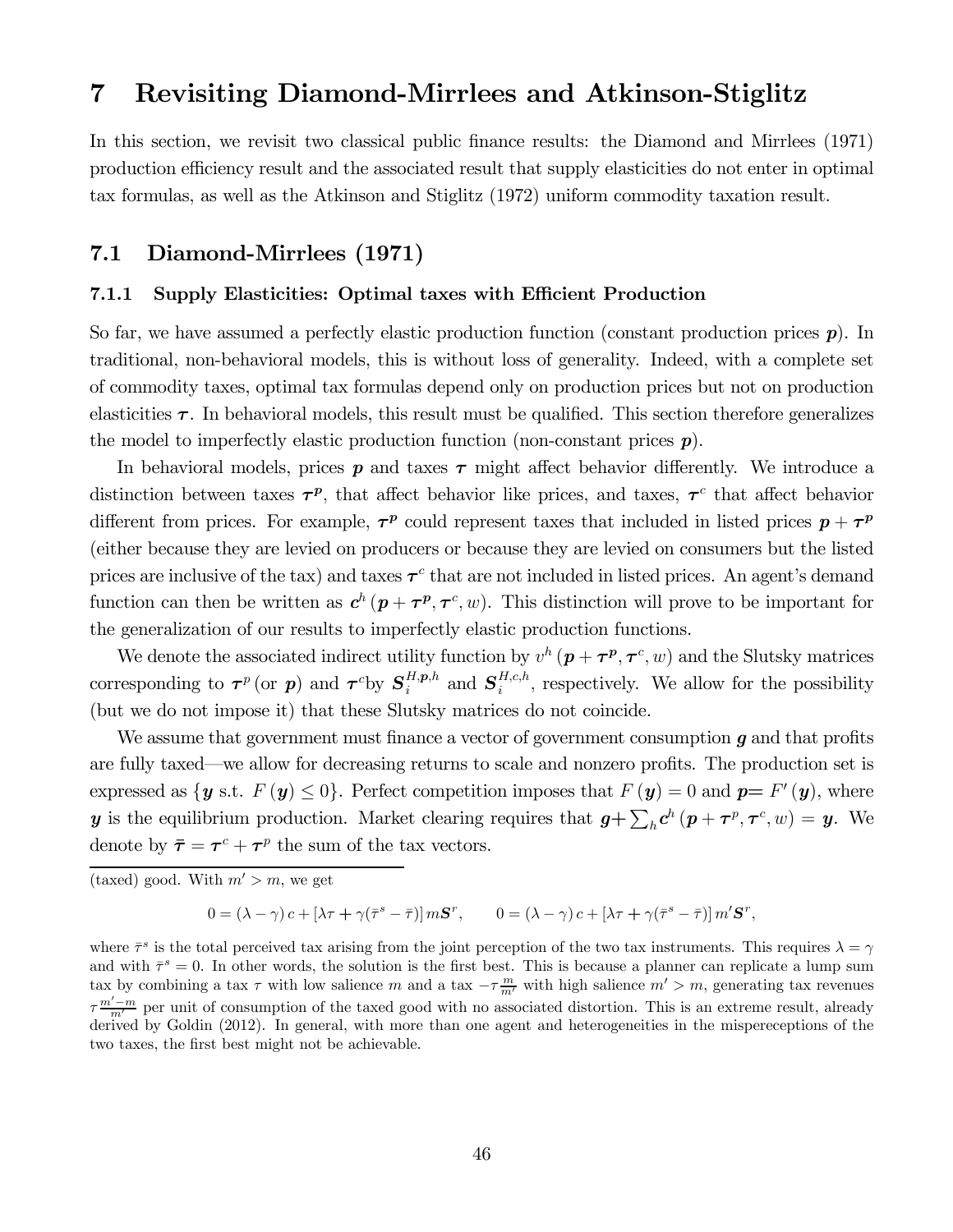We can write the planning problem as

$$
\max_{\boldsymbol{p},\boldsymbol{\tau}^p,\boldsymbol{\tau}^c}W\left(\left(v^h\left(\boldsymbol{p}+\boldsymbol{\tau}^p,\boldsymbol{\tau}^c,w\right)\right)_{h=1...H}\right)
$$

subject to the resource constraint

$$
F\left(\boldsymbol{g}+\sum_{h}\boldsymbol{c}^{h}\left(\boldsymbol{p}+\boldsymbol{\tau}^{p},\boldsymbol{\tau}^{c},w\right)\right)=0,
$$

and the competitive pricing condition

$$
p = F'\left(g + \sum_{h} c^{h} (p + \tau^{p}, \tau^{c}, w)\right).
$$

The competitive pricing equation is a fixed point in **p**. We denote the solution by  $p(\tau^p, \tau^c, w)$ . The derivatives of this function  $p$  encapsulate the incidence of taxes depending on the demand and supply elasticities. We define the price derivative matrix by  $\varepsilon_{ij}^{\kappa} = \frac{\partial p_i}{\partial \tau_j^{\kappa}}$ , the derivative of the prices  $p_i$  of commodity *i* with respect to the tax  $\tau_j^{\kappa}$  with  $\kappa \in \{p, c\}$ . We also define the supply elasticity matrix  $\varepsilon_S$  by  $\varepsilon_{S,ij} = \frac{p_j}{y_i} (F''^{-1})_{ij}$  and the demand elasticities  $\varepsilon_D^{\kappa}$  by  $\varepsilon_{D,ij}^{\kappa} = -\frac{1}{y_i} \sum_h p_j \mathbf{c}_{i,\tau_j^{\kappa}}^h$ . Finally we define the matrix  $diag(p)$  as the diagonal matrix with *i*-th element given by  $p_i$ . Then, by applying the implicit function theorem to the competitive pricing condition, we obtain after some manipulations that the matrix of price derivatives  $\varepsilon^{\kappa}$  is given by

$$
\varepsilon^{\kappa} = -diag(\boldsymbol{p}) \left(\varepsilon_{S} + \varepsilon_{D}^{p}\right)^{-1} \varepsilon_{D}^{\kappa} diag\left(\boldsymbol{p}\right)^{-1} \tag{48}
$$

so that the  $\varepsilon^{\kappa}$  reflects both demand and supply elasticities. This formula is the behavioral extension of the standard incidence calculations determining how the burden of taxes is shared between consumers and producers. Compared with the traditional model without behavioral biases, the difference is that  $\varepsilon_D^{\kappa}$  depends on the salience of the tax instrument  $\kappa$ . Incidence  $\varepsilon^{\kappa}$  therefore depends on salience (and more generally on how taxes are perceived). This conceptual point already appears in Chetty, Looney and Kroft (2009). Our incidence formula only generalizes it to many goods and arbitrary preferences.

We replace **p** in the objective function and the resources constraint, and we put a multiplier  $\lambda$ on the resource constraint. We form the Lagrangian

$$
L(\boldsymbol{\tau}^p, \boldsymbol{\tau}^c) = W\left(\left(v^h\left(\boldsymbol{p}\left(\boldsymbol{\tau}^p, \boldsymbol{\tau}^c, w\right) + \boldsymbol{\tau}^p, \boldsymbol{\tau}^c, w\right)\right)_{h=1...H}\right) - \lambda F\left(\boldsymbol{g} + \sum_h \boldsymbol{c}^h\left(\boldsymbol{p}\left(\boldsymbol{\tau}^p, \boldsymbol{\tau}^c, w\right) + \boldsymbol{\tau}^p, \boldsymbol{\tau}^c, w\right)\right).
$$

The optimal tax formulas can be written as  $L_{\tau_i^{\kappa}} = 0$  for  $\kappa \in \{p, c\}$  if tax  $\tau_i^{\kappa}$  is available.

**Proposition 7.1** With an imperfectly elastic production function, the following results hold. First,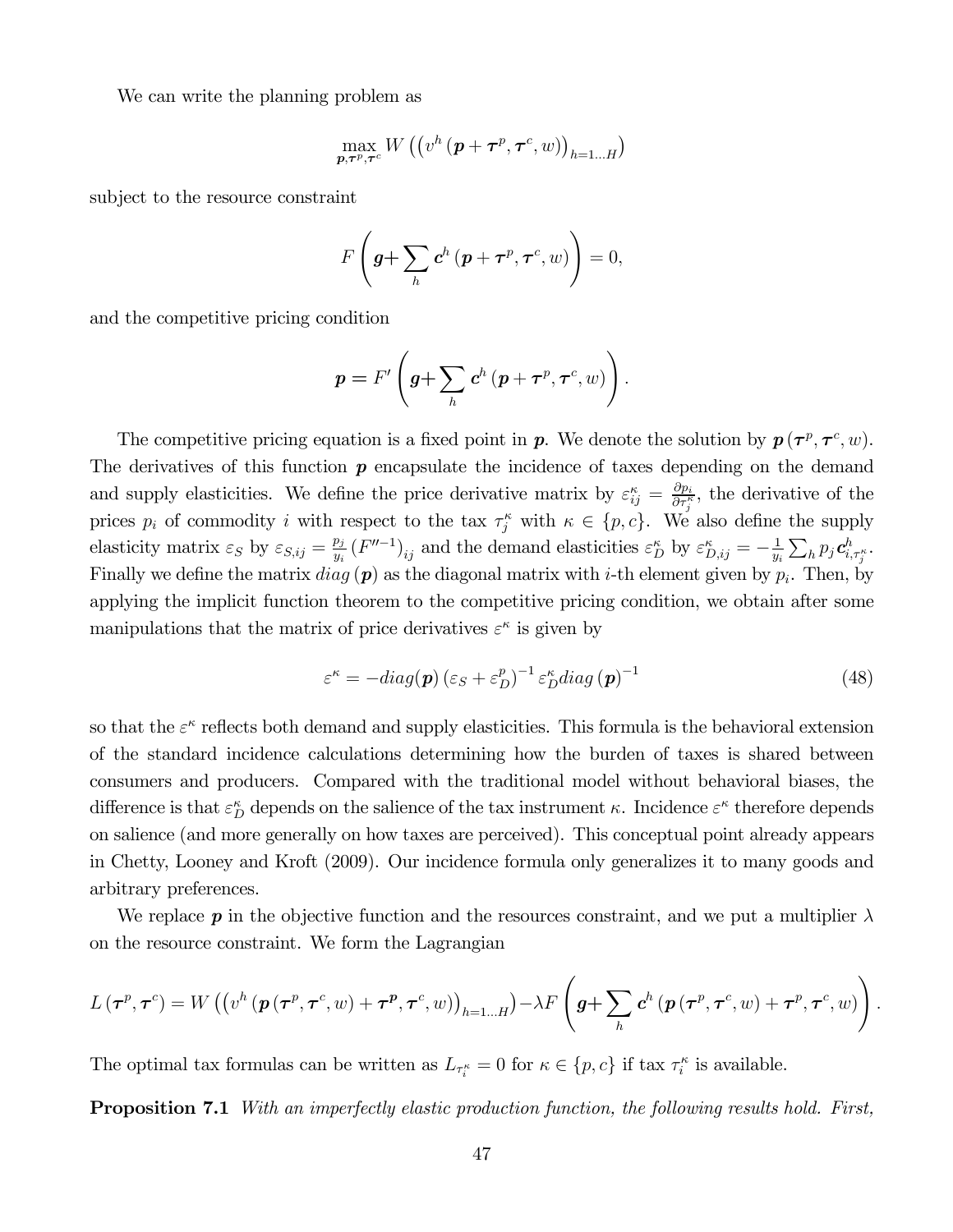if there is a full set of commodity taxes  $\tau^p$ , then the optimal tax formulas can be written as

$$
0 = \sum_{h} [(\lambda - \gamma^h) c_i^h + \lambda (\bar{\boldsymbol{\tau}} - \widetilde{\boldsymbol{\tau}}^{b,h}) \cdot \boldsymbol{S}_i^{H,\kappa,h}]
$$

and are independent of production elasticities and coincide with those of Section 3 if taxes are restricted to be of the  $\tau^p$  type or with those of Section 6.2 if taxes can be both of the  $\tau^p$  type and the  $\tau^c$  type. Second, when there is a restricted set of commodity taxes  $\tau^p$ , then the optimal tax formulas can be written as

$$
0 = \sum_{h} [(\lambda - \gamma^h) c_i^h + \lambda (\bar{\boldsymbol{\tau}} - \widetilde{\boldsymbol{\tau}}^{b,h}) \cdot \boldsymbol{S}_i^{H,\kappa,h}] + \sum_{h} \sum_{j} [(\lambda - \gamma^h) c_j^h + \lambda (\bar{\boldsymbol{\tau}} - \widetilde{\boldsymbol{\tau}}^{b,h}) \cdot \boldsymbol{S}_j^{H,p,h}] \varepsilon_{ji}^{\kappa}
$$

which depend on production elasticities and do not coincide with those of Sections 3 or 6.2.

With a full set of commodity taxes  $\tau^p$ , we can rewrite the objective function and the resource constraint in the planning problem as a function of  $q = p + \tau^p$ . We can then relax the planning problem by dropping the competitive pricing equation, which is slack–this equation can then simply be used to find  $\tau^p$  given the desired value of q. As a result, only the first derivatives of the production function  $p = F'$  enter the optimal tax formulas and not the second derivatives  $F''$ (and hence do not depend on supply elasticities). With a restricted set of commodity taxes  $\tau^p$ , this relaxation of the planning problem fails, the competitive pricing equation cannot be dropped, and the optimal tax formulas depend on the second derivatives  $F''$  (and hence depend on supply elasticities).

Therefore, with behavioral agents, the principle from traditional models that supply elasticities do not enter in optimal tax formulas as long as there is a full set of commodity taxes extends if taxes are understood to be of the  $\tau^p$  form. The difference is that even with a full set of commodity taxes of the  $\tau^c$  type (which would be enough to guarantee that optimal tax formulas do not depend on supply elasticities in the traditional model), optimal tax formulas do depend on supply elasticities if there is only a restricted set of commodity taxes of the  $\tau^p$  form.

A similar result holds in the Mirrlees case. Hence, in the traditional analysis, the supply elasticity doesn't appear in the optimal tax formula. This is not true any more with a behavioral model, which is developed in Proposition 12.14 of the online appendix.

To illustrate Proposition 7.1, consider the separable case  $u(c) = c_0 + u(c_1)$  in the misperception case with  $\tau_1^s = \tau_1^p + m_1 \tau_1^c$ ,  $0 \le m_1 \le 1$  and  $\tau_1^p$  is exogenous (perhaps set to 0).

We represent the production function as follows—it takes  $C(y_1)$  units of good 0 to produce  $y_1$ units of good 1. We define supply and demand to be  $S(p_1) = C'^{-1}(p_1)$  and  $D(p_1 + \tau_1^p + m_1 \tau_1^c) =$  $u'^{-1}(p_1 + \tau_1^p + m_1 \tau_1^c)$ . We denote the corresponding supply and demand elasticities (corresponding to a fully perceived change in  $p_1$  by  $\varepsilon_S > 0$  and  $\varepsilon_D > 0$ . Differentiating the equilibrium condition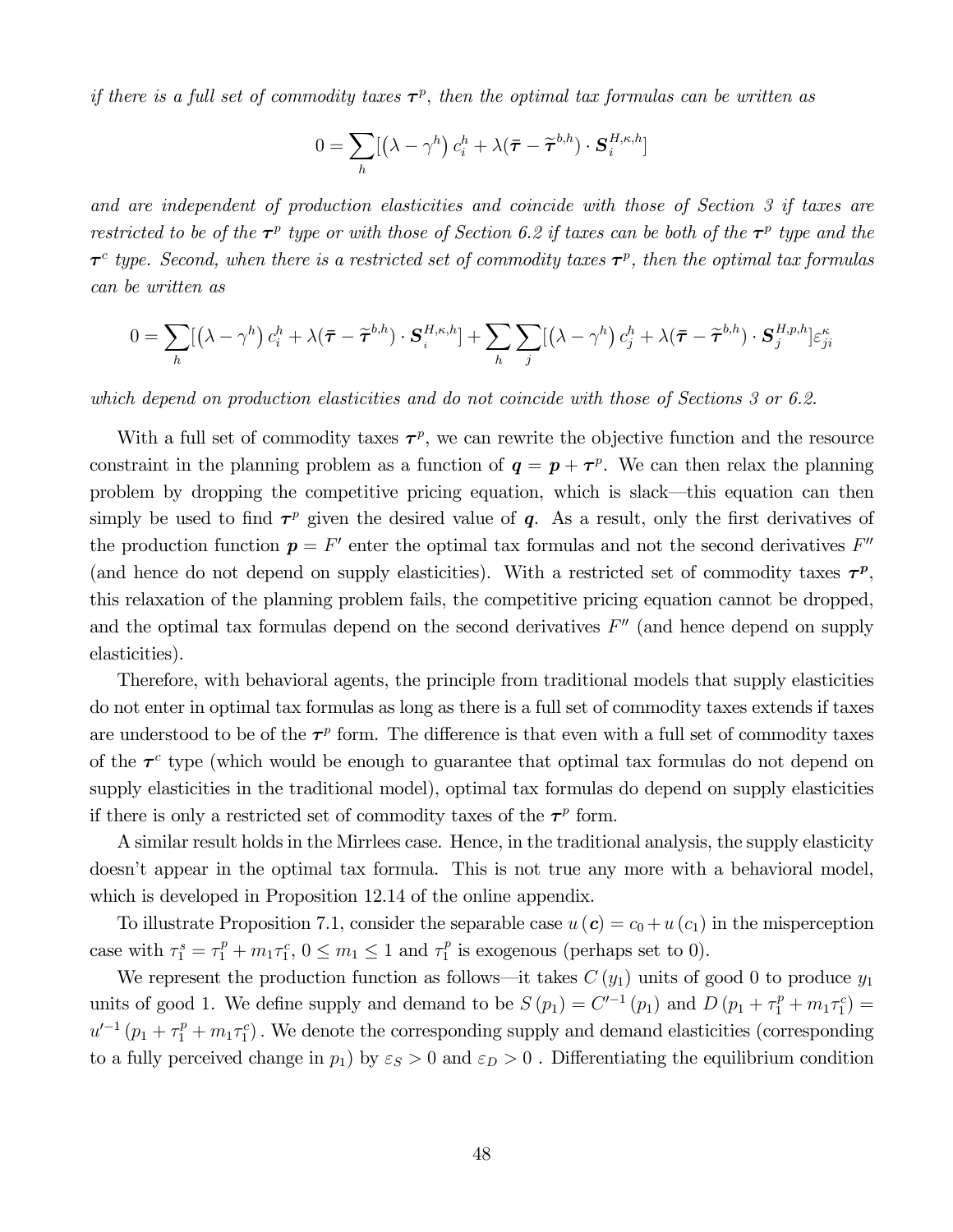$S(p_1) = D(p_1 + \tau_1^p + m_1 \tau_1^c)$  yields

$$
\varepsilon_{11}^c = -\frac{\varepsilon_D}{\varepsilon_S + \varepsilon_D} m_1.
$$

Compared to the traditional incidence analysis, because consumers are not fully attentive to the tax on good 1  $(m_1 < 1)$ , the burden of the tax is shifted to the consumer. This echoes a result in Chetty, Looney and Kroft (2009).

We now turn to optimal taxes. We work in the limit of small taxes when  $\Lambda = \lambda - 1$  is close to 0 as in Section 2. Then, the optimal tax  $\tau_1^c$  satisfies

$$
0 = \left(\Lambda c_1 - \tau_1^s \frac{\psi_1}{p_1} c_1 m_1\right) + \left(\Lambda c_1 - \tau_1^s \frac{\psi_1}{p_1} c_1\right) \varepsilon_{11}^c,
$$

which we can rewrite as

$$
\frac{\Lambda}{\psi_1}=\frac{\tau_1^p+m_1\tau_1^c}{p_1}\frac{m_1+\varepsilon_{11}^c}{1+\varepsilon_{11}^c}.
$$

As long as  $m_1 < 1$ , the higher is the supply elasticity  $\varepsilon_S$ , the more the burden of the tax is shifted to the consumer, the higher is  $\varepsilon_{11}^c < 0$ , and the lower is the optimal tax.<sup>52</sup>

#### 7.1.2 Productive Inefficiency at the Optimum

A canonical result in public finance (Diamond and Mirrlees 1971) shows that there is production efficiency at the optimum if there is a complete set of commodity taxes and either constant returns or fully taxed profits. We show that this result can fail even when the planner has a full set of commodity taxes of the  $\tau^c$  type (which would be enough to guaranty production efficiency in the traditional model), as long as there is not a full set of commodity taxes of the  $\tau^p$  type.

We start by considering the case where there is a full set of commodity taxes of the  $\tau^p$  type and show that production efficiency holds under some extra conditions. We denote by  $q = p + \tau^p$ . We follow Diamond and Mirrlees (1971) and establish that production efficiency holds by assuming that the planner can control production, showing that the planner chooses an optimum on the frontier of the production possibility set. The corresponding planning problem is  $\max_{\bm{q}, \bm{\tau}^c} W\left(\left(v^h\left(\bm{q}, \bm{\tau}^c, w\right)\right)_{h=1...H}\right)$ subject to the resource constraint  $F(g + \sum_h c^h (q, \tau^c, w)) \leq 0$ .

**Proposition 7.2** With a full set of commodity taxes  $\tau^p$ , production efficiency holds if either: (i) there are lump sum taxes and for all  $q, \tau^c$  and  $w$ ,  $v_w^h$   $(q, \tau^c, w) \ge 0$  for all h with a strict inequality for some h; or (ii) for all  $q$ ,  $\tau^c$  and  $w$ , there exists a good  $i$  with  $v^h_{q_i}(q, \tau^c, w) \leq 0$  for all h with a strict inequality for some  $h$ .

 $52$ Another way to see this is as follows. Consider the optimal tax with infinitely elastic supply  $\varepsilon_S = \infty$  (a constant price  $p_1$ ). It satisfies  $\left(\Lambda c_1 - \tau_1^s \frac{\psi_1}{p_1} c_1 m_1\right) = 0$ . Now imagine that  $\varepsilon_S < \infty$ . Then at this tax  $\left(\Lambda c_1 - \tau_1^s \frac{\psi_1}{p_1} c_1\right) < 0$ so that  $\left(\Lambda c_1 - \tau_1 \frac{\psi_1}{p_1} c_1\right) \varepsilon_{11}^c > 0$  and by implication  $\left(\Lambda c_1 - \tau_1 \frac{\psi_1}{p_1} c_1 m_1\right) + \left(\Lambda c_1 - \tau_1 \frac{\psi_1}{p_1} c_1\right) \varepsilon_{11}^c > 0$  This implies that increasing the tax improves welfare.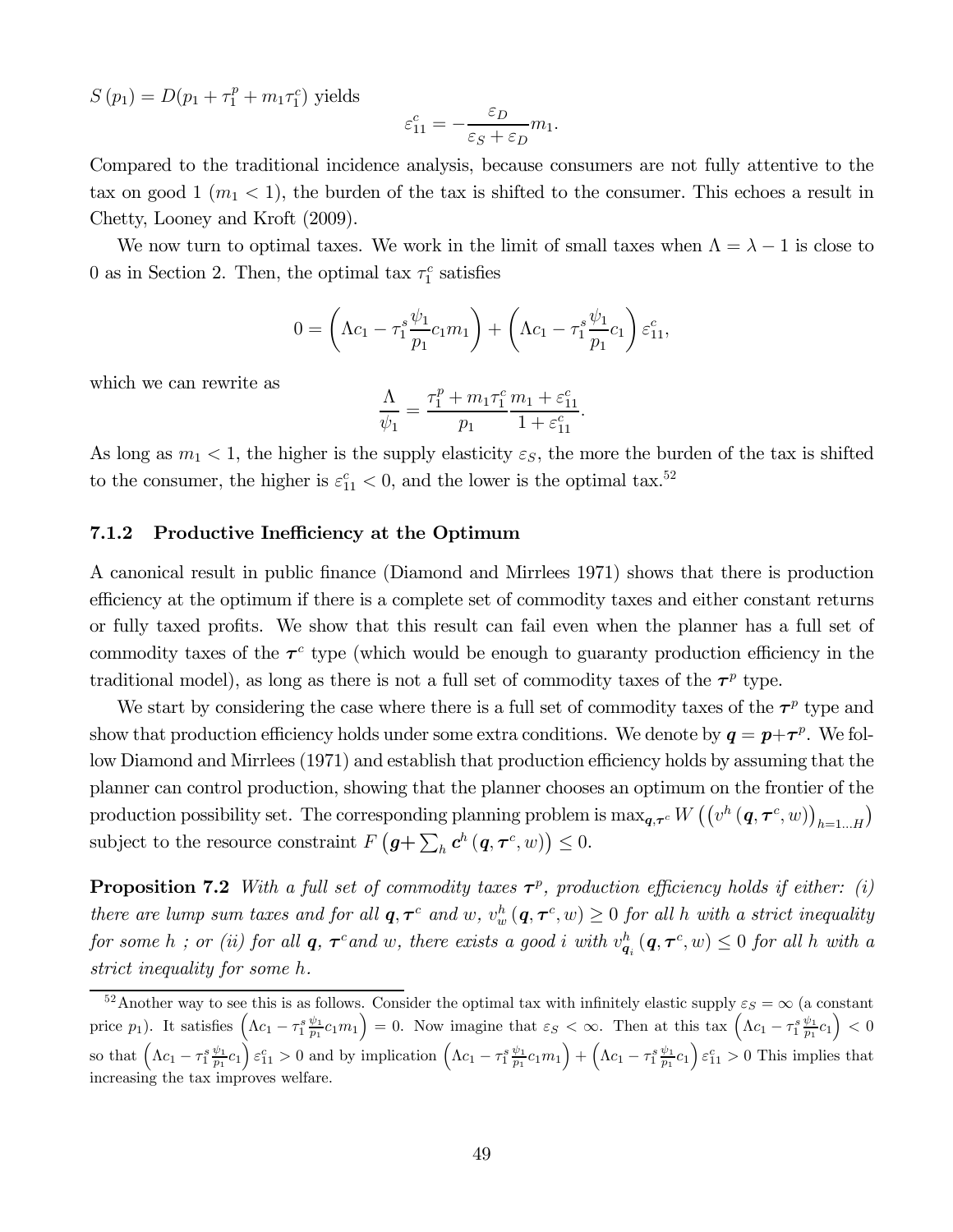The proof is almost identical to the original proof of Diamond and Mirrlees (1971). Note however that the conditions  $v_w^h(q, \tau^c, w) > 0$  or  $v_q^h(q, \tau^c, w) < 0$  can more easily be violated than in the traditional model without behavioral biases. Indeed, when agents misoptimize, it is entirely possible that the marginal utility of income be negative  $v_w^h(q, \tau^c, w) < 0$ . Loosely speaking, this happens if mistakes get worse as income increases. Similalry, it is entirely possible that  $v_{q_i}^h(q, \tau^c, w) > 0$  for all *i*, since Roy's identity does not hold  $\left(\frac{v_{q_i}}{v_w} \neq -c_i\right)$ . Failures of production efficiency could then arise even with a full set of commodity taxes  $\tau^p$ . In the interest of space, we do not explore these conditions any further.

We now show that production efficiency can fail with a restricted set of commodity taxes  $\tau^p$ , even if there is a full set of commodity taxes  $\tau^c$ . Consider the following example. There are two consumption goods,  $0$  and  $1$ , two types of labor,  $a$  and  $b$ , a representative agent with decision utility  $u^{s}(c_{0}, c_{1}, l_{a}, l_{b}) = c_{0}+U^{s}(c_{1})-l_{a}-l_{b}$ , and experienced utility  $u^{s}(c_{0}, c_{1}, l_{a}, l_{b}) = u(c_{0}, c_{1}, l_{a}, l_{b}) - \xi_{*}c_{1}$ where  $\xi_* > 0$  indicates an internality. For instance,  $c_1$  could be cigarette consumption. Hence, the government would like to discourage consumption of good 1.

The production function for good *i* is  $y_i = \begin{pmatrix} \frac{l_{ia}}{l_{ia}} & \cdots & \frac{l_{ia}}{l_{ia}} \\ 0 & \cdots & 0 \end{pmatrix}$  $\alpha_i$  $\int^{\alpha_i} \int_{-l_{ib}}$  $1-\alpha_i$  $\int_{1-\alpha_i}^{1-\alpha_i}$ , with  $\alpha_i \in (0,1)$ . As before, 0 is the untaxed good,  $\tau_0 = 0$ . The government can set taxes  $\tau_1$ ,  $\tau_a$  and  $\tau_b$  on good 1, labor of type  $a$  and labor of type  $b$ , and tax the employment of type  $a$  labor in sector 1. We assume that the consumer perfectly perceives taxes  $\tau_a, \tau_b$ , and prices  $p_0, p_1, p_a, p_b$  (the latter being the price of labor of type  $a, b$ ). In addition, the government can set a tax  $\tau_{1a}$  for the use of input  $a$  in the production of good 1. Note that production efficiency is equivalent to  $\tau_{1a} = 0$ .

**Proposition 7.3** If the consumer is fully inattentive to the tax  $\tau_1$ , then the optimal tax system features production inefficiency:  $\tau_{1a} > 0$ . If the consumer is fully attentive to the tax  $\tau_1$ , then the optimal tax system features production efficiency:  $\tau_{1a} = 0$ .

The essence is the following–the government would like to lower consumption of good 1, which has a negative internality. However, agents do not pay attention to the tax  $\tau_1$  on good 1, therefore a tax on good 1 will not be effective. We assume that the government cannot use producer taxes. Hence, the government uses a tax  $\tau_{1a} > 0$  on the input use in the production of good 1 (lowering production efficiency) to discourage the production of good 1, increase its price and discourage its consumption.

### 7.2 Atkinson-Stiglitz (1972)

Atkinson and Stiglitz (1972) show uniform commodity taxation is optimal if preferences have the form  $u^h(c_0, \phi(\mathbf{C}))$ , with  $\mathbf{C} = (c_1, ..., c_n)$ ,  $\phi$  homogeneous of degree 1, and  $c_0$  (the untaxed good) might be leisure. We now investigate how to generalize this result with behavioral agents.

**Proposition 7.4** Consider the decision vs. experienced utility model. Assume that decision utility is of the form  $u^{s,h}(c_0, \phi^s(\mathbf{C}))$  and that experienced utility is of the form  $u^h(c_0, \phi(\mathbf{C}))$  with  $\phi^s$  and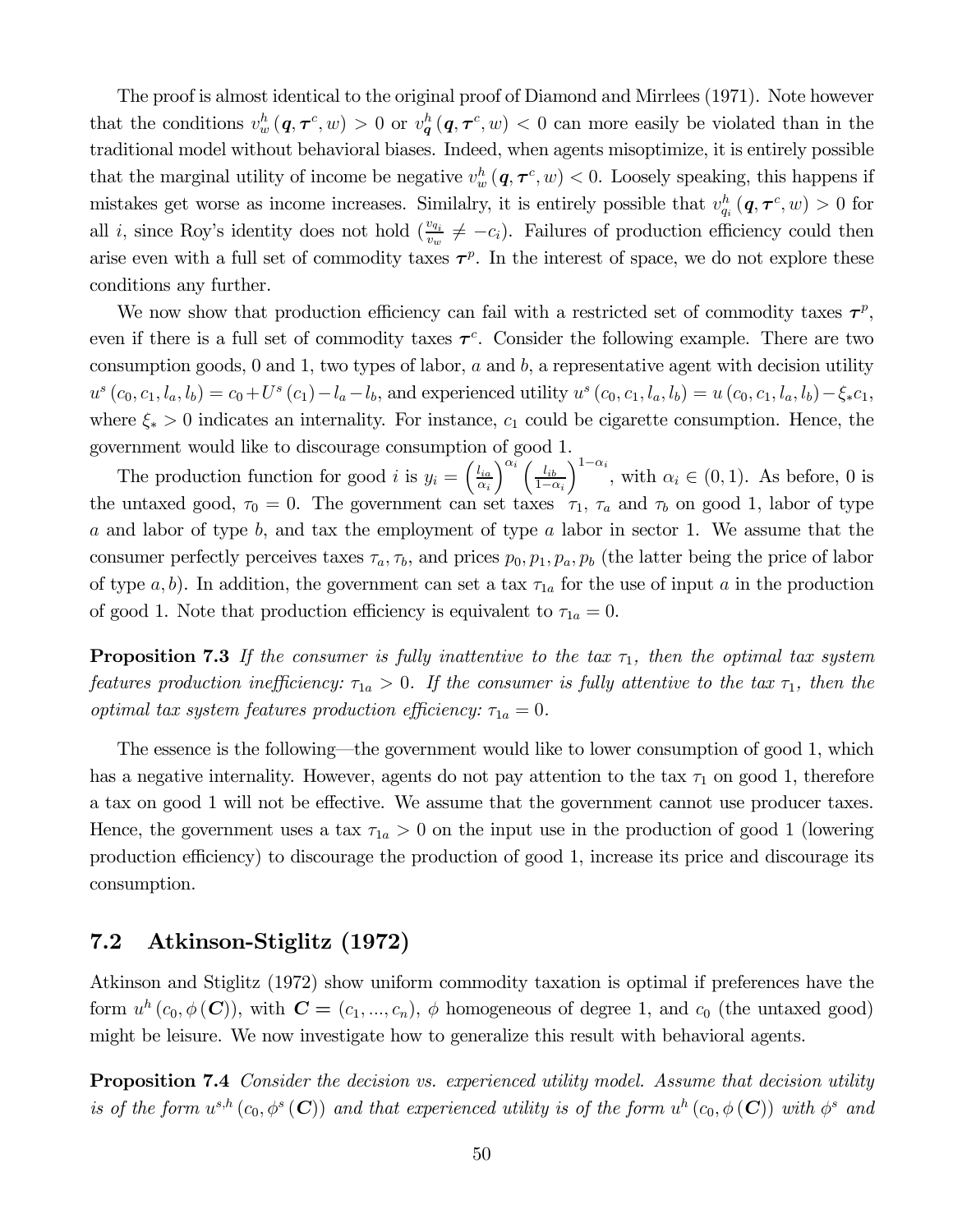$\phi$  homogeneous of degree 1. Then, if  $\phi^s = \phi$ , then uniform ad valorem commodity taxes are optimal (even though decision and experienced utility represent different preference orderings), but, if  $\phi^s \neq \phi$ , then uniform ad valorem commodity taxes are not optimal in general.

The bottom line is that with behavioral biases, it is no longer sufficient to establish empirically that expenditure elasticities for  $(c_1, ..., c_n)$  are unitary.

Another relevant consideration has to do with time horizons. Consider a tax reform and assume away any link between periods for simplicity (say because agents do not have access to asset markets). Imagine a situation where, in the long-run, choices can be represented by a decision utility  $u^{s,h}(c_0, \phi^s(\mathbf{C}))$ , and welfare can be evaluated with an experienced utility  $u^h(c_0, \phi(\mathbf{C}))$  with  $\phi = \phi^s$ . But, in the short-run as the tax code changes, agents misperceive taxes and, hence, make different choices. Then optimal time-varying taxes might be uniform in the long run but not in the short run. Likewise, if agents pay differential attention to taxes (at least in the short run), the Atkinson-Stiglitz (1972) neutrality result will fail.

## 8 Discussion

### 8.1 Novel Sufficient Statistics

Operationalizing our optimal tax formulas (17) and (42) requires taking a stand on the relevant sufficient statistics: social marginal value of public funds, social marginal utilities of income, elasticities, internalities, and externalities. For example, in the general Ramsey model, the optimal tax formula features the social marginal value of public funds  $\lambda$ , the social marginal utilities of income  $\gamma^h$ , consumption vectors  $c^h$ , Slutsky matrices  $S^{C,h}$ , and misoptimization wedges  $\tilde{\tau}^{b,h}$ . All these sufficient statistics are present in the optimal tax formula of the traditional model with no behavioral biases, with the exception of misoptimization wedges  $\tilde{\tau}^{b,h}$ . They are routinely measured by empiricists. They can be estimated with rich enough data on observed choices. The fact that agents are behavioral influences their value but does not change the way they should be estimated, but does require additional care. Indeed, with behavioral biases, these sufficient statistics might be highly context dependent, taking different values depending on factors that would be irrelevant in the traditional model, such as: the salience of taxes; the way taxes are collected; the complexity of the tax system; information about the tax system; the amount of time the tax system has been in place (allowing agents to become familiar with it); the presence of nudges, etc.

The misoptimization wedges  $\tilde{\tau}^{b,h}$ , which summarize the effects of behavioral biases at the margin are arguably harder to measure. This poses a problem similar to the more traditional problem of estimating marginal externalities  $\tau^{\xi,h}$  to calibrate corrective Pigouvian taxes in the traditional model with no behavioral biases. The common challenge is that these statistics are not easily recoverable from observations of private choices. In both cases, it is possible to use a structural model, but more reduced-form approaches are also feasible in the case of behavioral biases.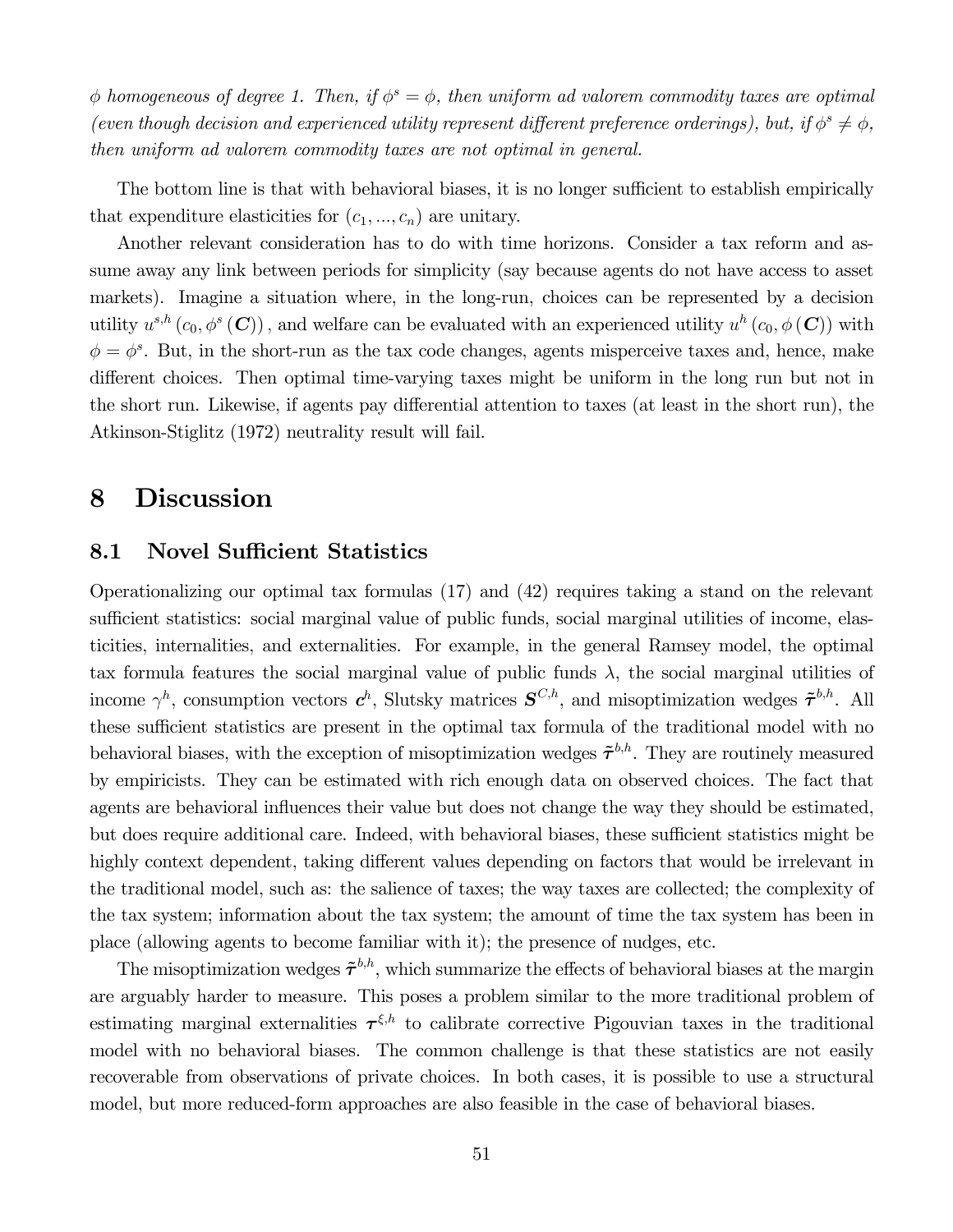Indeed, a common strategy involves comparing choices in environments where behavioral biases are attenuated and environments resembling those of the tax system under consideration. Choices in environments where behavioral biases are attenuated can be thought of as rational, allowing the recovery of experienced utility  $u^h$  as a utility representation of these choices, with associated indirect utility function  $v^h$ .<sup>53,54</sup> Differences in choices in environments where behavioral biases are present would then allow to measure the marginal internalities  $\tau^{b,h} = q - \frac{u_c^b}{v_w^b}$ . For example, if the biases arise from the misperception of taxes so that  $\tau^{b,h} = \tau - \tau^{s,h}$ , then perceived taxes  $\tau^{s,h}$  could be estimated by comparing the environment under consideration to an environment where taxes are very salient or more generally where the environment is clearly understood by agents. If the biases arise because of temptation, then standard choices would reveal decision utility  $u^{s,h}$ . To the extent that agents are sophisticated and understand that they are subject to these biases, experienced utility  $u^h$  could be recovered by confronting agents with the possibility of restricting their later choice sets. In the terminology of Bernheim and Rangel (2009), this strategy uses refinements to uncover true preferences.

Another strategy (see e.g. Chetty, Kroft and Looney (2009) and Allcott, Mullainathan and Taubinsky (2012)) is to establish and isolate behavioral biases to find violations of the conditions imposed by rational choice (for example, showing that a demand elasticity depends on the salience of the tax). Yet another strategy, if behavioral biases arise from misperceptions, is to use surveys to directly elicit perceived taxes  $\tau^{s,h}$  (see e.g. Liebman and Zeckhauser (2004) and Slemrod (2006)).

Similarly, in the Mirrlees model, our optimal tax formula (42) features the distribution of income  $h(z)$  and  $h^*(z)$ , the social marginal utilities of income  $\gamma(z)$ , the elasticities  $\zeta^c(z)$ , and  $\zeta^c_{Q_{z^*}}(z)$  as well as  $\tilde{\tau}^b(z^*)$ . All these sufficient statistics are present in the optimal tax formula of the traditional model with no behavioral biases, with the exception of  $\zeta_{Q_{z^*}}^c(z)$  and  $\tilde{\tau}^b(z)$ . Even though measuring the behavioral cross-influence  $\zeta_{Q_{z^*}}^c(z)$  (which measures how changing the marginal tax rate at  $z^*$ impacts the labor supply at z) is typically neglected (because  $\zeta_{Q_{z^*}}^c(z) = 0$  in the traditional model with no behavioral biases), measuring the elasticity  $\zeta_{Q_{z^*}}^c(z)$  poses no conceptual difficulty as it can be recovered from observation of private choices but of course measuring it constitutes an interesting empirical challenge.<sup>55</sup> As for  $\tilde{\tau}^b(z)$ , the same strategies that were discussed for  $\tilde{\tau}^{b,h}$  in the context of the Ramsey model above can be employed in this Mirrlees context as well.

In the misperception model, another, complementary approach is possible by using surveys (see e.g. De Bartolome 1995, Liebman and Zeckhauser 2004 and the references therein) to directly measure perceptions (in our model, this is the matrix  $M_{ij} = \frac{\partial q_i^s(q,w)}{\partial q_j}$ ).

Finally, we have argued that the conditions (on the richness of the set of tax instruments) for

<sup>&</sup>lt;sup>53</sup>Choices are more likely to reveal true preferences if agents have a lot of time to decide, taxes and long run effects are salient, and information about costs and benefits is readily available, etc.

<sup>54</sup>Our theory is invariant to the different cardinalizations of true preferences, as long as welfare weights are properly renormalized. For example,  $\tau^{b,h} = q - \frac{u_c^b}{v_w^b}$  is independent of the choice of cardinalization.

 $55$ That might help bridge the gap between micro and macro elasticities, as people are both influenced by their "local-micro" tax  $(1 - q(z))$  and the "ambient" tax rates  $(1 - q^d)$ , perhaps the average tax rate).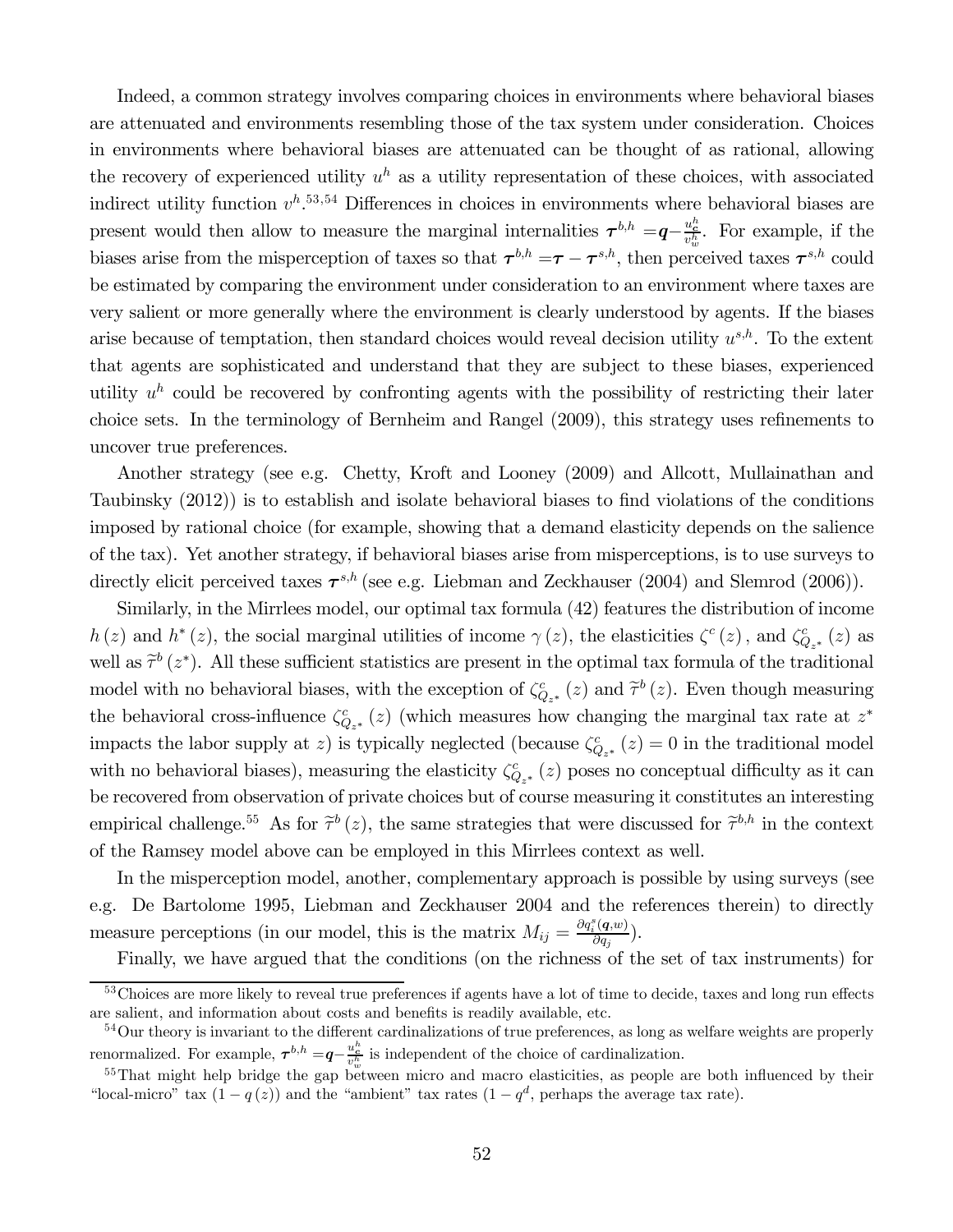the supply elasticities not to enter direction in the optimal tax formulas are more stringent when agents are behavioral than in the traditional model. In some sense, supply elasticities and their empirical measurement are therefore more central to the behavioral approach than to the traditional approach.

### 8.2 Discussion of our Approach and Directions for Future Work

We now discuss a few limitations and potential extensions of our approach, some of which we plan to investigate in future work.

In our model, agents make mistakes, which the government may be able identify.<sup>56</sup> This approach, which is common but not uncontroversial, departs from the revealed preferences welfare paradigm and has elements of paternalism: the government tries to respect the agents' "true" preferences but recognizes that agents sometimes do not act in their own best interest (see Bernheim and Rangel 2009 for an in-depth discussion of this approach).

In addition, in our model, governments are benevolent and seek to rectify agents' mistakes through taxes and nudges. This normative benchmark leaves aside potentially important positive considerations. In practice governments also make mistakes, face various forms of political economy and institutional constraints, and may not be benevolent.

Moreover, despite our model's generality, there are categories of behavioral biases that it does not accommodate. First, our model only allows for intrapersonal but not for interpersonal behavioral deviations from the traditional model. For example, it leaves aside issues of fairness, relative comparisons, social norms, and social learning. Second, it is not ideally suited to capture information based behavioral phenomena, such as self and social signaling as a motivation for behavior, or the potential signaling effects of taxes and nudges (see e.g. Bénabou and Tirole 2006 and references therein).

## 9 Conclusion

We have generalized the main results of the traditional theory of optimal taxation to allow for large class of behavioral biases. Natural extensions would be to consider behavioral biases that cannot be captured by our model, such as interpersonal behavioral biases, or to move away from optimal taxation by analyzing optimal contracts. We plan to develop these issues in future work.

<sup>56</sup>Arguably, agents' mistakes can be persistent. For example, Slemrod (2006) argues that Americans overestimate on average the odds their inheritance will be taxed. Similarly, people seem to perceive average for marginal tax rates (Liebman and Zeckhauser 2004), and to overestimate the odds they'll move to a higher tax bracket (Benabou and Ok 2001). Second, our framework applies to situations where consumers do not maximize experienced utility. There, learning may be quite slow. For instance, people may persistently smoke too much, perhaps because of hyperbolic discounting (Laibson 1997).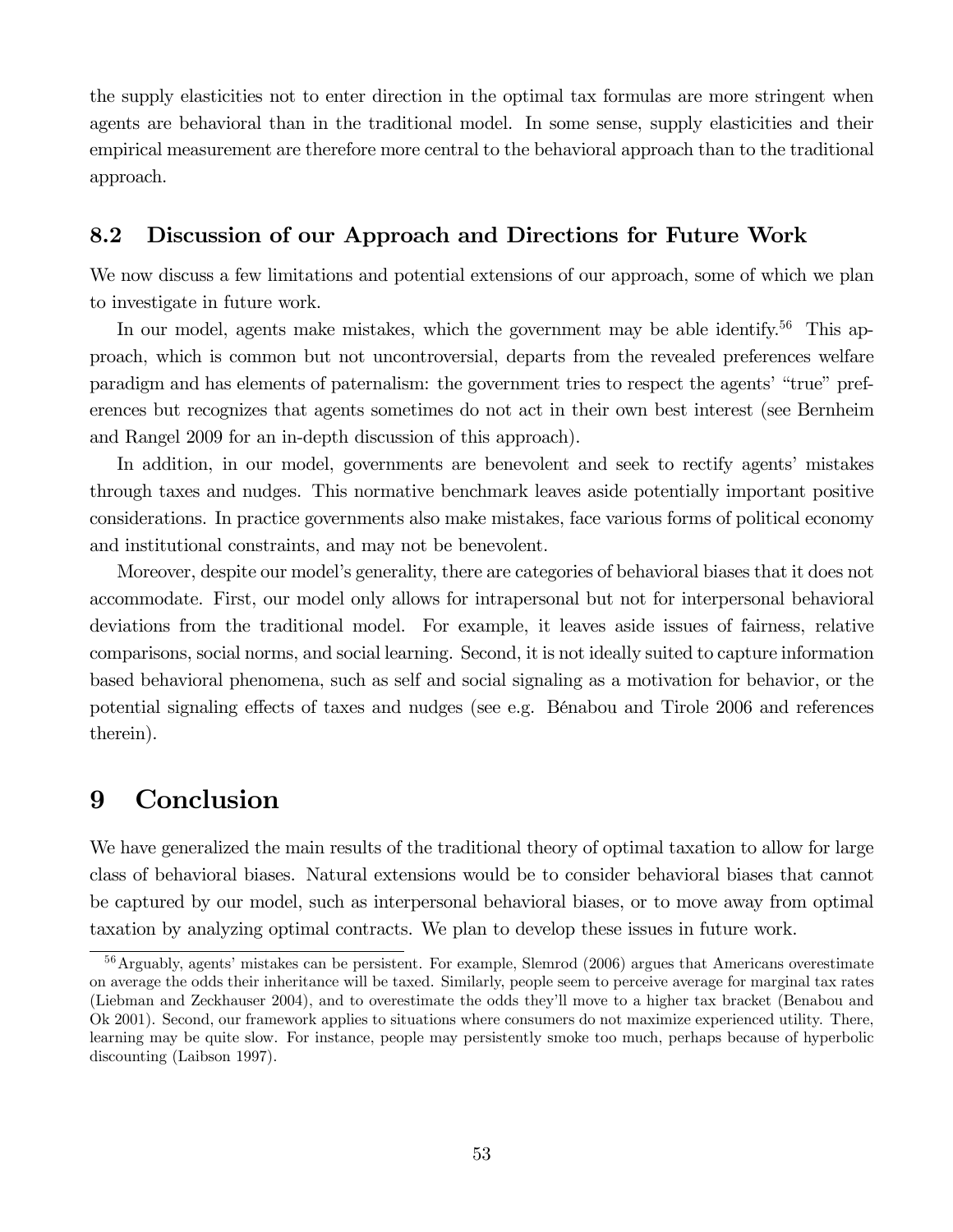## References

Abaluck, Jason, and Jonathan Gruber, "Choice Inconsistencies among the Elderly: Evidence from Plan Choice in the Medicare Part D Program," American Economic Review 101 (2011), 1180—1210.

Aguiar, Victor, and Roberto Serrano, "Slutsky Matrix Norms and the Size of Bounded Rationality," Working paper, Brown University, 2014.

Allcott, Hunt, Sendhil Mullainathan, and Dmitry Taubinsky, "Energy Policy with Externalities and Internalities," Journal of Public Economics, 112 (2014), 72-88.

Allcott, Hunt, and Dmitry Taubinsky, "Evaluating Behaviorally-Motivated Policy: Experimental Evidence from the Lightbulb Market," American Economic Review (forthcoming).

Allcott, Hunt, and Nathan Wozny, "Gasoline Prices, Fuel Economy, and the Energy Paradox," Review of Economics and Statistics, 96 (2014).

Anagol, Santosh, and Hoikwang Kim, "The Impact of Shrouded Fees: Evidence from a Natural Experiment in the Indian Mutual Funds Market," American Economic Review, 102 (2012), 576—93.

Atkinson, A.B. and J.E. Stiglitz, "The Structure of Indirect Taxation and Economic Efficiency," Journal of Public Economics, 1 (1972), 97-119.

Atkinson, A.B. and J.E. Stiglitz, "The Design of Tax Structure: Direct Versus Indirect Taxation," Journal of Public Economics, 6 (1976), 55-75.

Baicker, Katherine, Sendhil Mullainathan, and Joshua Schwartzstein. "Behavioral Hazard in Health Insurance." Quarterly Journal of Economics (2015).

Bénabou, Roland, and Efe Ok. "Social Mobility and the Demand for Redistribution: The POUM Hypothesis." Quarterly Journal of Economics (2001), 447-87.

Bénabou, Roland, and Jean Tirole. "Incentives and Prosocial Behavior," American Economic Review, 96 (2006), 1652-1678.

Bernheim, Douglas, and Antonio Rangel, "Beyond Revealed Preference: Choice-Theoretic Foundations for Behavioral Welfare Economics," Quarterly Journal of Economics, 124 (2009), 51–104.

Bordalo, Pedro, Nicola Gennaioli, and Andrei Shleifer, "Salience and Consumer Choice", Journal of Political Economy, 121 (2013), 803—843.

Brown, Jennifer, Tanjim Hossain, and John Morgan, "Shrouded Attributes and Information Suppression: Evidence from the Field," *Quarterly Journal of Economics*, 125 (2010), 859–876.

Busse, Meghan, Christopher Knittel, and Florian Zettelmeyer, "Are Consumers Myopic? Evidence from New and Used Car Purchases,"American Economic Review, 103 (2012), 220—256.

Caplin, Andrew, and Mark Dean, "Revealed Preference, Rational Inattention, and Costly Information Acquisition," American Economic Review (forthcoming).

Carroll, Gabriel D., James Choi, David Laibson, Brigitte C. Madrian, and Andrew Metrick. 2009. "Optimal Defaults and Active Decisions." Quarterly Journal of Economics 124 (2009), 1639- 1674.

Chetty, Raj, "Behavioral Economics and Public Policy: A Pragmatic Perspective," American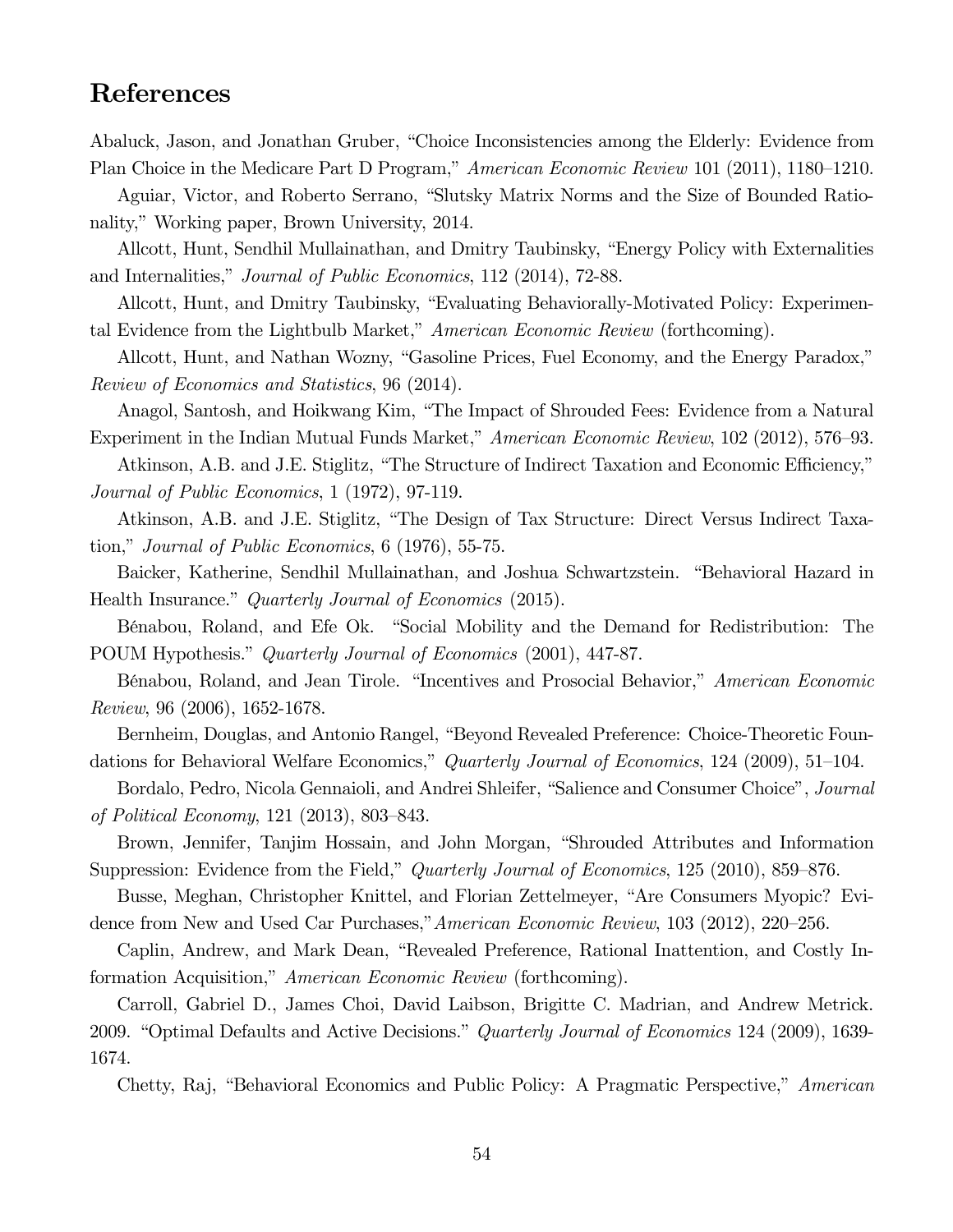Economic Review (forthcoming).

Chetty, Raj, "The Simple Economics of Salience and Taxation," NBER Working Paper, 2009.

Chetty, Raj, John Friedman, and Emmanuel Saez, "Using Differences in Knowledge Across Neighborhoods to Uncover the Impacts of the EITC on Earnings," American Economic Review 103 (2013), 2683—2721.

Chetty, Raj, Adam Looney, and Kory Kroft, "Salience and Taxation: Theory and Evidence," American Economic Review, 99 (2009), 1145—1177.

Chetty, Raj, and Emmanuel Saez, "Teaching the Tax Code: Earnings Responses to an Experiment with EITC Recipients." American Economic Journal: Applied Economics, 5 (2014), 1-31.

Davila, Eduardo, "Optimal Financial Transaction Taxes," Working Paper, 2014.

De Bartolome, Charles, "Which Tax Rate Do People Use: Average or Marginal?" *Journal of* Public Economics 56 (1995), 79-96.

DellaVigna, Stefano, "Psychology and Economics: Evidence from The Field," Journal of Economic Literature, 47 (2009), 315—372.

Diamond, Peter, "A Many-Person Ramsey Tax Rule," Journal of Public Economics, 4 (1975), 335-342.

Diamond, Peter, and James Mirrlees. "Optimal Taxation and Public Production I: Production Efficiency," American Economic Review, 61 (1971), 8-27.

Ellison, Glenn and Sara Fisher Ellison, "Search, Obfuscation, and Price Elasticities on the Internet," Econometrica, 77 (2009), 427—452.

Finkelstein, Amy, "E-ZTAX: Tax Salience and Tax Rates," Quarterly Journal of Economics, 124 (2009), 969-1010.

Gabaix, Xavier, "A Sparsity-Based Model of Bounded Rationality," Quarterly Journal of Economics, 129 (2014), 1661-1710.

Gabaix, Xavier, and David Laibson, "Shrouded Attributes, Consumer Myopia, and Information Suppression in Competitive Markets," Quarterly Journal of Economics, 121 (2006), 505-540.

Gerritsen, Aart, "Optimal Taxation When People Do Not Maximize Well-being," Working Paper, University of Munich, 2014.

Glaeser, Edward, "Paternalism and Psychology," University of Chicago Law Review, 73 (2006), 133-156.

Glaeser, Edward, and Giacomo Ponzetto, "Shrouded Costs of Government: The Political Economy of State and Local Public Pensions," Journal of Public Economics, 116 (2014), 89-105.

Goldin, Jacob, "Optimal Tax Salience," Working Paper, 2012.

Gruber, Jonathan and Botond Kőszegi, "Is Addiction 'Rational': Theory and Evidence," Quarterly Journal of Economics, 116 (2001), 1261-1303.

Handel, Ben, "Adverse Selection and Inertia in Health Insurance Markets: When Nudging Hurts," American Economic Review, 103 (2013), 2643-2682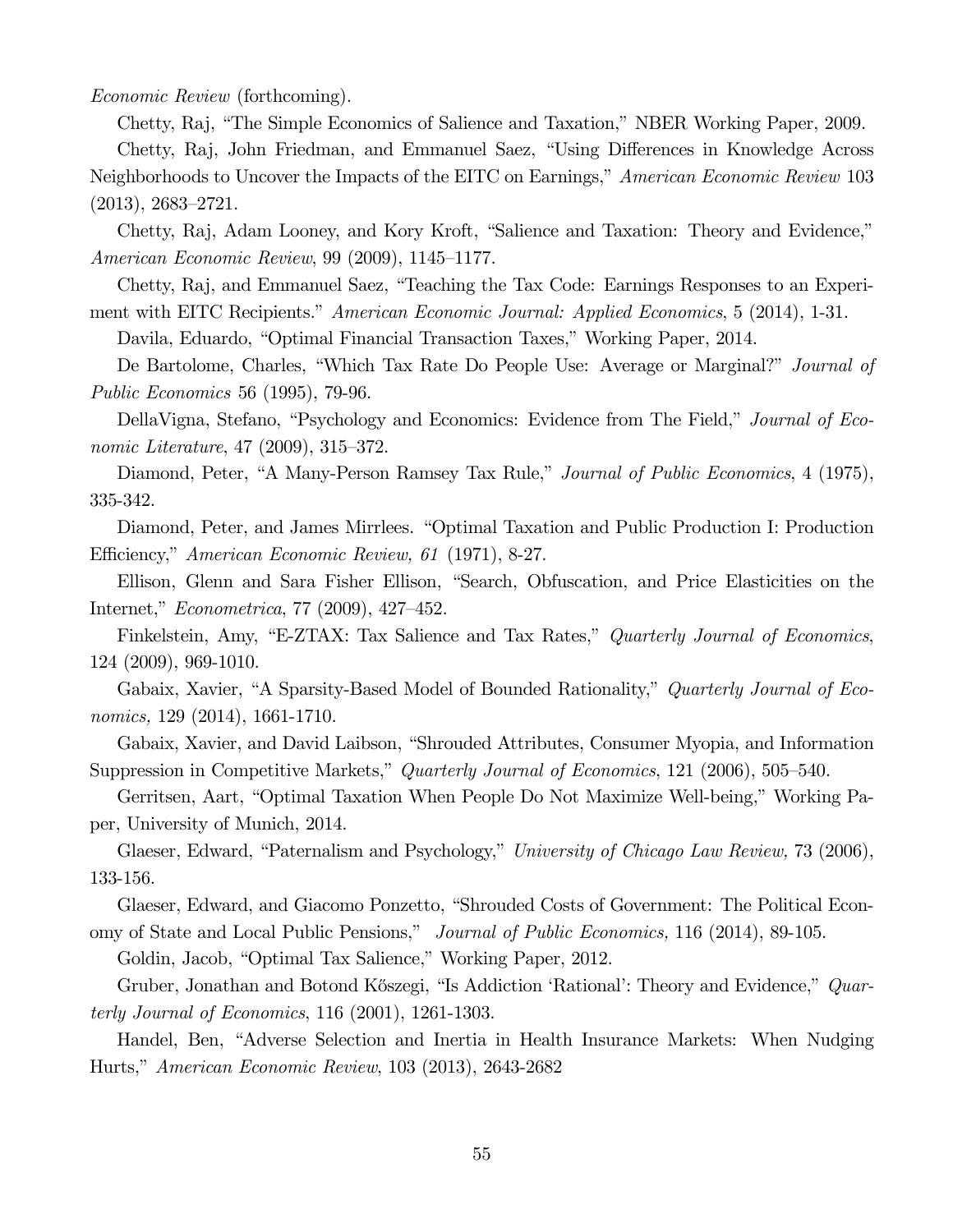Hastings, Justine, and Jesse Shapiro, "Fungibility and Consumer Choice: Evidence from Commodity Price Shocks," Quarterly Journal of Economics, 128 (2013), 1449-1498.

Kőszegi, Botond, and Adam Szeidl, "A Model of Focusing in Economic Choice," Quarterly Journal of Economics, 128 (2013), 53—104.

Laibson, David, "Golden Eggs and Hyperbolic Discounting," Quarterly Journal of Economics, 112 (1997), 443-477.

Liebman, Jeffrey B., and Richard J. Zeckhauser, "Schmeduling," Working Paper, 2004.

Lockwood, Ben, "Present Bias and the Optimal Taxation of Low Incomes," Working Paper, 2015.

Lockwood, Ben, and Dmitry Taubinsky, "Regressive Sin Taxes" Working Paper, 2015.

Loewenstein, George, and Ted O'Donoghue, "'We can do this the easy way or the hard way': Negative emotions, self-regulation, and the law," University of Chicago Law Review, 73 (2006), 183-206.

Mani, Anandi, Sendhil Mullainathan, Eldar Shafir, and Jiaying Zhao. "Poverty impedes cognitive function," Science, 341 (2013), 976-980.

Mullainathan, Sendhil, Joshua Schwartzstein, and William J. Congdon, "A Reduced-Form Approach to Behavioral Public Finance," Annual Review of Economics, 4 (2012), 511-40.

O'Donoghue, Ted, and Matthew Rabin, "Optimal Sin Taxes," Journal of Public Economics, 90 (2006), 1825-1849.

Piketty, Thomas and Emmanuel Saez, "Income Inequality in the United States, 1913-1998," Quarterly Journal of Economics, 118 (2003), 1-39.

Pigou, Arthur, The Economics of Welfare, 1920.

Ramsey Frank, "A Contribution to the Theory of Taxation," Economic Journal, 37 (1927), 47—61.

Saez, Emmanuel, "Using Elasticities to Derive Optimal Income Tax Rates," Review of Economic Studies, 68 (2001), 205-229.

Saez, Emmanuel, "Optimal Income Transfer Programs: Intensive Versus Extensive Labor Supply Responses," Quarterly Journal of Economics, (117) 2002, 1039-1073.

Salanié, Bernard, The Economics of Taxation, MIT Press, 2011.

Sandmo, Agnar, "Optimal Taxation in the Presence of Externalities," The Swedish Journal of Economics (1975), 86-98.

Schwartzstein, Joshua, "Selective Attention and Learning," Journal of the European Economic Association, 12 (2014), 1423—1452.

Sims, Christopher, "Implications of Rational Inattention," Journal of Monetary Economics, 50 (2003), 665—690.

Slemrod, Joel, "The Role of Misconceptions in Support for Regressive Tax Reform," National Tax Journal (2006), 57-75.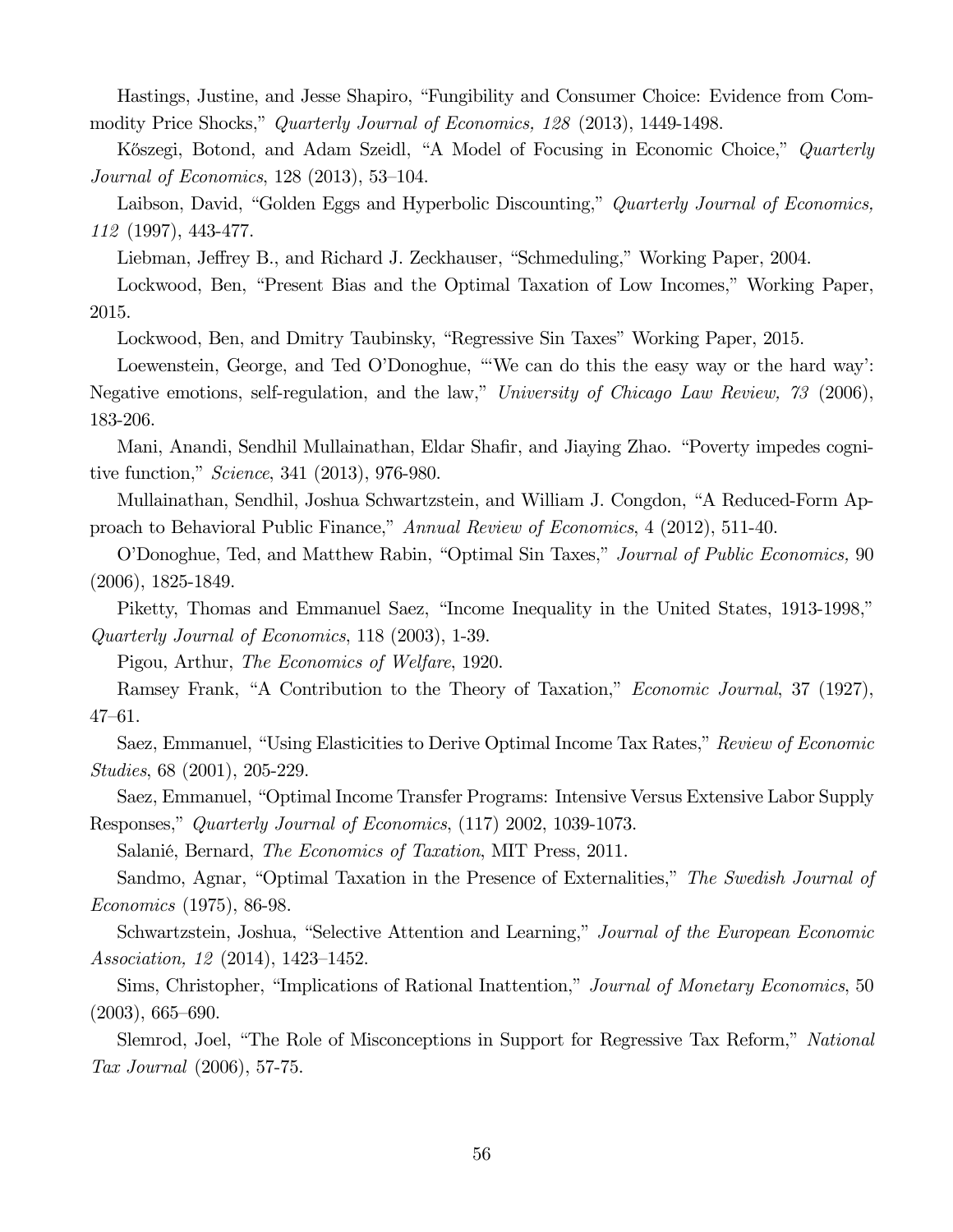Spinnewijn, Johannes, "Unemployed but Optimistic: Optimal Insurance Design with Biased Beliefs," Journal of the European Economic Association, 13 (2014), 130-67.

Thaler, Richard H, "Mental Accounting and Consumer Choice," *Marketing Science*, 4 (1985), 199—214.

Thaler, Richard H., and Cass R. Sunstein, Nudge, Yale University Press, 2008.

Veldkamp, Laura, Information Choice in Macroeconomics and Finance, Princeton University Press, 2011.

Weitzman, Martin L., "Prices vs. Quantities," The Review of Economic Studies, 41 (1974), 477-491.

Woodford, Michael, "Inattentive Valuation and Reference-Dependent Choice," Working Paper, 2012.

## 10 Appendix: Notations

Vectors and matrices are represented by bold symbols (e.g. c).

General notations

c :consumption vector

 $h:$ index for household type  $h$ 

L: government's objective function.

 $m, M$  : attention vector, matrix

p: pre-tax price

 $p^s$ : subjectively perceived price

 $q = p + \tau$ : after-tax price

 $q^s$ : subjectively after-tax perceived price

 $\mathbf{S}_j$ ,  $\mathbf{S}_j^C$ ,  $\mathbf{S}_j^H$  : Column of the Slutsky matrix when price j changes.

 $u(\boldsymbol{c})$ : true utility

 $u^s(c)$ : subjectively perceived utility

 $v(\boldsymbol{p}, w)$ : true indirect utility

:personal income

 $W$ :social utility

 $\lambda, \Lambda = \lambda - 1$  : weight on revenue raised in planner's objective

 $\psi_i$ : demand elasticity for good i

τ: tax

 $\tau^s$ : subjectively perceived tax

 $\xi$ : externality

Many-person Ramsey

T: tax schedule (e.g.  $T = {\tau, r_0}$ , where  $r_0$  is a lump-sum transfer).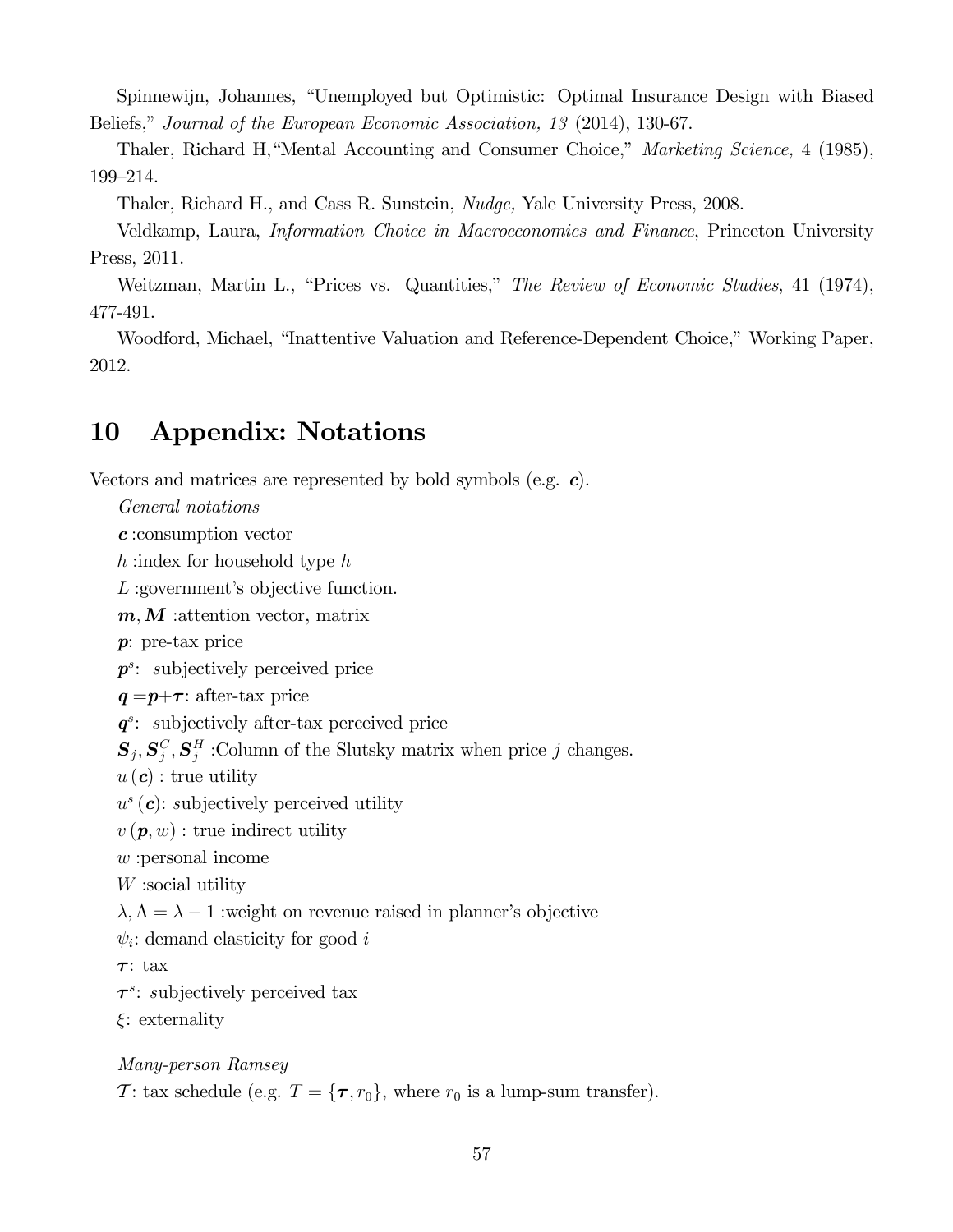Q: number of quantiles agents pay attention to

 $\gamma^h$  (resp.  $\gamma^{\xi,h}$ ): marginal social utility of income (resp. adjusted for externalities)

 $\theta$ : parametrization of perception functions

 $\tau^b$ : misoptimization wedge

 $\chi$ : nudge parameter

### Nonlinear income tax

 $q(z)$ : social welfare weight

 $h(z)$  (resp.  $h^*(z)$ ): density (resp. virtual density) of earnings z

 $H(z)$ : cumulative distribution function of earnings

 $n:$ agent's wage, also the index of his type

 $q(z) = R'(z)$ : marginal retention rate, locally perceived

 $\mathbf{Q} = (q(z))_{z>0}$ : vector of marginal retention rates

 $r_0$ : tax rebate at 0 income

 $r(z)$ : virtual income

 $R(z) = z - T(z)$ : retained earnings

 $T(z)$ : tax given earnings z

: pre-tax earnings

 $\gamma(z)$ : marginal social utility of income

 $\eta$ : income elasticity of earnings

 $\pi$ : Pareto exponent of the earnings distribution

 $\zeta^c$ : compensated elasticity of earnings

 $\zeta_{Q_{z*}}^c(z)$ : compensated elasticity of earnings when the tax rate at  $z^*$  changes.

 $\zeta^u$ : uncompensated elasticity of earnings

## 11 Appendix: Behavioral Consumer Price Theory

Here we develop behavioral consumer price theory with nonlinear budget. This nonlinear budget is useful both for conceptual clarity, and for the study of Mirrleesian nonlinear taxation. The agent faces a problem: max<sub>c</sub>  $u(c)$  s.t.  $B(c, p) \leq w$ . When the budget constraint is linear,  $B(c, p) = p \cdot c$ , so that  $B_{p_j} = c_j, B_{c_j} = p_j.$ 

The agent, whose utility is  $u(c)$ , may not completely maximize. Instead, his policy is described by  $c(p, w)$ , which exhausts his budget  $B(c(p, w), p) = w$ . Though this puts very little structure on the problem, some basic relations can be derived, as follows.

### 11.1 Abstract general framework

The indirect utility is defined as  $v(\mathbf{p}, w) = u(\mathbf{c}(\mathbf{p}, w))$  and the expenditure function as  $e(\mathbf{p}, \hat{u}) =$  $\min_{\mathbf{c}} B(\mathbf{c}, \mathbf{p})$  s.t.  $u(\mathbf{c}, \mathbf{p}) \geq \hat{u}$ . This implies  $v(\mathbf{p}, e(\mathbf{p}, \hat{u})) = \hat{u}$  (with  $\hat{u}$  a real number). Differentiating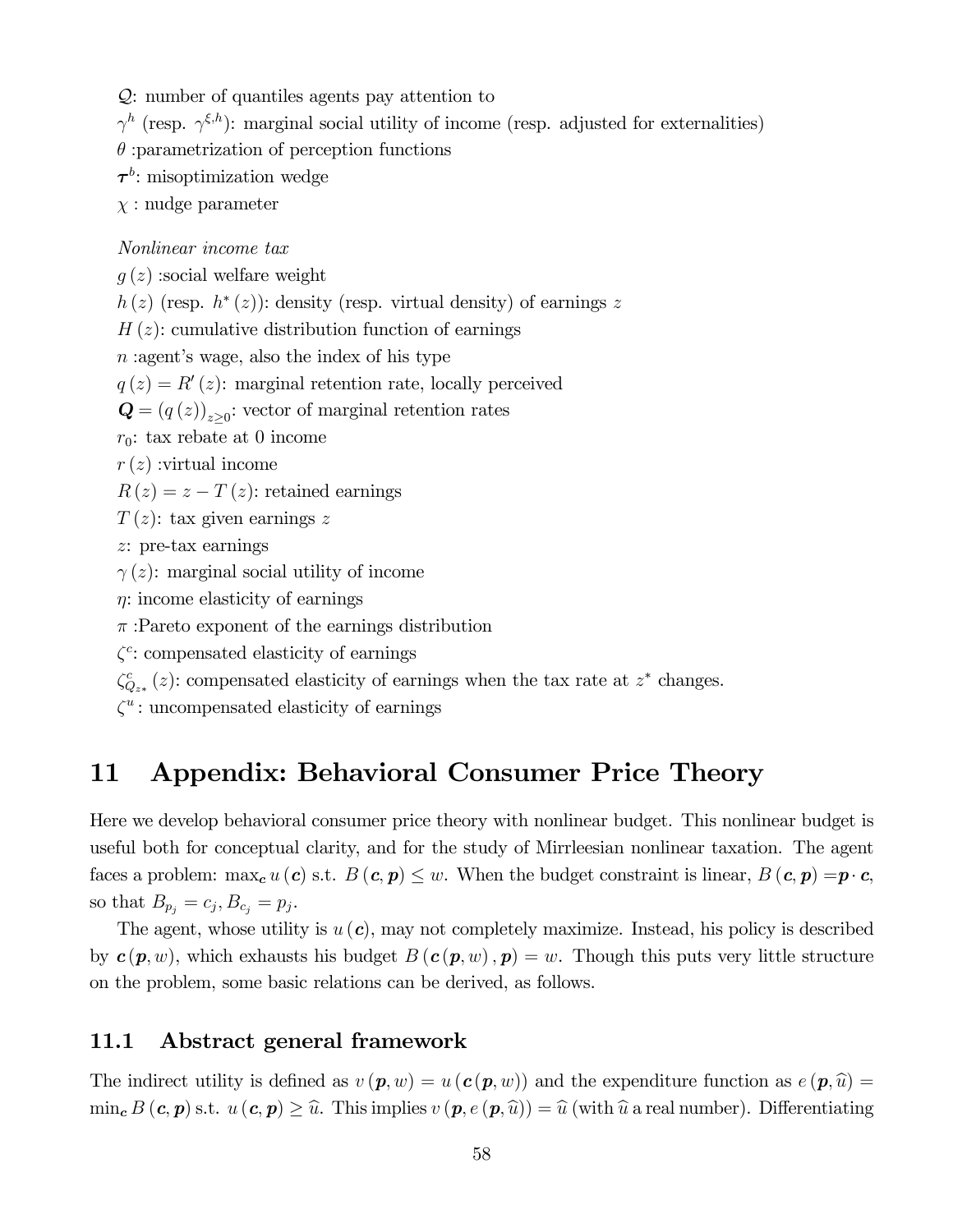with respect to  $p_j$ , this implies

$$
\frac{v_{p_j}\left(\boldsymbol{p},w\right)}{v_w\left(\boldsymbol{p},w\right)} = -e_{p_j}.\tag{49}
$$

We define the compensated-demand based Slutsky matrix as:

$$
\mathbf{S}_{j}^{C}\left(\boldsymbol{p},w\right)=\boldsymbol{c}_{p_{j}}\left(\boldsymbol{p},w\right)+\boldsymbol{c}_{w}\left(\boldsymbol{p},w\right)B_{p_{j}}\left(\boldsymbol{c},\boldsymbol{p}\right)_{|\boldsymbol{c}=\boldsymbol{c}(\boldsymbol{p},w)}
$$
(50)

The Hicksian demand is:  $h(p, \hat{u}) = c(p, e(p, \hat{u}))$ , and the Hicksian-demand based Slutsky matrix is defined as:  $\mathbf{S}_{j}^{H}(\boldsymbol{p},\widehat{u}) = \boldsymbol{h}_{p_{j}}(\boldsymbol{p},\widehat{u}).$ 

The Slutsky matrices represent how the demand changes when prices change by a small amount, and the budget is compensated to make the previous basket available, or to make the previous utility available:  $\mathbf{S}^C(p, w) = \partial_x \mathbf{c}(p + x, B(\mathbf{c}(p, w), p + x))_{|x=0}$  and  $\mathbf{S}^H(p, w) = \partial_x \mathbf{c}(p + x, e(p + x, v(p, w)))_{|x=0}$ i.e., using (49),

$$
\mathbf{S}_{j}^{H}\left(\boldsymbol{p},w\right)=\boldsymbol{c}_{p_{j}}\left(\boldsymbol{p},w\right)-\boldsymbol{c}_{w}\left(\boldsymbol{p},w\right)\frac{v_{p_{j}}\left(\boldsymbol{p},w\right)}{v_{w}\left(\boldsymbol{p},w\right)}\tag{51}
$$

In the traditional model,  $S^C = S^H$ , but we shall see that this won't be the case in general. <sup>57</sup>

We have the following elementary facts (with  $c(p, w)$ ,  $v(p, w)$  unless otherwise noted).

$$
B_{\mathbf{c}} \cdot \mathbf{c}_w = 1, \qquad B_{\mathbf{c}} \cdot \mathbf{c}_{p_i} = -B_{p_i}, \qquad u_{\mathbf{c}} \mathbf{c}_w = v_w \tag{52}
$$

The first two come from differentiating  $B(c(p, w), p) = w$ . The third one comes from differentiating  $v(\mathbf{p}, w) = u(\mathbf{c}(\mathbf{p}, w))$  with respect to w.

Proposition 11.1 (Behavioral Roy's identity) We have

$$
\frac{v_{p_j}\left(\boldsymbol{p},w\right)}{v_w\left(\boldsymbol{p},w\right)} = -B_{p_j}\left(\boldsymbol{c}\left(\boldsymbol{p},w\right),\boldsymbol{p}\right) + D_j\left(\boldsymbol{p},w\right) \tag{53}
$$

where

$$
D_j(\boldsymbol{p}, w) = -\boldsymbol{\tau}^b(\boldsymbol{p}, w) \cdot \boldsymbol{c}_{p_j}(\boldsymbol{p}, w) = -\boldsymbol{\tau}^b \cdot \mathbf{S}_j^H = -\boldsymbol{\tau}^b \cdot \mathbf{S}_j^C \tag{54}
$$

and the misoptimization wedge is defined to be

$$
\boldsymbol{\tau}^{b}(\boldsymbol{p},w) = B_{c}(\boldsymbol{c}(\boldsymbol{p},w),\boldsymbol{p}) - \frac{u_{c}(\boldsymbol{c}(\boldsymbol{p},w))}{v_{w}(\boldsymbol{p},w)}
$$
(55)

When the agent is the traditional rational agent,  $\tau^b = 0$ . In general,  $\tau^b \cdot c_w(p, w) = 0$ .

**Proof**: Relations (52) imply:  $\boldsymbol{\tau}_b \cdot \boldsymbol{c}_w = \left(B_{\boldsymbol{c}} - \frac{u_{\boldsymbol{c}}}{v_w}\right)$  $\bigg(c_w = 1 - 1 = 0.$  Next, we differentiate

<sup>&</sup>lt;sup>57</sup>See Aguiar and Serrano (2015) for a recent study of Slutsky matrices with behavioral models.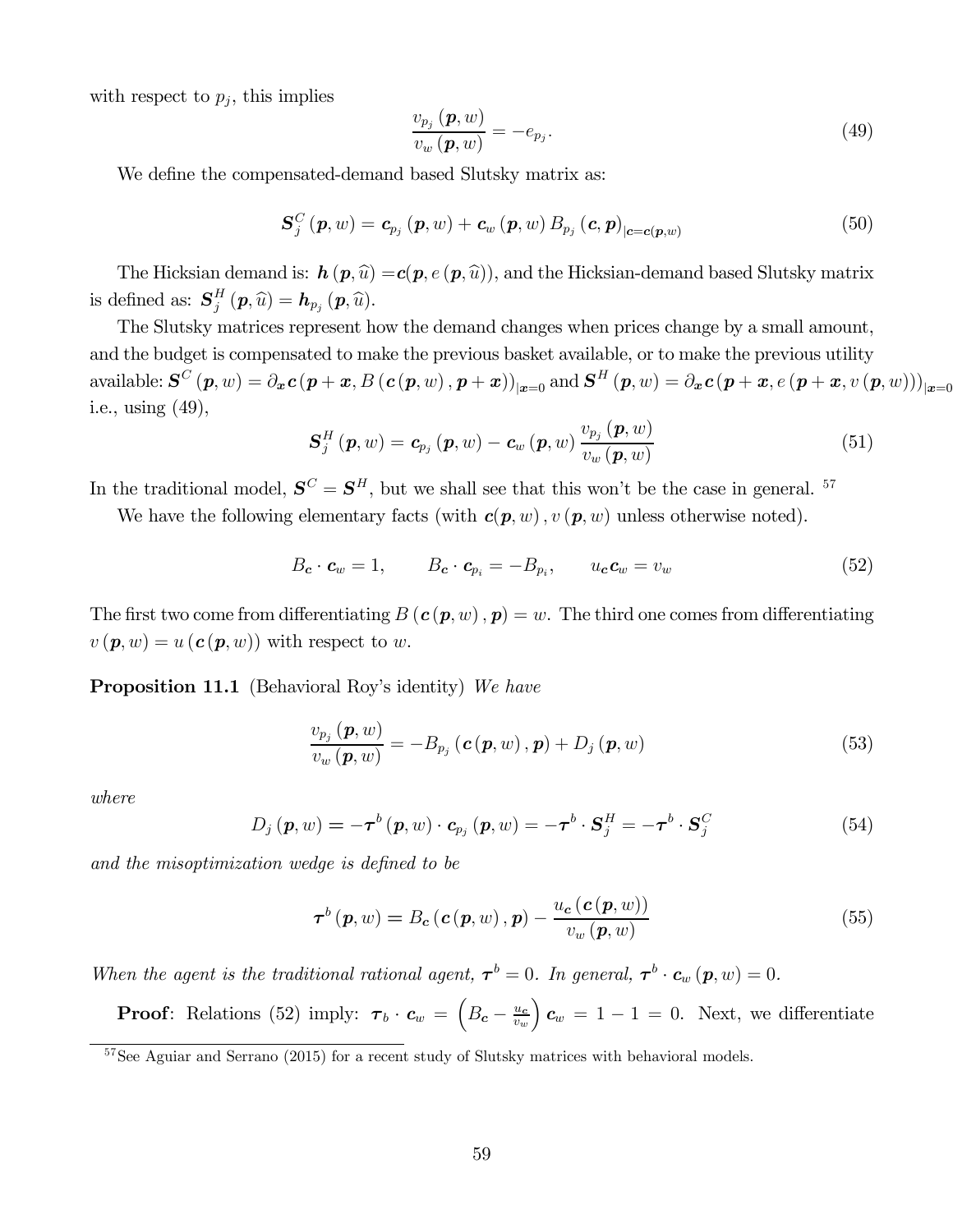$v(\boldsymbol{p}, w) = u(\boldsymbol{c}(\boldsymbol{p}, w))$ 

$$
\frac{v_{p_i}}{v_w} = \frac{u_c \mathbf{c}_{p_i}}{v_w} = \frac{(u_c - v_w B_c + v_w B_c) \mathbf{c}_{p_i}}{v_w}
$$
  
= 
$$
\frac{(u_c - v_w B_c) \mathbf{c}_{p_i}}{v_w} - B_{p_i} \text{ as } B_c \cdot \mathbf{c}_{p_i} = -B_{p_i} \text{ from (52)}
$$
  
= 
$$
-\boldsymbol{\tau}^b \cdot \mathbf{c}_{p_i} - B_{p_i}
$$
 (56)

Next,

$$
D_{j} = -\boldsymbol{\tau}^{b} \cdot \boldsymbol{c}_{p_{j}} = -\boldsymbol{\tau}^{b} \cdot \left( \boldsymbol{S}_{j}^{H} + \boldsymbol{c}_{w} \left( \boldsymbol{p}, w \right) \frac{v_{p_{j}} \left( \boldsymbol{p}, w \right)}{v_{w} \left( \boldsymbol{p}, w \right)} \right) \text{ by (51)} = -\boldsymbol{\tau}^{b} \cdot \boldsymbol{S}_{j}^{H} \text{ as } \boldsymbol{\tau}^{b} \cdot \boldsymbol{c}_{w} = 0
$$
 (57)

Likewise, (50) gives, using again  $\tau^b \cdot c_w = 0$ 

$$
D_j = -\boldsymbol{\tau}^b \cdot \boldsymbol{c}_{p_j} = -\boldsymbol{\tau}^b \cdot \left( \boldsymbol{S}_j^C - \boldsymbol{c}_w B_{p_j} \right) = -\boldsymbol{\tau}^b \cdot \boldsymbol{S}_j^C
$$

 $\Box$ 

**Proposition 11.2** (Slutksy relation modified) With  $c(p, w)$  we have

$$
\begin{aligned} \boldsymbol{c}_{p_j}\left(\boldsymbol{p}, w\right) & = -\boldsymbol{c}_w B_{p_j} + \boldsymbol{S}_j^H + \boldsymbol{c}_w D_j = -\boldsymbol{c}_w B_{p_j} - \boldsymbol{c}_w\left(\boldsymbol{\tau}^b\cdot\boldsymbol{S}_j^H\right) + \boldsymbol{S}_j^H \\ & = -\boldsymbol{c}_w B_{p_j} + \boldsymbol{S}_j^C \end{aligned}
$$

and

$$
\mathbf{S}_{j}^{C} - \mathbf{S}_{j}^{H} = \mathbf{c}_{w} D_{j} = -\mathbf{c}_{w} \left( \boldsymbol{\tau}^{b} \cdot \mathbf{S}_{j}^{H} \right) \tag{58}
$$

Proof.

$$
\begin{aligned} \boldsymbol{c}_{p_j} &= \boldsymbol{c}_w \frac{v_{p_j}\left(\boldsymbol{p}, w\right)}{v_w\left(\boldsymbol{p}, w\right)} + \boldsymbol{S}_j^H \text{ by (51)} \\ &= \boldsymbol{c}_w\left(-B_{p_j} + D_j\right) + \boldsymbol{S}_j^H \text{ by Proposition 11.1} \end{aligned}
$$

Also, (50) gives:  $\boldsymbol{c}_{p_j} = -\boldsymbol{c}_w B_{p_j} + \boldsymbol{S}_j^C$ . $\Box$ 

Lemma 11.1 We have

$$
B_{\mathbf{c}} \cdot \mathbf{S}_j^C = 0, \qquad B_{\mathbf{c}} \cdot \mathbf{S}_j^H = -D_j. \tag{59}
$$

**Proof** Relations (52) imply  $B_c \cdot S_j^C = B_c \cdot (c_{p_j} + c_w B_{p_j}) = -B_{p_j} + B_{p_j} = 0$ . Also,  $B_c \cdot S_j^H =$  $B_{\mathbf{c}} \cdot (\mathbf{S}_{j}^{C} - \mathbf{c}_{w} D_{j}) = -D_{j}.$   $\Box$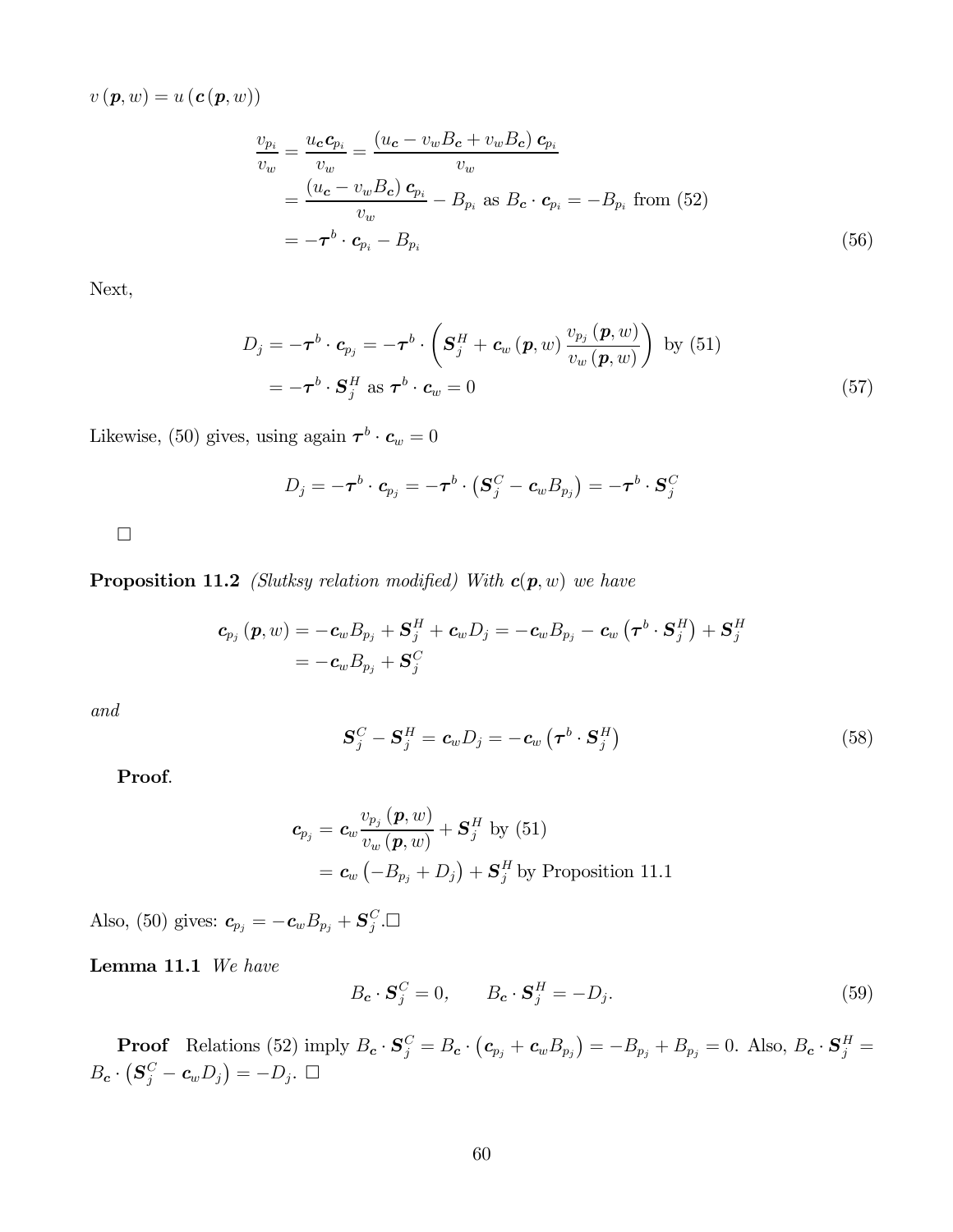### 11.2 Application in Specific Behavioral Models

#### 11.2.1 Decision-utility model

In the decision-utility model there is an experience utility function  $u(c)$ , and a perceived utility function  $u^s(c)$ . Demand is  $c(p, w) = \arg \max_{c} u^s(p, c)$  s.t.  $B(p, c) \leq w$ .

Consider another agent who is rational with utility  $u^s$ . We call  $v^s(p, w) = u^s(c(p, w))$  his utility. For that other, rational agent, call  $\mathbf{S}^{s,r}(\boldsymbol{p},w) = \boldsymbol{c}_{\boldsymbol{p}}(\boldsymbol{p},w) + \boldsymbol{c}_{w}(\boldsymbol{p},w)'$  c his Slutsky matrix. Given the previous results, the following Propsition is immediate.

**Proposition 11.3** In the decision-utility model,  $S_j^C = S_j^{s,r}$  is the Slutsky matrix of a rational agent with utility  $u^s(c)$ . The misoptimization wedge is:

$$
\boldsymbol{\tau}^{b}=\frac{u_{\boldsymbol{c}}^{s}\left(\boldsymbol{c}\left(\boldsymbol{p},w\right)\right)}{v_{w}^{s}\left(\boldsymbol{p},w\right)}-\frac{u_{\boldsymbol{c}}\left(\boldsymbol{c}\left(\boldsymbol{p},w\right)\right)}{v_{w}\left(\boldsymbol{p},w\right)}.
$$

#### 11.2.2 Misperception model

To illustrate this framework, we take the misperception model (i.e., the sparse max agent). It comprises a perception function  $p^s(p, w)$  (which itself can be endogenized, something we consider later). The demand satisfies:

$$
\boldsymbol{c}\left(\boldsymbol{p},w\right)=\boldsymbol{h}^{r}\left(\boldsymbol{p}^{s}\left(\boldsymbol{p},w\right),v\left(\boldsymbol{p},w\right)\right)
$$

where  $h^r(p^s, u)$  is the Hicksian demand of a rational agent with perceived prices  $p^s(p, w)$ .

**Proposition 11.4** Take the misperception model. Then, with  $S^{r}(p, w) = h_{p^{s}}^{r}(p^{s}(p, w), v(p, w))$ the Slutsky matrix of the underlying rational agent, we have:

$$
\mathbf{S}_{j}^{H}\left(\boldsymbol{p},w\right)=\mathbf{S}^{r}\left(\boldsymbol{p},w\right)\cdot\mathbf{p}_{p_{j}}^{s}\left(\boldsymbol{p},w\right)
$$
\n(60)

*i.e.*  $S_{ij}^H = \sum_k S_{ik}^r$  $\frac{\partial p_k^s(\bm{p},w)}{\partial p_j}$ , where  $\frac{\partial p_k^s(\bm{p},w)}{\partial p_j}$  is the matrix of perception impacts. Also

$$
\boldsymbol{\tau}^{b} = B_{c} \left( \boldsymbol{c}, \boldsymbol{p} \right) - \frac{B_{c} \left( \boldsymbol{c}, \boldsymbol{p}^{s} \right)}{B_{c} \left( \boldsymbol{c}, \boldsymbol{p}^{s} \right) \cdot \boldsymbol{c}_{w} \left( \boldsymbol{p}, w \right)}
$$
(61)

Given  $B_c(p^s, c) \cdot S_j^H = 0$ , we have:

$$
D_j = (B_c(\mathbf{p}, \mathbf{c}) - B_c(\mathbf{p}^s, \mathbf{c})) \cdot \mathbf{S}_j^H = B_c(\mathbf{p}, \mathbf{c}) \cdot \mathbf{S}_j^H
$$
 (62)

so that

$$
D_j = \overline{\boldsymbol{\tau}}^b \cdot \mathbf{S}_j^H \text{ with } \overline{\boldsymbol{\tau}}^b = B_c(p, c) - B_c(p^s, c) \tag{63}
$$